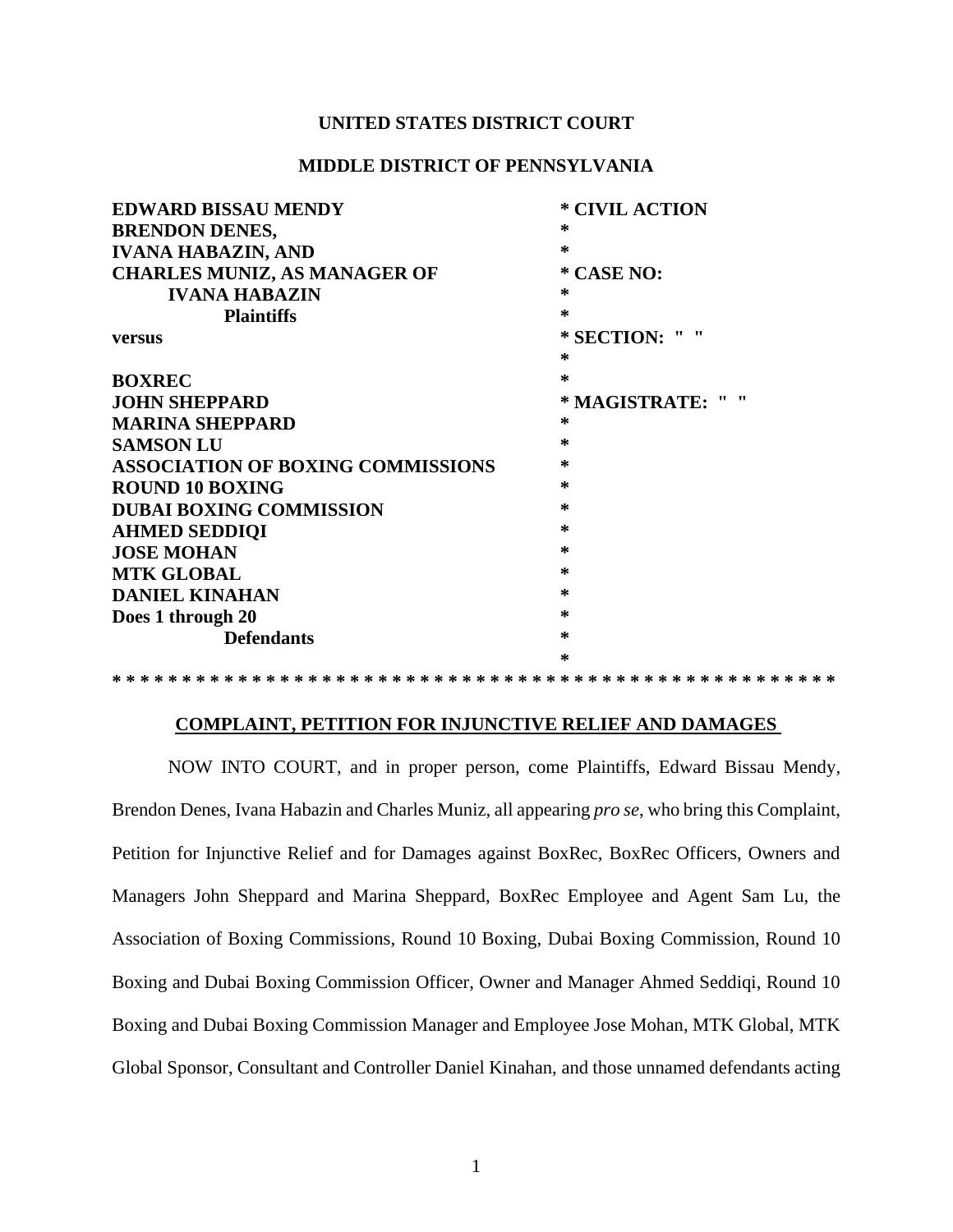in concert with and/or conspiring with them and listed herein as Does 1 through 20 (hereinafter also collectively referred to as the "Defendants" whether one or more).

In furtherance of their action, Plaintiffs respectfully aver as follows:

#### **INTRODUCTION**

- 1. Plaintiffs bring this complex civil action as individuals, and primarily bring this action under Section 2 of the Sherman Act, 15 U.S.C. § 2, to restrain the Association of Boxing Commission and BoxRec from unlawfully maintaining monopolies in the markets for Boxing, the operation of an official boxing registry, the listing of fights, the recording of fights results, recording of results, rating of fighters, recording of fighter suspensions and other disciplinary actions, recording of boxing events, maintaining as database of fighters, fighter IDs, managers, promoters and other data using to the Boxing Industry and boxing professionals, through anticompetitive and exclusionary practices in violation of the Professional Boxing Safety Act (hereinafter also referred to as the "Boxing Act"), as Amended by the Muhammad Ali Boxing Reform Act (hereinafter also referred to as the Muhammad Ali Act), 18 U.S.C. 6301 *et seq.,* and to remedy the effects of this conduct.
- 2. Antitrust Defendant the Association of Boxing Commissions (ABC) is a [North](https://en.wikipedia.org/wiki/North_American)  [American](https://en.wikipedia.org/wiki/North_American) [not-for-profit](https://en.wikipedia.org/wiki/Not_for_profit) organization that oversees the organization of [professional](https://en.wikipedia.org/wiki/Professional_boxing) [boxing](https://en.wikipedia.org/wiki/Professional_boxing) and [mixed martial arts](https://en.wikipedia.org/wiki/Mixed_martial_arts) (MMA) contests and record-keeping as authorized under the Boxing Act and the Muhammad Ali Act (collectively, hereinafter also referred to as the "Boxing Acts). ABC is governed by delegates of state, provincial, and tribal athletic commissions in the [United States](https://en.wikipedia.org/wiki/United_States) and [Canada.](https://en.wikipedia.org/wiki/Canada) Since its formation in 1990s, the ABC has since expanded to include international members even though it remains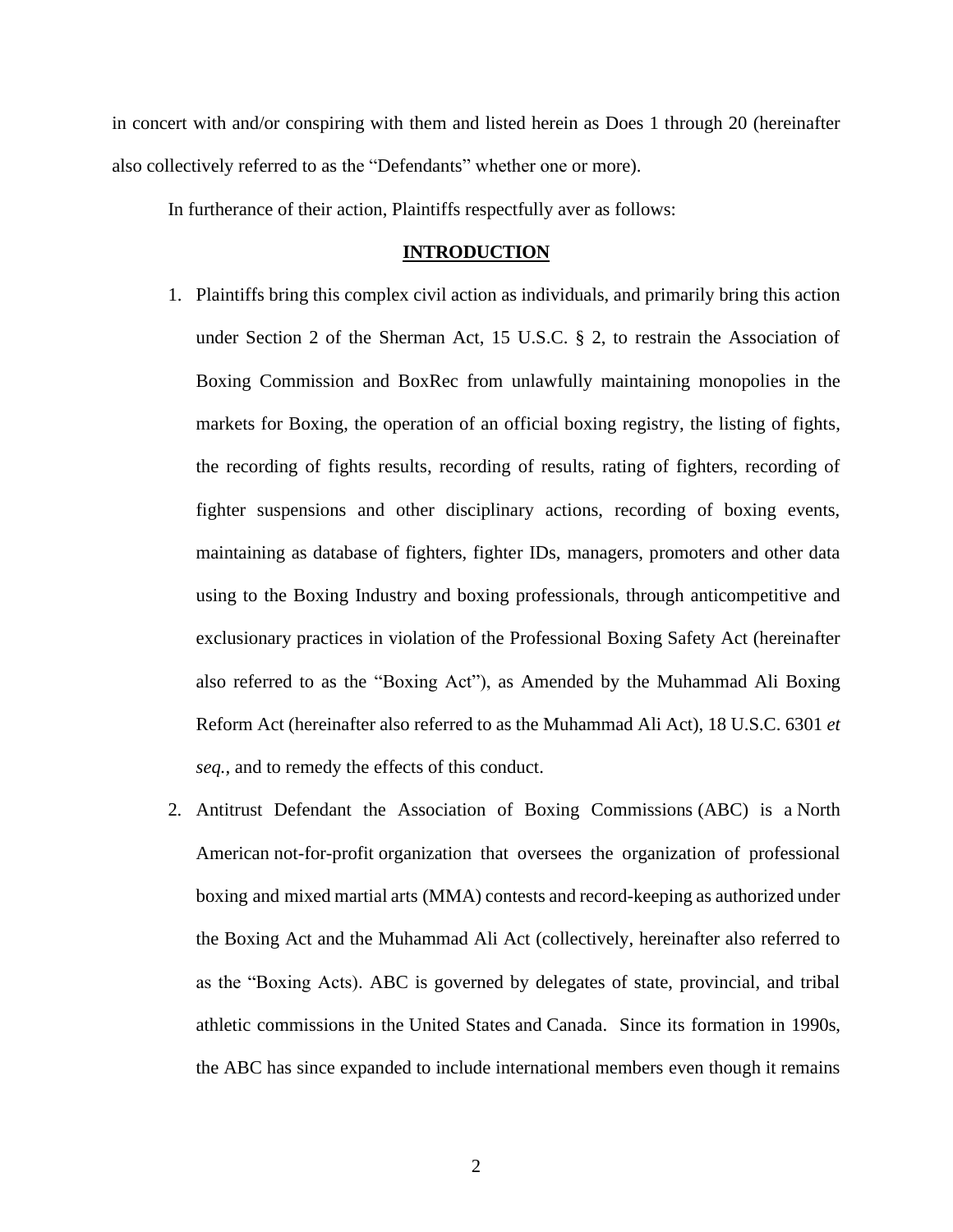an association of boxing commissioners organized and existing under the laws of the United States. The ABC engages in, and its activities substantially affect, interstate trade and commerce. The ABC engages in a range of activities and provides a range of products and services that are marketed, distributed, and offered to consumers (boxing commissions, fighters, managers, promoters, and other boxing professionals) throughout the United States, in this District, across state lines, and internationally.

- 3. Antitrust Defendant BoxRec, ltd. Is an incorporated or unincorporated entity founded in the United Kingdom. On belief and information, Defendant BoxRec is organized and existing under the laws of the State of United Kingdom as a limited company, and is headquartered in Doncaster, England. On belief and information, BoxRec is a forprofit entity owned and/or controlled by John Sheppard and his Wife Marina Sheppard. BoxRec was selected by the ABC to provide record keeping services as Boxing Register under the Muhammad Ali Act and does so throughout the United States. BoxRec also engages in, and its activities substantially affect, interstate trade and commerce. BoxRec provides a range of products and services that are marketed, distributed, and offered to the public and consumers throughout the United States, across state lines, and internationally, including but not limited to listing of fights, recording of results, rating of fighters, recording of fighter suspensions and other disciplinary actions, recording of boxing events, maintaining as database of fighters, fighter IDs, managers, promoters and other data using to the Boxing Industry and boxing professionals.
- 4. On belief and information, in 2016 Defendant Association of Boxing Commissions selected BoxRec as the sole Boxing Register empowered to perform recordkeeping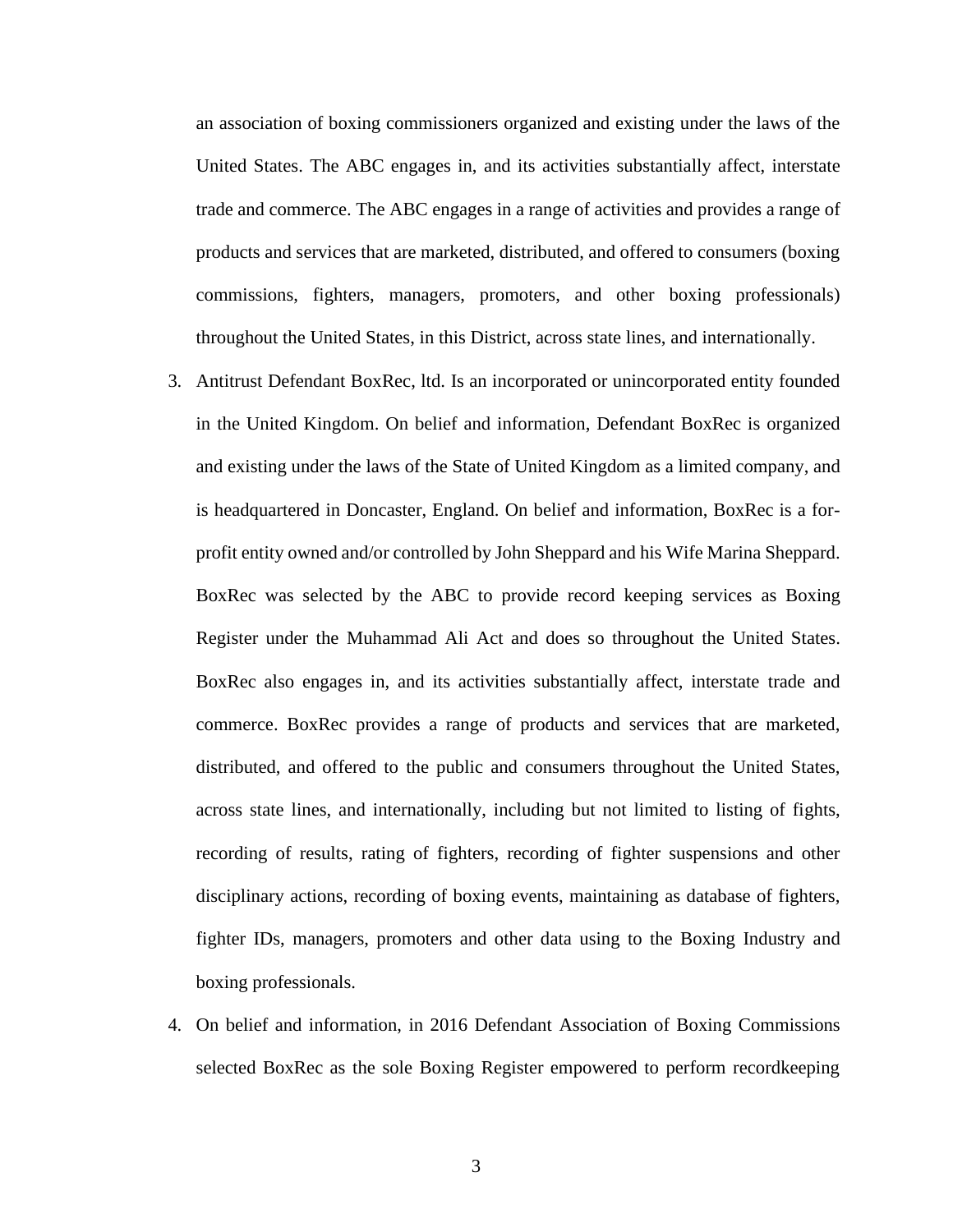under the Boxing Act and Muhammad Ali Act, to the exclusion of Fight Fax, the extant incumbent, and all others, creating a monopoly in violation of the Sherman Act.

- 5. Plaintiffs primarily bring this action pursuant to Section 4 of the Sherman Act, 15 U.S.C. § 4, to prevent and restrain Defendant violations of Section 2 of the Sherman Act, 15 U.S.C. § 2.
- 6. Plaintiffs also bring this action on their own behalf as citizens, for their general welfare, and under their statutory, equitable, or common law powers, and pursuant to Section 16 of the Clayton Act, 15 U.S.C. § 26, to prevent and restrain Defendants' violations of Section 2 of the Sherman Act, 15 U.S.C. § 2.
- 7. Further, this action is brought under the Sherman Act Antitrust Defendants ABC and BoxRec have conspired with each other and with others to not only maintain a monopoly but also because this monopoly and monopoly actions have caused the Plaintiffs harm.
- 8. Commencing in March 2021 or thereabouts on belief and information, and continuing to the present, various employees and/or agents of the ABC, BoxRec, BoxRec Officers, Owners and Managers John Sheppard and Marina Sheppard, BoxRec Employee and Agent Sam Lu, the Association of Boxing Commissions, Round 10 Boxing, Dubai Boxing Commission, Round 10 Boxing and Dubai Boxing Commission Officer, Owner and Manager Ahmed Seddiqi, Round 10 Boxing and Dubai Boxing Commission Manager and Employee Jose Mohan, MTK Global, MTK Global Sponsor, Consultant and Controller Daniel Kinahan, and those unnamed defendants acting in concert with and/or conspiring with them entered into a conspiracy to prevent the listing of the Event organized by Plaintiff Mendy, held on April 10, 2021 at the Arabian Ranches Golf Club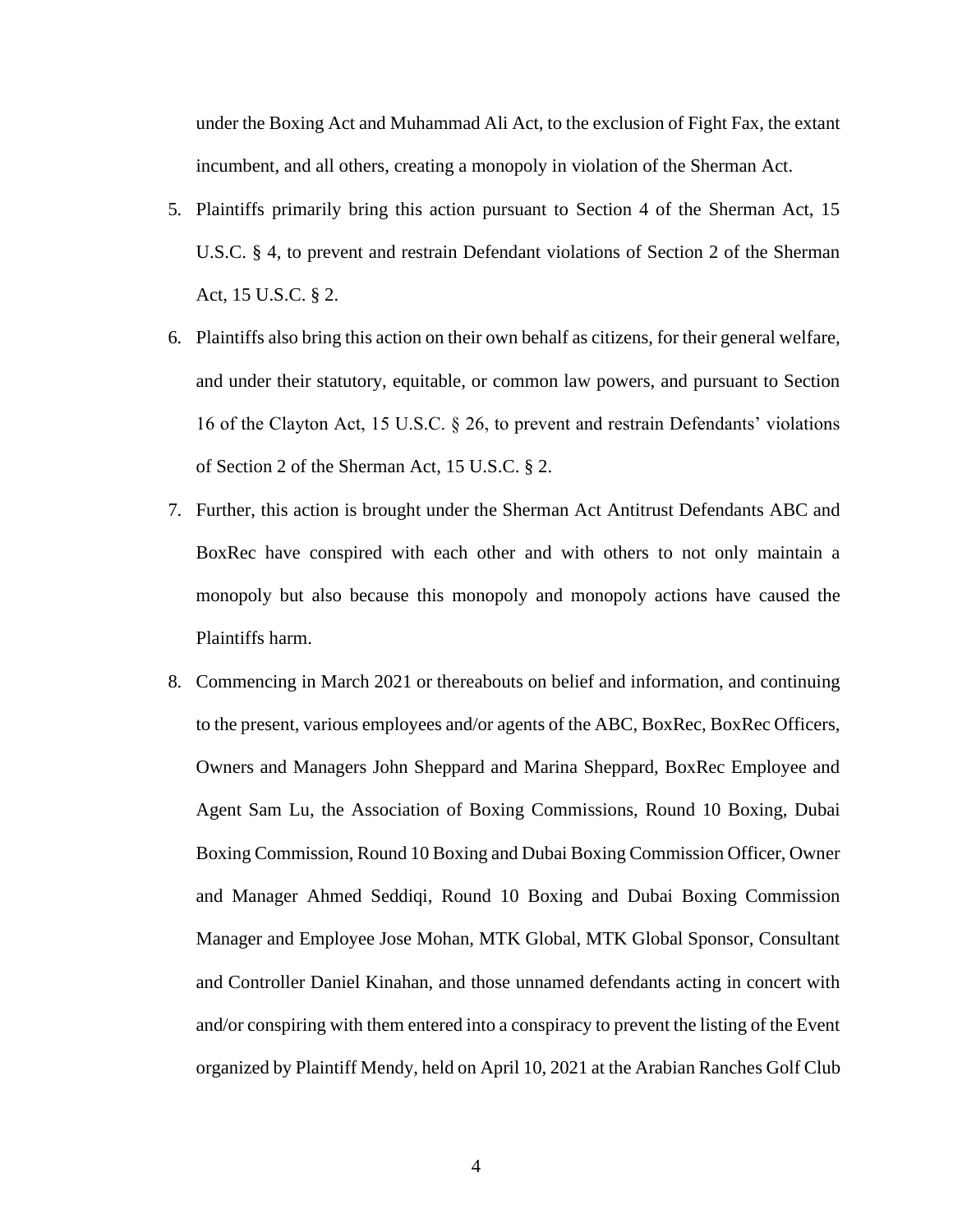in Dubai, United Arab Emirates and which had the other Plaintiffs as participants. Thus, purpose of the conspiracy was to suppress the publication of the results the Event, to suppress the publication of the results of all other events that Plaintiff Mendy was promoter or otherwise associated, as well as to intimidate and otherwise suppress the rise of Mendy and his boxing promotion business, all in violation of the Boxing Act and Muhamed Ali Act, the Sherman Act and the Racketeering and Corrupt Organizations Act (RICO).

- 9. As result, this complex civil action also is brought for Violation of the Boxing Acts as well as for RICO remedies authorized by the federal statutes at [18 U.S.C. 1961](http://www.law.cornell.edu/uscode/18/1961.html) *et seq.*; for declaratory and injunctive relief; for actual, consequential and exemplary damages; and for all other relief which this honorable Superior Court deems just and proper under all circumstances which have occasioned this Initial COMPLAINT. See 18 U.S.C. §§ [1964\(](http://www.law.cornell.edu/uscode/18/1964.html)a) and (c) ("Civil RICO").
- 10. The primary basis of the RICO part of the Complaint is a widespread criminal *enterprise* engaged in a *pattern of racketeering activity* across State lines and internationally, and a conspiracy to engage in *racketeering activity* involving numerous RICO predicate acts during the past ten (10) calendar years.
- 11. A secondary basis for the RICO part of the Complaint is the perversion of the ABC and its use and operation as criminal *enterprise* engaged in a *pattern of racketeering activity* across State lines.
- 12. The predicate acts alleged here cluster around the violation of the Boxing Act, as amended by the Muhammad Ali Act, Violation of the Sherman Antitrust Act by operating a monopoly in Boxing, and Violation of the RICO Act by the conversion of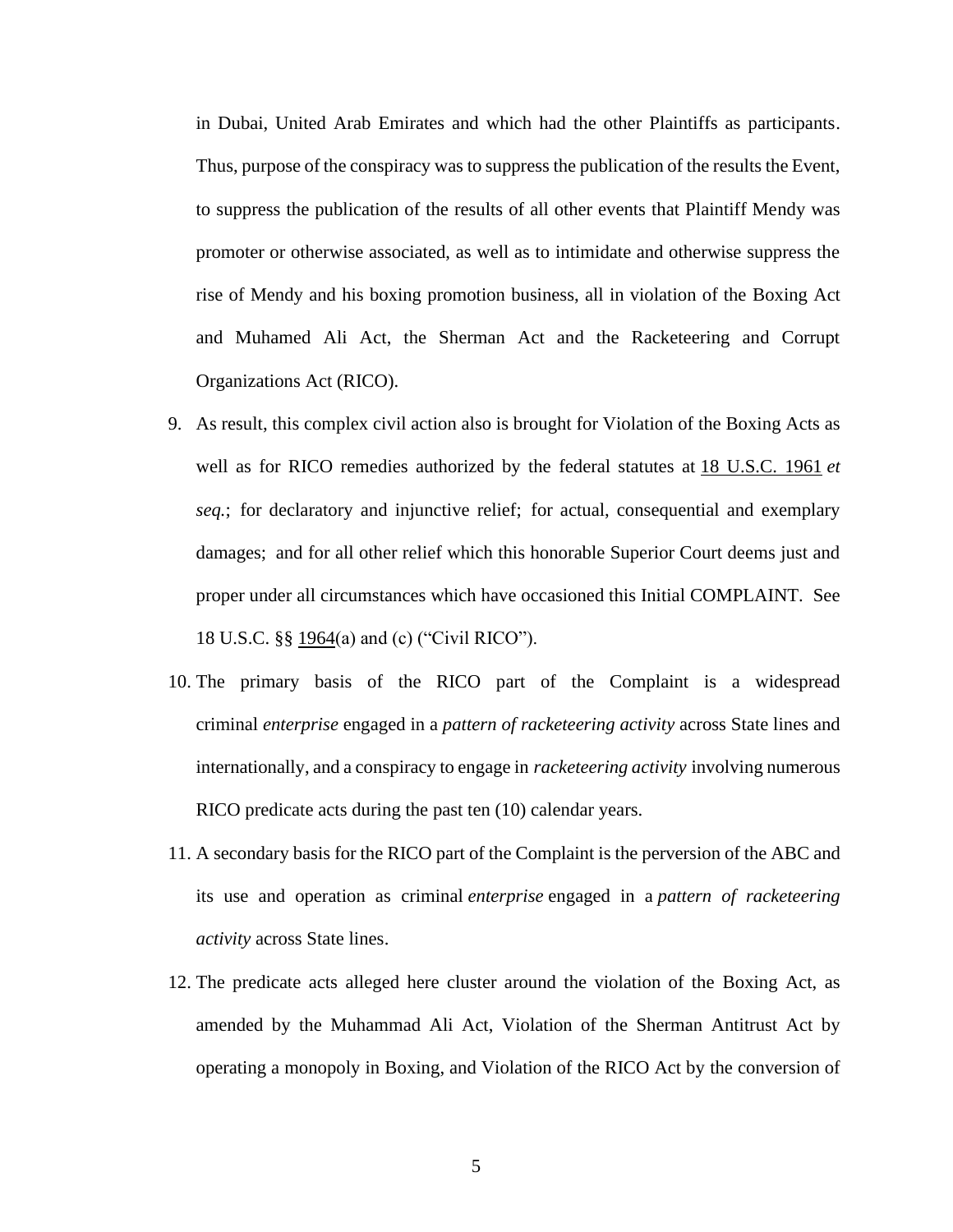funds, criminal intimidation, extortion, robbery, assault and battery, and Money Laundering.

- 13. Other RICO predicate acts, although *appearing* to be isolated events, were actually part of the overall conspiracy and *pattern of racketeering activity* alleged herein, *e.g.,* mail fraud and bank fraud. See 18 U.S.C. §§ [1341](http://www.law.cornell.edu/uscode/18/1341.html) and [1344,](http://www.law.cornell.edu/uscode/18/1344.html) respectively.
- 14. An objective of the racketeering *enterprise* has been to inflict severe and sustained economic hardship upon Plaintiffs, with the intent of impairing, obstructing, preventing and discouraging Plaintiff Mendy from promoting boxing events and promoting fighters; Plaintiff Muniz from advancing and other managing his fighters, including Ivana Habazin; and the Fighter Plaintiffs (Brendon Denes and Ivana Habazin) from plying their trade as professional boxers and/or being rated to have a shot at title fights.
- 15. Additionally, this action arises out of Defendants BoxRec's and ABC's violations of the Civil Rights of Plaintiffs Mendy and Denes, both overt and structural racism.
- 16. Further, this action arises from various ancillary state actions and pendent claims including claims for Libel and Slander, Unfair Trade Practices, and various other state claims, all as outlined herein below.

#### **JURISDICTION**

- 17. Jurisdiction of this Court arises under 28 U.S.C. § 1331 (Federal Question Jurisdiction), and pursuant to 28 U.S.C. § 1367 (Supplemental Jurisdiction) for pendent state law claims.
- 18. This Court has subject matter jurisdiction over this action under Section 4 of the Sherman Act, 15 U.S.C. § 4, and 28 U.S.C. §§ 1331, 1337(a), and 1345.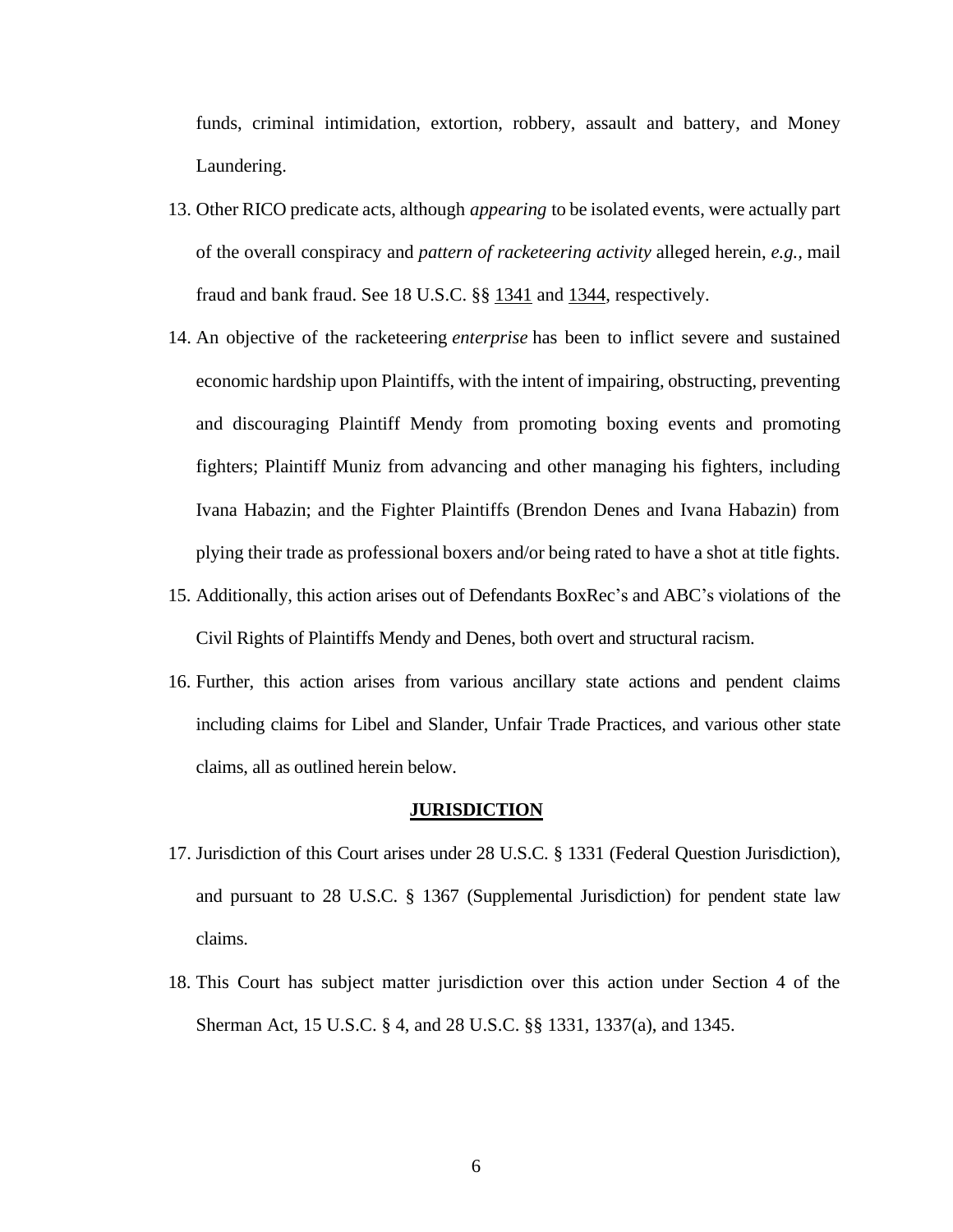- 19. This honorable Court also has original jurisdiction pursuant to the civil RICO remedies at [18 U.S.C. 1964.](http://www.law.cornell.edu/uscode/18/1964.html)
- 20. Further, Jurisdiction of the subject matter further is proper pursuant to the Civil Rights Act of 1964 as amended, the Civil Rights Act of 1991, 42 U.S.C. Section 2000e et seq., and the Civil Rights Act of 1866, and possibly under 42 U.S.C. Section 1983 for violation of Plaintiffs Civil Rights under color of state authority and law.
- 21. The Court has personal jurisdiction over the Defendants, including both Antitrust Defendants BoxRec and the ABC as well as MTK Global, Kinahan and the other defendant, directly or based on their participation in the conspiracy.
- 22. Venue is proper in this District under Section 12 of the Clayton Act, 15 U.S.C. § 22, and under 28 U.S.C. § 1391 because both BoxRec and the ABC transact business in this District and are found within this District.
- 23. Venue is proper in this Court because the acts complained of herein occurred in part within this District and because BoxRec, the ABC and MTK Global transact business in this District and can be found within this District. Thus, this District is an appropriate venue.
- 24. Venue is proper in this judicial district pursuant to 18 U.S.C. § 1965 and 28 U.S.C. § 1391 because substantial part of the events or omissions giving rise to part of the claims occurred in this district. Defendants ABC, MTK, and Kinahan do substantial business in this judicial district, has substantial minimum contacts with this judicial district, and/or intentionally availed itself of the benefits and protections of the law through the promotion, sale, marketing, and provision of services in Pennsylvania; See 18 U.S.C. § 1965 ("Any civil action or proceeding under this chapter against any person may be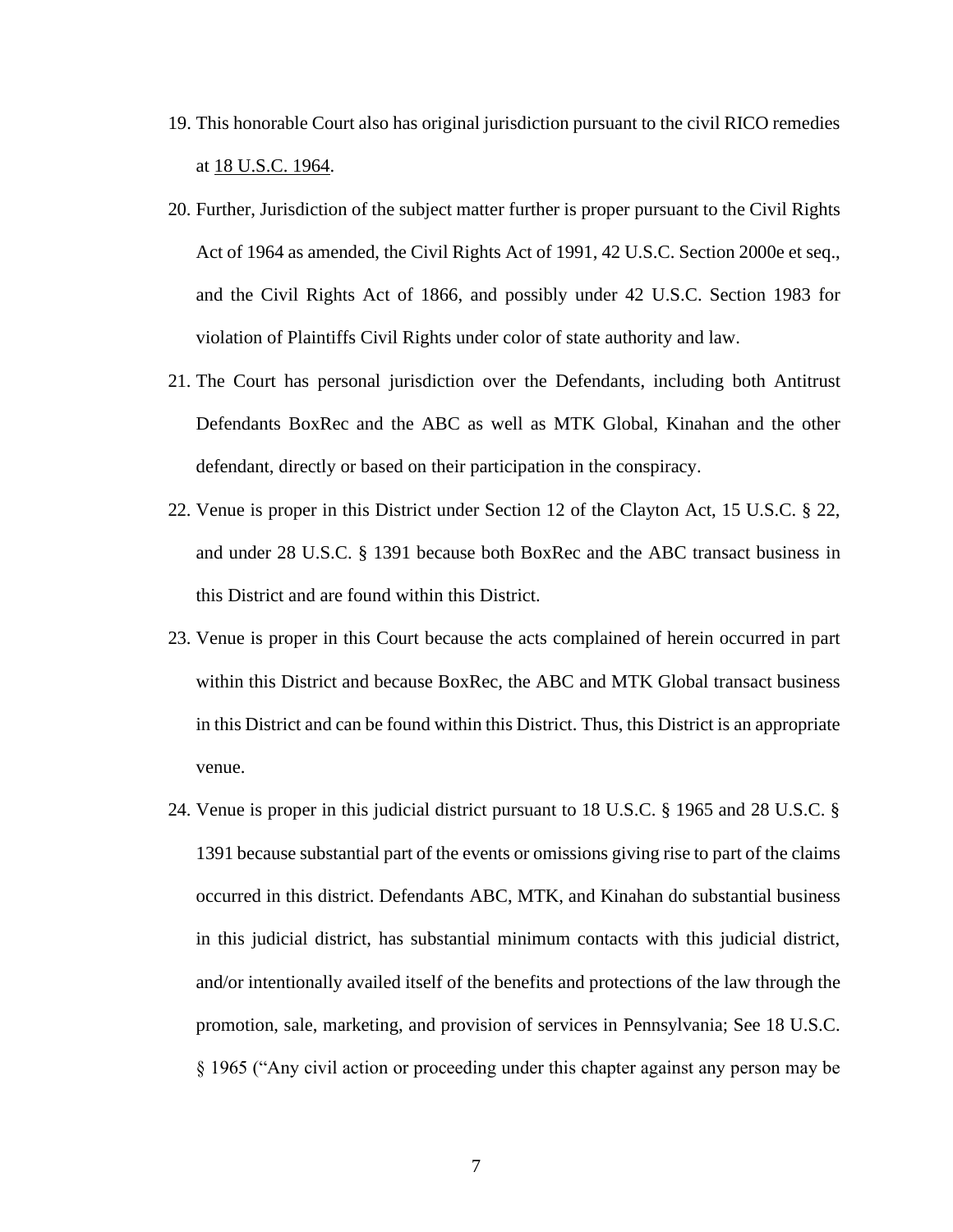instituted in the district court of the United States for any district in which such person resides, is found, has an agent, or transacts his affairs.").

25. Further, Venue is proper in this judicial district pursuant to 28 U.S.C. § 1391 because Defendants ABC, MTK and Kinahan are subject to personal jurisdiction in this judicial district and ABC resides in this district.

#### **PARTIES**

- 26. Plaintiffs herein (hereinafter also collectively referred to as "Plaintiffs") are:
	- a. EDWARD BISSAU MENDY (hereinafter also referred to "Mendy"), a natural person of the full age of majority, and having his principal place of residence in the town of Kinnelon, New Jersey and the manager and owner of Lion Heart Boxing Productions(including both the incorporated and unincorporated entities). Plaintiff Mendy is a promoter doing business in multiple jurisdictions and has promoted boxing events in several states that have boxing commissions that are members of the Defendant ABC. At all times relevant, Mendy served as official promoter for various Lion Heart Boxing Productions entities and/or did business as Lion Heart Boxing Productions (hereinafter also referred to "LHBP").
	- b. BRENDON DENES (hereinafter also referred to "Denes"), a natural person of the full age of majority, and having his principal place of residence in Masvingo, State of Zimbabwe and a professional boxer that participated as a fighter in a bout that was part of the event organized by Plaintiff Edward Bissau Mendy on April 10, 2021 at the Arabian Ranches Golf Club in Dubai, UAE (hereinafter also referred to as the "Event") that Defendants BoxRec, the ABC, Round 10, MTK, the Individual Defendants (Kinahan, Seddiqi, Mohan, Lu,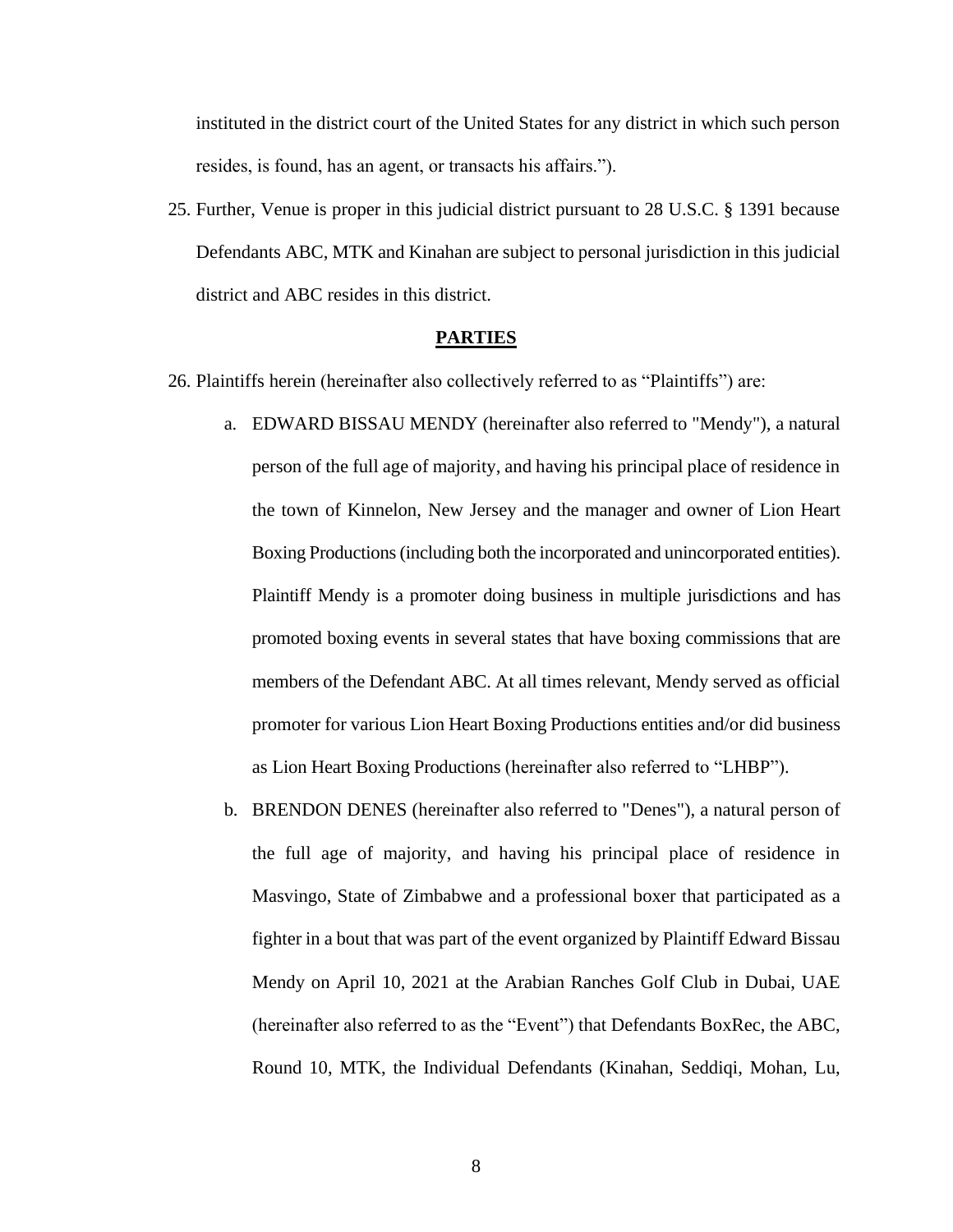Sheppard and M.Sheppard) and various unknown persons and co-conspirators of Defendants (Does 1 through 20) conspired to suppress. Denes also participated in an event on December 11, 2021 that the BoxRec Defendants (BoxRec, Lu, Sheppard and M.Sheppard) also refused to record and on belief and information conspired to suppress. At all times relevant, Denes was a professional boxer who makes his living from boxing and relies on his professional record to maximize his fight bookings and earnings. He was listed inactive for the better part of the last year is currently listed inactive despite three fights in the last year as a result of the BoxRec Defendants' refusal to register the results of his fights.

- c. IVANA HABAZIN (hereinafter also referred to "Habazin"), a natural person of the full age of majority, a citizen of Croatia and having his principal place of residence in the State of Florida. At all times relevant, Habazin was a professional boxer who making a living from boxing and relies on her professional record to maximize her fight bookings and earnings. Habazin is a European fighter from Croatia and not only participated as a fighter in a bout that was part of the event organized by Plaintiff Edward Bissau Mendy on April 10, 2021 at the Arabian Ranches Golf Club in Dubai, UAE but also fought for the inaugural WBC Middleweight title on the Event. She currently is listed inactive despite her April 10, 2021 win.
- d. CHARLES MUNIZ (hereinafter also referred to "Muniz"), a natural person of the full age of majority, and having his principal place of residence in Miami, State of Florida, and the Manager of Habazin. At all times relevant, Muniz was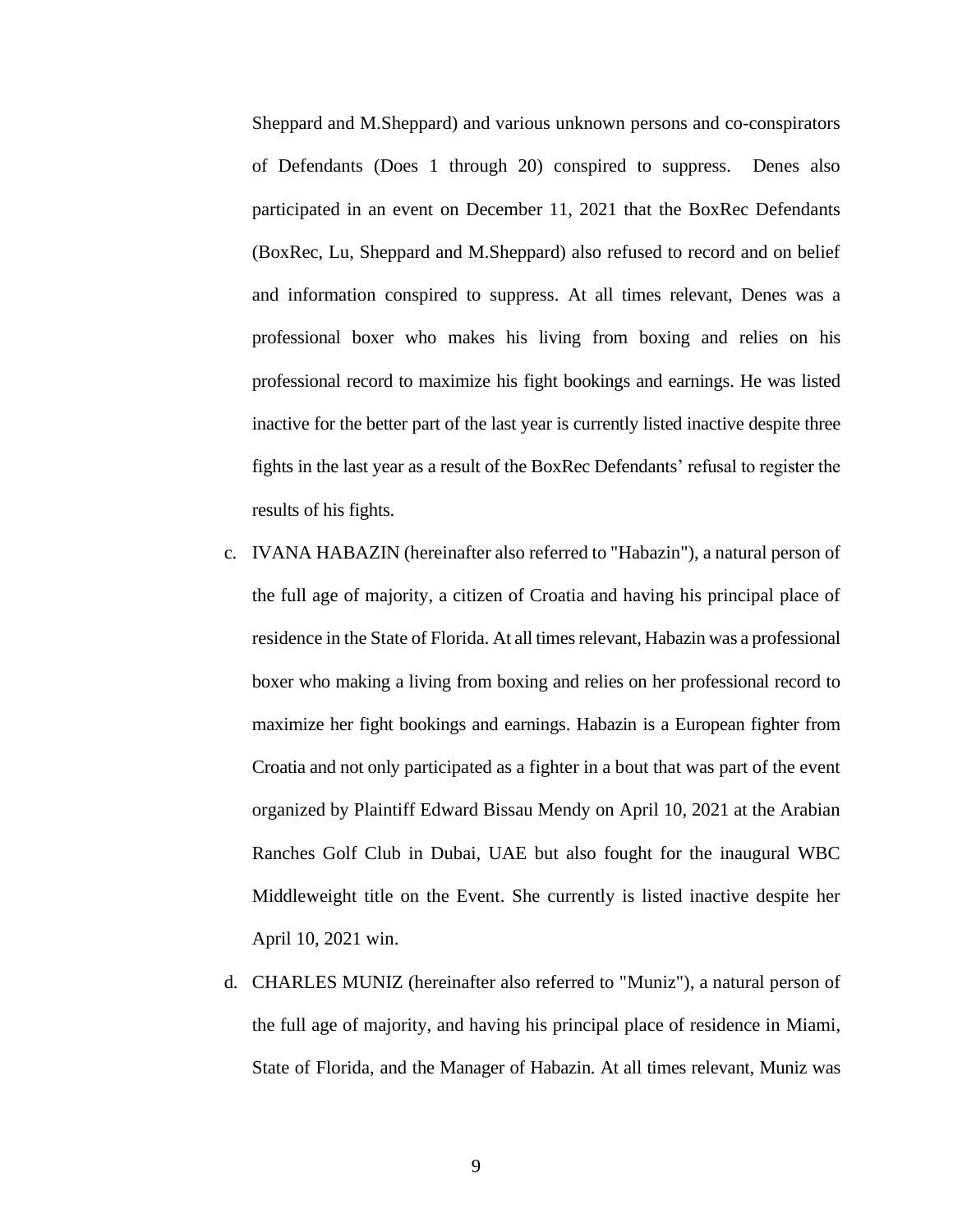and is a professional boxing manager and consultant who makes a living in booking and managing fighters, including Habazin, and relies on the documented professional records of his fighter to maximize their fight bookings and earnings.

- 27. Made Defendants herein (hereinafter also collectively referred to as "Defendants") are the following:
	- a. BOXREC, LTD, also known as BoxRec.com or simply as BoxRec (hereinafter also referred to "BoxRec"), on information and belief, a British limited company and boxing registry that was hired as the official record keeper and registry of ABC. In its official capacity as official boxing registry and recordkeeper of ABC, BoxRec is authorized to keep a database of all fights sanctioned by ABC members as well discipline and other information the ABC deems essential, and provides its services worldwide, including in this District.
	- b. JOHN SHEPPARD (hereinafter also referred to "Sheppard"), on information and belief the founder and an owner of BoxRec, and the person tasked with the supervision of the employees and many volunteers who diligent reporting of event results worldwide makes the BoxRec database possible. On belief and information, at all relevant times, Sheppard was an officer, manager, employee and/or agent of BoxRec, directly or indirectly. Sheppard is sued in his capacity as an officer, employee and agent of the BoxRec as well as in his individual capacity for his *ultra vires* acts, and for some of his actions, on belief and information, were not sanctioned by the BoxRec or the ABC and/or were not authorized in the constitution, bylaws and other governing rules and regulations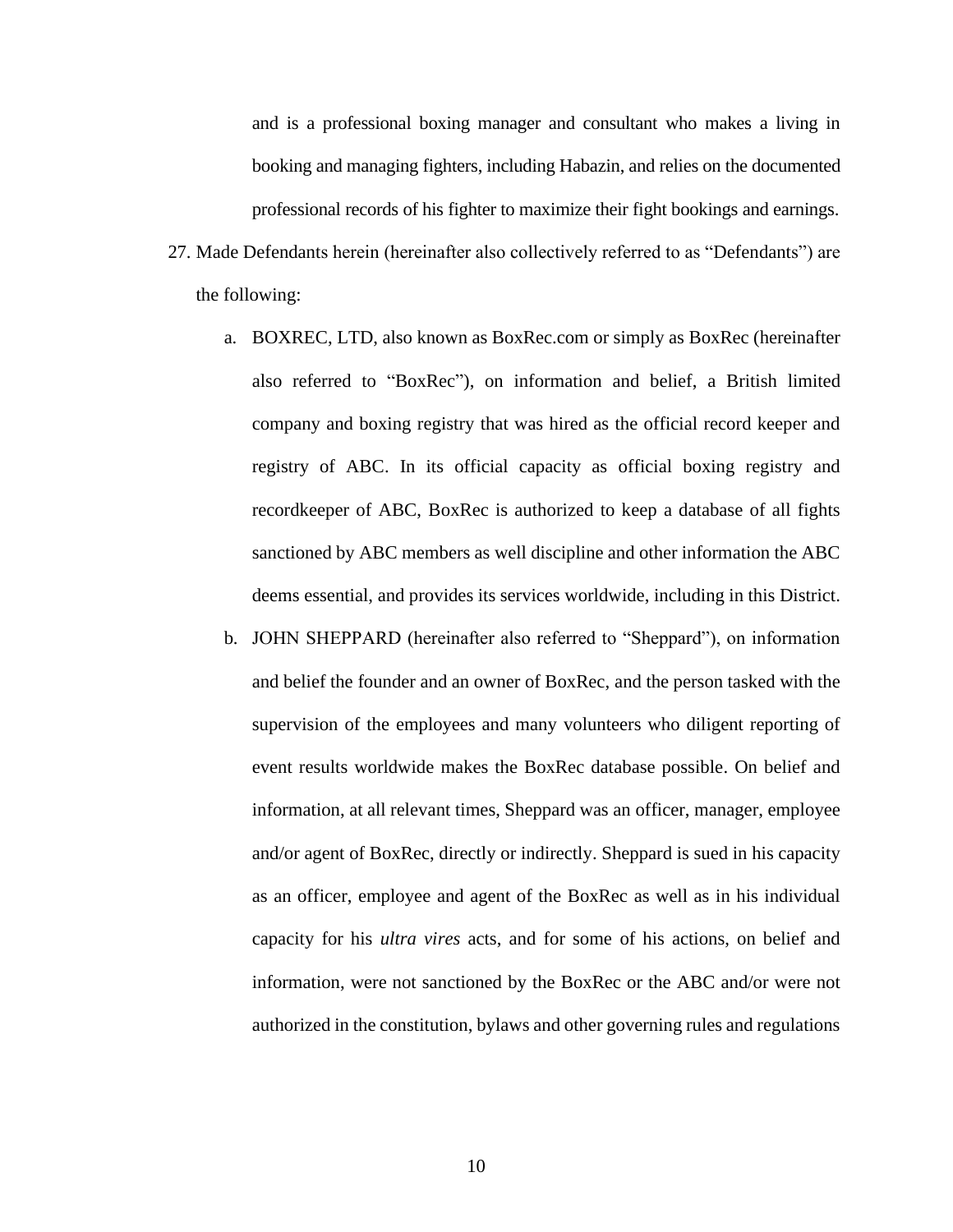of same. Sheppard on belief and information, is a natural person employed by Defendant BoxRec as its most senior manager and supervisor at all times relevant.

- c. MARINA SHEPPARD (hereinafter also referred to "M.Sheppard"), on information and belief, an appointed official of the BoxRec also tasked with the management and supervision of the activities of the entity. On belief and information, at all relevant times, M.Sheppard was an officer, manager, employee and/or agent of the BoxRec, directly or indirectly. M.Sheppard is sued in her capacity as an officer, employee and agent of the BoxRec as well as in her individual capacity for her *ultra vires* acts, and for some of her actions, on belief and information, were not sanctioned by the BoxRec or the ABC and/or were not authorized in the laws and other governing rules and regulations of same. M.Sheppard, on belief and information, is a natural person employed by Defendant BoxRec as one of its most senior managers and supervisors at all times relevant. On belief and information M.Sheppard may very well be the true power behind the BoxRec throne.
- d. SAMSON LU (hereinafter also referred to "LU"), on information and belief, an appointed official of the BoxRec tasked with the registration of Boxing commissions in Asia, including the United Emirates, and responsible enforcement of the ABC rules and regulations governing commissions, the listing of events, licensing, and discipline. On belief and information, at all relevant times, Lu was an employee and/or agent of BoxRec, directly or indirectly. Lu is sued in his capacity as employee and agent of the BoxRec as well as in his individual capacity for his *ultra vires* acts, as some of his actions,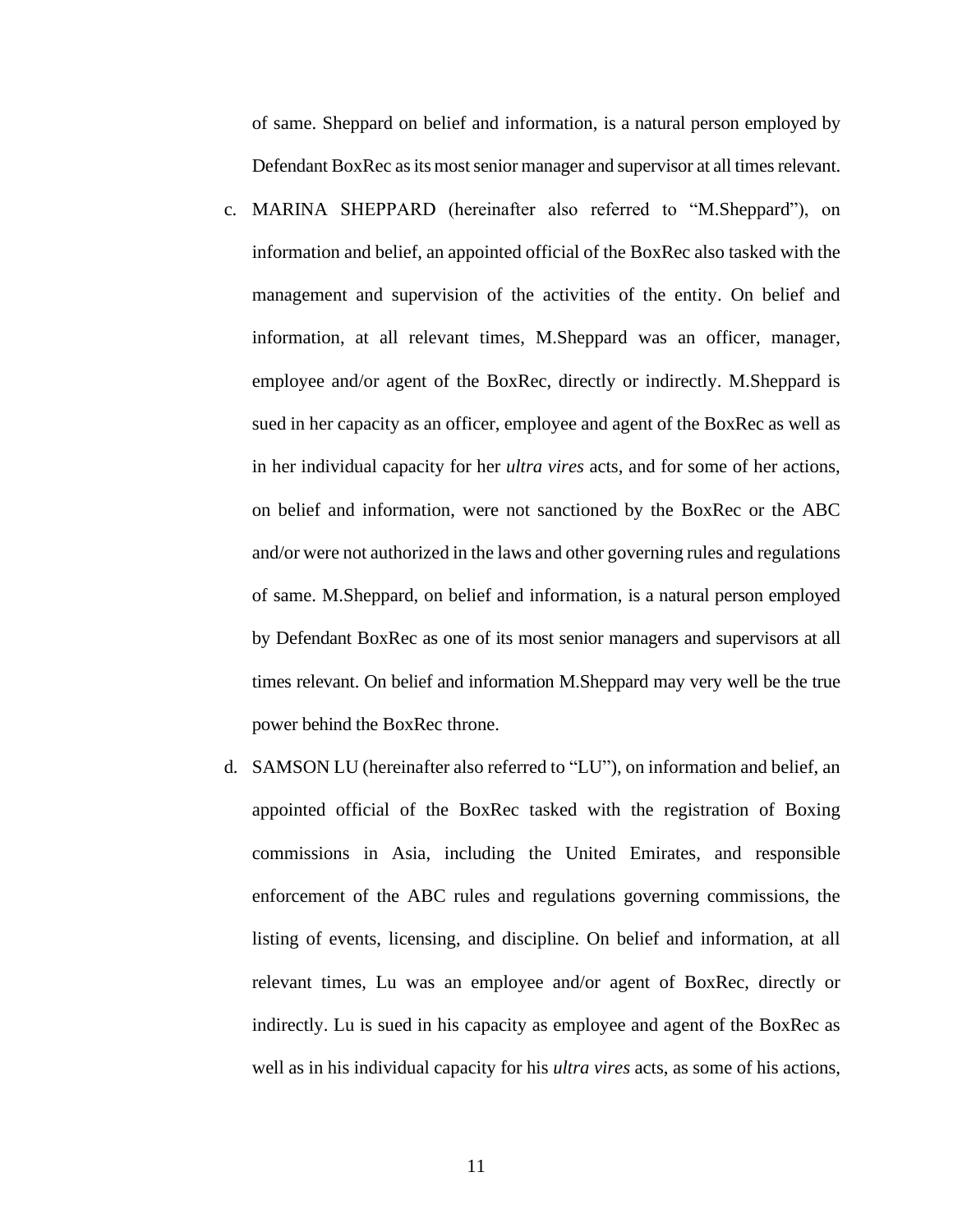on belief and information, were not sanctioned by the BoxRec or the ABC and/or were not authorized in the bylaws and other governing rules and regulations of same. Lu is a natural person employed by Defendant BOXREC as manager and supervisor in its Asia operations at all times relevant.

- e. ASSOCIATION OF BOXING COMMISSIONERS (hereinafter also referred to the "ABC"), on information and belief, an association of United States State, Native American, and international boxing commissioners, and an organization which has committed itself in large part to good governance and the regulation of boxing the United, including in this District. BoxRec, the Association of Boxing Commissions and their co-conspirators in suppressing the results of the Event are collectively also referred to as the "ANTITRUST ACTORS."
- f. ROUND 10 BOXING (hereinafter also referred to the "Round 10"), on information and belief, an entity organized under the laws of the UAE and that was granted a permit or Certificate of No Objection (NOC) by the United Arab Emirates Boxing Federation (UAEBF) to operate a gym, promote fights and/or otherwise offer its services to the public as a boxing entity. At all times relevant, Round 10 was owned and controlled by Defendant Ahmed Seddiqi. At its inception, Round 10 had at least one other owner, which owner is not made party to this lawsuit as he has not undertaken any acts known to Plaintiffs that would make such owner a co-conspirator to the acts complained of herein.
- g. AHMED SEDDIQI (hereinafter also referred to "Seddiqi"), on information and belief, a person of the full age of majority and Citizen of the United Arab Emirates. On belief and information, at all relevant times, Seddiqi was an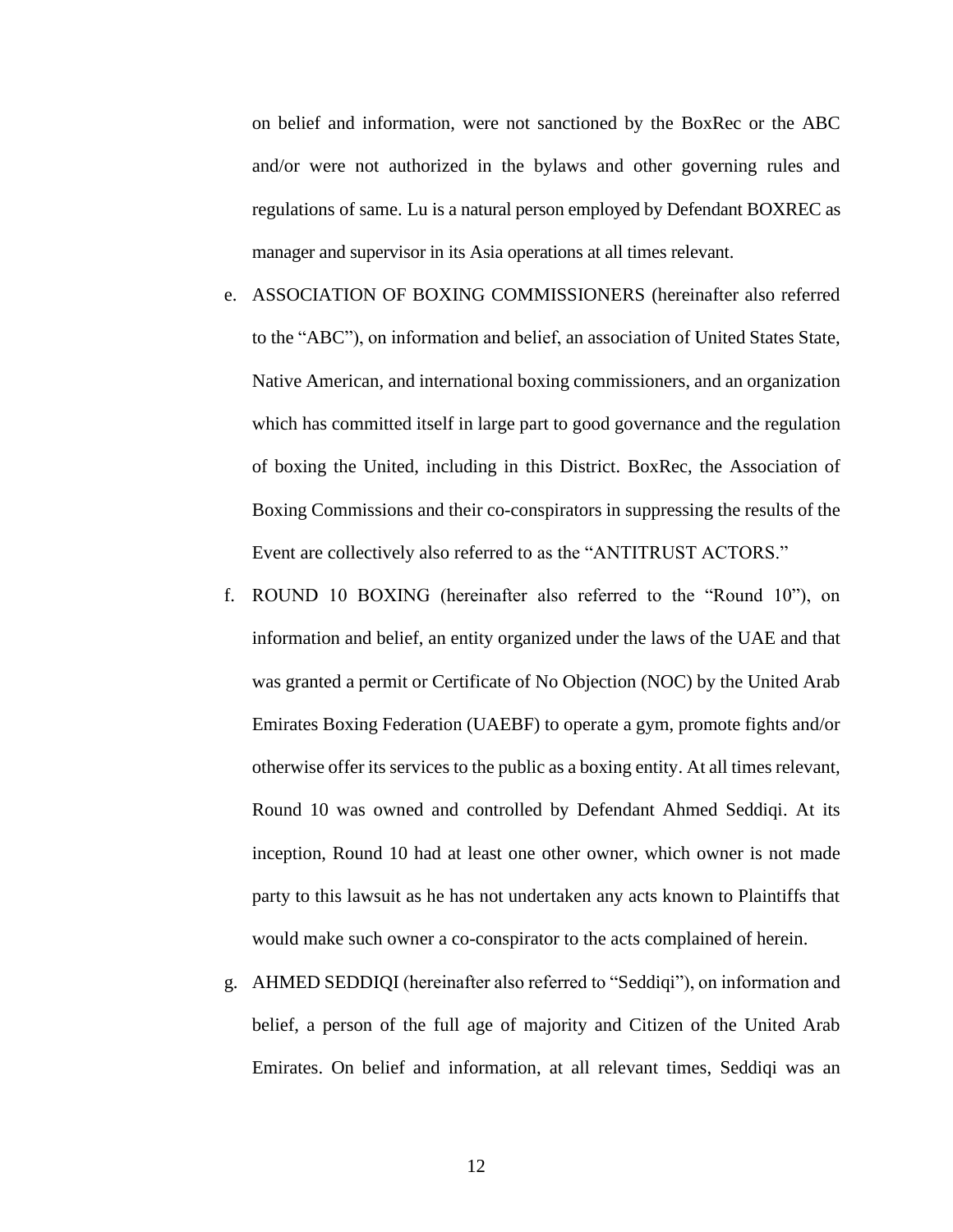owner, officer, employee and/or agent of Round 10 Boxing as well as Dubai Boxing Commission and was an agent of BoxRec directly or indirectly. Seddiqi is sued in his capacity as officer, employee and agent of Round 10 and Dubai Boxing Commission as well as agent of BoxRec. Further, Seddiqi is being sued in his individual capacity for his *ultra vires* acts, and for some of his actions, on belief and information, were not sanctioned by the Round 10, Dubai Boxing Commission or BoxRec and/or were not authorized in the bylaws and other governing rules and regulations of same. Seddiqi is the genesis of the acts that are complained of herein. Seddiqi is central part of the conspiracy to suppress complained of herein and his subordinates such as Defendant Jose Mohan, his business partner Daniel Kinahan as well as several other co-conspirators acting in part under his direction. Seddiqi forms the matrix the genesis conspiracy to suppress complained of herein.

h. JOSE MOHAN, (hereinafter also referred to "Mohan"), on information and belief, is Seddiqi's lackey and go-to man. Mohan serves at the pleasure of Seddiqi and is tasked with the day to day running of Round 10 Boxing, DBC and other affairs assigned to him by Seddiqi. On belief and information, at all relevant times, Mohan was an employee and/or agent of the Seddiqi, MTK, Round 10 Boxing, and DBC as well as an agent of BoxRec, directly or indirectly. Mohan is sued in his capacity as employee and agent of Round 10 Boxing, DBC, MTK and BoxRec as well as in his individual capacity for his *ultra vires* acts. Some of his actions, on belief and information, were not sanctioned by the entities on whose behalf he was acting and/or were not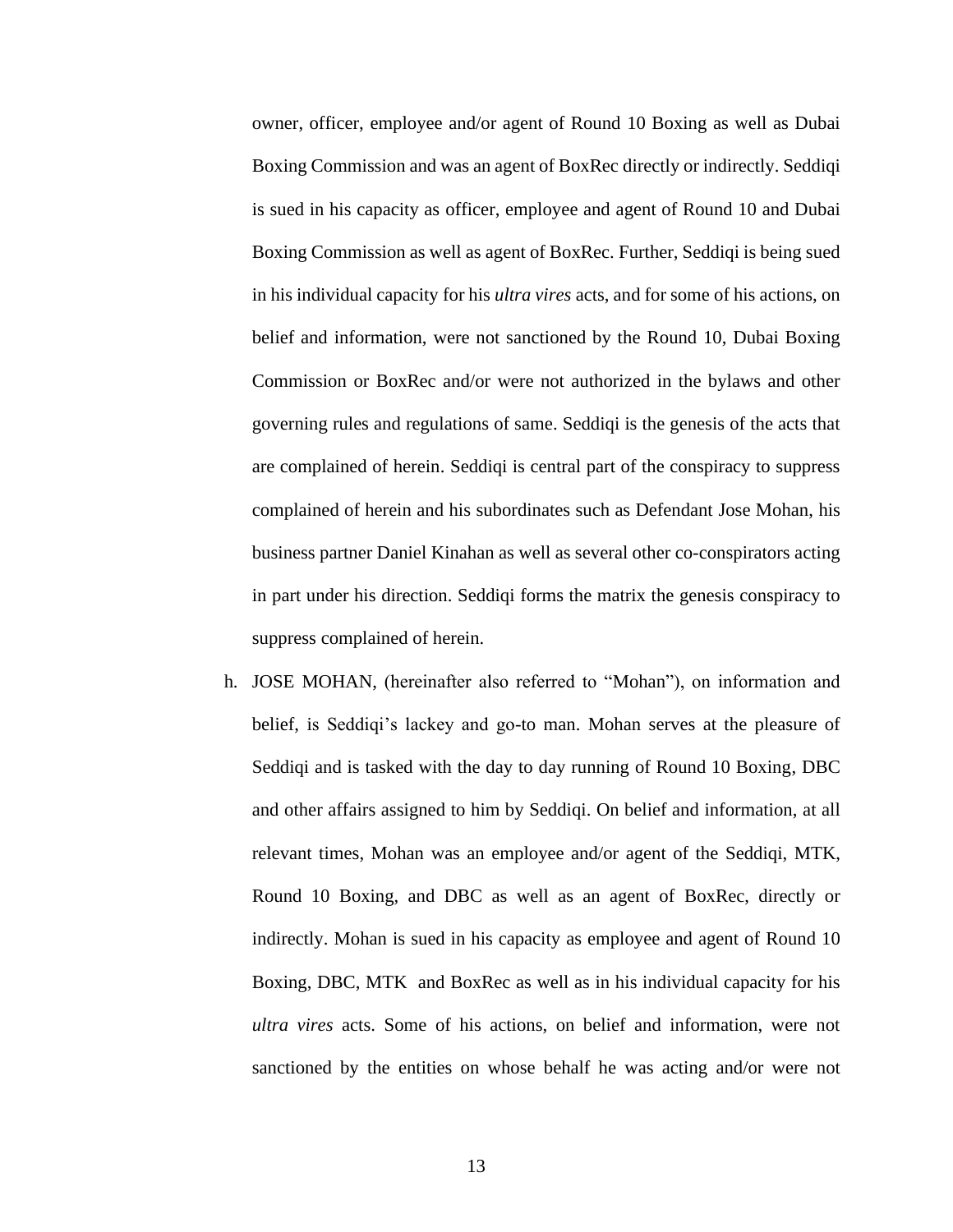authorized in the bylaws and other governing rules and regulations of the said entities.

- i. MTK Global (hereinafter also referred to the "MTK"), on information and belief, an integrated Boxing and MMA conglomerate founded by Irish "businessman" Daniel Kinahan and his partner, former boxer Mathew Macklin. MTK on belief and information is an entity with operations worldwide, including the United States State, the UAE, and internationally, including in this District. At all times relevant, MTK maintained boxing promotion operations that competed and continues to compete with Plaintiff Mendy and Lion Heart Boxing Productions in the UAE.
- j. DANIEL KINAHAN (hereinafter also referred to "Kinahan"), on information and belief, a person of the full age of majority and Citizen of the United Kingdom and now a resident of United Arab Emirates. On belief and information, at all relevant times, Kinahan was an owner (directly or indirectly), officer, employee, "Consultant" and/or agent of MTK Global, was the controller of MTK Global, directly or indirectly, and was person who directed BoxRec to suppress the results of the Event, the genesis of BoxRec's blackballing of Promoter. Kinahan is sued in his capacity as officer, employee, Consultant, and agent of MTK Global as well as in his individual capacity for his *ultra vires* acts, as his actions in causing the suppressing of the results of the Event and other acts may not have been sanctioned by MTK Global and/or were not authorized in the bylaws and other governing rules and regulations of MTK Global. On belief and information, Kinahan's action were motivated in part by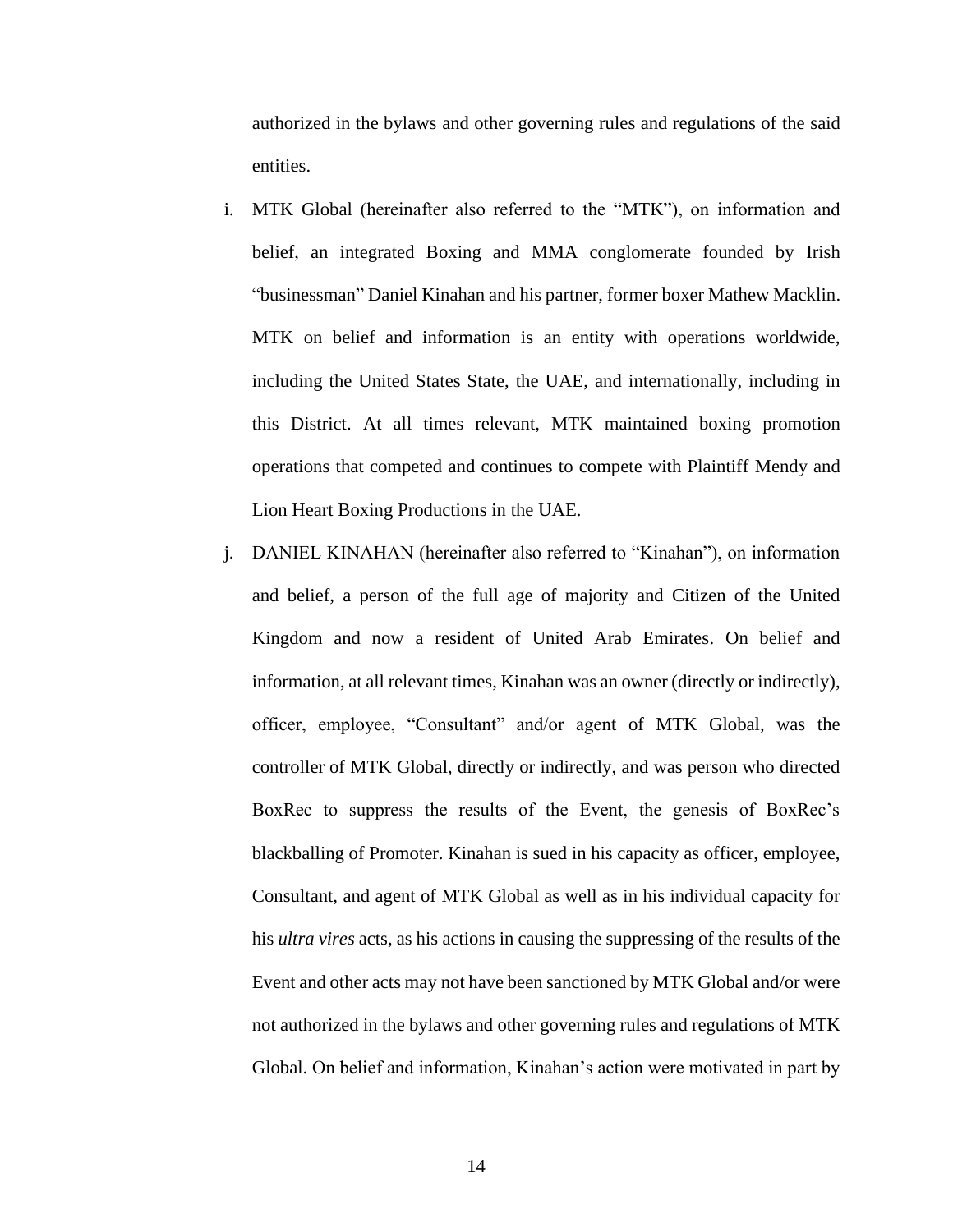the mistaken belief that Promoter Mendy and his event partners came into MTK Global's backyard (Dubai) and disrespected not only MTK Global's local partners Ahmed Seddiqi, Round 10 Boxing and Dubai Boxing Commission but also disrespected him by extension. On belief and information, Kinahan is a larger than life figure towering over the Sport of Boxing and controls not only top fighters but also some of the largest and most successful promoters in the sport today.

k. Does 1 through 20. The true names or capacities, whether individual, corporate, associate or otherwise, of the Defendants named herein as Does 1 through 20 are unknown to Plaintiffs, who therefore sue said Defendants by such fictitious names, and Plaintiffs will amend this complaint to show their true names and capacities when the same have been ascertained. On belief and information Does 1 through 20, conspired with BoxRec, various ABC employees, Sheppard, M.Sheppard, Lu, Round 10 Boxing, Dubai Boxing Commission, Seddiqi, Mohan, MTK Global, Kinahan and other conspirators not currently known to Plaintiff, in order to not only suppress the entry of the results of the April 10, 2021 Event into BoxRec's registry of results but also to engage in a campaign to disrupt the Plaintiff Mendy's boxing operations initially in the UAE and now internationally, and to defame Plaintiff Mendy and his Lion Heart Boxing Productions and other boxing operations.

#### **FACTUAL BACKGROUND**

## **The April 10, 2021 Event (the "Event")**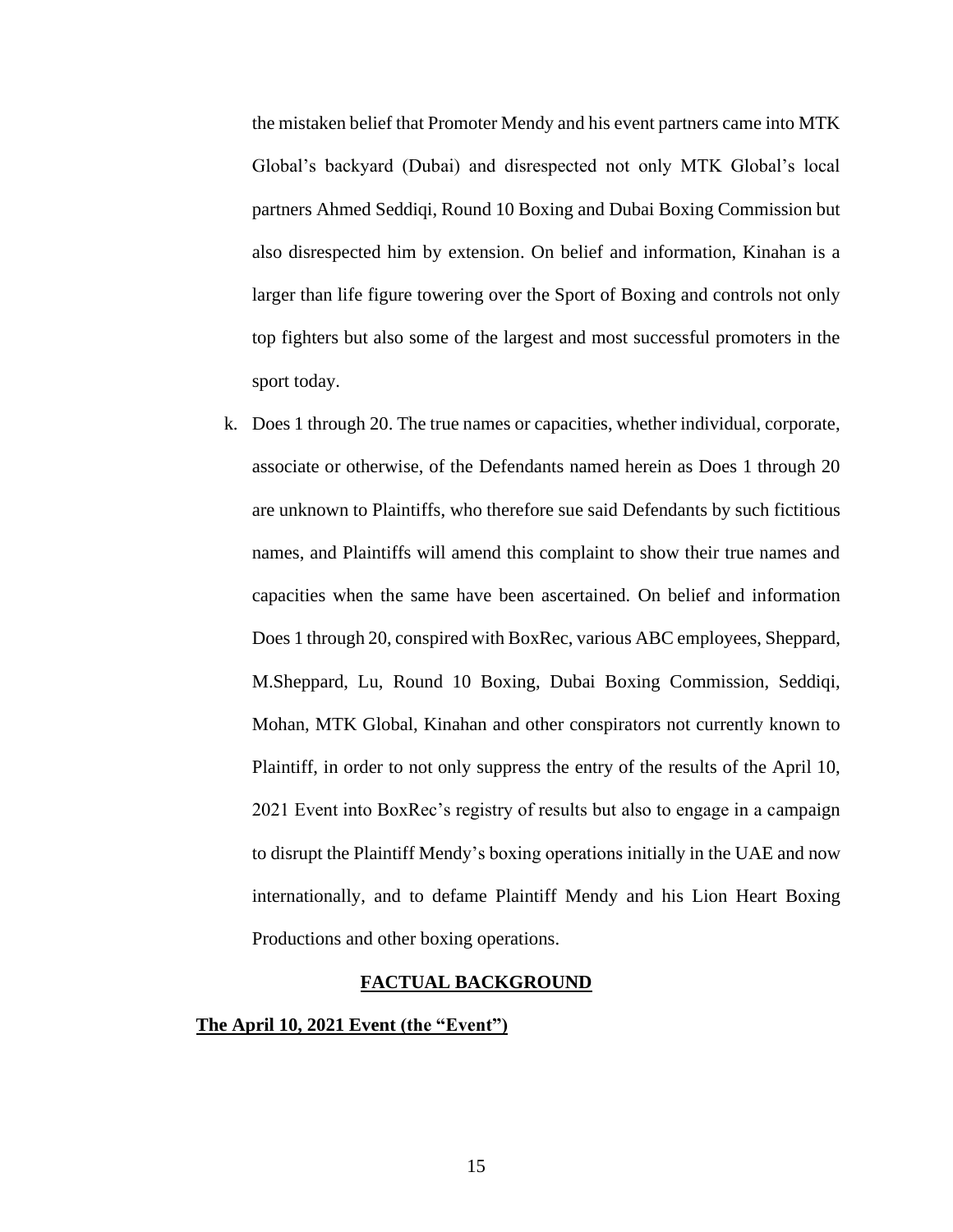- 28. On April 10, 2021 a boxing event (the Event), an event took place at the Arabian Ranches Golf Club in Dubai, United Arab Emirates (UAE).
- 29. The Event was organized by Emirates Sports in association with Lion Heart Boxing Productions and the official promoter of record for the Event was Plaintiff Edward Bissau Mendy, an American promoter, and his business Lion Heart Boxing Productions, an American company.
- 30. Emirates Sports, one of the oldest and most active sports promotion company in the United Arab Emirates, also served as co-promoter of the Event.
- 31. The Event was sanctioned and supervised by the United Arab Emirates Boxing Federation (UAEBF) which by UAE law is the sole entity responsible for the regulation and supervision of Boxing in the Emirates, both professional and amateur.
- 32. The Event also was sanctioned and was supervised by the World Boxing Council (WBC), the oldest professional boxing sanctioning body.
- 33. In one of two main events, women's boxer Ivana Habazin, a former world champion, fought a ten-round fight for a WBC regional title, the inaugural WBC Middle East welterweight title.
- 34. The fight, which ended when Habazin's opponent, Nana Chakhvashvili, did not come out for round three, can be seen in its entirety on Fite.TV.
- 35. Even though Habazin won by knockout, Chakhvashvili is currently listed as 7-16 on BoxRec. She has been stopped twice in little more than two months, but no promoter, boxing commission or network programmer could discover that from looking at BoxRec, in violation of the Boxing Act.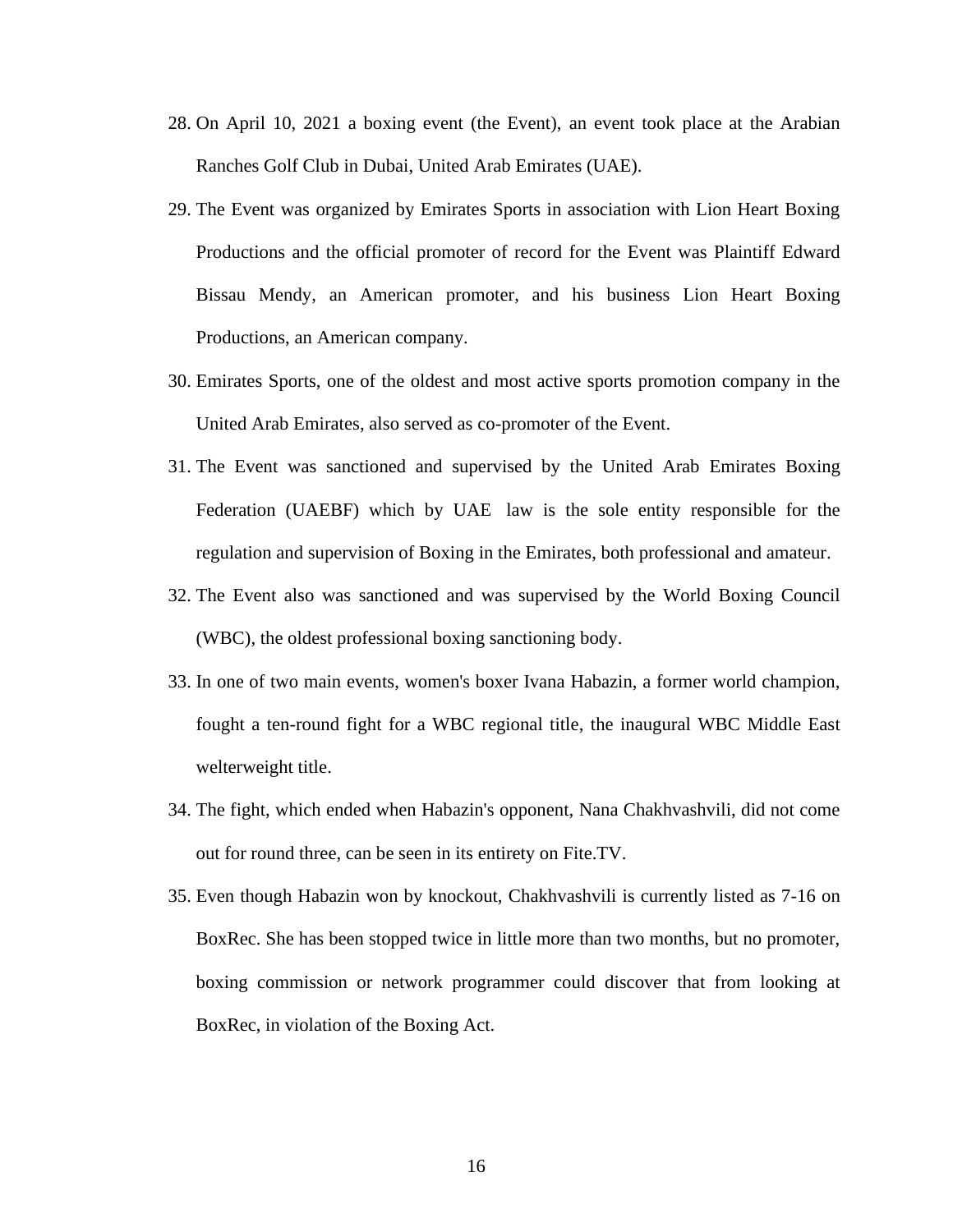- 36. Habazin has since been rendered "inactive" by BoxRec as her fight and historic title accolade does not even register on her record.
- 37. The co-feature that night saw women's boxing legend Layla McCarter defeat another Georgian, Elene Sikmashvili, currently listed as 9-9 on BoxRec. That fight is also suppressed by BoxRec but undoubtedly took place as can be seen on Fite.
- 38. Present at the event was former champion Amir Khan, as a WBC representative. It was Amir Khan who presented Habazin with the WBC belt after her win. After the event, Amir Khan, a prominent ambassador of the sport and a popular former world champion, did all he could to get BoxRec to recognize Habazin's WBC title win, all to no avail.
- 39. Even the WBC president, Maurico Sulaiman, tried to get BoxRec to record the WBC title fight result, if nothing else, also to no avail.
- 40. On belief and information, the Habazin fight is the only WBC title fight of record, certainly in the last century, which has not been recognized and recorded by BoxRec.
- 41. The fight of the night of the Event featured a so-called "One O Must Go" fight between Welterweight Prospect and former WBO Africa Champion Brendon Denes (11-0), (8- 0 on BoxRec, against Ahmed Dawrani (8-0). The well-matched fight went the distance. While Denes won the fight his efforts were in vain as that fight also has not been recorded by BoxRec to this day.
- 42. Denes was considered inactive and has lost his top ranking despite three fights in the last year, all of which BoxRec has failed to record.
- 43. Ahmed Dawrani, now also promoted by Mendy, sports an unblemished record despite his April 10, 2021 loss to Denes.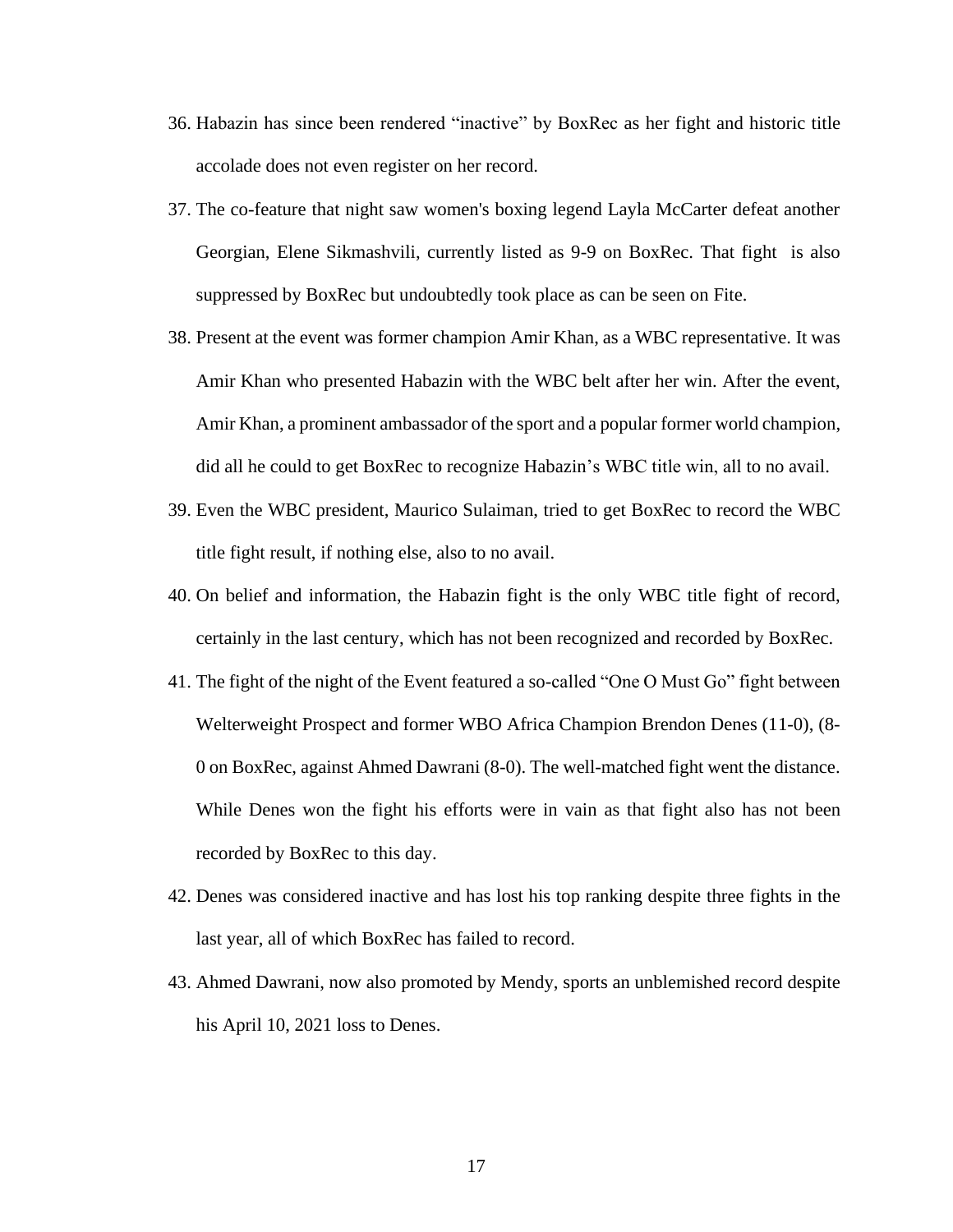- 44. Sadly, also on the card was Sebastian Eubank, a dear friend of Plaintiff Mendy and an event copromoter. Eubank is from a prominent boxing family and is the son of twotime Middleweight World Champion Chris Eubank. Sebastian Eubank fought the fight of his life in the Walk-Out Bout, a lively fight that also went the distance against a very game opponent bent on an upset. The Eubank bout hung on the balance for much of its duration.
- 45. Unexpectedly, Seb Eubank subsequently passed away within months after the Event, from a drowning under unusual circumstances.
- 46. Needless to say, BoxRec has refused to add Eubank's last fight in his record despite pleas with BoxRec by his family members. BoxRec would not correct Seb Eubank's record even after he passed, not even on humanitarian grounds as requested by his wife.
- 47. Interestingly, stories are being bandied around by DBC and Round 10 Boxing, Mohan other Round 10 affiliates, blame Mendy For Seb Eubank's death by suggesting that the injuries from his last fight, at the Event, may have had a cause in his demise.
- 48. Lastly, the card featured three Emirati fighters who were doing their first professional boxing fights as professional debutantes, a first for the Emirates and a major milestone for the Sport of Boxing in the Emirates.
- 49. Prior to the Event, the UAE had only had a couple of Emirati professional fighters. Thus, the Event was a big boon for Emirati Professional Boxing by turning three Emiratis professional, all at the same time. However, none of the Emirati fighters on the card has their Pro Debut results recorded by BoxRec.
- 50. Two of the Emiratis won while the third drew. None of those Emirati fighter results have been recorded to date.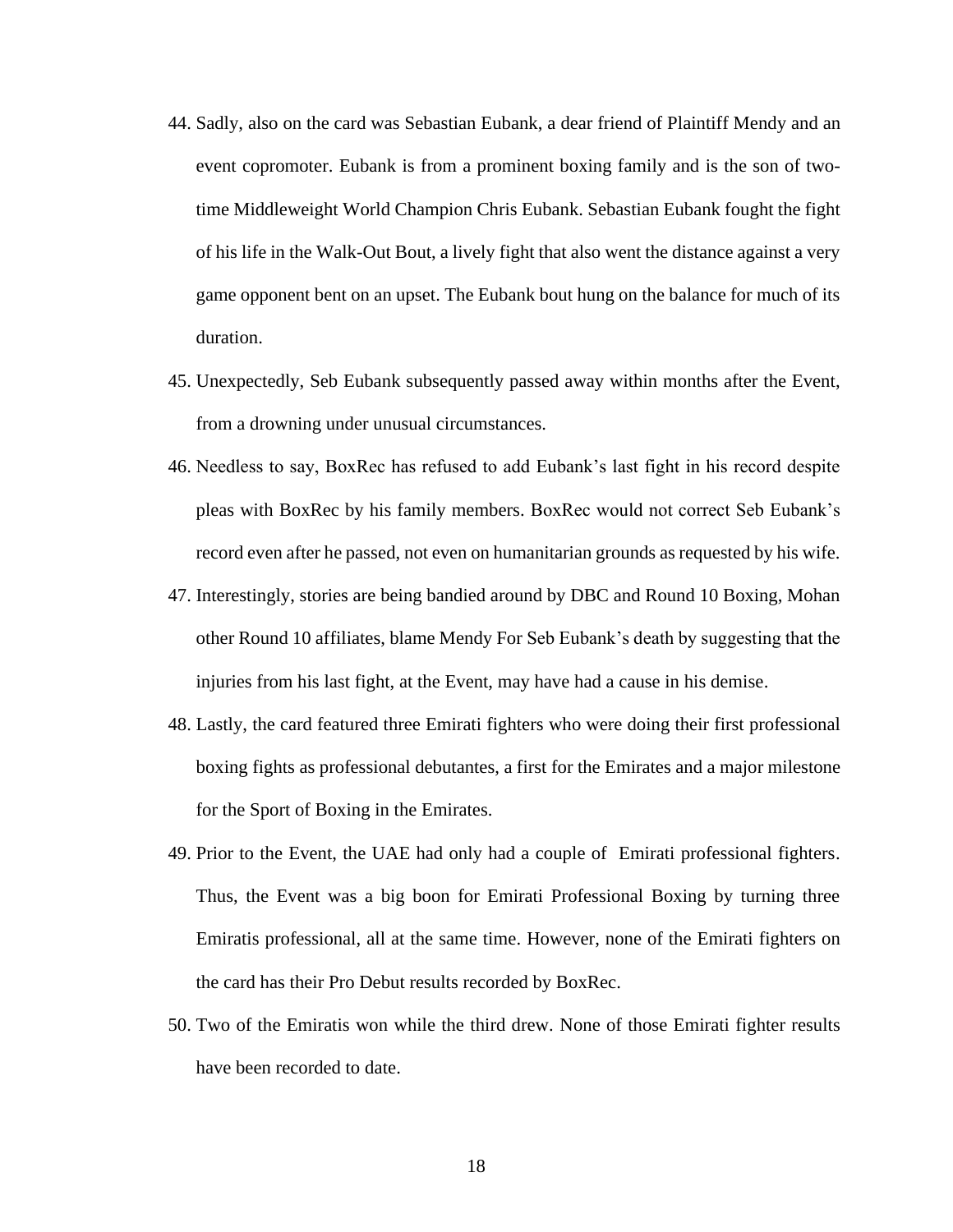- 51. The UAEBF, a member of AIBA, and a strong proponent and adherent of international best practices in boxing, supervised the event and assigned the officials-judges, referees, and a ring doctor. The UAEBF is a regular host to many boxing events.
- 52. All fighters submitted their medicals, boxing licenses, and had to submit proof of a negative PCR test that had to be taken 24 hours before the official weigh-in for the Event, which took place on April 9, 2022.
- 53. The Event was held at the prestigious Arabian Ranches Golf Club and was sanctioned by not only the UEABF but also the Dubai Sports Council as well as the Dubai Tourism and Commerce Marketing Board (DTCM).
- 54. Further, the event was televised nationally in the UAE and across the Middle East and North Africa Region (26 countries and over six hundred million population) by Abu Dhabi Fight as well as streamed live across various social media platforms.
- 55. Additionally, the Event was televised by tape delay on Fite TV and in over 125 million USA homes using regional cable networks.
- 56. The organizers of the Event were celebrated in Dubai and internationally for a successful event as they pulled of an entertaining fight card and Event in the height of the Covid-19 Pandemic, using Social Distance best practices and adhering to then existing Dubai Covid Regulations.
- 57. Indeed, the Event was the first live sporting event in the Emirate of Dubai since the advent of the Coronavirus Pandemic, a feat only achieved by the organizers because of their strong relationship with Dubai regulators as well as their creativity, understanding of the regulatory environment and persistence in the face of obstacles.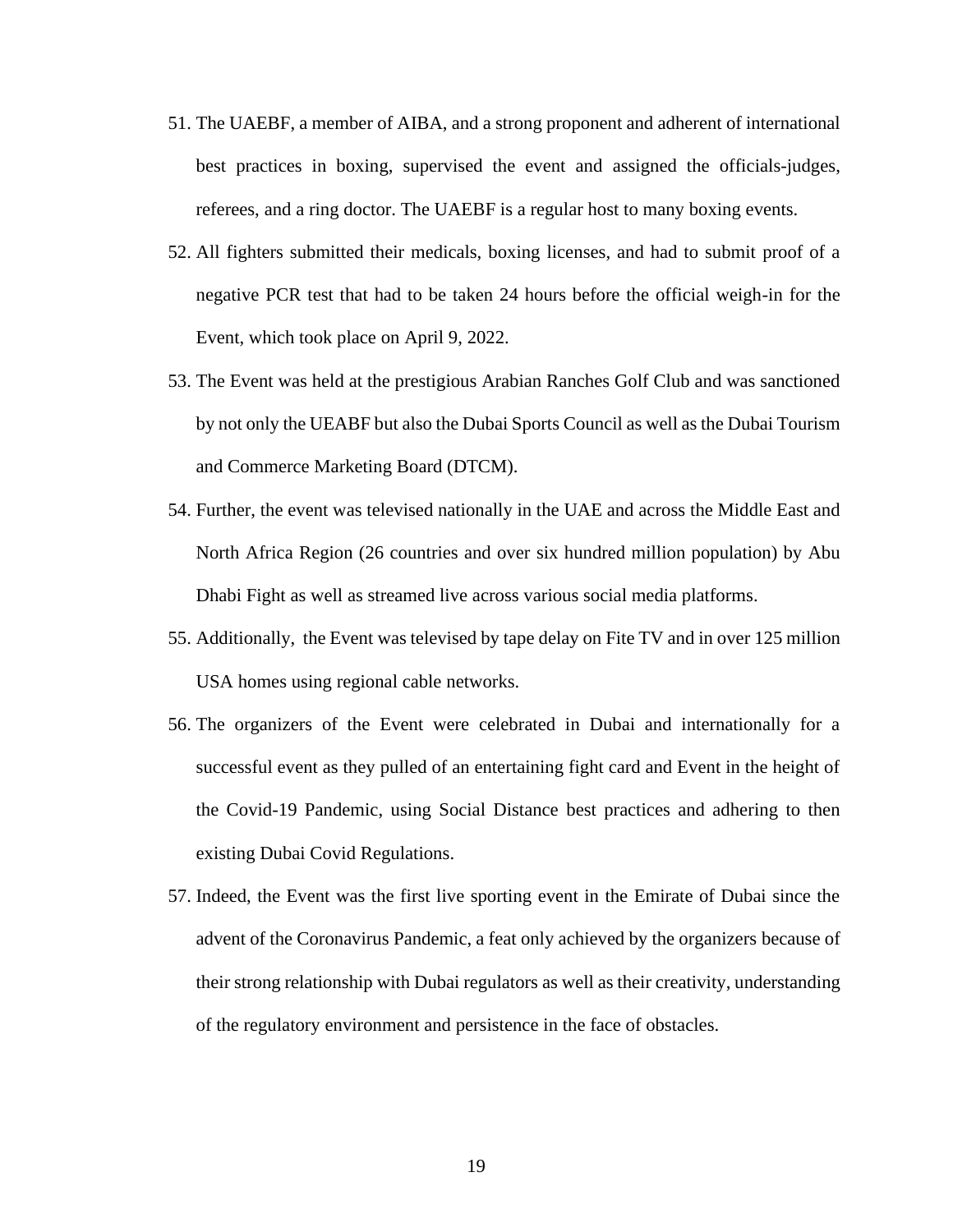- 58. After the event took place, the Event's organizers, including Mendy, and the UAEBF provided BoxRec with the official results of all fights that took place that night.
- 59. Yet, to date, BoxRec has refused to publish the results of the April 10, 2021 Event and has refused to include them in the boxers' records, claiming that the Event was not "sanctioned' as BoxRec has not approved the UAEBF as an ABC member.
- 60. Further, as push back to efforts to have the Event results registered by BoxRec, BoxRec and its officials John Sheppard, Marina Sheppard, and Sampson Lu, started making both private and public claims to the effect that the event was not professionally promoted and that the fights did not otherwise meet BoxRec standards.
- 61. Several of the Defendants, including Seddiqi, Mohan and Does 1 through 20 also joined the smear campaign to disparage the Event and Mendy.
- 62. In spite of the Defendants' unfair and unfounded misinformation campaign, Mendy continued to advocate on behalf of the Event and Event fighters and did all he could reasonably do, in order to have the Event results registered, all to no avail.
- 63. Shortly thereafter, on or about April 24, 2021, the Zimbabwe National Boxing and Wrestling Control Board, (ZNBWBC), acting in a supervisory role, and a BoxRec "approved" Commission, also submitted the official fight results on behalf of the promoter and Zimbabwean fighter Brendon Denes, who fought in the Event as outline above.
- 64. Like the UAEBF, BoxRec disregarded the results submitted by the ZNBWCB despite the ZNBWCB following its usual protocols and providing the information usually required of it by BoxRec as well as providing additional information requested by BoxRec.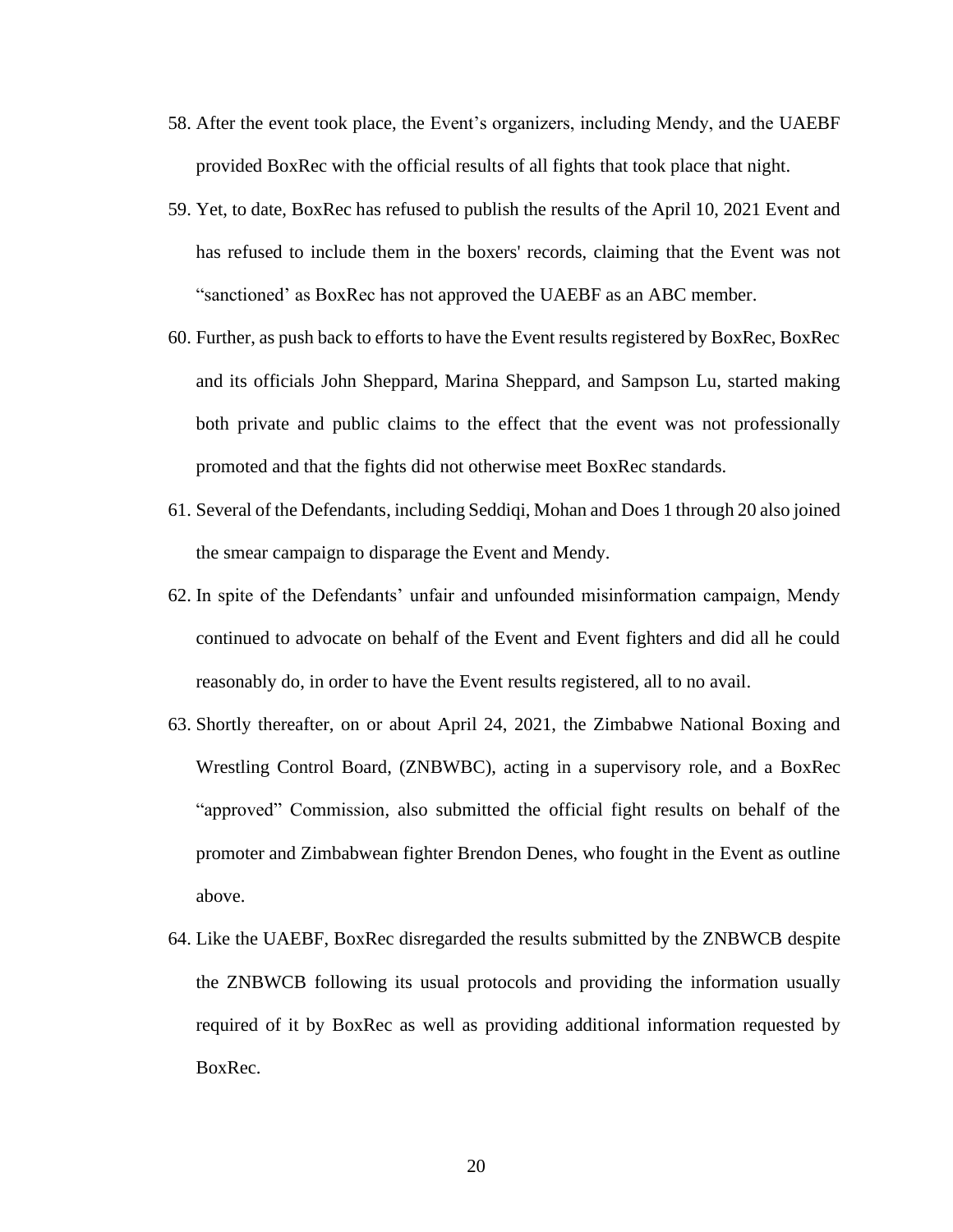- 65. Despite incessant effort by the Promoter, the fighters, fighter managers, the UAEBF, the ZNBWCB and others to cause BoxRec to record the results of the Event, BoxRec and its agents in the matter (Lu, Sheppard, and M. Sheppard) ignored and continue to ignore all pleas to record the event result. To date the BoxRec Defendants (BoxRec, Lu, Sheppard, and M. Sheppard) and have refused to budge. BoxRec simply would not enter the results of the Event in its database and boxing registry.
- 66. On information and belief, BoxRec's sole reason for its refusal to include the results of the Event is because of instructions it and the BoxRec Defendants received from MTK Global and its owner, Daniel Kinahan, to suppress the results.
- 67. On information and belief, BoxRec was instructed by MTK and Kinahan to exclude the results to teach Promoter and his copromoters, specifically Murad Hamed, a lesson for supposedly "disrespecting" MTK and its UAE partners Round 10, DBC and Ahmed Seddiqi, even though Promoter did not do anything that could in any way reasonably have been construed as disrespectful to MTK, Kinahan, Round 10 Boxing, DBC and/or Seddiqi. Mendy sole endeavor has been advocacy for the entry of the Event results.
- 68. While event co-promoter Murad Hamed did have an exchange of words with Seddiqi and may have called Seddiqi unpleasant names, Promoter had no advance knowledge of Murad Hamed's arguments with Seddiqi, did not condone same, and in no way would have endorsed the statements Mr. Hamed exchanged with Seddiqi.
- 69. The failure to record the result of the Event by BoxRec is the root cause of this lawsuit and the genesis of BoxRec's refusal to record other fights promoted by Promoter Mendy and events that Plaintiff Mendy is otherwise involved in.

#### **The Zimbabwe Event**

21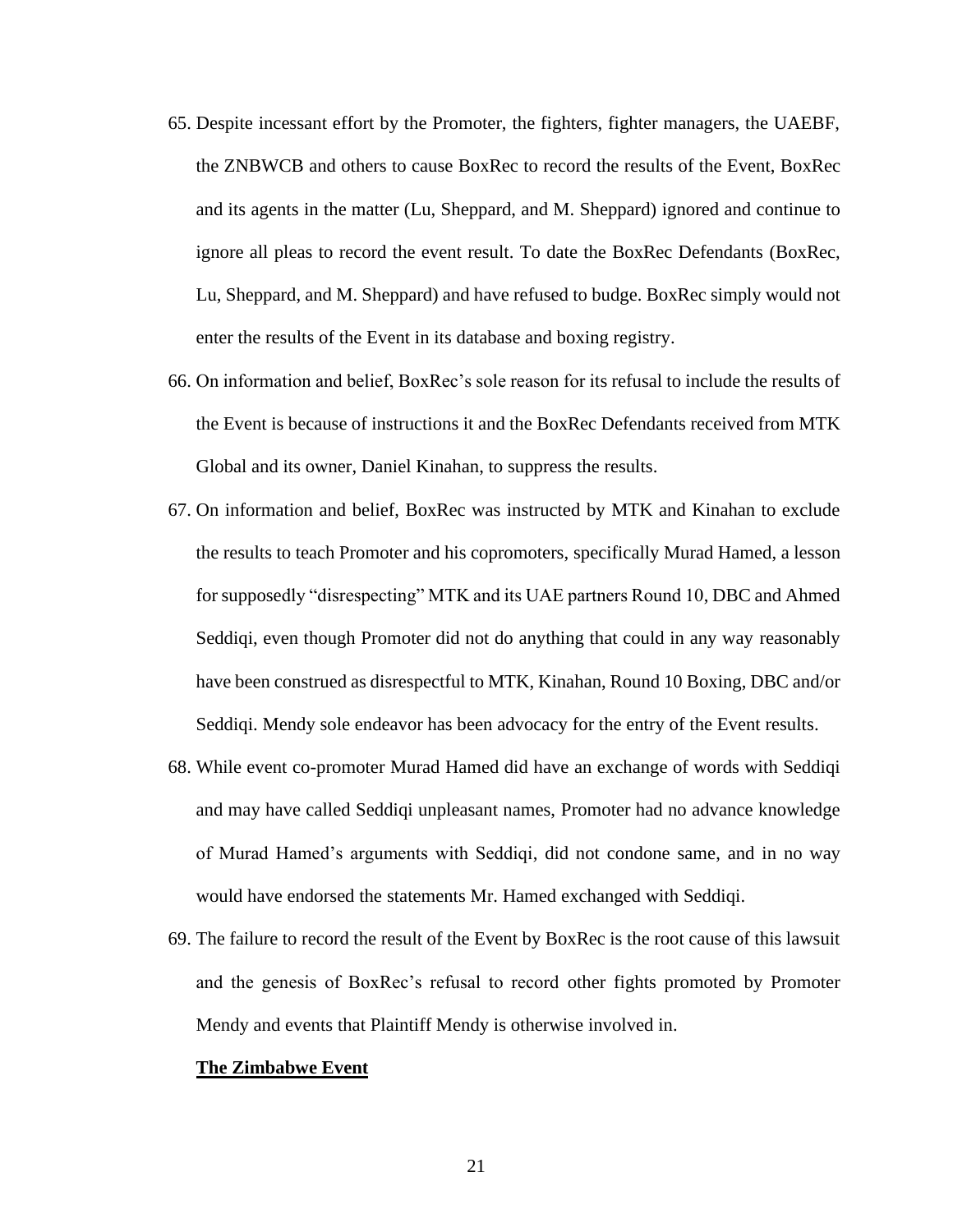- 70. On December 11, 2021 yet another related boxing event (the Zimbabwe Event) took place in Harare, Zimbabwe.
- 71. The promoter of record for the event was Stalin Mau Mau and his company Mau Mau Promotions.
- 72. Edward Bissau Mendy and Lion Heart Boxing Productions participated as sponsors of a bout on behalf of Mendy's fighter Brendon Denes, paying for the fighter purses (both sides) and related expenses of the bout.
- 73. On belief and information, Stalin Mau Mau is the longest serving boxing promoter in Zimbabwe history and the Zimbabwe Event was promoted as part of his *Peanuts to Diamond* Series, a series whose events are routinely reported by BoxRec.
- 74. The Zimbabwe Event was sanctioned and was supervised by the ZNBWCB which by Zimbabwe law is the sole entity responsible for the regulation and supervision of Boxing in Zimbabwe, both professional and amateur.
- 75. Seven bouts were held that night including a fight featuring Lion Heart Boxing Productions fighter, Welterweight Prospect and former WBO Africa Champion Brendon Denes. Denes won his Zimbabwe Event fight after five tough rounds against an opponent trained to beat him by his former coach.
- 76. Despite his valiant effort and impeccable performance, Denes was refused another entry into his record.
- 77. As result, Denes was considered inactive for most of the past year and lost his top fifteen rankings despite two tough fights he had in the last year, and which BoxRec refused to record.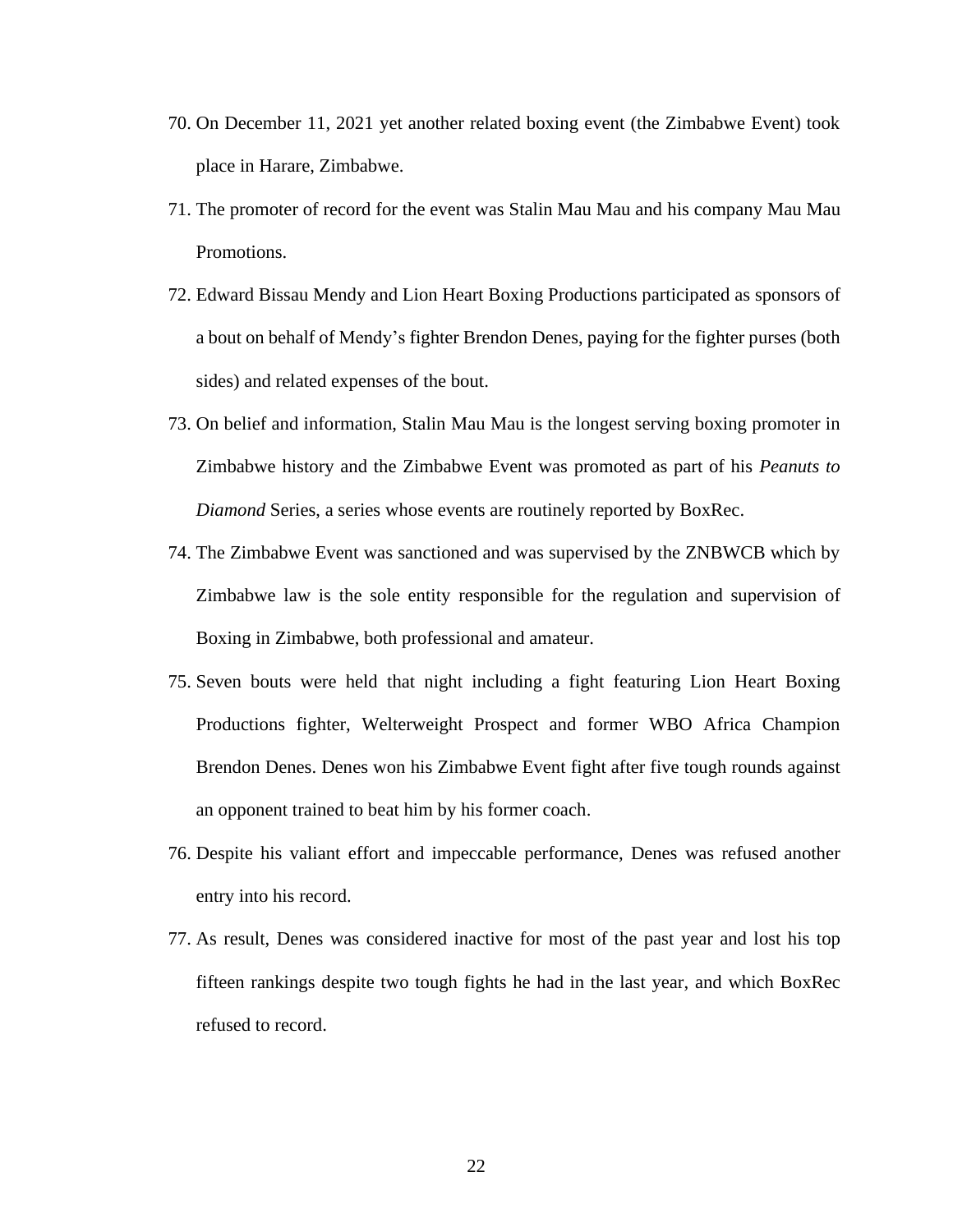- 78. Not one of the other fight results related to the Zimbabwe Event has been recorded to date.
- 79. Like the UAEBF did for the Event, the Zimbabwe event was supervised by the ZNBWCB and the ZNBWCB assigned the judges, referees, and a ring doctor.
- 80. All fighters submitted their medicals, bloodwork, boxing licenses, and had to submit proof of a negative PCR test that had to be taken 24 hours before the official weigh-in which took place.
- 81. The event also met all ZNBWCB regulations and well as local rules and regulations.
- 82. The Zimbabwe Event further was streamed on the internet and copies of the fight as well as the Zimbabwe Event results were provided to BoxRec.
- 83. After the event took place, the ZNBWCB provided BoxRec with the official results of all fights that took place as well as other pertinent event information.
- 84. Yet, to date, BoxRec has refused to publish the results or include them in the boxers' records. No plausible reason has been given for BoxRec's failure to enter the results of the Zimbabwe Event.
- 85. It is expected that BoxRec will use as justification for its action the pretext that it has not approved the ZNBWCB as a reporting member, and perhaps proffer false claims that the Zimbabwe Event was not professionally promoted and/or the fights did not otherwise meet its standards.
- 86. As with the Dubai Event and the UAEBF, BoxRec disregarded the results submitted by the ZNBWCB and refused to enter the results of the Zimbabwe Event into its database and boxing registry despite the fact that the ZNBWCB has met the universally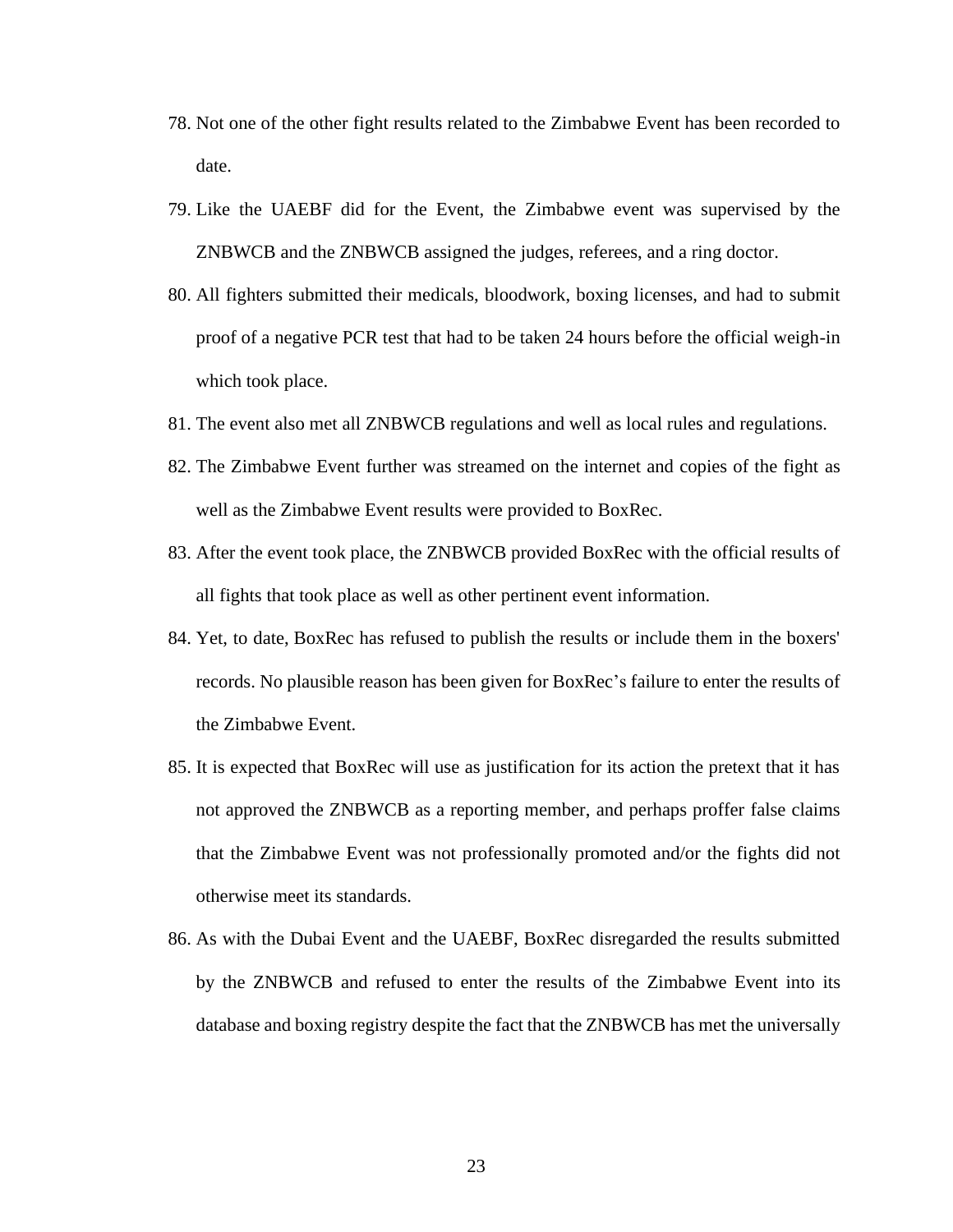accepted requirements for the verification of fights and entry into boxing registers and the fact that ZNBWCB provided all the information asked of it by BoxRec.

- 87. Despite the best efforts by the Promoter, the fighters (including Plaintiffs), fighter managers (including Muniz), the ZNBWCB and others to cause BoxRec to record the results of the Zimbabwe Event, BoxRec has refused to do so. It continues to ignore all pleas by Plaintiffs and has failed to add the results of the Zimbabwe Event in its database.
- 88. On information and belief, BoxRec's sole reason for its refusal to include the results of the Zimbabwe Event is because of its continuing 'blacklisting' of Mendy as a result of instructions one or more of the BoxRec Defendants had received from MTK Global and its owner, Daniel Kinahan.

#### **The Brazil Event**

- 89. On February 5, 2022, a third related boxing event (the Rio Event) took place in Rio De Janeiro, Brazil.
- 90. The promoter of record for the Brazil Event was Edward Bissau Mendy and Lion Heart Boxing Productions.
- 91. The Event was sanctioned and was supervised by the Brazilian Boxing Association (in Portuguese known as "Association Brazil de Pugilism" and hereinafter also referred to as the "BBA"), which by Brazil law is one of many entities recognized to supervise professional boxing events and is responsible for regulation and supervision of Boxing in Brazil, both professional and amateur.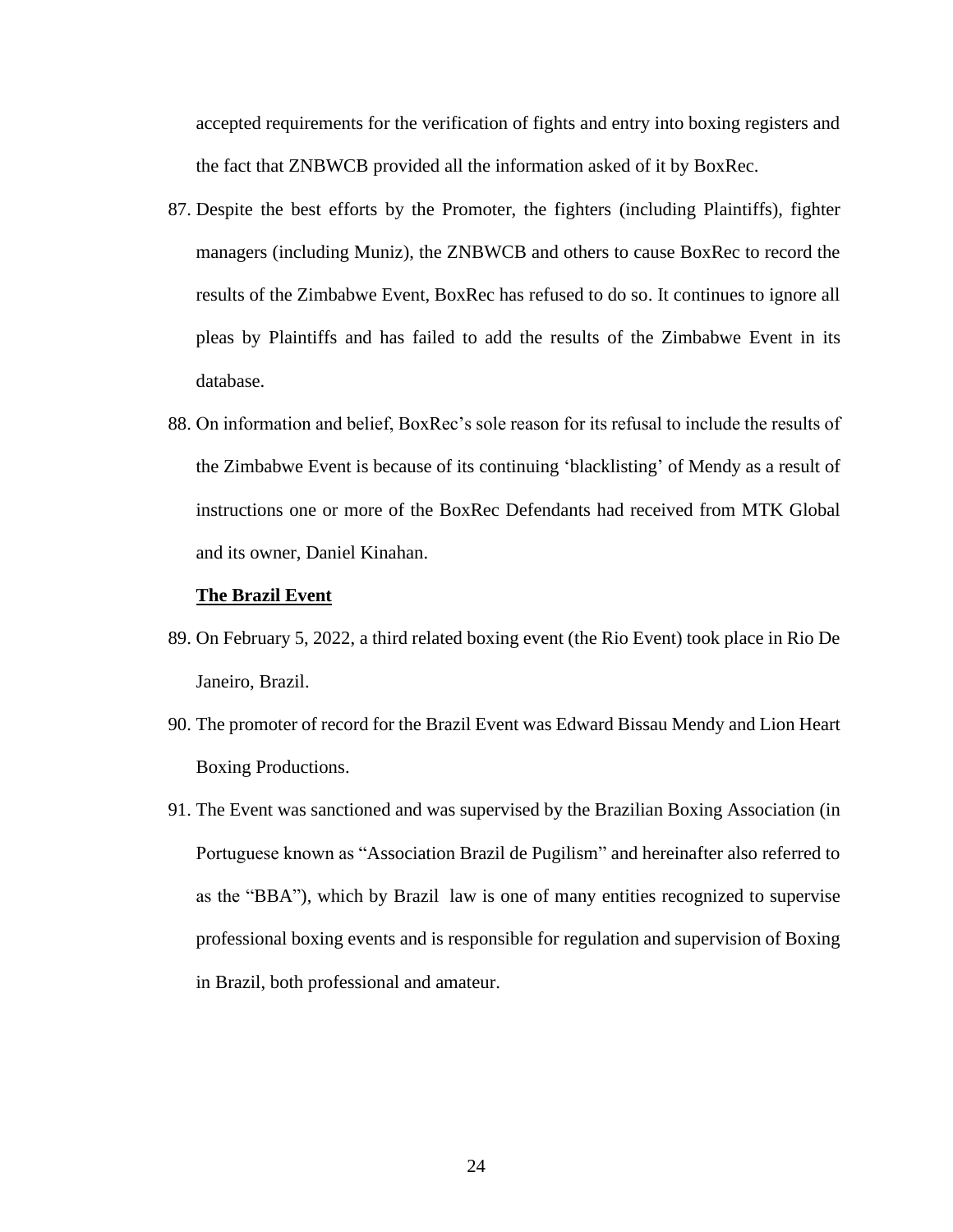- 92. On belief and information, the BBA is one of the largest boxing organizations in Brazil, if not largest boxing organization in that country. It operates throughout Brazil and has almost sixty affiliated chapters.
- 93. Seven amateur bouts and two professional bouts were held on the night of February 5, 2022, including the two professional fights featuring two Olympians doing their professional debutante fights.
- 94. To preempt any problems with BoxRec, Mendy decided to and did take BoxRec's and BoxRec owner John Sheppard's advice that international events promoted by Mendy be supervised by an ABC affiliated Commission, a European Commission or other BoxRec approved reporting commission to ensure the "sanctioning" of such events and entry of their resulting in BoxRec's database and boxing registry.
- 95. In advance of the Brazil Event, Mendy contacted and successful convinced Adam Roorbach and the Kansas State Athletic Commission to supervise the Brazil Event.
- 96. The KSAC contacted ABC and its President Michael Mazzulli to secure a pre-approval from the ABC and BoxRec of the KSAC's supervision of the Brazil Event.
- 97. The ABC granted the KSAC approval to supervise the Brazil Event.
- 98. BoxRec voiced no objection the KSAC's supervision of the Brazil Event.
- 99. The KSAC, assuming that BoxRec had no issue with itssupervision of the Brazil Event, supervised the event as per its rules and regulations as well as ABC guidelines.
- 100. Despite the supervision of the KSAC and BBA authority to sanction fights, BoxRec refused to list the Brazil Event or add the results of the Brazil Event in its database.
- 101. Not one of fight results related to the Brazil Event has been recorded to date.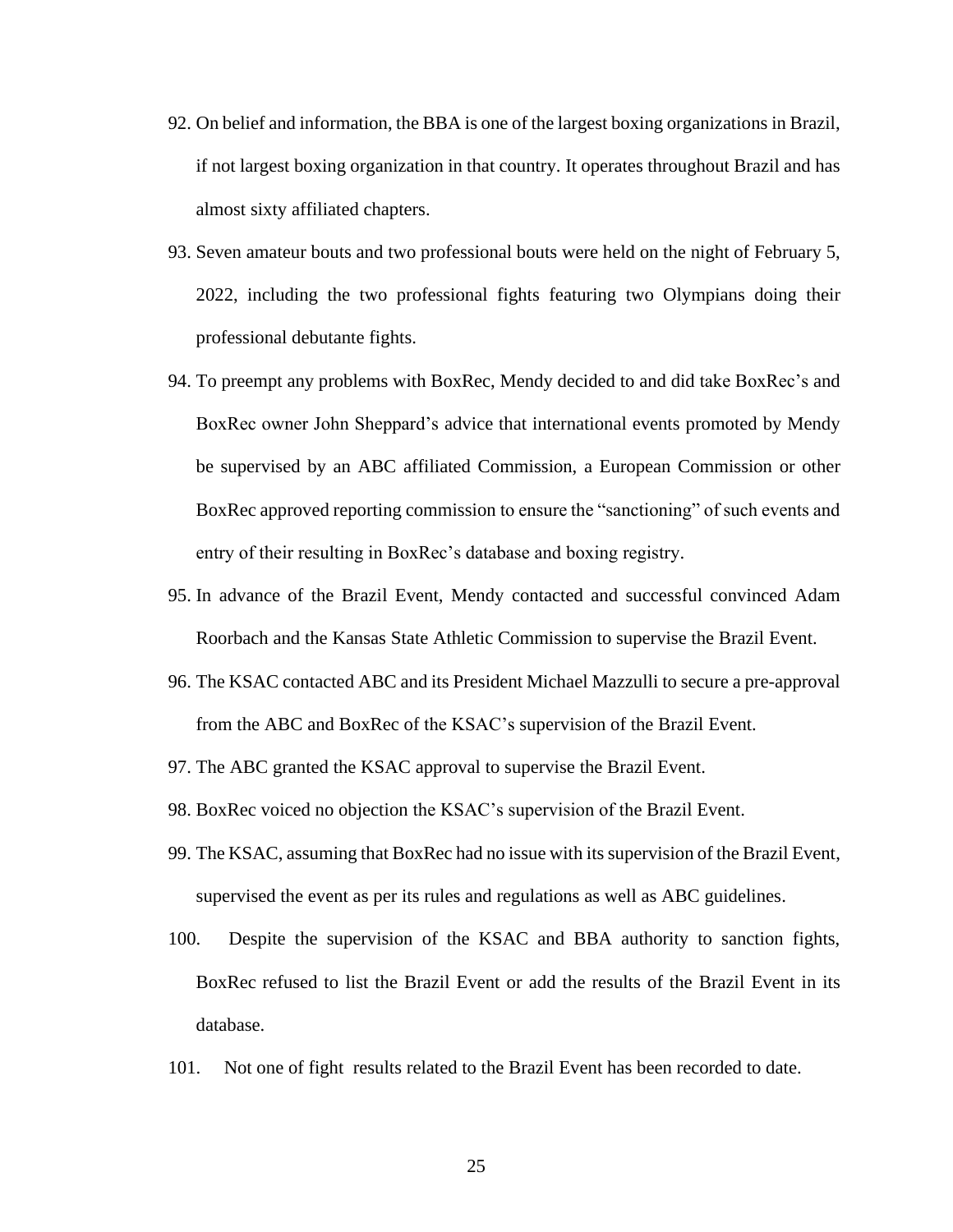- 102. Like the UAEBF and the ZNBWCB did for their respective Events, the BBA assigned event officials, including the judges, referees, and a ring doctor.
- 103. Further, the ABC and the KSAC sent a representative from Brazil MMA (a BoxRec approved entity) to attend the Brazil Event to ensure it took place and verify that same was professionally done.
- 104. All the fighters submitted their medicals, boxing licenses, and had to submit proof of a negative PCR test that had to be taken 24 hours before the official weigh-in which took place February 4, 2022.
- 105. The Brazil Event met all KSAC, ABC and BBA rules and regulations and well as local laws, rules, and regulations. [When the Fire Marshall would not approve of the hosting of the event at the original venue, the mansion of a sponsor, due to potential fire hazard, the organizers quickly moved the event to BBA's gym, which met the approval of the Fire Marshall.]
- 106. The Brazil Event was streamed on the internet and a Brazil MMA representative approved by the ABC and the KSAC attended the event on behalf of the ABC and the KSAC, in furtherance of the KSAC's supervision of the event, following the very prescription provided by BoxRec.
- 107. After the Brazil Event took place, the KSAC provided BoxRec with the official results of the two professional fights that took place and other pertinent information.
- 108. Yet, to date, BoxRec has refused to publish the results of the Brazil Event and has refused to include the results in the boxers' records.
- 109. No plausible reason has been given for BoxRec failure to enter the results of the Brazil Event.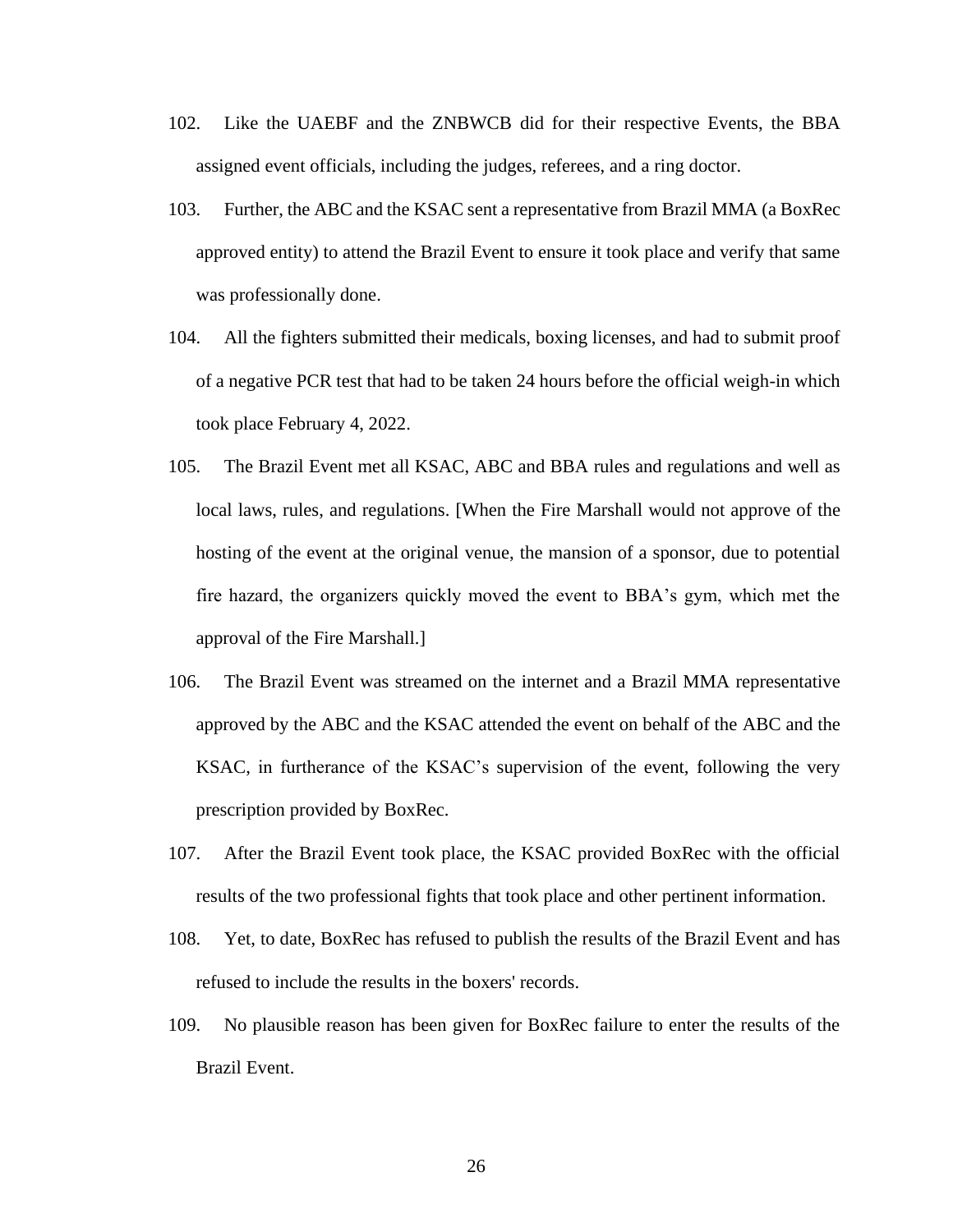- 110. BoxRec sole explanation of its decision not to include the results of the Brazil Event in its database is that it has an exclusive contract with an organization in Brazil and only sanctions and recognizes the results of fights approved by that organization.
- 111. On information the BoxRec Defendants even lied about the basis for the exclusive relationship it had with their approved commission stating that the exclusive arrangement was entered into before by contract and before the ABC's contract with BoxRec.
- 112. It is expected that BoxRec additionally will use as justification for its action the pretext that it had not approved the BBA as a reporting member, false claims that the Brazil Event was not professionally promoted and/or that the fights did not otherwise meet its standards.
- 113. The BoxRec Defendants, particularly Sheppard and M.Sheppard, incessantly represent or insinuate the Mendy was promoting fights improperly one way or another.
- 114. As with the Dubai Event and the Zimbabwe Event, BoxRec disregarded the results submitted by the KSAC and BBA as supervising commissions despite the fact that the KSAC and BBA provided all the information asked of them by BoxRec.
- 115. Despite additional efforts by the Promoter, the fighters, fighter managers, the KSAC, the BBA, the ABC, and others to cause BoxRec to record the results of the Brazil Event, BoxRec has refused to do so.
- 116. To date, BoxRec has failed to add the results of the Brazil Event into its database and continues to ignore all pleas to add the results in its database.
- 117. On information and belief, BoxRec's sole reason for its refusal to include the results of the Brazil Event is for the same reason that the other two events were recorded: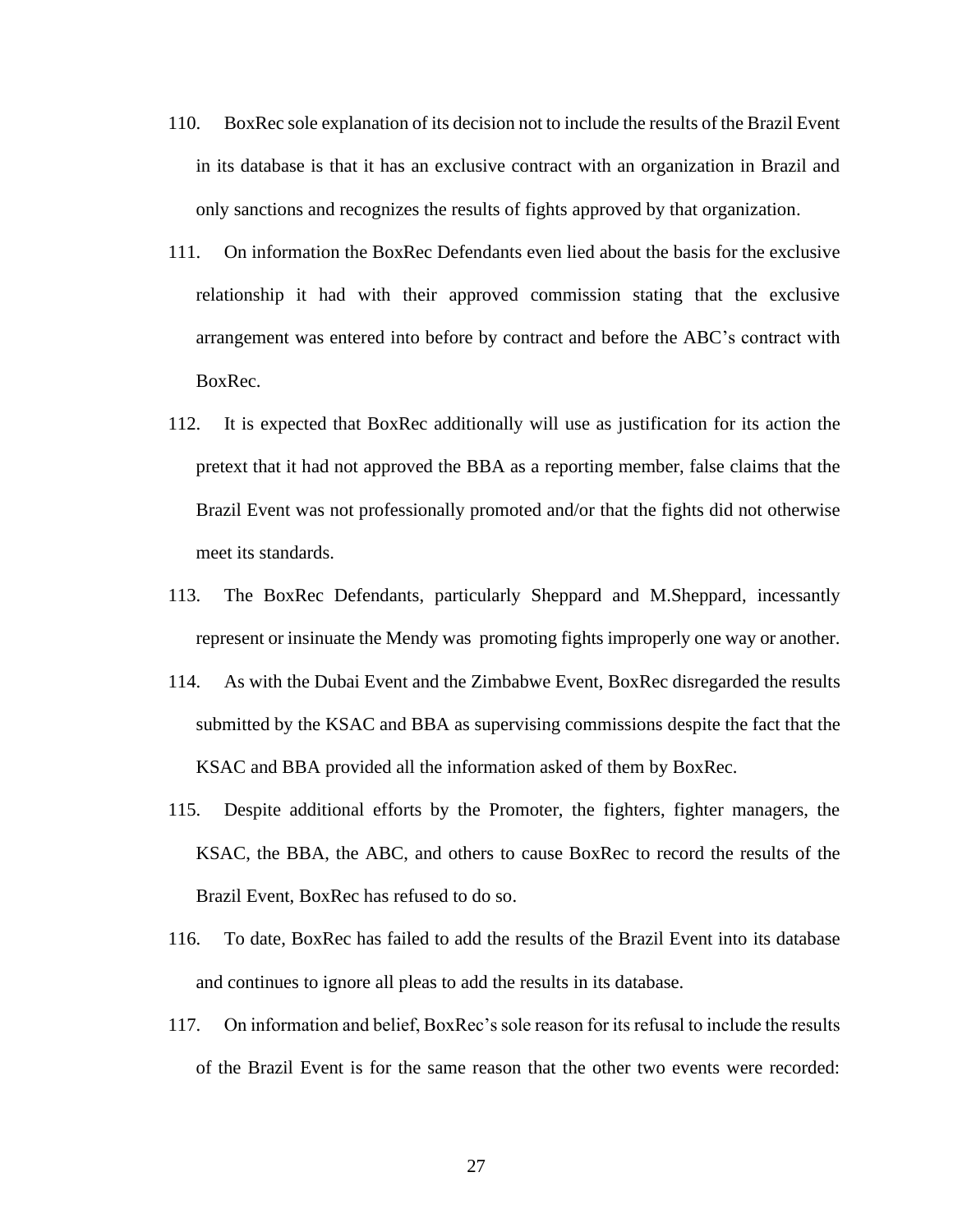BoxRec's blacklisting Mendy as a result of instructions it received from MTK Global and its owner, Daniel Kinahan. Nothing else.

### **The Beat Down Event**

- 118. On March 4, 2022, a final related boxing event (the Zimbabwe Event) took place in Harare, Zimbabwe.
- 119. The promoter of record for the event was Deltaforce Boxing Academy in association with Lion Heart Boxing Productions, with Edward Bissau Mendy as official copromoter.
- 120. Edward Bissau Mendy's fighter and Plaintiff Brendon Denes fought in the main event and won.
- 121. The Beat Down Event was sanctioned and was supervised by the ZNBWCB.
- 122. Ten bouts were held that night.
- 123. Interestingly, the results of the Beat Down Event were immediate published despite the event be promoted in part by Edward Bissau Mendy and Lion Heart Boxing Promotions and being 100% funded by Edward Bissau Mendy.
- 124. The Beat Down Event followed all ZNBWCB regulations and well as local rules and regulations no more than the Zimbabwe Event did.
- 125. After the event took place, the ZNBWCB provided BoxRec with the official results of all fights that took place as well as with videos of the results and other pertinent event information requested by BoxRec, as it did for the other event.
- 126. To validate Plaintiffs' theory that Defendants are engage in a conspiracy to suppress Mendy, Mendy did not publish any press releases to have his name or Lion Heart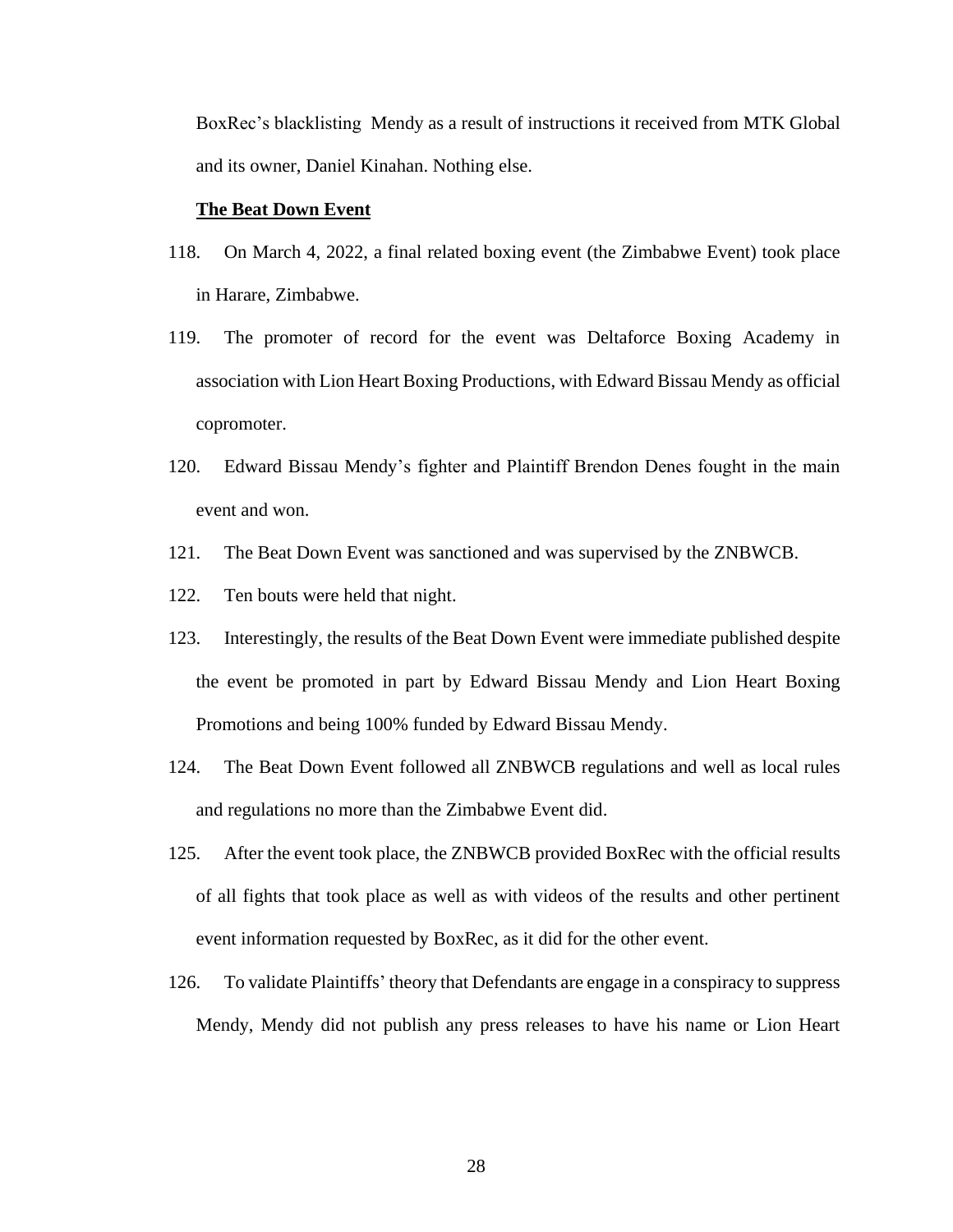Boxing Productions listed as promoter of the Beat Down Event even though he financed same and was actively involved in its promotion.

- 127. Lo and behold, BoxRec published the results of the Beat Down Event and included them in the boxers' records within 24 hours of their submission, and without questioning anything submitted.
- 128. Unbeknownst to the BoxRec Defendants and their co-conspirators, Mendy is beneficial owner of a majority stake in the Pound for Pound Series, and the funder of the Beat Down Event.
- 129. BoxRec's failure to enter the results of the fights complained of hereinabove is a violation of the Muhammad Ali Act, its boxing register contract with the ABC and its duty as professional boxing register.
- 130. On information and belief, BoxRec's sole reason for its refusal to include the results of the said events is arbitrary, capricious, discriminatory, a violation of the Sherman Act as well as the RICO Act as it is in furtherance of a conspiracy centered around and/or originating with MTK Global and its owner, Daniel Kinahan.
- 131. More specifically, BoxRec's refusal to update Ivana Habazin's record with the WBC title included is in violation of the ABC's Official Record Keeper Criteria (hereinafter also referred to the "ABC Criteria"), Rule 15, which provides for Boxing Registry recording of "world title bouts sanctioned by the International Boxing Federation (IBF), World Boxing Association (WBA), World Boxing Council (WBC) and the World Boxing Organization (WBO)."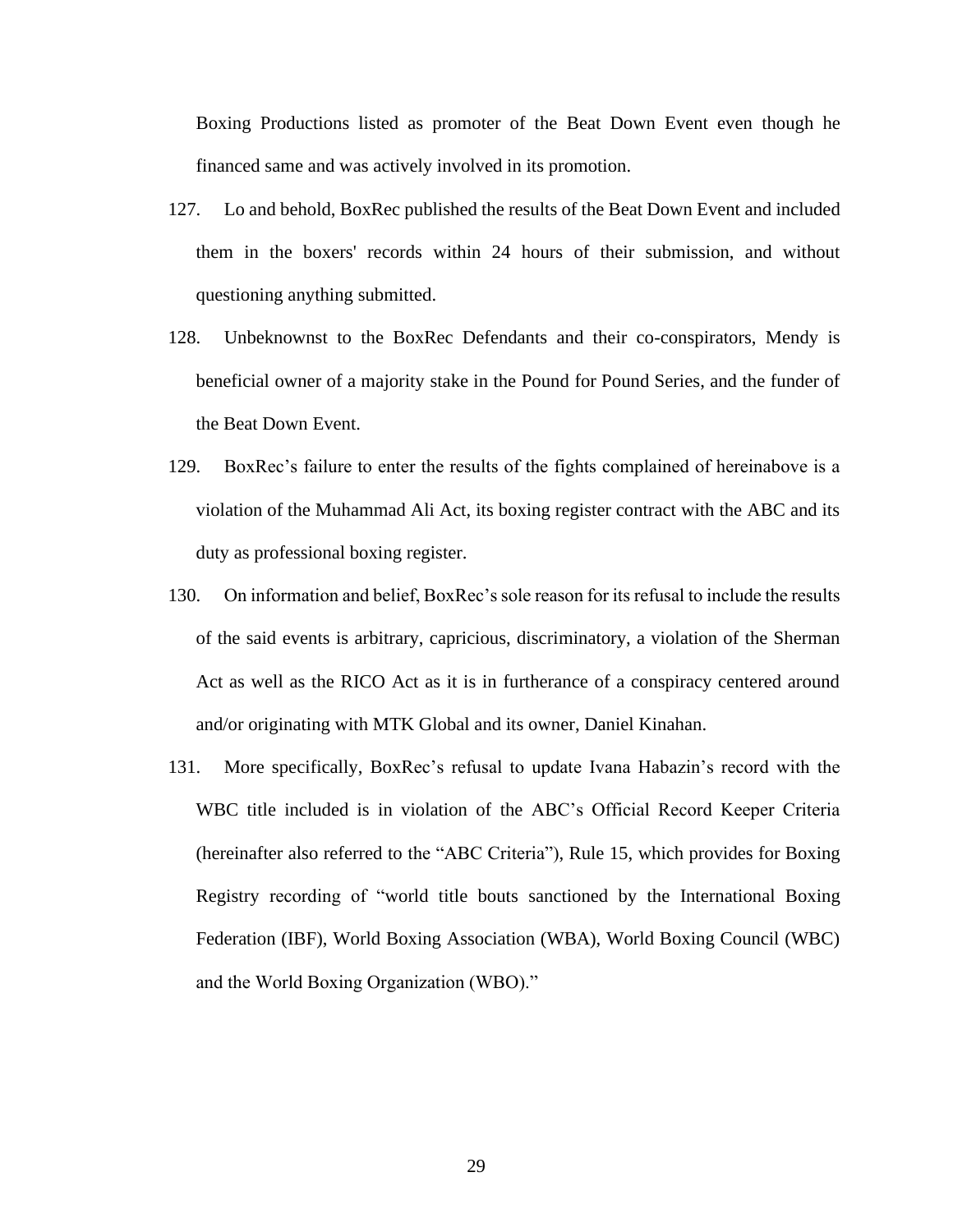- 132. Another violation is the refusal of BoxRec to update the records of all of the other European fighters who participated in the Event, including the late Seb Eubank, and the Georgian fighters. *Id.* ABC's Official Record Keeper Criteria Rule 14.
- 133. An additional violation is the refusal of BoxRec to update the records of Brazilian fighters (as South Americans) who participated in the Brazil Event, including the Brazilian Olympian fighters (Patrick Lourenco and Michel Borges). *Id.*
- 134. Yet an additional violation is the refusal of BoxRec to update the records of an American fighter (Layla McCarter) who participated in the Event. *Id.*
- 135. Another violation is the refusal of the entry of the results of fighters issued a federal identification number by the KSAC (the Brazil Event). See ABC's Official Record Keeper Criteria Rule 11(g).
- 136. A final violation is the refusal to include the results of ABC member supervised events (the Brazil Event supervised by the KSAC). See ABC's Official Record Keeper Criteria Rule 3.
- 137. The only fighters possibly not covered by the ABC Criteria's guidelines are the African fighters. Other than Denes, who is African, all other results should have been recorded and are only not record because of BoxRec's bad faith, its collusion with Mendy's competitors, its failure to follow the ABC Criteria as well as other rules and regulations applicable to boxing registers, on belief and information, all in furtherance of the conspiracy to teach Mendy a lesson and suppress his rise and the rise of his business, Lion Heart Boxing Productions.

# **FIRST CLAIM FOR RELIEF: VIOLATION OF THE PROFESSIONAL BOXING SAFETY ACT OF 1996, AS AMENDED BY THE MUHAMMAD ALI PROFESSIONAL BOXING REFORM ACT OF 2000, 11 U.S.C 6301 ET SEQ. (Against BoxRec and the Association of Boxing Commissions)**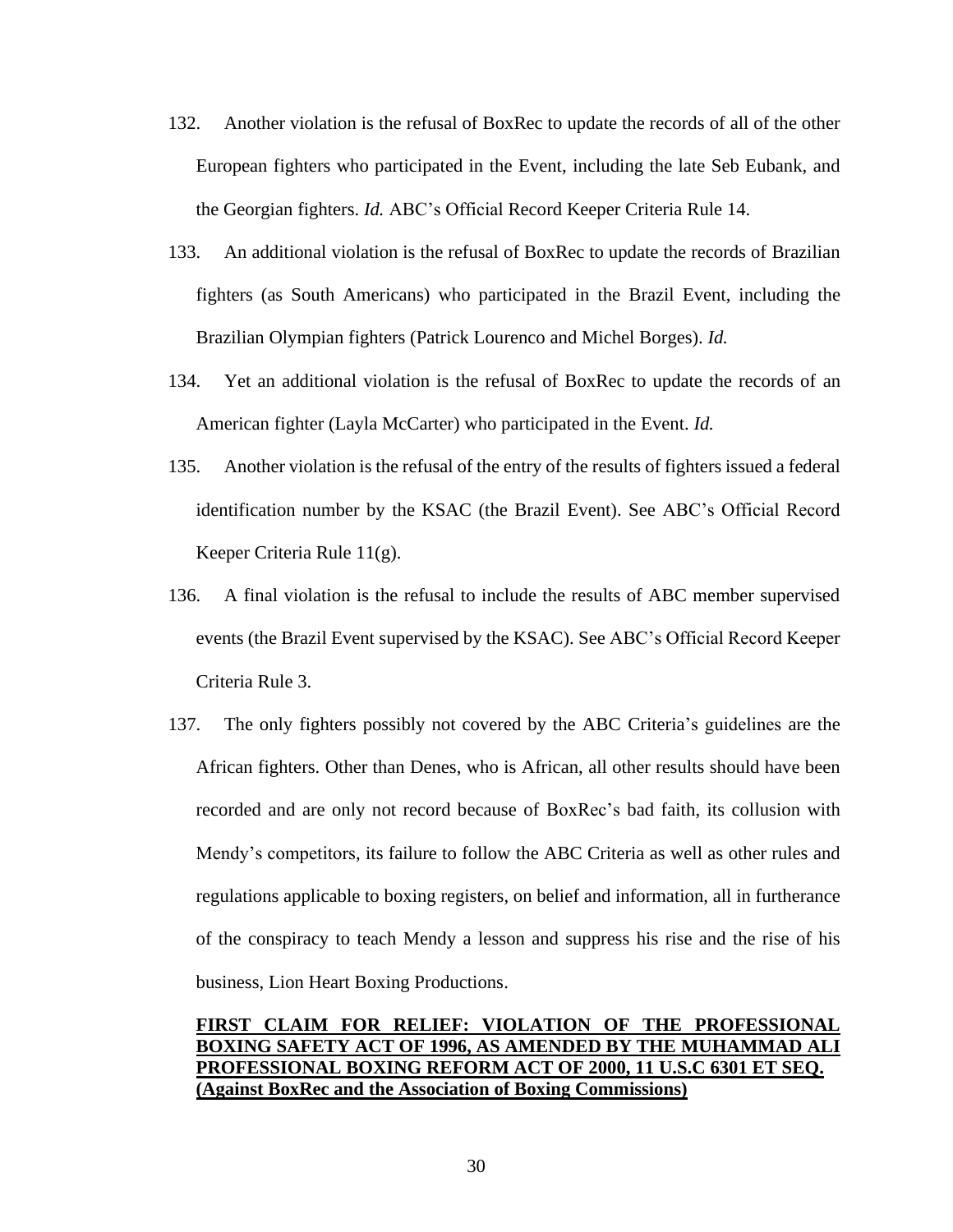- 138. Plaintiffs incorporate the allegations of paragraphs 1 through 137 above.
- 139. As preliminary matter, plaintiffs believe that it may be helpful to provide background information on the Defendants ABC and BoxRec, and their actions.

# **About ABC**

- 140. The ABC was organized as a non-profit organization under Pennsylvania law.
- 141. Its stated missions are as follows:

(A) To promote the continual improvement of, and for, professional boxing; professional and amateur mixed martial arts; and other professional and amateur unarmed combat sports (hereinafter, "combat sports").

(B) To promote the uniformity of health and safety standards and other requirements pertaining to the conduct of combat sports events.

(C) To promote standard reporting of combat sports events between members, including results, injury reports, suspensions and other medical information.

(D) To encourage communication, cooperation and uniformity in the supervision and regulation of combat sports among the members of the ABC.

(E) To publish and disseminate medical and training information, and to promote and hold seminars for the continuing education of all officials, ringside physicians, commissioners and commission employees.

(F) To establish and operate a charitable foundation which will accept donations to a charitable fund for indigent boxers with elected officers and members of the ABC Board of Directors serving on the board of governors and as trustees of this fund.

(G) To encourage adherence to, and enforcement of, applicable federal laws by each member of the ABC.

142. ABC was formed when a small group of executive directors of boxing commissions

and commission members themselves decided to get together to just talk about how

they handled boxing in their jurisdictions and better their processes.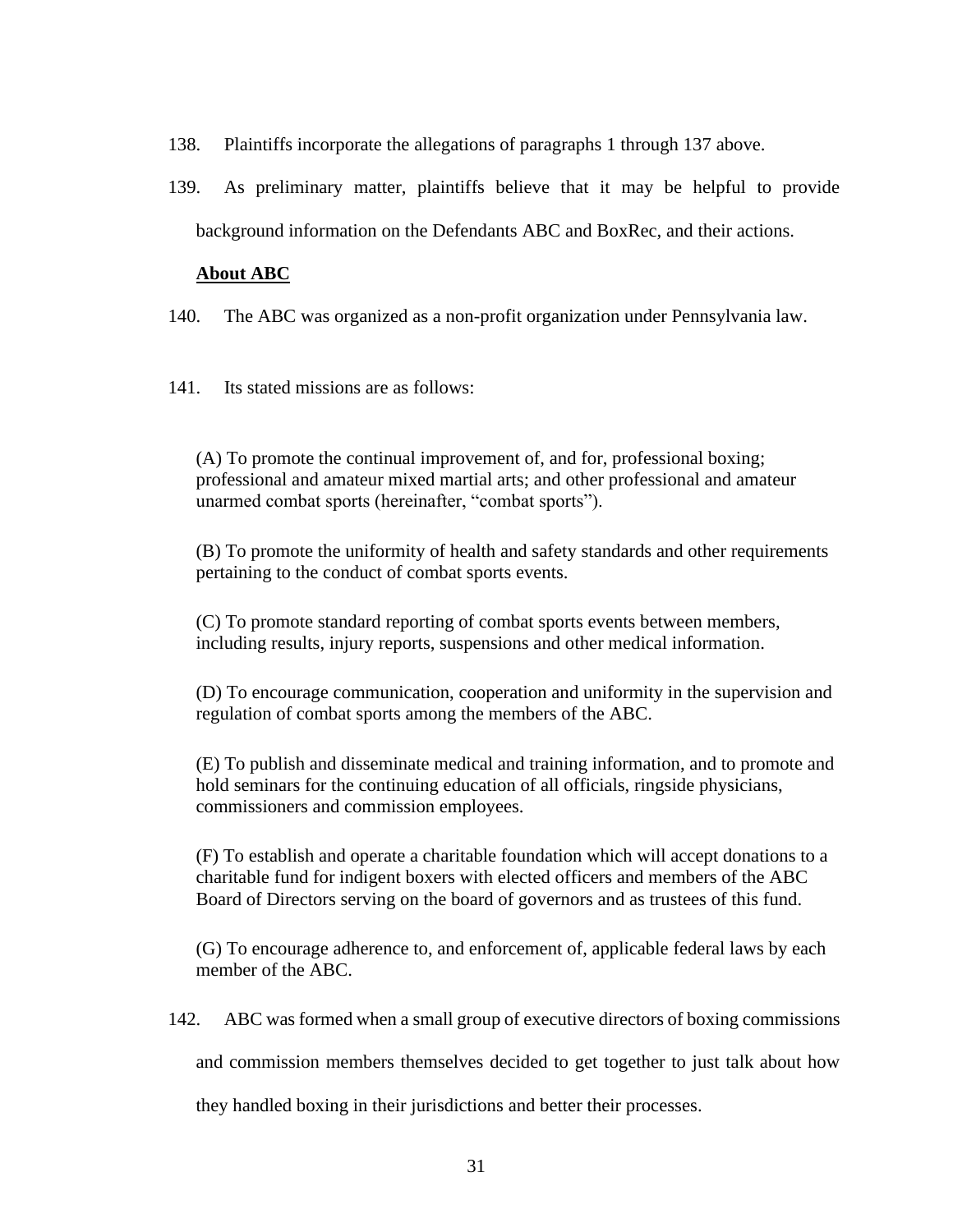- 143. Eventually, the original small group developed into each state commission, as well as four Native American boxing commissions becoming members of the ABC. Furthermore, some Canadian Boxing Commission provinces are associate members. The ABC official website is www.abcboxing.com.
- 144. The ABC made a commitment to standardize the requirements to obtain a boxing license as mandated by the Boxing Acts.
- 145. Among the positive changes that the ABC produced was the formation of a National Suspension List. This was initially developed and maintained by the Florida Boxing Commission. Eventually, this program was turned over to Fightfax, Inc.
- 146. With the National Suspension List, anyone around the world having Internet access can see the list of boxers who are currently on medical and disciplinary suspension or revocation in the United States. This is a free service that is updated three times per week and is now under BoxRec by delegation of the ABC.
- 147. Another major problem resolved by the ABC was the issue of boxers using false names. Thanks to Senator John McCain, the Professional Boxing Safety Act was passed in 1996.
- 148. Under the supervision of the ABC, each boxer now must be issued a federal ID card from his or her home state boxing commission by producing picture identification. International boxers may register with any commission. This has essentially stopped boxers from using false names and perhaps even fighting while on suspension.
- 149. Generally, commissions in the US are created to protect the health, safety, and welfare of boxers through licensing and regulation of the sport.
- 150. Commissions were also created to regulate the sport to insure fair and impartial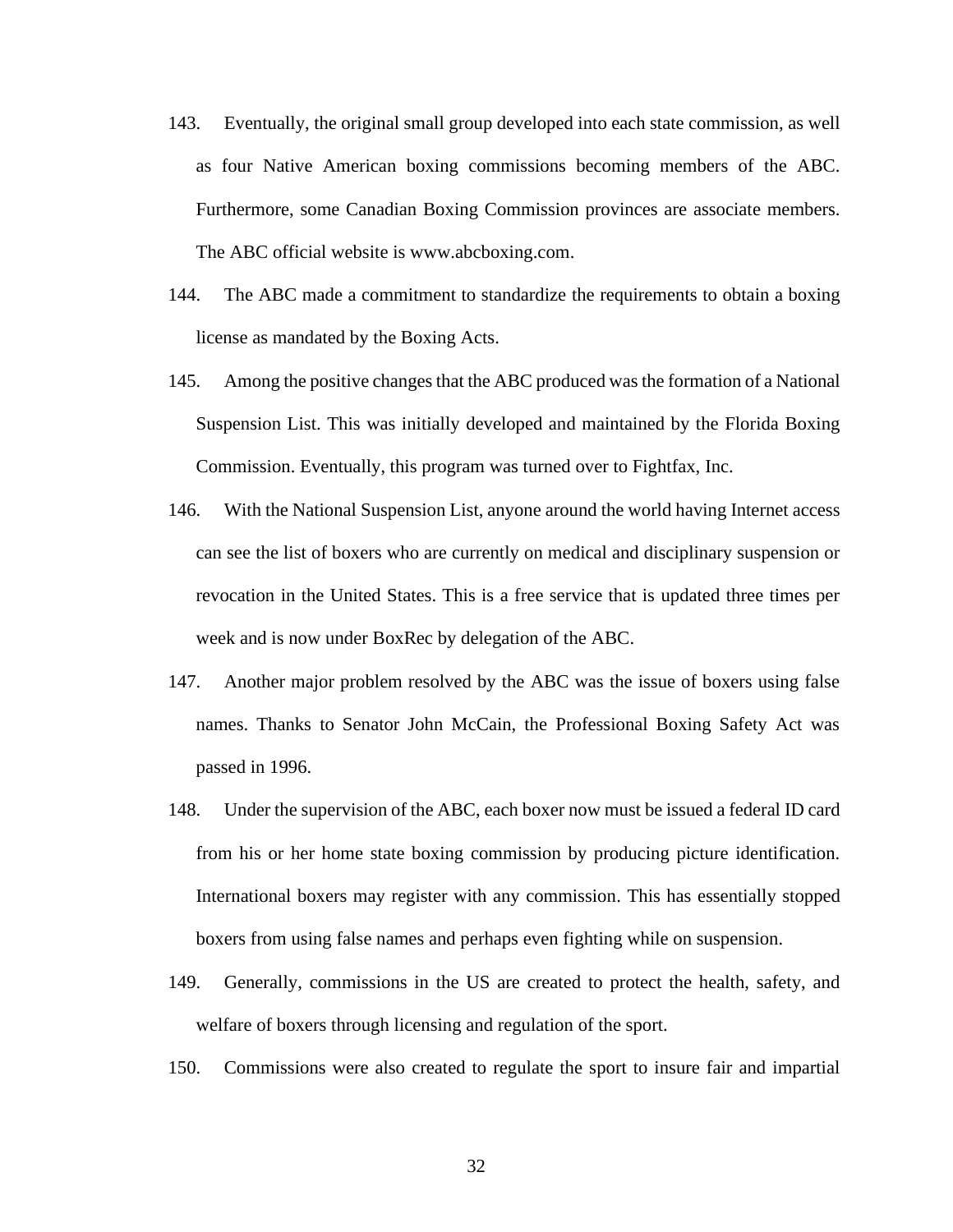judgment is used when assigning officials to work events and when disciplining licensees for violations of the law.

- 151. The ABC under the direction of Greg Sirb, former ABC President, and the National Association of Attorney General's "Boxing Task Force" worked to improve conditions for fighters and developed the Boxers' Bill of Rights.
- 152. On belief and information, the ABC has been a positive force in boxing and has been responsible for removing a lot of the shenanigans in the sport, removing boxer fraud, standardizing rules, and implementing practical solutions based on the Professional Boxing Safety Act and the Muhammad Ali Act.
- 153. The ABC position was solidified by both acts and a majority of its funding is the direct result of the importance the Boxing Acts placed on the ABC.
- 154. Pursuant to the Professional Boxing Safety Act, the ABC was tasked with the maintenance of professional boxing record and the creation or selection of a boxing register to that end.
- 155. As a result of its mandate, the ABC created guidelines for the selection of a boxing register (the ABC Criteria) and eventually selected BoxRec in 2016, on belief and information to act as official boxing register, taxed with maintaining the ABC's boxing database as well as all recordkeeping mandated under the Boxing Acts. [Neither BoxRec nor ABC has been forthcoming with a copy of their contract.]

#### **About BoxRec**

156. Defendant BoxRec is a registrar of boxing results and a "boxing register" under the Professional Boxing Safety Act.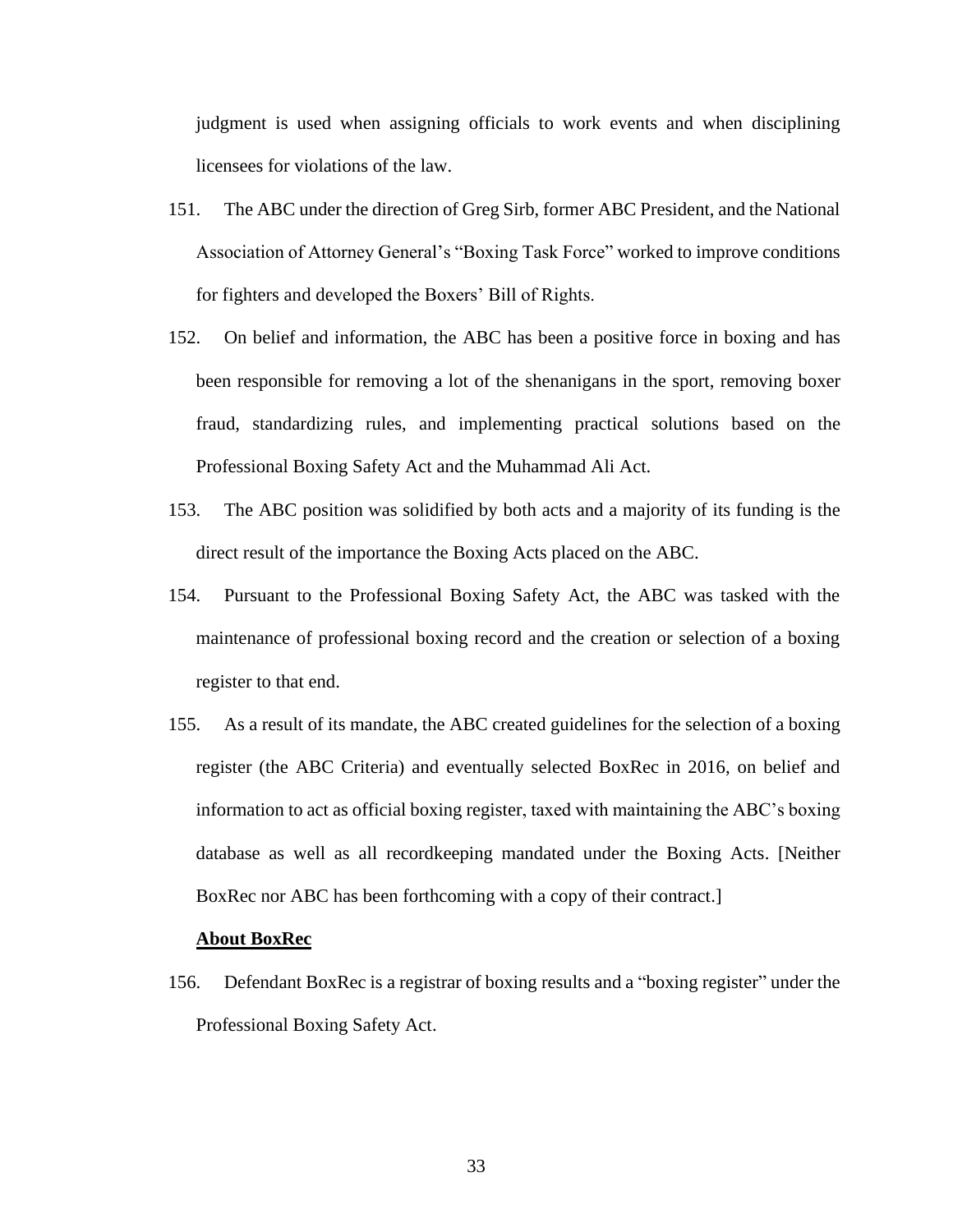- 157. Prior to its exultation to official record-keeper (Boxing Register) of the ABC, BoxRec was one of many hobbyists run websites that record fights and fighter results.
- 158. BoxRec was considered inferior to the extant unofficial official record keeper of boxing, Fight Fax, and to many online record keeping services by the ABC's own assessment. Despite its inferiority, the ABC selected BoxRec as its boxing register.
- 159. Since its promotion to ABC boxing register, not only has BoxRec become the official record keeper of the ABC but also it has evolved the unofficial bible and sole universally recognized boxing register of boxing records, in part due to the ABC stamp of approval as well as the dedication of John Sheppard and an army of loyal hobbyist and boxing enthusiasts who form a network of reporters and investigators of boxing records.
- 160. On belief and BoxRec listed the records of over 700,00 active and non-active professional fighters, along with the results of over Two Million bouts dating to 1889, the date of the widespread adoption of gloved boxing under the [Marquess of](https://en.wikipedia.org/wiki/Marquess_of_Queensberry_Rules)  [Queensberry Rules.](https://en.wikipedia.org/wiki/Marquess_of_Queensberry_Rules)
- 161. For many boxing fans, the BoxRec website is "a door to the past." It is also an unofficial rite of passage to research fighters and one's fighter favorites.
- 162. For people in the boxing business such as Plaintiffs (promoters, managers, matchmakers, athletic commissions, and sanctioning bodies all around the world), BoxRec is an essential tool that is used to find opponents, to track medical suspensions, and to record fight card results once the last bell has rung.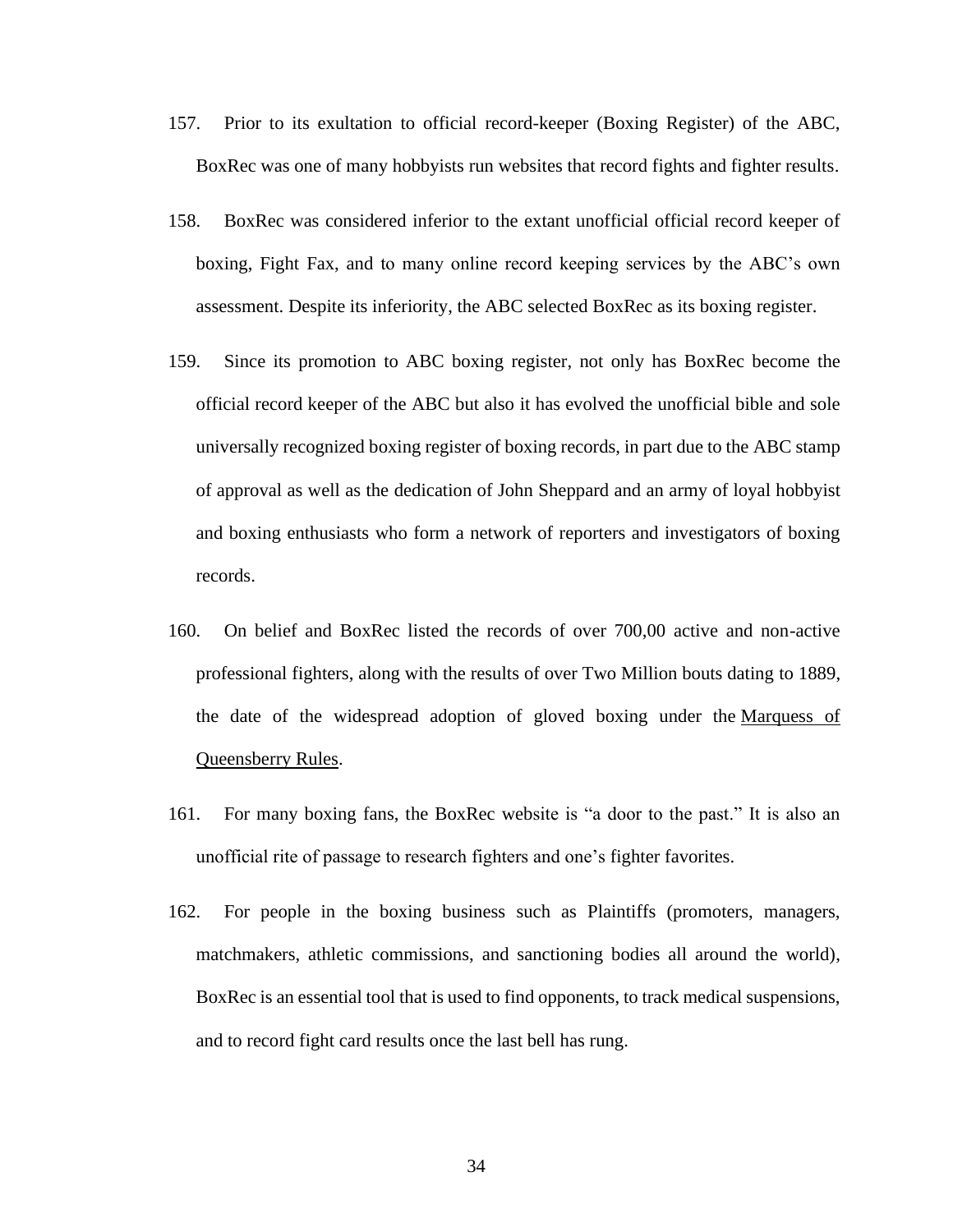- 163. Matchmakers also use BoxRec ratings and records to handicap fighters and otherwise determine which matches to make fights.
- 164. While many boxing professionals used BoxRec before 2016, it was only after the ABC made BoxRec the sport's official record keeper in the United States, on information and belief, that the BoxRec become the industry standard.
- 165. BoxRec is free, relatively fast, and comprehensive.
- 166. As a result of the ABC' selection of it, BoxRec becoming the Boxing's most valuable reference source and highest trafficked website, with an estimated 100,000 daily unique visitors and two million monthly visitors, is no real surprise.
- 167. On belief and information, BoxRec was founded by Sheppard and his wife Marina. Sheppard is a British computer programmer whose historical hobby grew into the data leviathan at the center of today's boxing infrastructure.
- 168. BoxRec was started on or about 1995 by John Sheppard, then a computer systems analyst living in Doncaster, the British coal town where he grew up. Sheppard did not like boxing, but he did happen to be friends with the brothers of "Prince" Naseem Hamed, from nearby Sheffield, including Murad Hamed.
- 169. As a result of the friendship, Sheppard was recruited to assist with the Naseem Hamed fights and related promotions. As scouting opponents was cumbersome back then, Sheppard decided to start a database of fighters for scouting purposes. It was this database that eventually would become BoxRec.
- 170. Sheppard built a private database containing the records and biographical information of about 20,000 British fighters. Around the same time, Sheppard had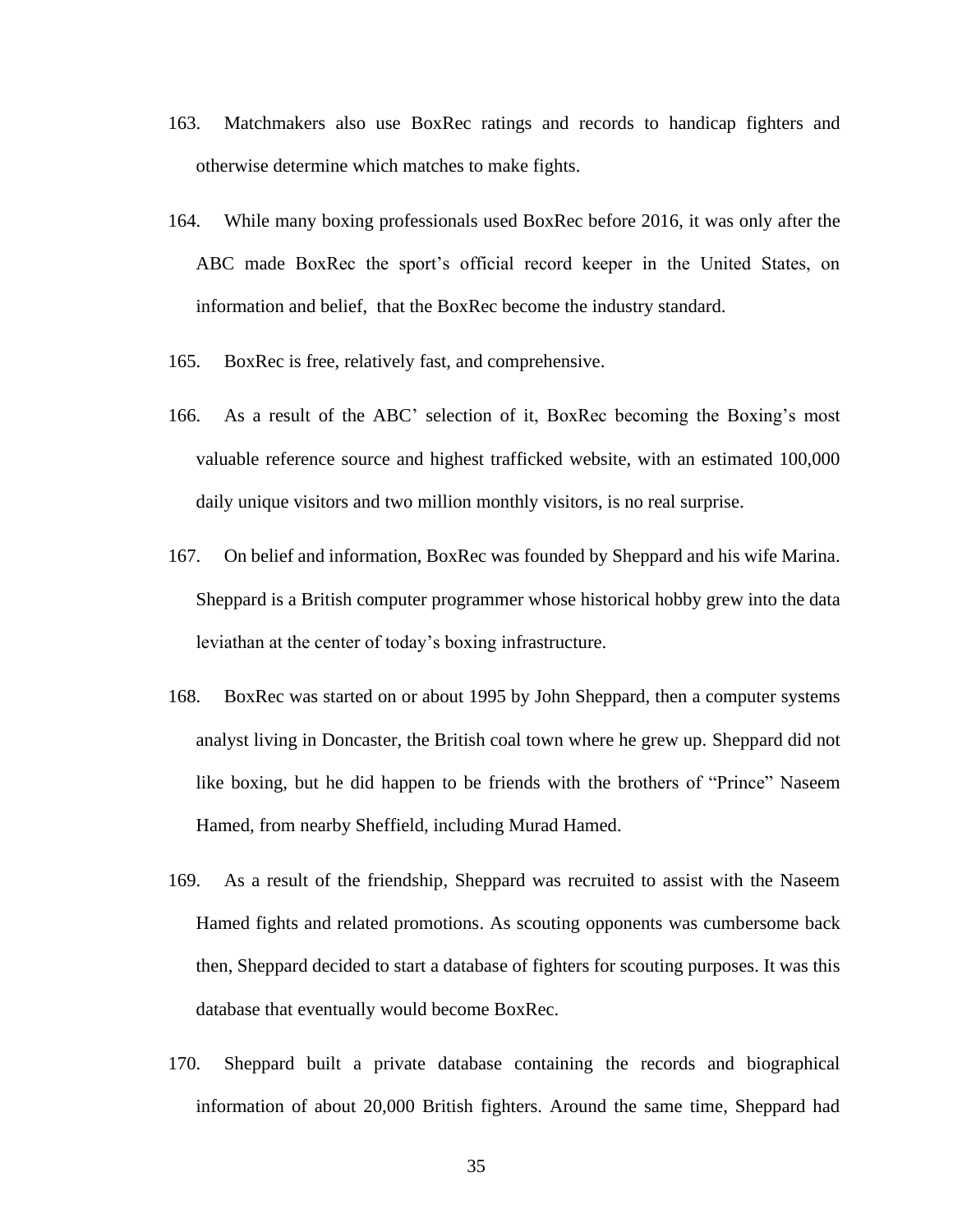become an active member of an internet forum consisting of boxing enthusiasts who liked to track down and trade win-loss records. When he mentioned his database to the group, they convinced him to turn it into a website, so they could add their own collections and begin creating an online archive for the sport.

171. On belief and information, on or about May 9, 2000, BoxRec went live.

#### **BoxRec's Boxing Register Mandate**

- 172. Prior to 2016, and under former ABC President, Timothy J. Lueckenhoff (2001- 2015), BoxRec was one of several hobbyists run websites dedicated to recording fighter records.
- 173. While it had a fanatical army of volunteers it was nowhere near a powerhouse in boxing. Fight Fax and a host of other websites were more prominent as boxing registers.
- 174. Indeed, Fight Fax was then recognized by most boxing enthusiasts and professionals as the boxing bible, as a boxing register that provided the most comprehensive and accurate results.
- 175. Even the ABC recognized BoxRec's shortcomings and stated that it would not provide BoxRec with official boxer registry status, on information and belief, due to its failings and more importantly its inaccuracies.
- 176. On information and belief, evidence of BoxRec's incompetence and continued failure was detailed in a 2017 complaint to the United States Federal Trade Commission (FTC), which had jurisdiction over enforcing the Muhammad Ali Boxing Reform Act.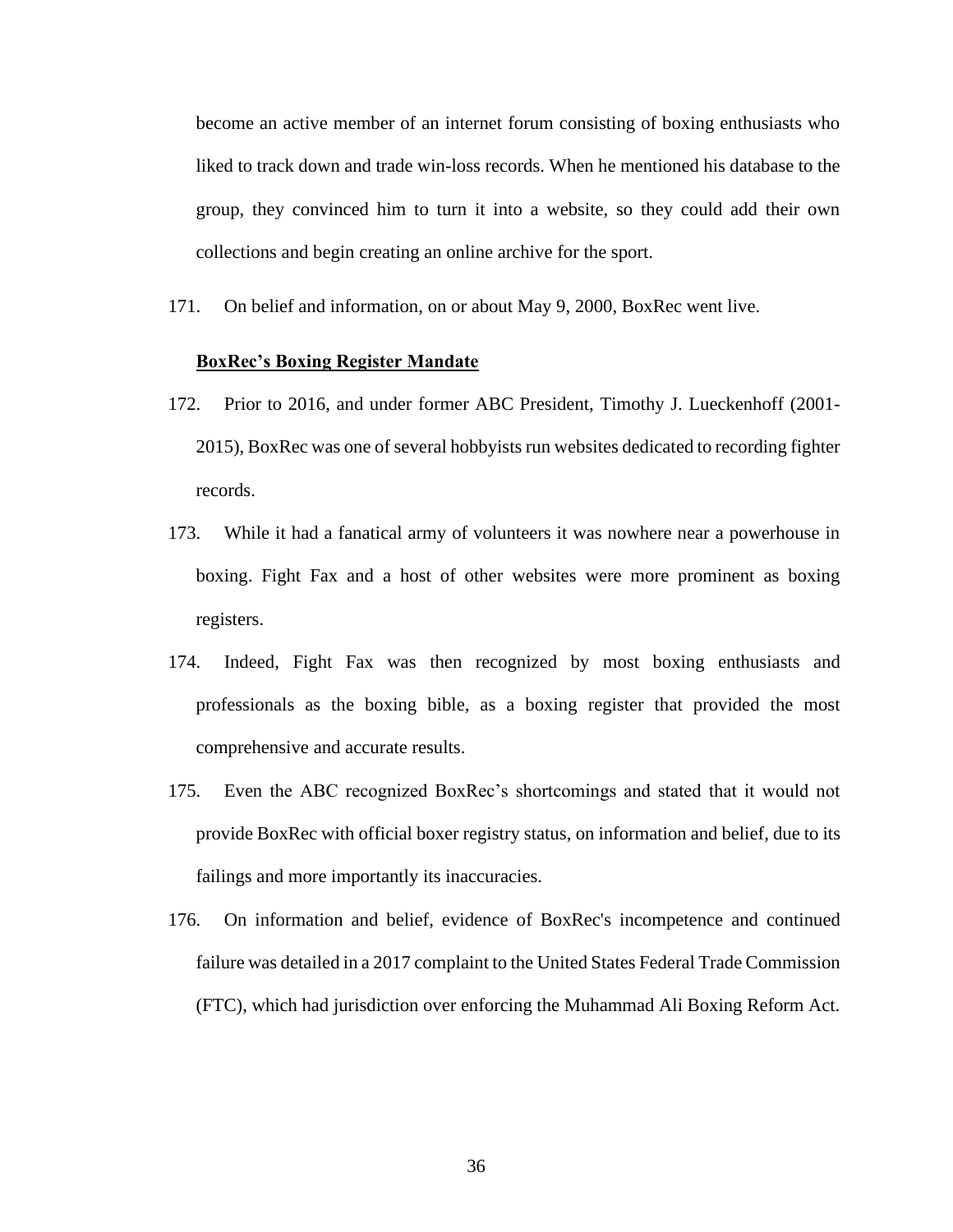- 177. The FTC complaint was later supplied to the ABC by various sources, but the ABC ignored it and chose to keep using BoxRec to the exclusion of Fight Fax and other boxing registers that were more accurate.
- 178. On information and belief, the FTC never acted on the 2017 FTC Complaint.
- 179. The items in the FTC complaint fall into two distinct categories:
	- a. BoxRec's flawed process for record updating and recording, a process that is prone to misuse by unscrupulous people with a personal stake, such as promoters and managers.
	- b. BoxRec's failure to update boxers' records submitted by a number of recognized boxing commissions since April 2016.
- 180. Further, in August 2016, shortly after the appointment of BoxRec as the official registry, then ABC President Michael Mazzulli was presented with the allegations of BoxRec's failings.
- 181. In an e-mail Mazzulli wrote to BoxRec dated September 6, 2016, he stated, "all ABC Boxing record keepers will actively recognize and record all pro boxing contests for all commissions that are sent in by those boxing commissions recognized by the ABC." BoxRec has failed to comply with the ABC's directive, but Mr. Mazzulli and the ABC executive board took no action against the recordkeeper, instead, choosing to ostracize those that alert the ABC of BoxRec's failings and wrongdoing.
- 182. Even more disturbing is BoxRec's direct defiant of the ABC by refusing to enter the result of an ABC supervised event, the Brazil Event, even after the ABC ordered it to put it in its database.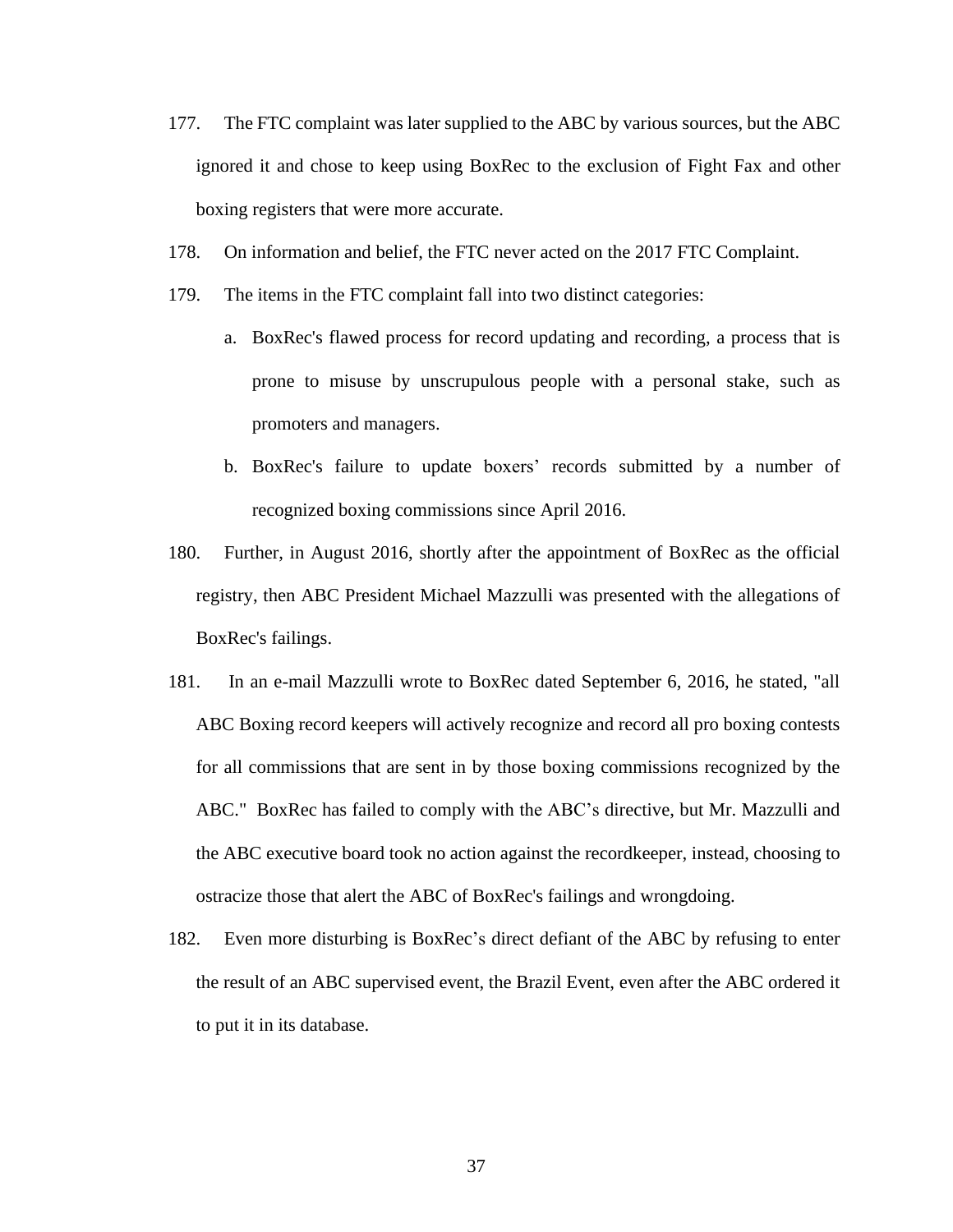- 183. BoxRec reluctantly added the results in the Brazil Event in ABC database but has locked and prevented the results from public viewing. Thus, the fight records have no indication of the outcome of the bouts when viewed by members of the public.
- 184. Disturbed by BoxRec's actions with regard to the Dubai Event, Charles Muniz, manager of Habazin, wrote a letter in May 2021 to acting ABC President Mr. Brian Dunn, asking the ABC to intervene.
- 185. In response to the letter, Mr. Dunn wrote the following: "I am sorry to hear about this situation. Unfortunately, I am afraid there is nothing I can do to help resolve it."
- 186. Dunn's explanation was that while BoxRec is the official record keeper of the ABC, it is also a private company that is "not even based in the United States" and cannot be "reeled' in by the ABC.
- 187. Subsequent to Mr. Dunn's response, several more emails were sent to him and the ABC executive committee asking for a copy of the BoxRec contract under the Freedom of Information Act (FOIA), among other requests, all of which have been ignored.
- 188. Effectively, the ABC, a non-profit government entity has awarded a contract to a foreign private company and contracted to serve as its official record keeper tasked with enforcement of the recordkeeping function of the Professional Boxing Safety Act, as amended by the Muhammad Ali Act, but without retaining any supervision over BoxRec.
- 189. If the ABC and its executives are to be believed, the ABC has not retained of jurisdiction over BoxRec and has no power to override BoxRec's decision.
- 190. Thus, by the ABC's own admission, it has given BoxRec free reign to function as it pleases with absolutely no oversight or accountability.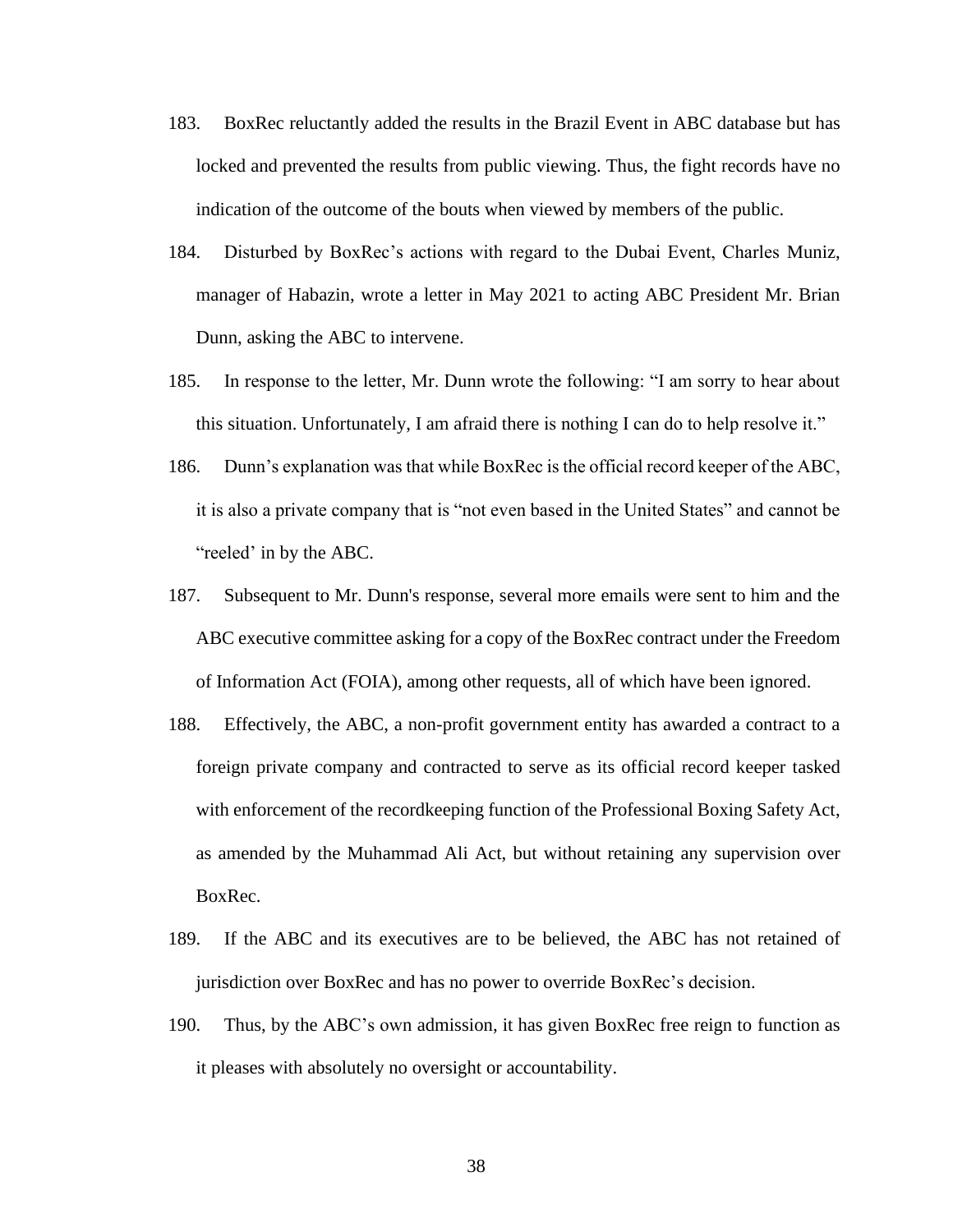191. This a clearly a violation not only of the ABC's own rules and regulations but also of the Professional Boxing Safety Act and the Muhammad Ali Act as well as the ABC's own guidelines for boxing registers.

#### **The Genesis of BoxRec's Arbitrariness Towards Promoter Events**

- 192. The April 10, 2021 Dubai Event (the Event) is the genesis of this litigation.
- 193. It is also the beginning of BoxRec's seeming blacklisting of Promoter Mendy.
- 194. Prior to this event, Mendy had good relationships with BoxRec and its owners Sheppard and M.Sheppard. Mendy has no known problems with BoxRec.
- 195. Prior to the Event and the machinations of Defendants Round 10, DBC, MTK, Seddiqi, Mohan, Kinahan and those conspiring in concert with them, Plaintiff Mendy has had a very cordial relationship with BoxRec and its owners.
- 196. Plaintiff Mendy's friend and event partner Murad Hamed also had a great relationship with the BoxRec and its Founder Sheppard. Indeed, BoxRec was started while John Sheppard was working for Prince Hamed, Murad Hamed's brother, and their family promotions company.
- 197. On belief and information Defendants Round 10, DBC, MTK, Kinahan and Seddiqi are the SOLE cause of Plaintiff Mendy's problems with BoxRec, its refusal to list the Event, recognize the results of event associated with Mendy and otherwise recognize the UAEBF as a reporting commission, even though the UAEBF is the only legally sanctioned commission under UAE law.
- 198. On belief and information, MTK owner Daniel Kinahan and his business partner Ahmed Seddiqi were personally involved in the decision and execution of conspiracy in collusion with the BoxRec Defendants to suppress the results at issue.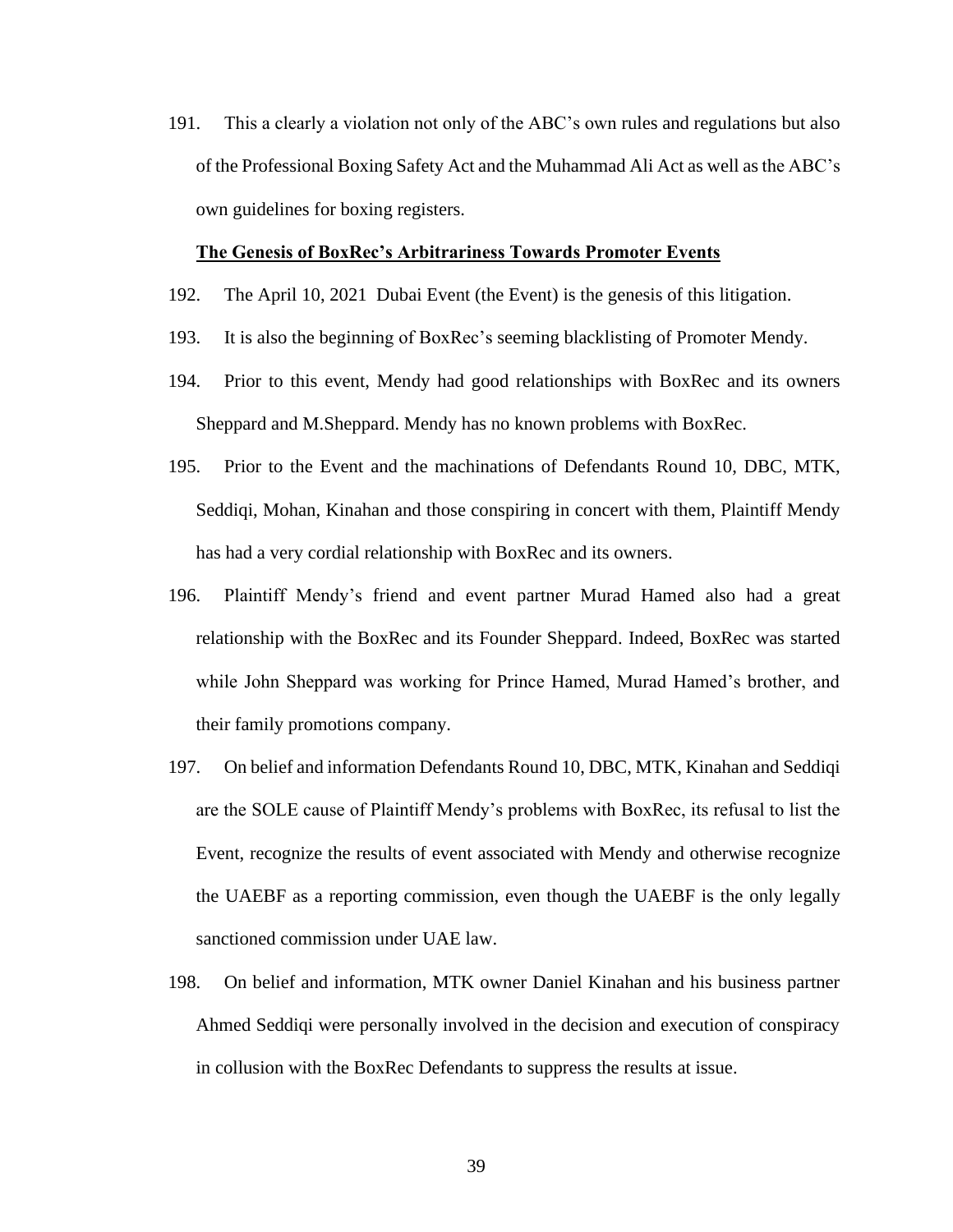- 199. MTK and its business partners Round 10 Boxing, DBC, Kinahan and Seddiqi were Plaintiff Mendy's main competitors as boxing promoters in the UAE market prior to the Event.
- 200. Prior to the arrival of MTK and Kinahan into the UAE Boxing scene, Mendy and his associates were the primary drivers of boxing in the UAE.
- 201. Mendy has been promoting fights in the UAE since 2011 and was not only the promoter of record of the first professional boxing event in Abu Dhabi history but is one of the few non-UAE promoters able to successfully navigate UAE law and red tape to successfully promote legally sanctioned boxing events in the UAE.
- 202. It is only recently that legally sanctioned professional boxing has started to proliferate in Dubai. Prior to the Covid-19 pandemic. one could count the number of professional boxing promoters in the UAE on one hand.
- 203. On belief and information, the genesis of Plaintiff Mendy trouble with BoxRec stem from altercation(s) that Murad Hamed had with Seddiqi. On belief and information, Murad Hamed exchanged heated words with Round 10 Boxing and DBC owner Ahmed Seddiqi and on belief and information insulted him by calling him among other things, a "wannabe promoter" and "shopkeeper's son."
- 204. While promoter Mendy has NEVER had any arguments with Seddiqi or otherwise acted in any untoward way towards Seddiqi, Mendy has been caught in the crossfire and made to suffer as a result of the beef between Seddiqi and Hamed.
- 205. The word in the Dubai rumor mill in the weeks leading to the Event was that Round 10, DBC and MTK, through their employees and/or surrogates, were actively working with each other and others to suppress and otherwise sabotage the Event. Among other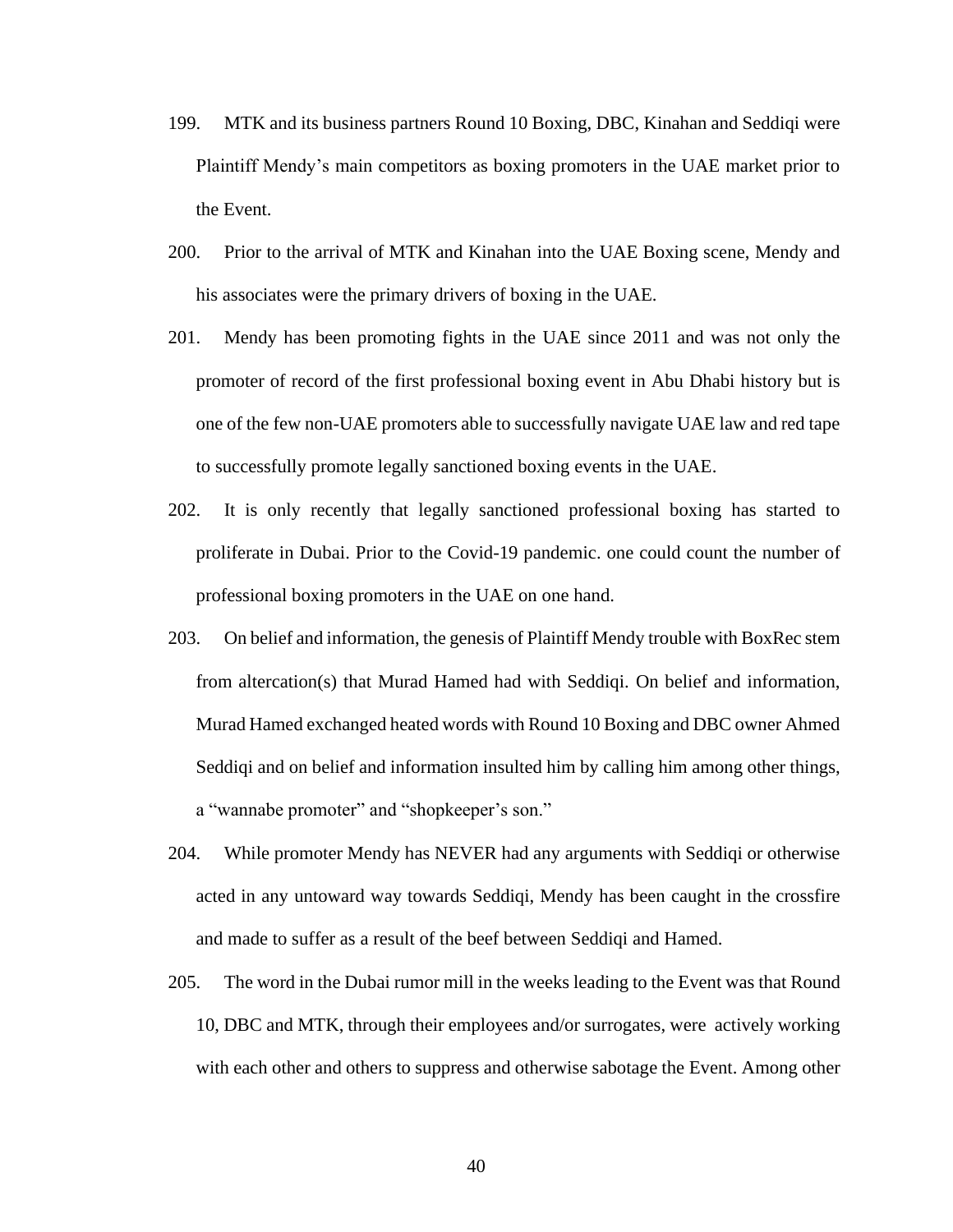things, fighters scheduled to fight at the Event were poached and/or talked out of fighting.

- 206. Efforts by Plaintiff Mendy and others to mediate and otherwise amicably resolve of the BoxRec issue and to ensure that there was unnecessary bad blood or acrimony between the two groups (MTK and its UAE Partners and agents on one side, and the Event Promoters on the other side), have been unsuccessful.
- 207. Plaintiff Mendy, the other Event Promoters, Event fighters and their managers contact BoxRec and the ABC in efforts to the Event results accepted, all to no avail.
- 208. On its part, the ABC said that it could not do anything to convince BoxRec to act as it had no authority over event though it was the ABC that empowered BoxRec and anointed it official record keeper for Boxing.
- 209. Similarly, BoxRec, Lu, Sheppard and M.Sheppard were unmoved using all kinds

of flimsy excuses for its refusal to accept the result. Among the reasons tendered, included but were not limited to the following:

- a. That the Event was not legally "sanctioned" under UAE Law.
- b. That the Event was not granted the requisite permissions by regulators.
- c. That the UAEBF was an amateur commission unable to supervise a professional boxing event.
- d. That the UAEBF's powers and authority were limited to the Emirate of Abu Dhabi.
- e. That only the DBC was a professional boxing commission in the UAE.
- f. That only the DBC could sanction professional boxing events in Dubai
- g. That the Event was not professionally conducted and produced.
- h. That the fights were mismatches.
- i. That the safety rules required by the ABC and BoxRec were not followed.
- j. That judges did not properly score the Event bouts and results.
- k. That Event officials were not qualified.
- l. That the fights were horrible
- m. That Event fighters were not paid as per their contracts.
- n. That Event contractors also were not paid.
- o. That the Event otherwise filed to meet BoxRec requirements.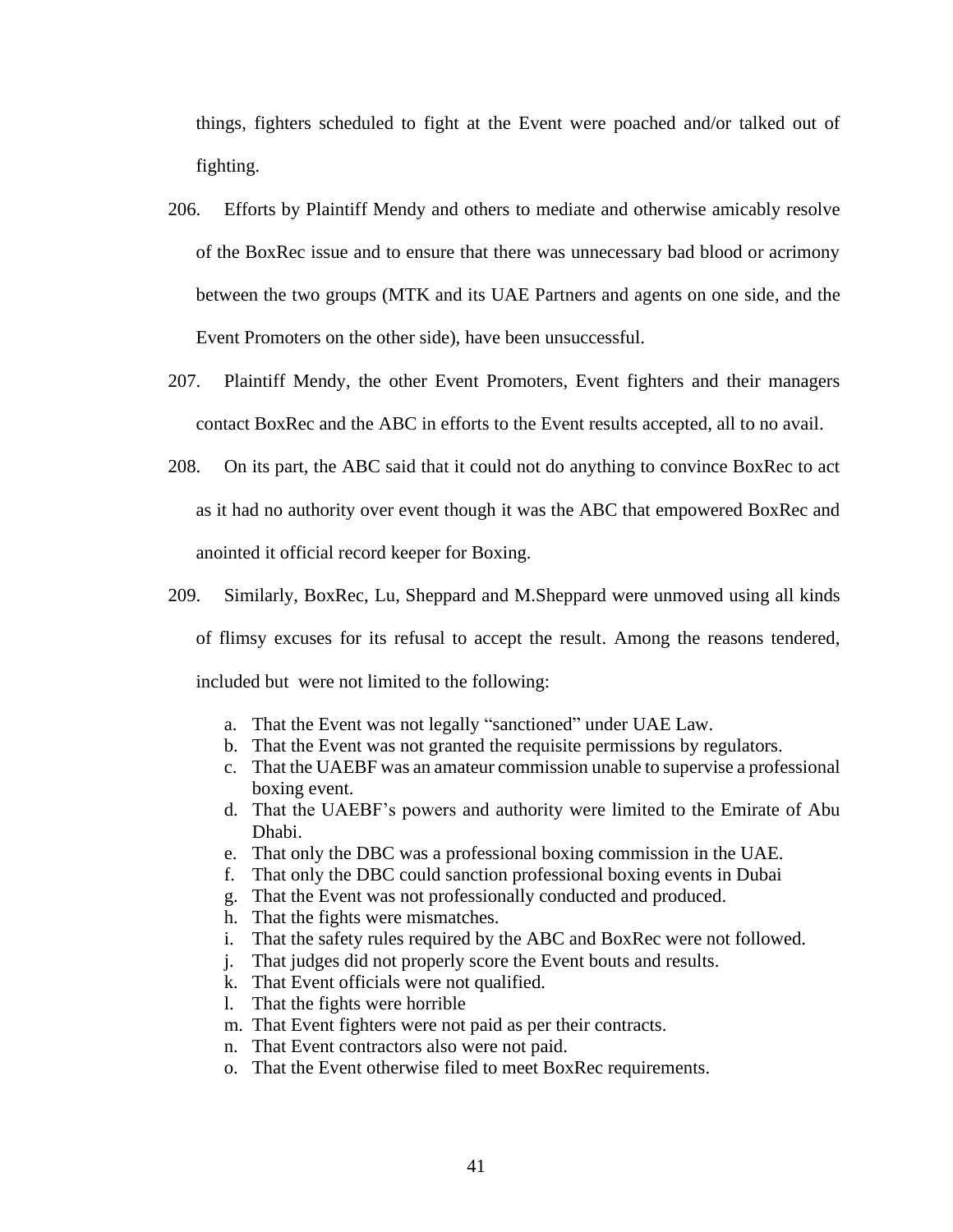- 210. There is not a single fighter that has ever fought for Plaintiff Mendy that anyone can point to or produce that has not been paid by Mendy as a result of any event that Plaintiff Mendy was involved with.
- 211. To add insult to injury, BoxRec, Sheppard, M.Sheppard and their fellow conspirators were making these false statements outlined hereinabove to fighters, fighter managers and all willing to listed (orally and in writing).
- 212. All efforts to cause them to cease and desist or to otherwise record the results of the fess on deaf ears.
- 213. Attempts by Plaintiff Mendy to right all wrongs related to the event, perceived or real, wrongs on Plaintiff Mendy's part and on the part of his partners, by apologizing and otherwise extending an olive leave to reach a truce so that Plaintiff Mendy and his partners could be left alone to focus on running their UAE events without any interference or adverse acts were unsuccessful.
- 214. While there has been interest expressed in amicable resolution of the BoxRec issue and its root causes, and let bygones be bygones and putting the issues behind them, all efforts by Plaintiff Mendy to resolve same have been unsuccessful to date.
- 215. Follow up efforts directly and through intermediaries did not yield any added information on resolution and did not lead to any amicable agreement to resolve differences with MTK, Round 10, DBC, Kinahan and Seddiqi.
- 216. Further, to this date, as of the date of the filing of this lawsuit, BoxRec has not recorded the results of the Event despite Plaintiffs' best efforts and the efforts of others (the UAEBF, the ZNBWCB, fighters, fighter managers, Event Promoters, and others with an interest in seeing the Event and its participants done justice).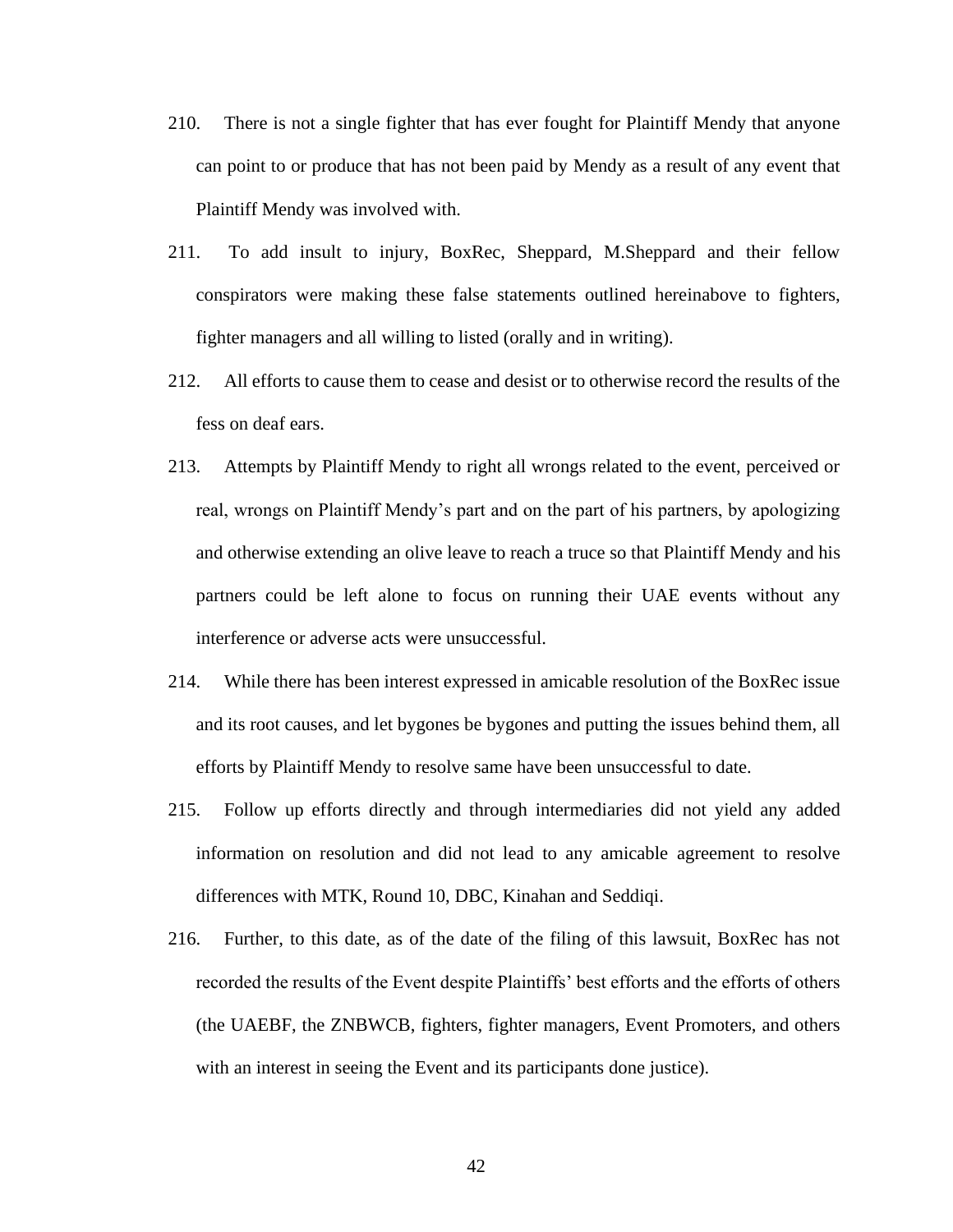- 217. Plaintiff Mendy has since learned from various insiders of Defendants BoxRec and MTK Global confirmation of what Plaintiff Mendy and his partners suspected all along (that BoxRec was improperly influenced by the Dubai Boxing Commission and its affiliated company Round 10 Boxing, Round 10 Boxing Partner MTK Global, Kinahan, Seddiqi, Mohan, Lu, and/or Does 1 through 20 to keep the results of the event out of BoxRec) indeed was true.
- 218. Indeed, Seddiqi and Mohan, and their associates, have gleefully proclaimed for all willing to listen to them that the Event results would "never get on BoxRec."
- 219. Plaintiff Mendy has had meetings with and spoken to at least two people with direct knowledge of Defendant's conspiracy to suppress the Event results and the fact that MTK Global, Round 10 Boxing, Seddiqi, Mohan and their affiliates were solely responsible for soliciting and convincing BoxRec, Sheppard, M.Sheppard and/or Lu to not list the Event or record its results.
- 220. At a meeting Mendy had with Kinahan, Kinahan informed Mendy that it was he who directed them not to publish the results to teach Mendy and Hamed a lesson for "disrespecting" his local partner Seddiqi.
- 221. Given Kinahan's considerable power, on formation and belief the BoxRec Defendants either willing acquiesced or were intimidated into following his instructions. As a result, the Event results were not recorded and events association with Mendy have been excluded from BoxRec. The only event promoted by Mendy since then that has been recorded in the Beat Down Event and only because Mendy intentionally downplayed his involvement.

### **Adverse Effects of the Failure to Record Results**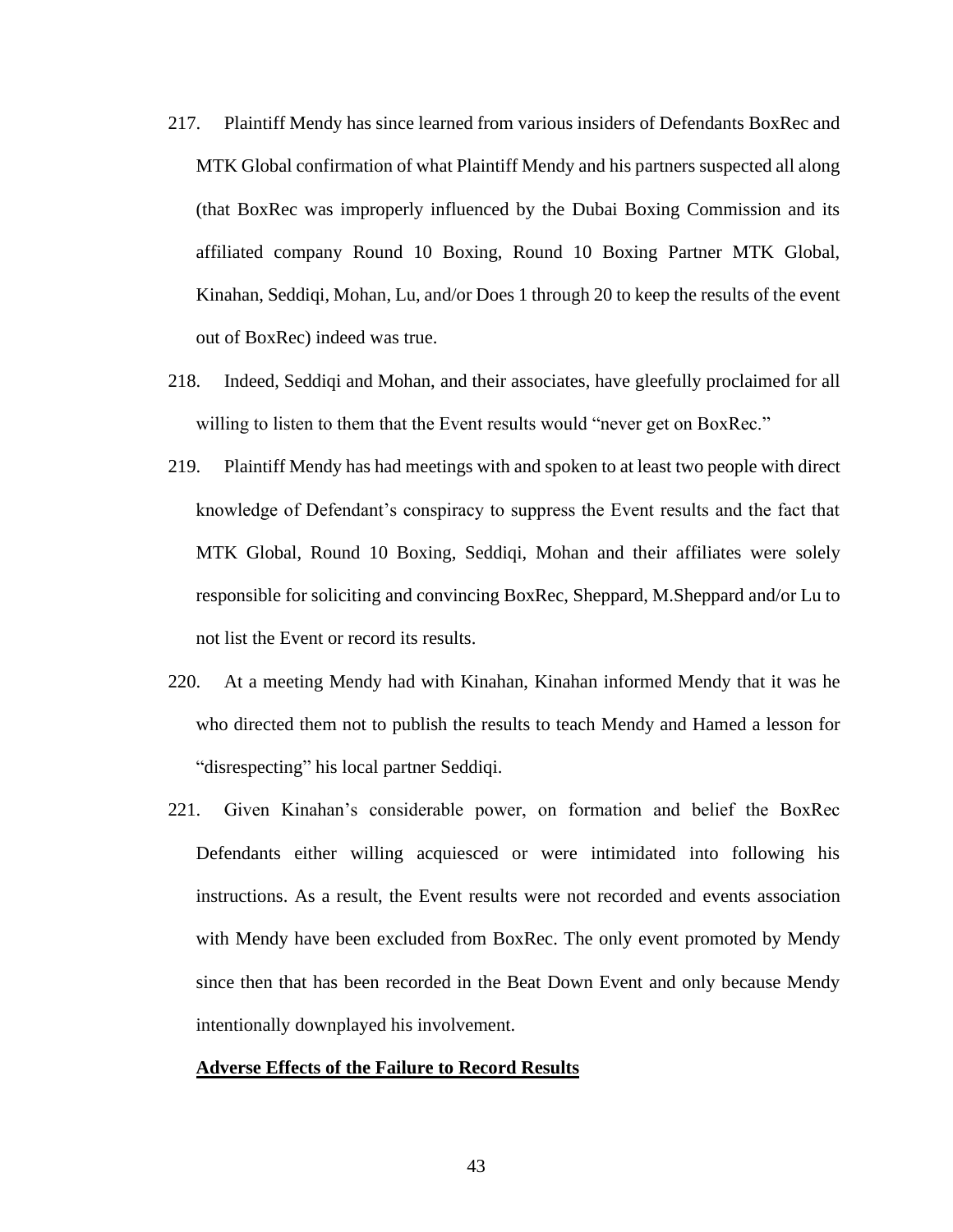- **222.** All the fighters that participated in the three promoter events at issue did their job.
- **223.** They prepared to compete, risked their lives, only to have the result of their efforts arbitrarily excluded by a website acting as the final judge and jury, while the ABC cannot do anything.
- **224.** The ABC did nothing to intervene and resolve the issues related the Event and Zimbabwe Event.
- **225.** The ABC did try to get BoxRec to enter the results of the Brazil Event, but BoxRec has refused to do anything. BoxRec has refused to enter the results regardless of the pleas made to it.
- **226.** BoxRec claims that it has an exclusive deal with another Brazil commission that is exclusive.
- **227.** Despite the best efforts of the ABC and the KSAC, BoxRec would not budge, in complete violation of the ABC's express mandate of protecting fighters' interests and the safety mandates of the Boxing Acts.
- **228.** Fighters knocked out at the Event, the Zimbabwe Event and the Brazil event never has their suspensions recorded.
- **229.** None of the fighters affected had the benefits of their fights. Staying active and building a winning record is how fighters move up in sanctioning organizations rankings. Higher rankings equate to higher purses. By not publishing fighters' results, the harm can be irreparable to boxers who may be denied consideration for big fights on the basis of their seeming inactivity.
- **230.** This behavior by BoxRec is not an isolated case, as [other complaints](https://boxrec.com/forum/viewtopic.php?t=200083) have been lodged against the BoxRec and its managers over the past few years.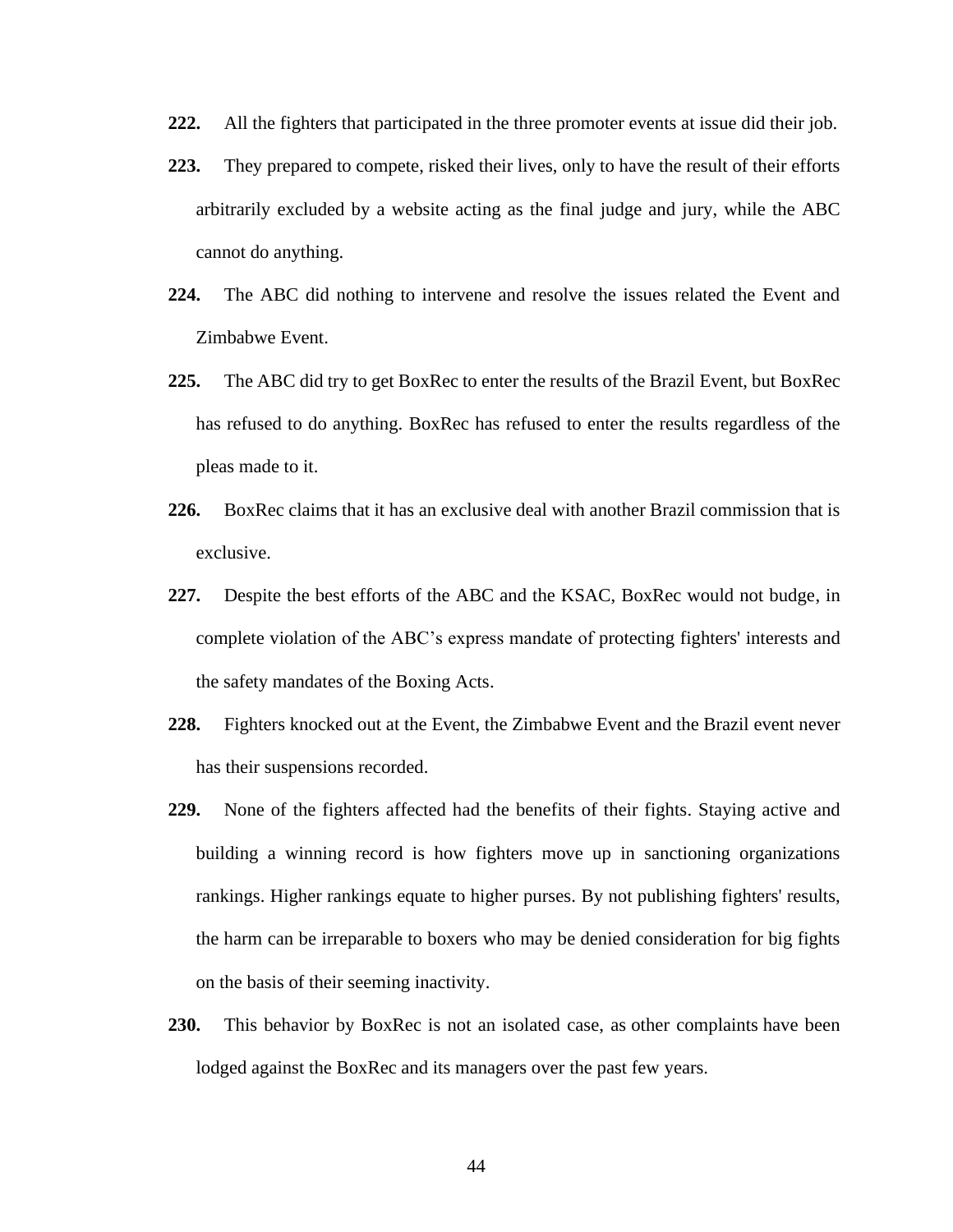- **231.** Further, BoxRec claims they only publish results from approved commissions. That claim is totally false. A careful examination shows that they have published results of fights when no commission was even present.
	- **a.** Anthony Joshua vs Andy Ruiz, and Amir Khan vs Billy Dib in Saudi Arabia are just two of numerous instances, on belief and information.
	- **b.** No-commission cards held in Mexico during the height of the coronavirus pandemic had found their way onto BoxRec.
	- **c.** Further, BoxRec has listed contests on cruise ships and other venues without commissions or supervision by an ABC member commission.
- **232.** BoxRec further claims they only publish results from only a single commission in both in the UAE (DBC), a commission not used by the promoter for the Event. An examination shows that have had result published by BoxRec, shows that BoxRec arbitrarily publishes results of fights, including results for other promoters using commissions other than DBC.
	- **a.** On information and belief BoxRec has published results for fights supervised by outside/foreign commissions in Dubai.
	- **b.** BoxRec publishes results for four different commissions in Germany.
- 233. BoxRec has refused to provide any forms or other requisite information to facilitate the acceptance of the UAEBF and the BBA as approved and reporting commissions.
- 234. The reporting of accurate results in the United States and internationally is an important function of safety in boxing and of commerce in the United States. It is also, an integral part of and mandate of the Boxing Acts.
- 235. BoxRec has willfully maintained and its power as a boxing register under the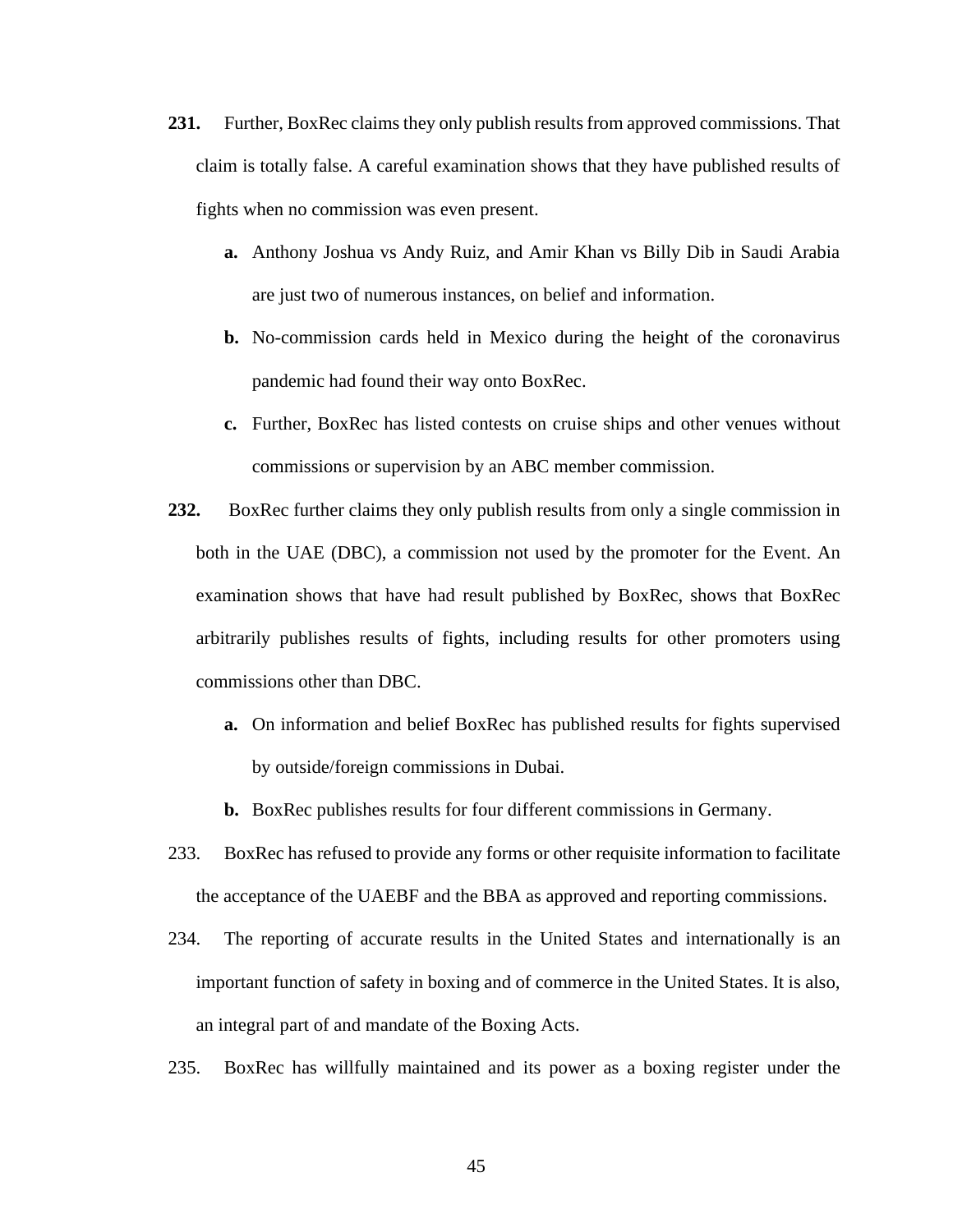Boxing Act and Muhammad Ali by conspiring with Sheppard, M.Sheppard, Lu, Seddiqi, Mohan, Round 10, DBC, MTK, Kinahan, and Does 1 through 20 to keep out the results of Promoter events, including the events that Promoter Mendy and Murad Hamed were involved with in the UAE, Brazil, and Zimbabwe.

- 236. This conspiracy was to benefit Round 10, DBC, MTK, Seddiqi, Mohan, Kinahan and Does 1 through 20 and at the expense of their promoter rivals, including Plaintiff Mendy and his extant partners in the Event.
- 237. The action of each conspirator should be imputed to the other as if done by each of them.
- 238. ABC and BoxRec's exclusionary conduct and the actions of those acting in concert with them foreclosed the inclusion of the results of the Event and the other events complained of and resulted in a smear campaign against Plaintiff Mendy and his partners.
- 239. The losses suffered by Plaintiffs include but is not limited to the absence of wins on the record of fighters, the absence of a title on the record of Habazin, the placement of Habazin, Denes, and others to inactive status, and the difficulty Plaintiff Mendy now experiences in the recruiting fighters or otherwise fighting the smears spread by the ABC and/or BoxRec, and their co-conspirators, all of which as violation of the Professional Boxing Safety Act and the Muhammad Ali Act.
- 240. The actions of BoxRec and the complicity of the ABC in not enforcing its own guidelines and condoning BoxRec's action is in violation of the law.
- 241. ABC and BoxRec's conspiracy and related anticompetitive and exclusionary practices violate Section 2 of the Sherman Act, 15 U.S.C. § 2.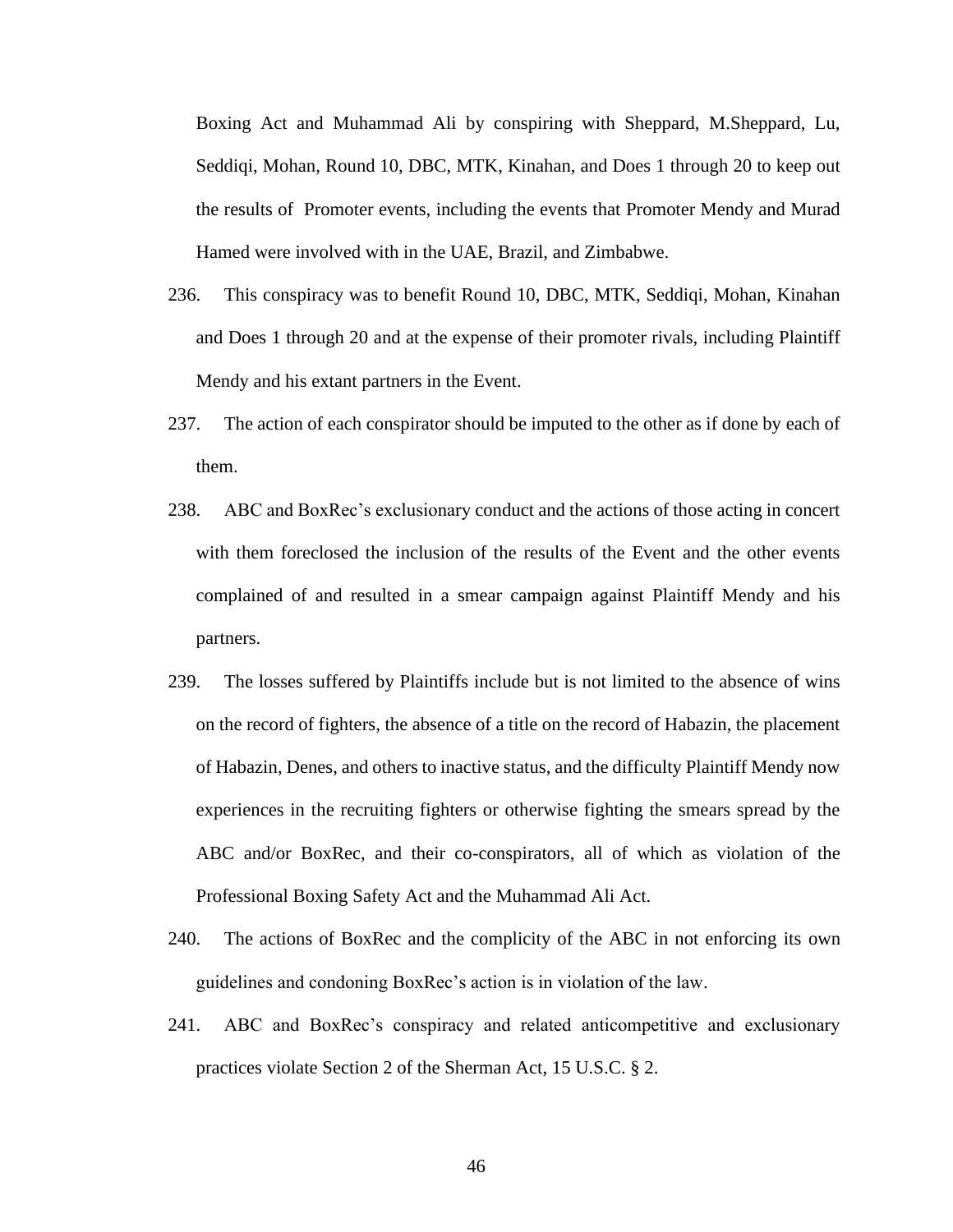- 242. ABC and BoxRec's anticompetitive and exclusionary practices violate Section 2 of the Sherman Act, 15 U.S.C. § 2.
- 243. The ABC's actions and/or inaction and BoxRec's exclusionary practices have caused the Plaintiffs harm.
- 244. As a result of ABC and BoxRec's anticompetitive and exclusionary practices and the harm it has caused, Plaintiffs are entitled to damages in an amount currently unascertainable but on belief and information is in excess of \$1,000,000.00.
- 245. Further, the Plaintiffs are entitled to cost of this litigation as well as attorney fees, when hired or quantum meruit if no attorneys are hired.
- 246. The Plaintiffs are also entitled to remedies this court may find suitable after trial of the matter.

## **SECOND CLAIM FOR RELIEF: CONSPIRING TO VIOLATE THE PROFESSIONAL BOXING SAFTY ACT AND THE MUHAMMAD ALI ACT (Against ABC, BoxRec, John Sheppard, Marina Sheppard, Lu, Seddiq, Mohan, Round 10, DBC, MTK, Kinahan, Does 1 through 20)**

- 247. Plaintiffs incorporate the allegations of paragraphs 1 through 246 above.
- 248. The actions of the ABC and BoxRec are a violation of the Professional Boxing Safter Act and the Muhammad Ali Act (hereinafter also referred to as the Boxing Acts) as outlined above.
- 249. ABC and BoxRec further violated the said acts by conspiring with each other and with Sheppard, M.Sheppard, Lu, Seddiqi, Mohan, Round 10, DBC, MTK, Kinahan and Does 1 through 20 to keep out the results of the Event, the Zimbabwe Event, and the Brazil Event, all in violation of the Boxing Acts.
- 250. This conspiracy was to benefit Round 10, DBC, MTK, Seddiqi, Mohan, Kinahan and Does 1 through 20 and at the expense of their promoter rivals, including Plaintiff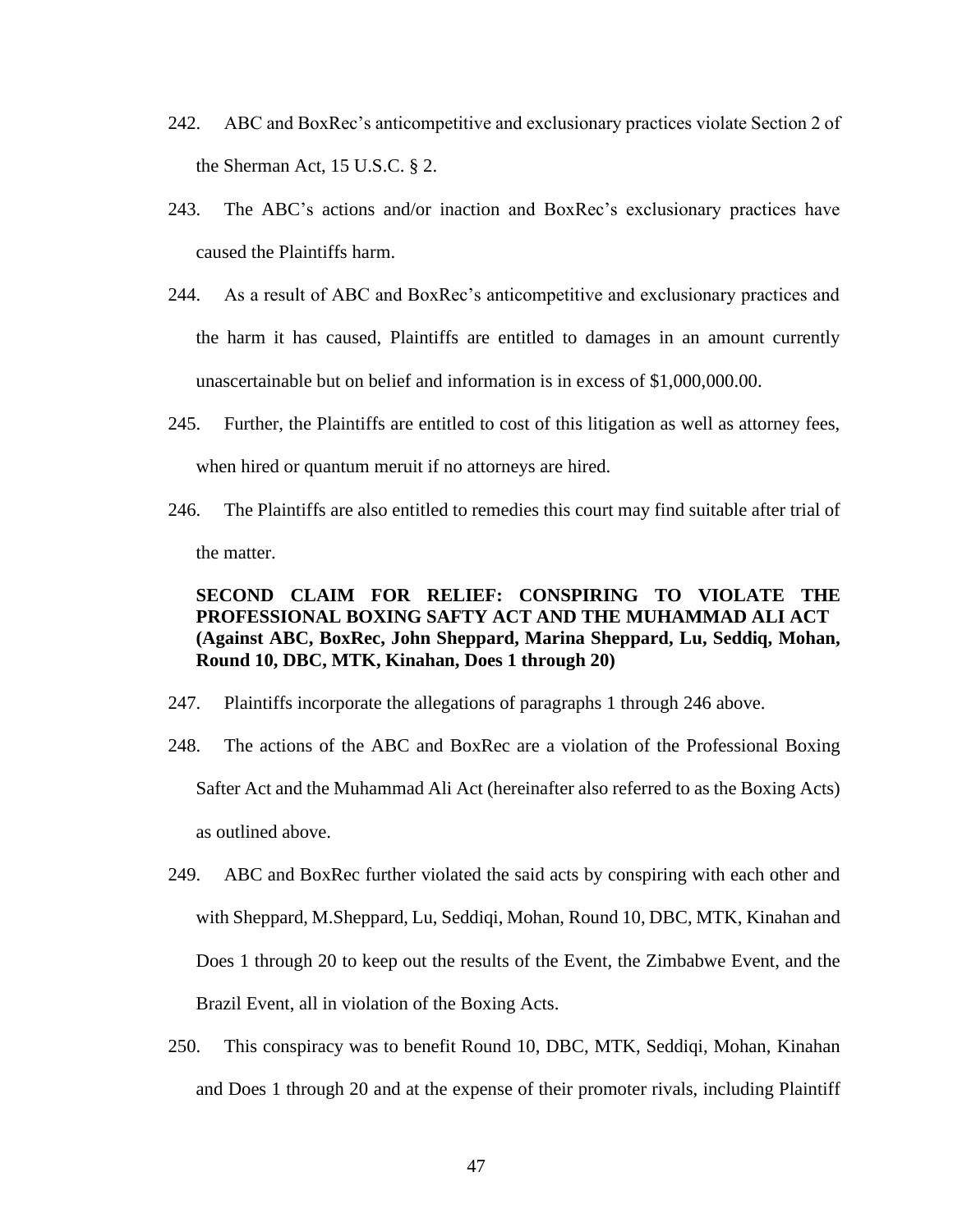Mendy and his extant partners in the Event.

- 251. The action of each conspirator can be imputed to the others, and each of them, as if done by each of them.
- 252. The conspirators' conduct and the actions of those acting in concert with them foreclosed the inclusion of the results of the complained of events in the boxing registry in contravention of the mandates by the Boxing Acts and also resulted in a smear campaign against Plaintiff Mendy and his partners.
- 253. The actions of the conspiracy have caused plaintiffs damages.
- 254. The conspiracy, its exclusionary practices and other actions have caused the Plaintiffs harm.
- 255. As a result of ABC and BoxRec's anticompetitive and exclusionary practices and the harm it has caused, Plaintiffs are entitled to damages in an amount currently unascertainable but on belief and information is in excess of \$1,000,000.00.
- 256. Further, the Plaintiffs are entitled to cost of this litigation as well as attorney fees, when hired or quantum meruit if no attorneys are hired.
- 257. The Plaintiffs are also entitled to remedies this court may find suitable after trial of the matter.

## **THIRD CLAIM FOR RELIEF: MAINTAINING MONOPOLY IN BOXING AND GENERAL BOXING RECORD KEEPING AND REGISTRY SERVICES IN VIOLATION OF SHERMAN ACT § 2 (Against ABC and BoxRec)**

- 258. Plaintiffs incorporate the allegations of paragraphs 1 through 256 above.
- 259. Boxing and the reporting of accurate results in the United States constitute a relevant antitrust market, and ABC and BoxRec has monopoly power in that market.
- 260. ABC and BoxRec have willfully maintained and abused their monopoly power by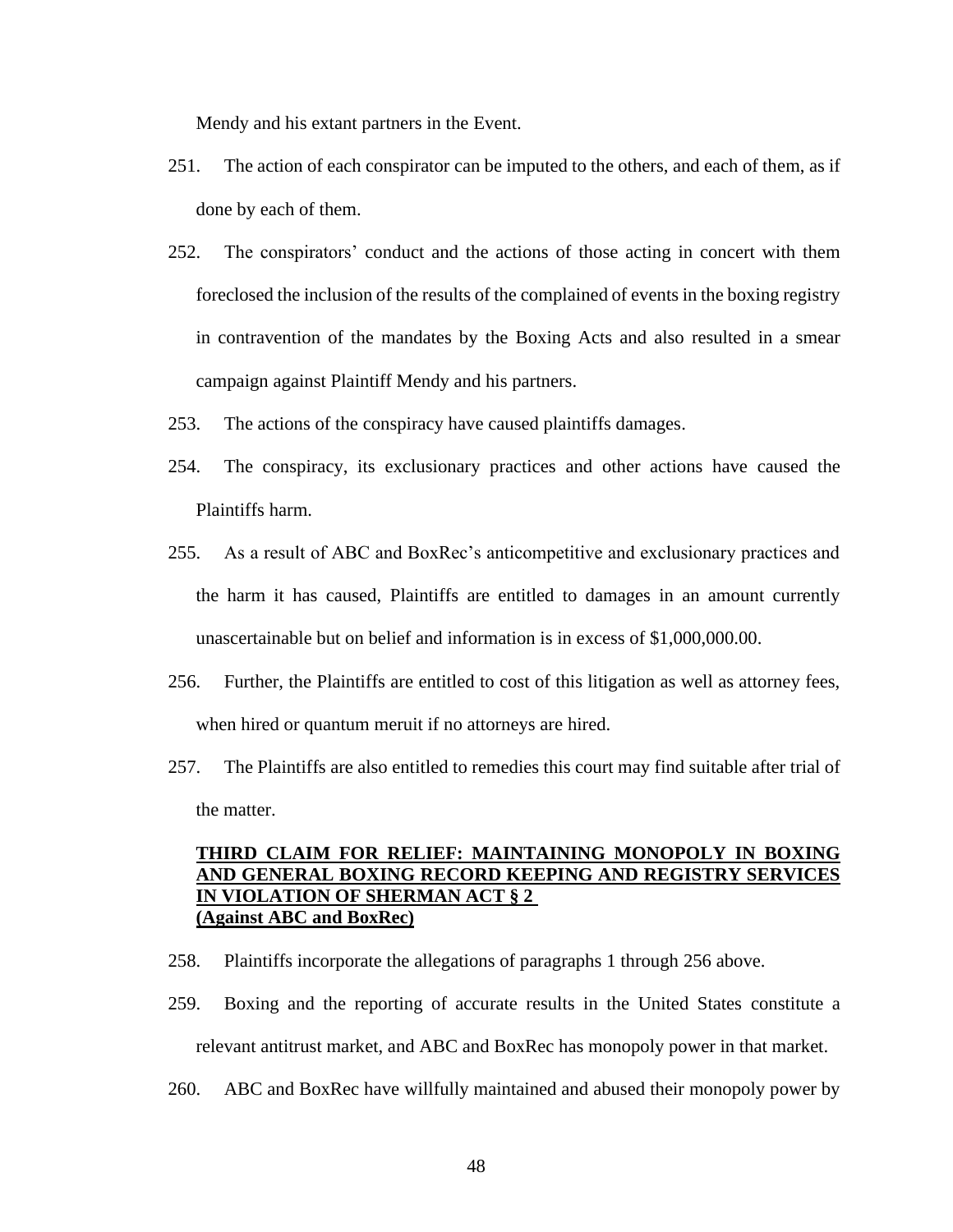conspiring with each other and with Sheppard, M.Sheppard, Lu, Seddiqi, Mohan, Round 10, DBC, MTK, Kinahan and Does 1 through 20 to keep out the results of the Event, the Zimbabwe Event, the Brazil Event, and possibly other events in the UAE, the United States and worldwide.

- 261. ABC and BoxRec have willfully maintained and abused their monopoly power by appointing BoxRec as the only boxing registers under the Boxing Acts and with the sole responsibility and ability to record ABC events.
- 262. ABC and BoxRec also willfully maintained and abused their monopoly power by allowing themselves to be used by a racketeering enterprise to suppress a lowly promoter and deny entry of legally sanctioned events.
- 263. BoxRec has willfully maintained and abused its monopoly power by arbitrary appointing itself a super commission able to override the rules and regulations of event countries and to impose it all rules and regulations, which it enforces selectively from country to country and promoter to promoter.
- 264. BoxRec has willfully maintained and abused its monopoly power by entering to exclusive deals with various entities to exclude the reporting of legally sanctioned events (events that meets the legal requirements of the host country).
- 265. BoxRec has willfully maintained and abused its monopoly power conspiring with Sheppard, M.Sheppard, Lu, Seddiqi, Mohan, Round 10, DBC, MTK, Kinahan and Does 1 through 20 to keep out the results of the Event, the Zimbabwe Event, the Brazil Event, and other events in the UAE, the United States and worldwide.
- 266. This conspiracy was to benefit Round 10, DBC, MTK, Seddiqi, Mohan, and Does 1 through 20 and at the expense of their promoter rivals, including Plaintiff Mendy and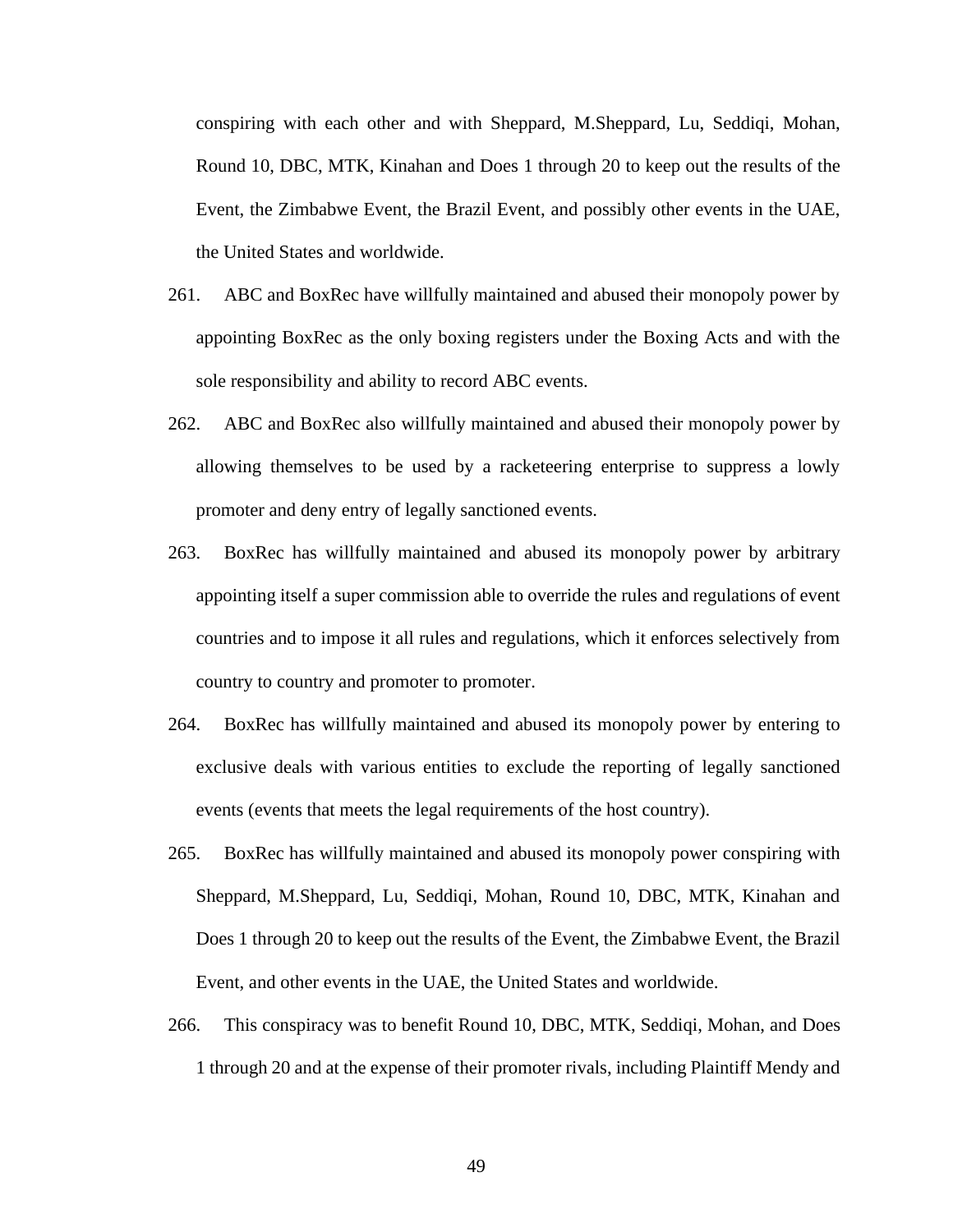his extant partners in the Event

- 267. The action of each conspirator should be imputed to the other as if done by each of them.
- 268. ABC and BoxRec's exclusionary conduct and the actions of those acting in concert with them foreclosed the inclusion of the results of the events complained of herein and resulted in a smear campaign against Plaintiff Mendy and his partners.
- 269. By the losses suffered by Plaintiff Mendy, the absence of wins on the record of fighters, the absence of a title on the record of Habazin, the placement of Habazin and others to inactive status, and the difficulty Plaintiff Mendy now experiences in recruiting fighters or otherwise fighting the smears spread by the ABC and/or BoxRec, and their co-conspirators, it is clear that the anticompetitive acts have had harmful effects on competition, Boxing Professionals such as Plaintiffs, and consumers.
- 270. The anticompetitive effects of ABC and BoxRec's conspiracy to violate the Sherman Act and to keep out the results of the Event and otherwise suppress Plaintiffs outweigh any procompetitive benefits in this market or can be achieved through less restrictive means.
- 271. ABC and BoxRec's conspiracy and related anticompetitive and exclusionary practices violate Section 2 of the Sherman Act, 15 U.S.C. § 2.
- 272. ABC and BoxRec's anticompetitive and exclusionary practices violate Section 2 of the Sherman Act, 15 U.S.C. § 2.
- 273. ABC and BoxRec's anticompetitive and exclusionary practices have caused the Plaintiffs harm.
- 274. As a result of ABC and BoxRec's anticompetitive and exclusionary practices and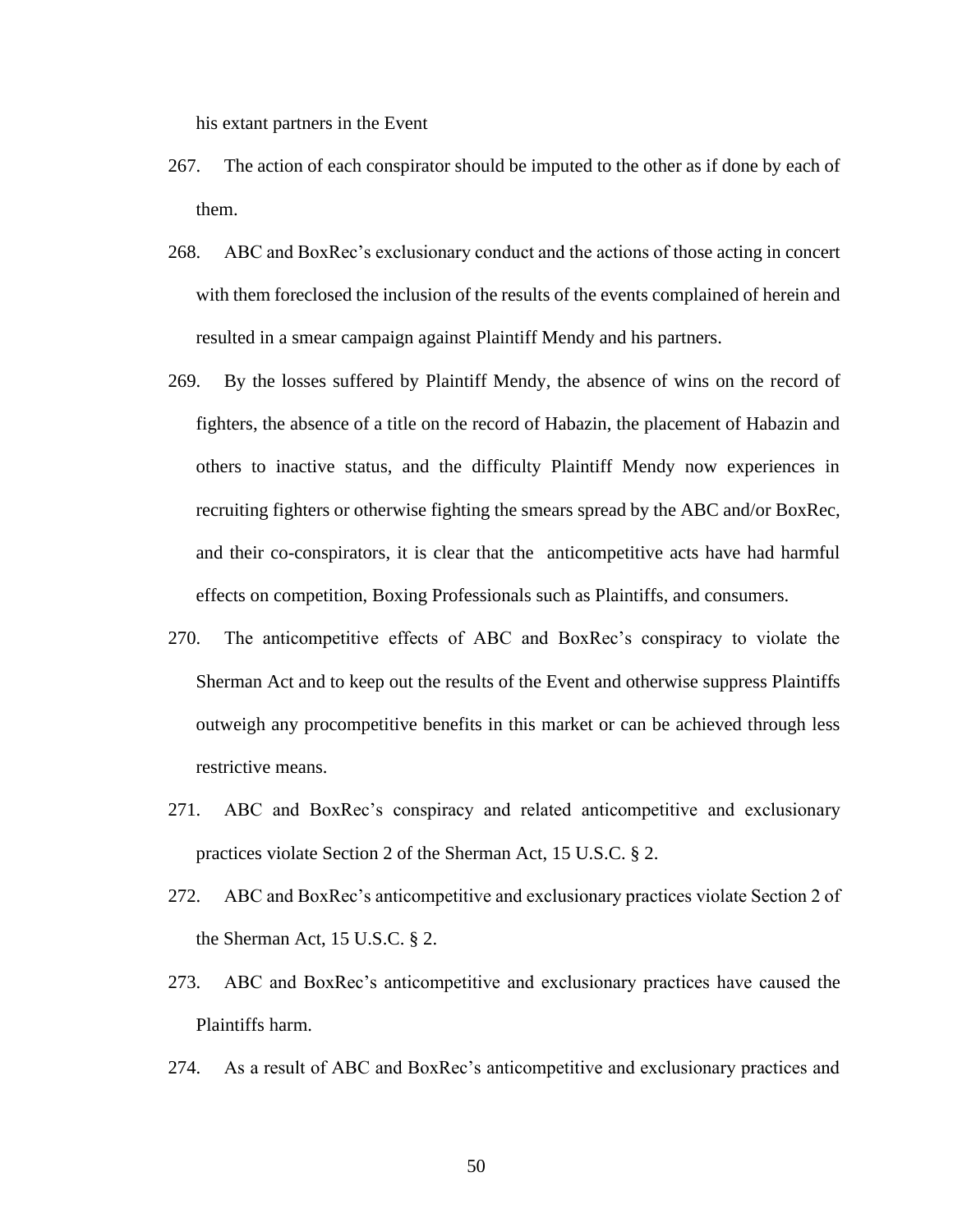the harm it has caused, Plaintiffs are entitled to damages in an amount currently unascertainable but on belief and information is in excess of \$1,000,000.00.

- 275. Further, the Plaintiffs are entitled to cost of this litigation as well as attorney fees, when hired or quantum meruit if no attorneys are hired.
- 276. The Plaintiffs are also entitled to remedies this court may find suitable after trial of the matter.

#### **Defendants' Monopolistic Acts**

- 277. In 2005, BoxRec applied to become recognized as the official record keepers for the [Association of Boxing Commissions](https://en.wikipedia.org/wiki/Association_of_Boxing_Commissions) (ABC). The ABC held interviews with both [Fight Fax](https://en.wikipedia.org/w/index.php?title=Fight_Fax&action=edit&redlink=1) and BoxRec at their 2005 convention.
- 278. Each applicant made a submission and presentation to the ABC panel which included [state commissioners](https://en.wikipedia.org/wiki/State_commissioner) and attorneys. The panel then voted unanimously in favor to award Fight Fax the position.
- 279. The ABC later revealed that they had undertaken tests to measure the accuracy of the records of the websites and the Fight Fax records were shown to be 100% accurate with BoxRec's was found "to be substantially lower".
- 280. In 2016, the ABC voted to recognize BoxRec as an official record keeper alongside Fight Fax.
- 281. On information and belief, in 2018, BoxRec became the official record keeper of Boxing and the ABC, despite its lower accuracy and Fight Fax's long-time position as record keeper.
- 282. The selection of BoxRec effectively put FightFax out of business and squeezed out other aspiring boxing registers, record keepers and registries despite BoxRec's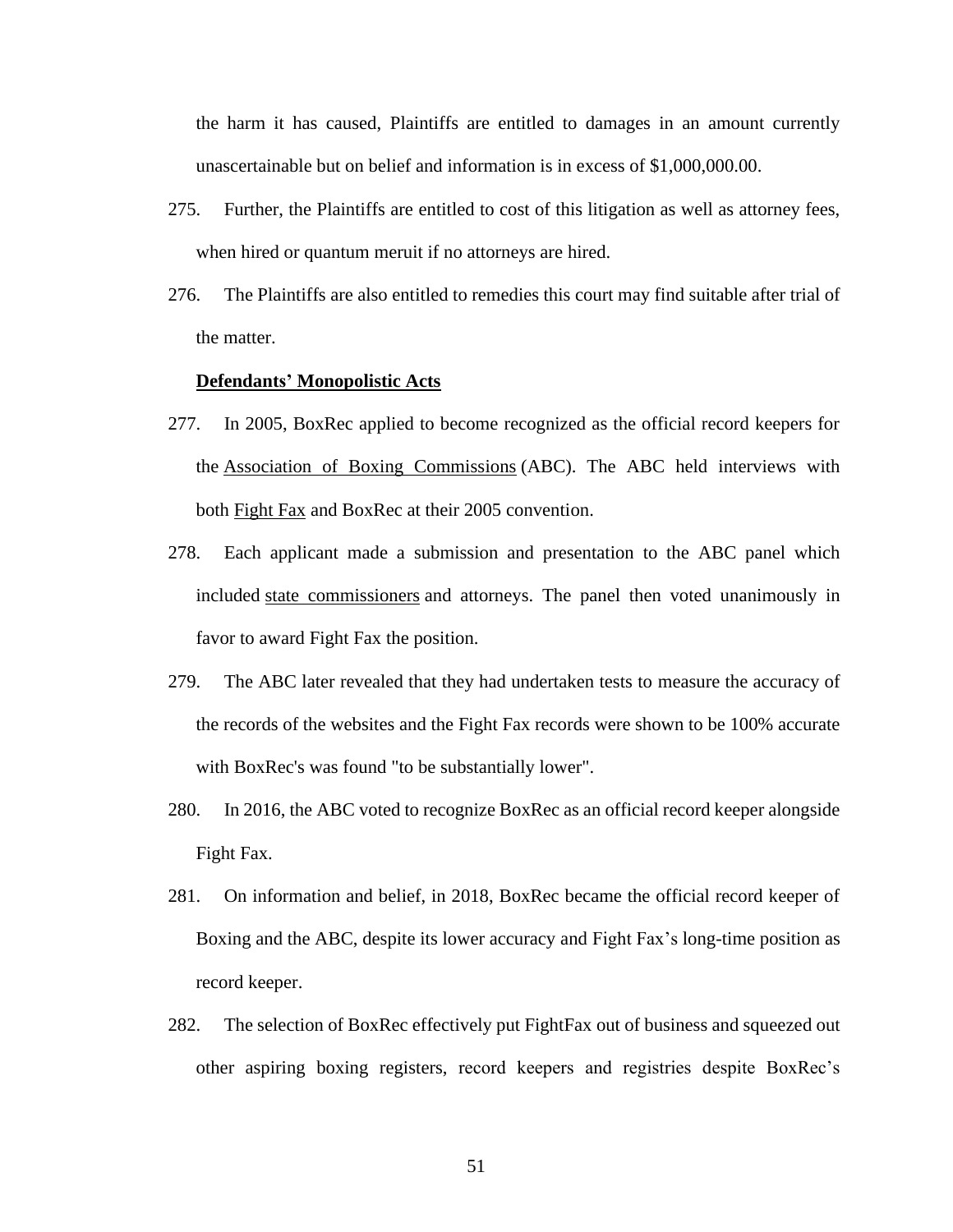documented inferiority to FightFax and others.

- 283. As boxing promoter [J. Russell Peltz](https://en.wikipedia.org/wiki/J._Russell_Peltz) stated "very few things in life are one hundred percent. But I've come across some glaring errors at BoxRec, mostly in the historical records."
- 284. [ESPN's](https://en.wikipedia.org/wiki/ESPN) Dan Rafael noted that "so many people have a hand in BoxRec that the records aren't always accurate. [Ricardo Mayorga'](https://en.wikipedia.org/wiki/Ricardo_Mayorga)s record has been wrong for years. There's a mistake on [Derrick Gainer's](https://en.wikipedia.org/wiki/Derrick_Gainer) record too." Hauser, Thomas (21 July 2008). ["Boxrec.com: Boxing's Indispensable Website".](https://web.archive.org/web/20081119233523/http:/www.secondsout.com/Columns/index.cfm?ccs=208&cs=26706) *SecondsOut.com*.
- 285. On belief and information, the ABC's selection of BoxRec was pushed over the objection of good government proponents, including former presidents of the ABC.
- 286. The ABC's selection and elevation of BoxRec gives it incredible power, which unfortunately, BoxRec has not used judiciously.
- 287. Rather than limit itself to the role of recordkeeper that would records that are submitted by boxing commission and other reliable sources, BoxRec appointed itself a super-commission that had the final say on what is acceptable or not acceptable to be included in its records.
- 288. Further, BoxRec, arbitrarily and many cases capricious would include events results in places with no commission (Saudi Arabia) as well as for promoters with no history or track records that have not been approved by any ABC member.
- 289. BoxRec does this despite its official position that it only accepts results from ABC members.
- 290. BoxRec's position that only results from ABC members should be included in its database is monopolistic as is forces commission and other entities that otherwise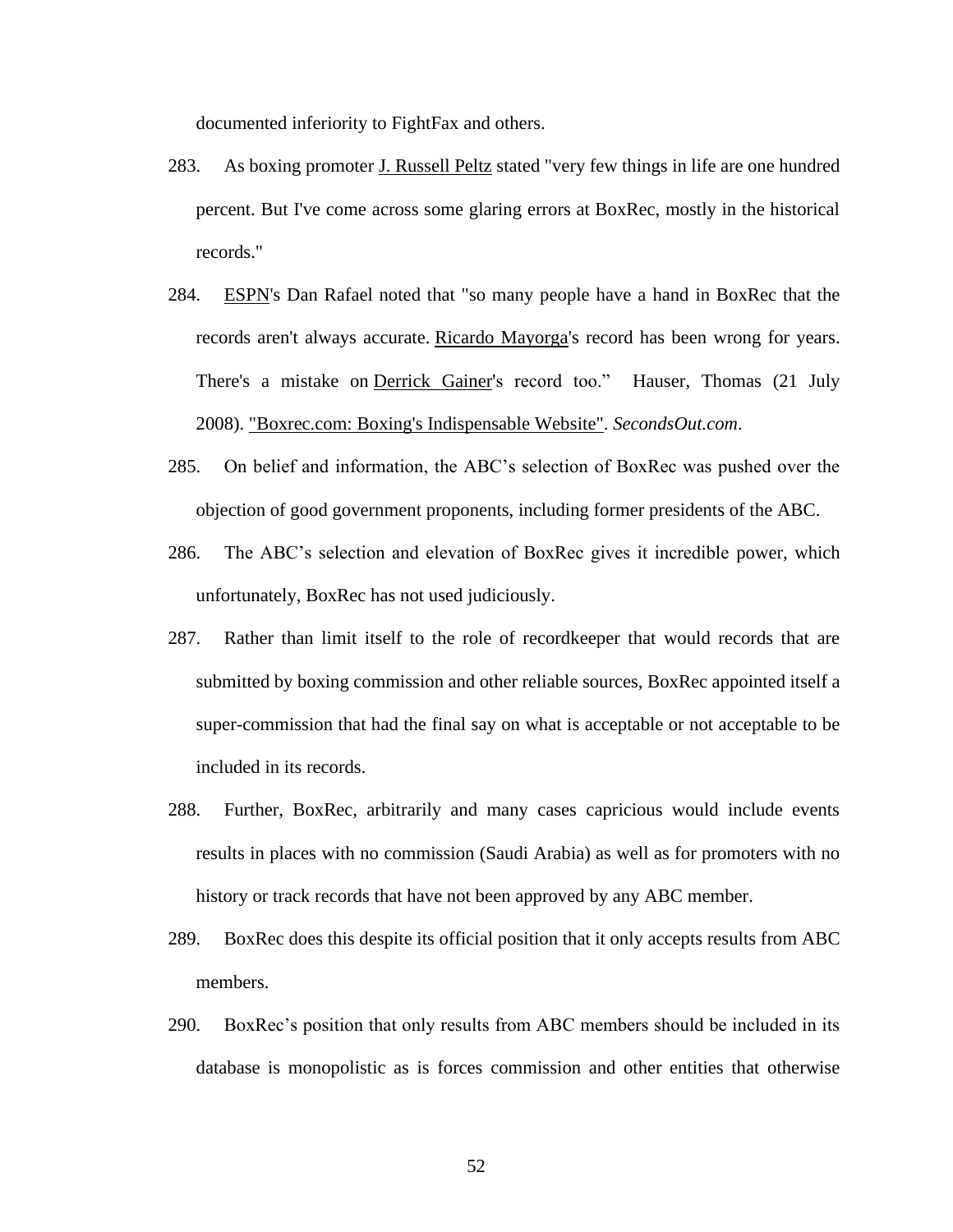would not have considered ABC member to join, solely because their commission results otherwise would not be accepted.

- 291. On belief and information African and Asian countries, which struggles to pay ABC dues, otherwise would not have joined the ABC without BoxRec twisting their arms and refusing to report their results unless they join the ABC.
- 292. BoxRec furthered the ABC's position as a monopoly in return for the monopolistic position the ABC granted it, and with each passing year, each of them became more powerful and monopolistic.
- 293. The ABC has grown from an association of American, Indian, and Canadian commissioners to a must join association with associate members worldwide.
- 294. Similarly, BoxRec has evolved from a sleepy website used mostly by boxing enthusiast and fighters to a must use registry.
- 295. Most Fighters do not consider an event professional or legal if it is not listed on BoxRec.
- 296. BoxRec, in part perpetuate this by referring to events it does not approve for inclusion as unsanctioned even when legally sanctioned by the legal authority entitled to sanction an event in the pertinent jurisdiction as was the case with the Event. The Event was called unsanctioned by BoxRec even though the UAEBF approved and sanctioned it with issuance of a formal NOC as well as by serving as the supervisor of the event and providing officials for same.
- 297. The monopolistic action of BoxRec and the ABC affect interstate commerce and have caused harm to the Plaintiffs.

### **Contradiction to ABC's Mission Statement**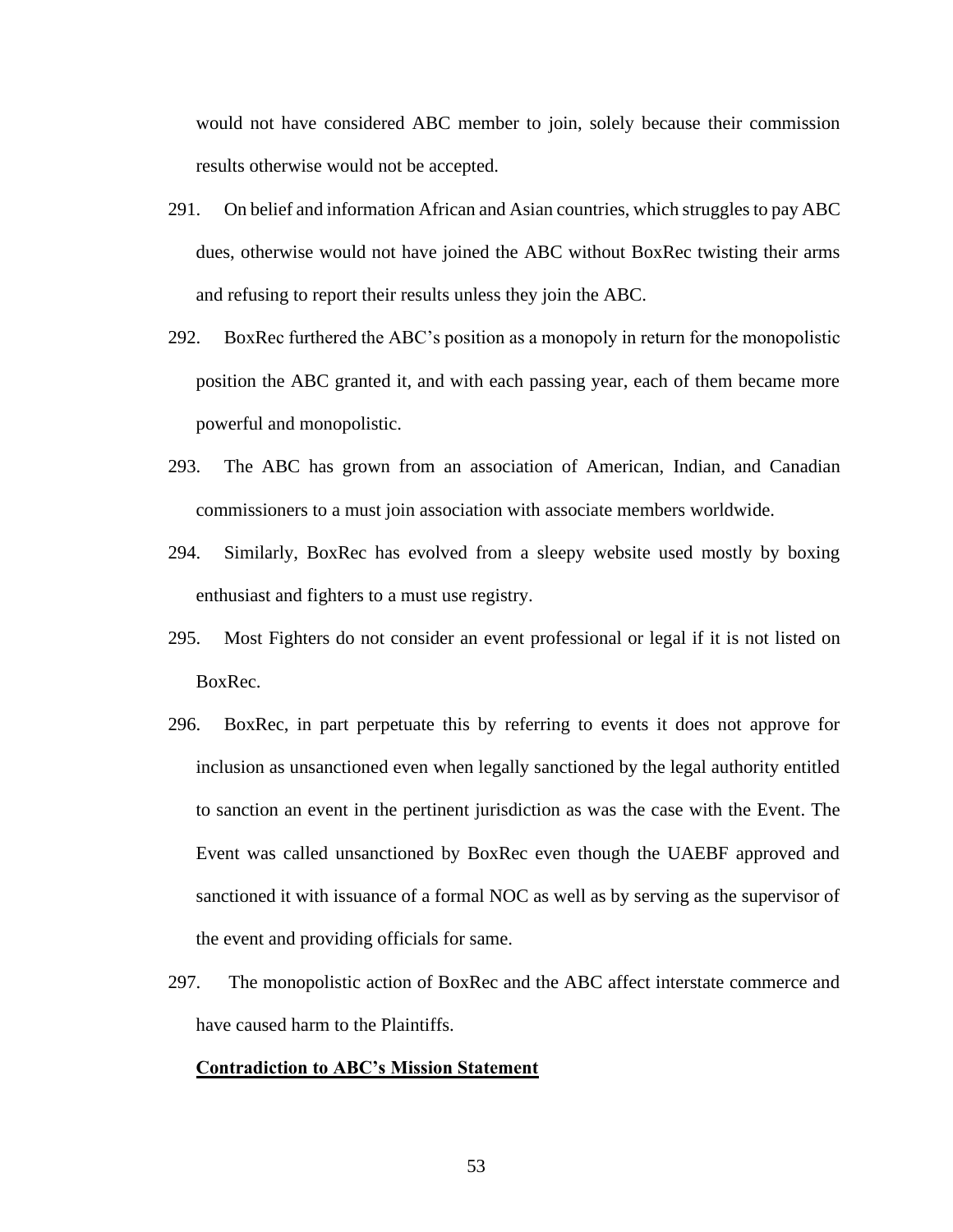- 298. The ABC claims that it protects consumers by regulating the Boxing Industry through policies that promote the health, safety, and general welfare of the public in matters relating to Boxing.
- 299. BoxRec is supposed to accomplish its mission by:
	- a. Ensuring that construction is performed in a safe, competent, and professional manner.
	- b. Licensing Promoters, Managers, fighters, and other Boxing professionals, and by enforcing licensing laws.
	- c. Requiring that any person providing services in Boxing or otherwise professionally involved in boxing to be licensed.
	- d. Enforcing the laws, regulations, and standards governing Boxing contracting in a fair and uniform manner.
	- e. Providing resolution to disputes that arise from Boxing activities; and
	- f. Educating Boxers and the public so that they make informed choices.
- 300. Instead of balancing the regulation of Boxing and the interests of Public versus the interest of the ABC faction that favored BOXREC, the ABC turned BoxRec into a monster with absolute power and with no oversight by the ABC or any other entity, governmental or otherwise.
- 301. BoxRec is able to bend the rules for promoters and individuals it or its owners favor while suppressing promoters in its favor or that are otherwise target by powerful competitors, such as was the case with Mendy.
- 302. BoxRec all too often mistreats Promoters and Managers all under the guise of protecting consumers or otherwise acting in furtherance of its Contract with ABC, a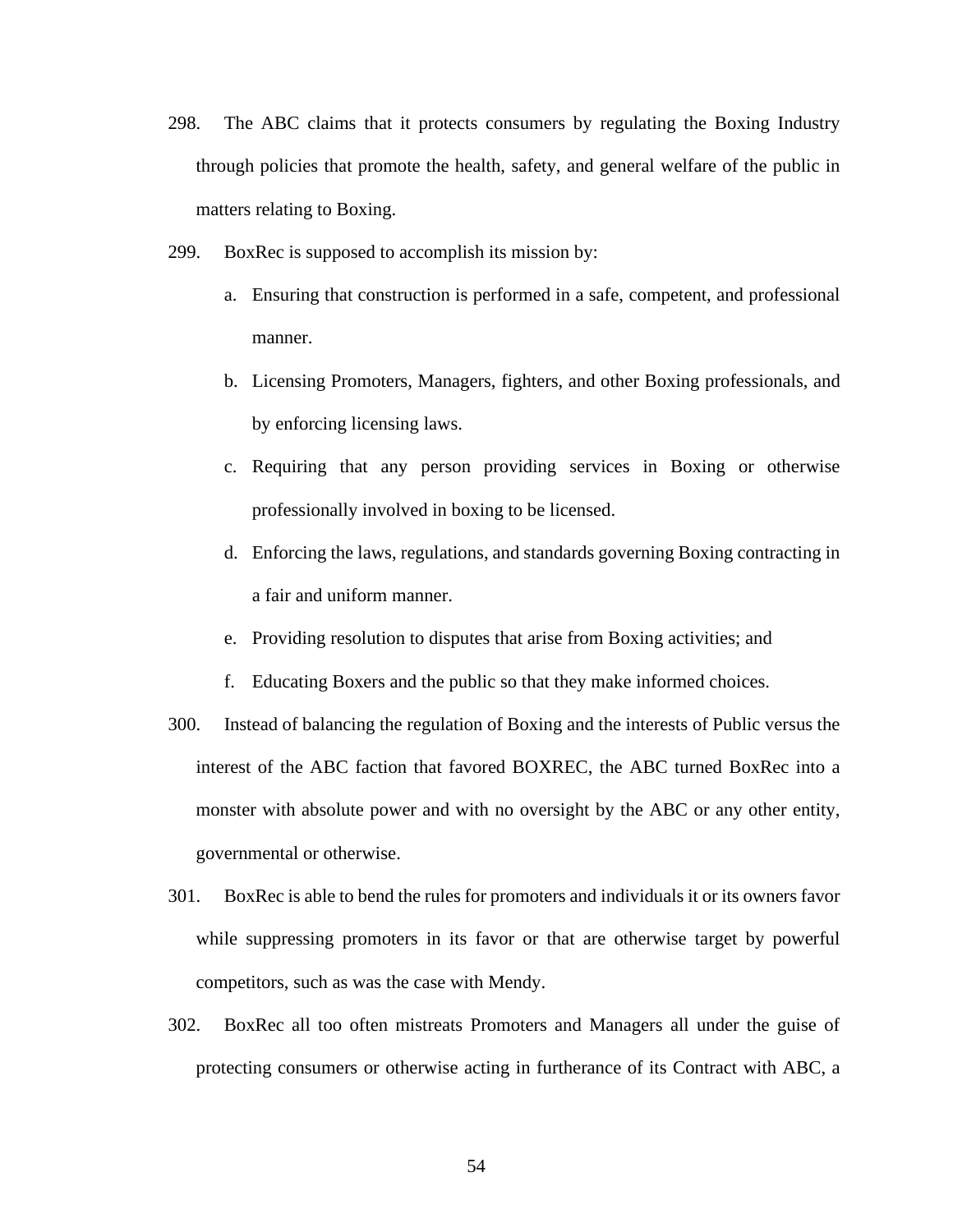copy of which contract neither BoxRec nor the ABC would produce the contract despite numerous requests by Plaintiffs.

- 303. It is all too easy for a Promoter or Manager in the Boxing business to get crosswise with BoxRec and be banned by it for no apparent objective reason.
- 304. It is also too easy for BoxRec to be manipulated in favor of some promoters and not in favor of other promoters.
- 305. Many promoters are seriously uninformed about BOXREC's enforcement powers, and do not understand the web of administrative process in which they can become ensnared as a consequence of BoxRec's elevation.
- 306. Appealing to BoxRec or otherwise trying to figure out its requirements, even when a Promoter wishes to placate it, all too often is expensive and can take much time to fully resolve, provided BoxRec had the intention to have same resolved.
- 307. To better understand the arbitrary actions of the BOXREC and its employees in dealing, all one has to do is look as what happed with the Event and UAEBF's efforts to be recognized as a reporting commission by BoxRec.
- 308. Compounding matters is the fact that BoxRec's actions were, in whole or part, motivated by the involvement of powerful competitor of Plaintiffs, namely MTK, DBC, Round 10 and Seddiqi.

#### **BoxRec Powers are Gestapo-Like**

309. BoxRec, acting under color of state law, as a result of the authority supposed given to it by the ABC, acts like a Gestapo and routinely violates Promoters' and fighter civil rights without any repercussion to it and without any recourse for the Promoters or fighters, including plaintiffs.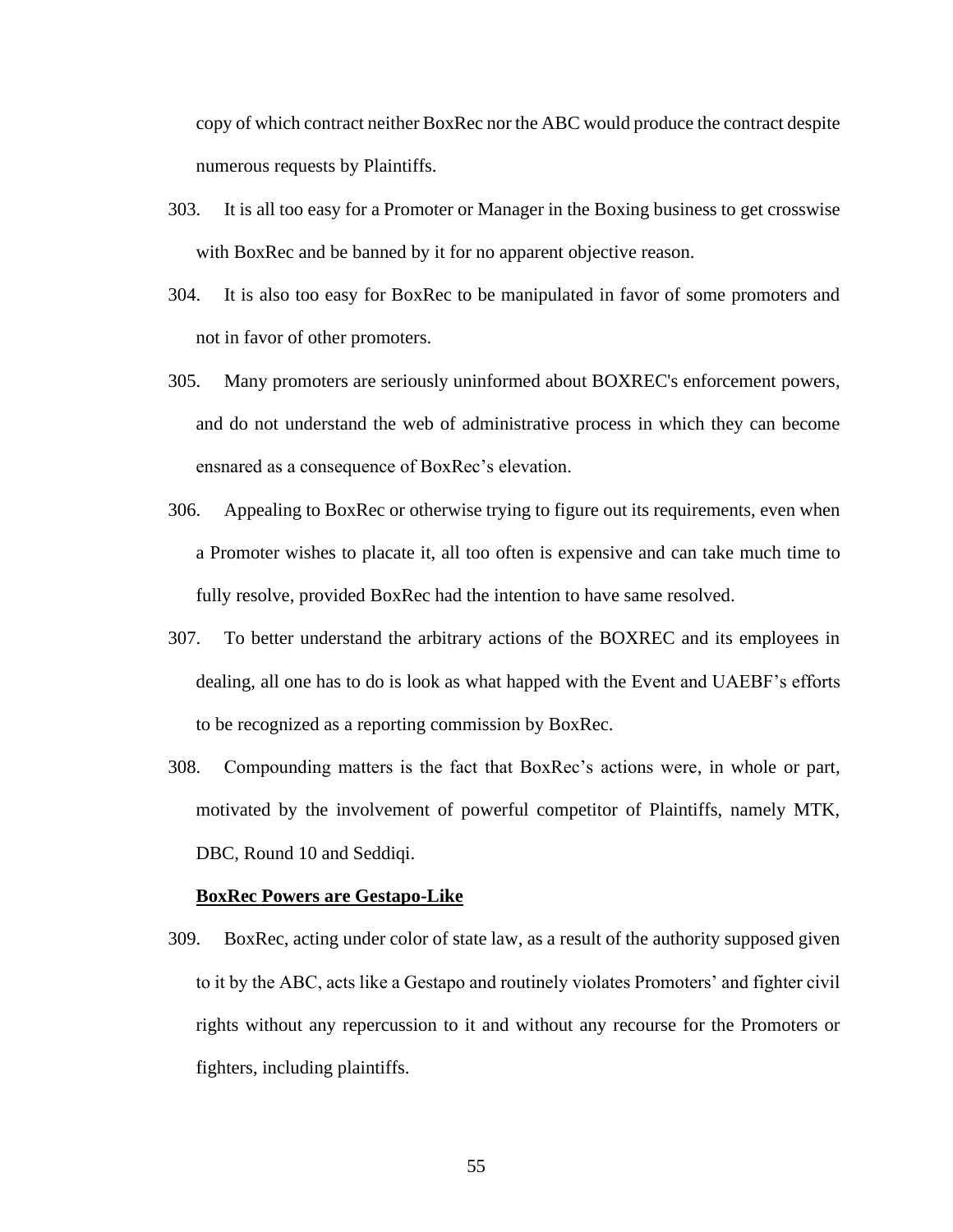- 310. "The basic Gestapo law passed by the government in 1936 gave the Gestapo *[carte](http://en.wikipedia.org/wiki/Blank_cheque)  [blanche](http://en.wikipedia.org/wiki/Blank_cheque)* to operate without [judicial review—](http://en.wikipedia.org/wiki/Judicial_review)in effect, putting it above the law. The Gestapo was specifically exempted from responsibility to administrative courts, where citizens normally could sue the state to conform to laws." See Wikipedia: [http://en.wikipedia.org/wiki/Gestapo.](http://en.wikipedia.org/wiki/Gestapo)
- 311. Here we are in twenty first century and BoxRec acts like the Gestapo and has been acting in the same manner for years.
- 312. BoxRec, on belief and information, creates its own rules, laws, and regulations, none of which are subjected to judicial review. In effect, putting it above the law.
- 313. The difference between the Gestapo and BoxRec is that there is no law that specifically gives BoxRec carte blanche. It is worse than that BoxRec choses to enact these unlawful requirements on their own. No authorization by the legislature, nothing put to a public vote.
- 314. BoxRec, just make its rules as the managers and owners wish, and without having to answer to no one, not even the ABC.
- 315. The President of the ABC, in response to a letter from Plaintiff Muniz, said as much. He said that the ABC had no power to regulate BoxRec. Apparently, the ABC's contract with BoxRec gave BoxRec various rights and powers but reserved to ABC exercised no right to oversee BoxRec.
- 316. Clearly, BoxRec, by its actions has lost sight of its mission as a boxing register the protection of consumers and the recording of boxing events.
- 317. Neither the ABC nor its members have challenged BoxRec on its arbitrary exercise of its powers and the exclusion of legitimate results.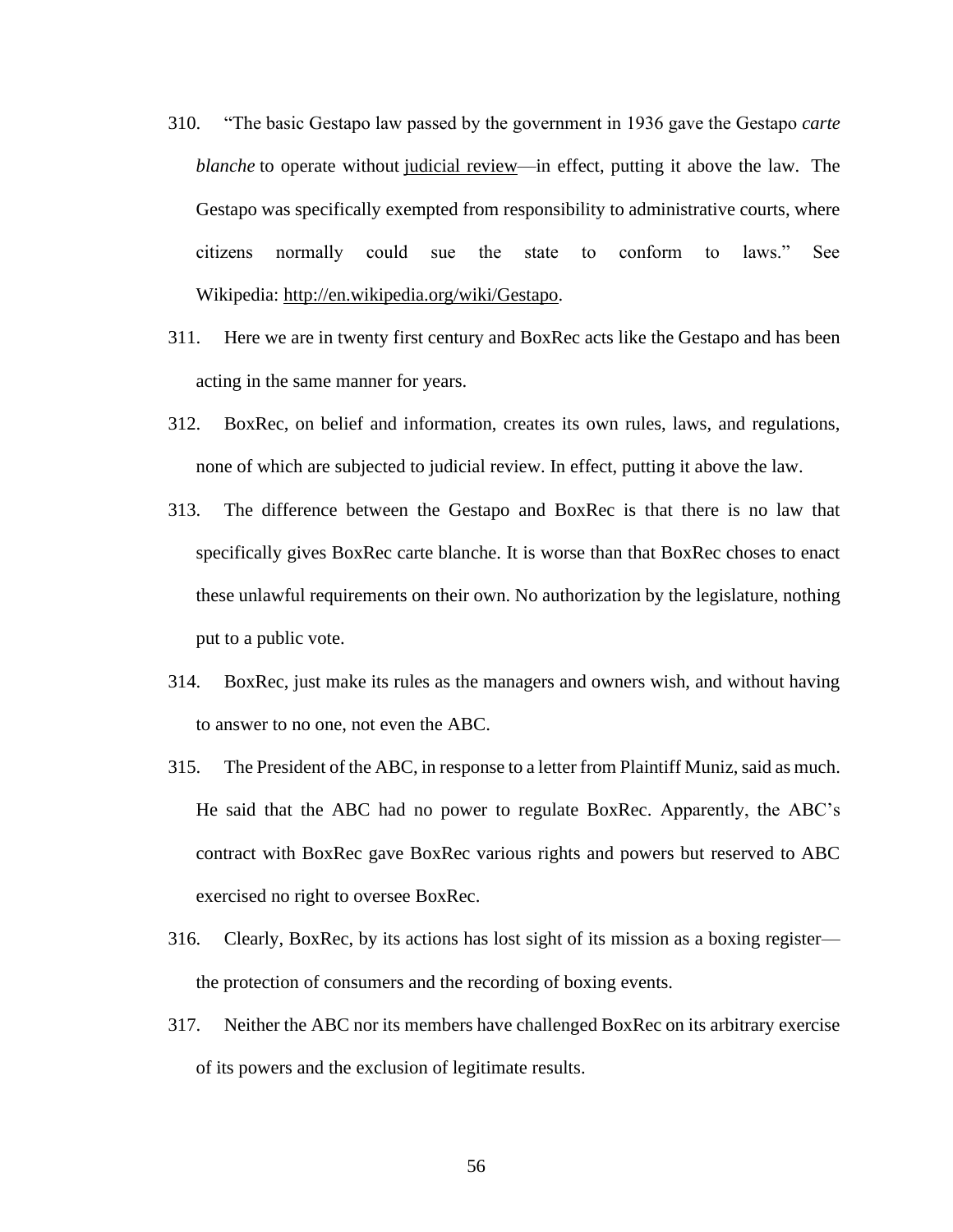- 318. BoxRec, on belief and information, is not randomly selecting promoters to give a challenging time. Instead, in some instances, BoxRec is specifically profiling and targeting Promoters for nefarious reasons as was the case here.
- 319. With "critical classifications" and other arbitrary clarification, BoxRec can depend on the whim of a single power hungry BoxRec employee to profile specific individuals, and Promoters.
- 320. Further, BoxRec, can rely of the whim of its officers and owners Sheppard and M.Sheppard to zero in on any individual or company and may do so with less than noble motive, as was the case with the Event and the targeting of Plaintiff Mendy.
- 321. The actions outlined hereinabove are provide many of the examples of BoxRec's use Gestapo tactics to operate without transparency and not within the law.
- 322. BoxRec actions against Plaintiffs, on belief and information, are nothing more than an extension of its Gestapo actions to Plaintiffs.
- 323. Other promoters are also the subject or BoxRec's arbitrariness.
- 324. Recently, BoxRec even went to the extent of giving WABA notice that it would not accept its title results as a sanctioning agency since there are simply too many sanctioning organizing. By what right BoxRec could unilaterally and without any legislation or enabling resolution from the ABC decide on which sanctioning bodies to accept and which not to accept still behooves Plaintiff Mendy.
- 325. Beginning in December 2020 and continuing to the Present, several BoxRec employees, with or without John Sheppard's and Marina Sheppard's consent, engaged in a pattern of behavior that not only resulted in BoxRec's breach of the Plaintiffs' rights but also amounted to a violation of the Sherman Act and/or other antitrust laws,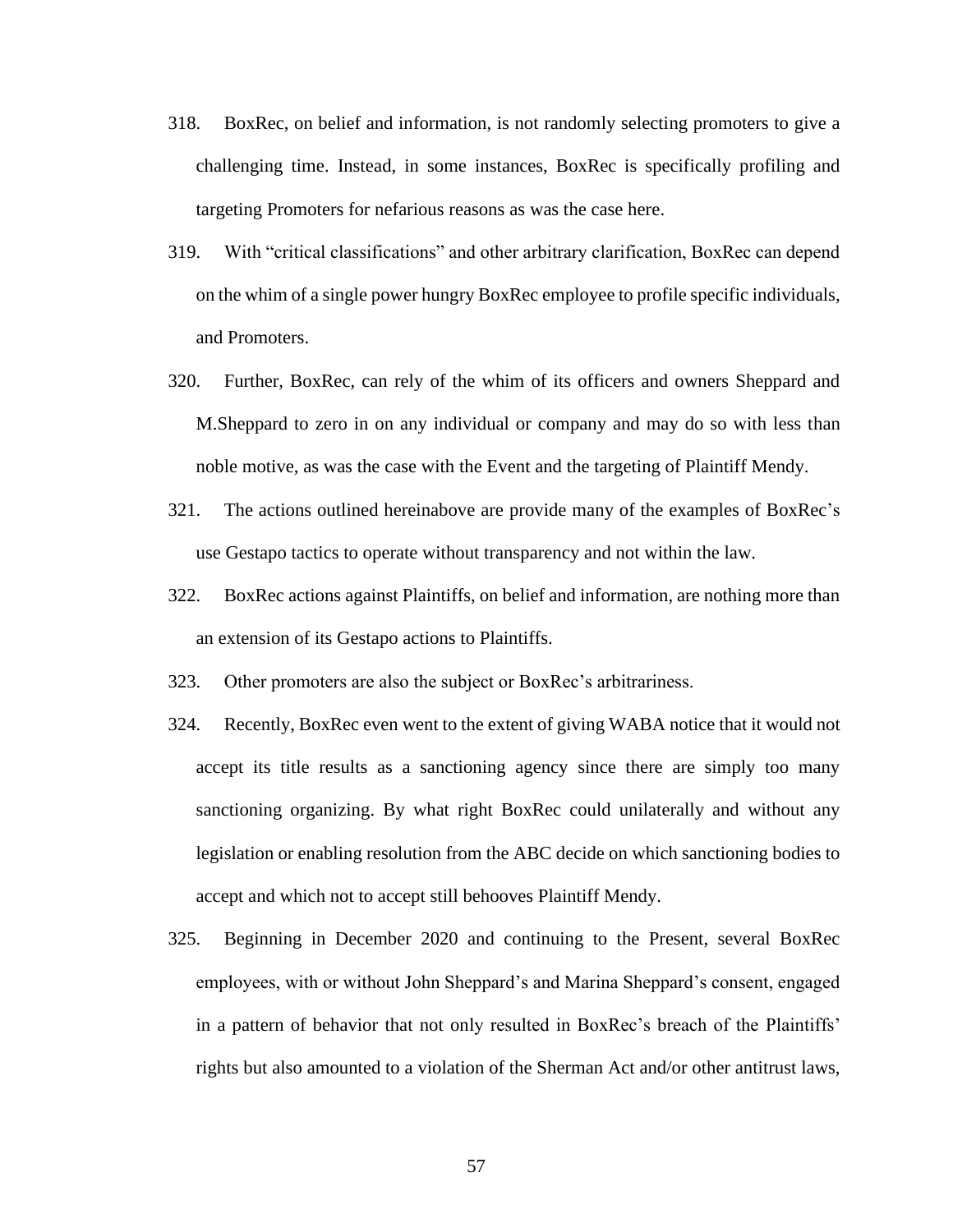as well as the violation of various state laws, law and equity as will be proven at trial.

### **Anticompetitive Effects**

- 326. ABC and BoxRec has maintained unlawful monopolies in the general listing and registration of Boxing events, and general registration of Boxing information and the Boxing markets through their many exclusionary agreements and other conduct that have separately and collectively harmed competition by:
	- a. Substantially foreclosing competition in the Boxing registry and recordkeeping business and protecting BoxRec from any meaningful competition by making it the Official Recordkeeping of the ABC and Boxing.
	- b. Eliminating competition for BoxRec by making it official record keeper without allowing competitive bids or otherwise awarding the BoxRec an exclusive contract to the exclusion of all other boxing registries without an open and transparent bidding process.
	- c. Excluding general record keeping services rivals from effectively getting access to official results and other data provided by the ABC and its member commissions, thereby denying BoxRec rivals the necessary information and scale needed to compete effectively with BoxRec in providing recordkeeping services.
	- d. Increasing barriers to entry and excluding competition at emerging boxing registry services from nascent competitors.
	- e. Stunting innovation in new products that could serve as alternative boxing results registry or disruptors to the traditional ABC and BoxRec recordkeeping model; and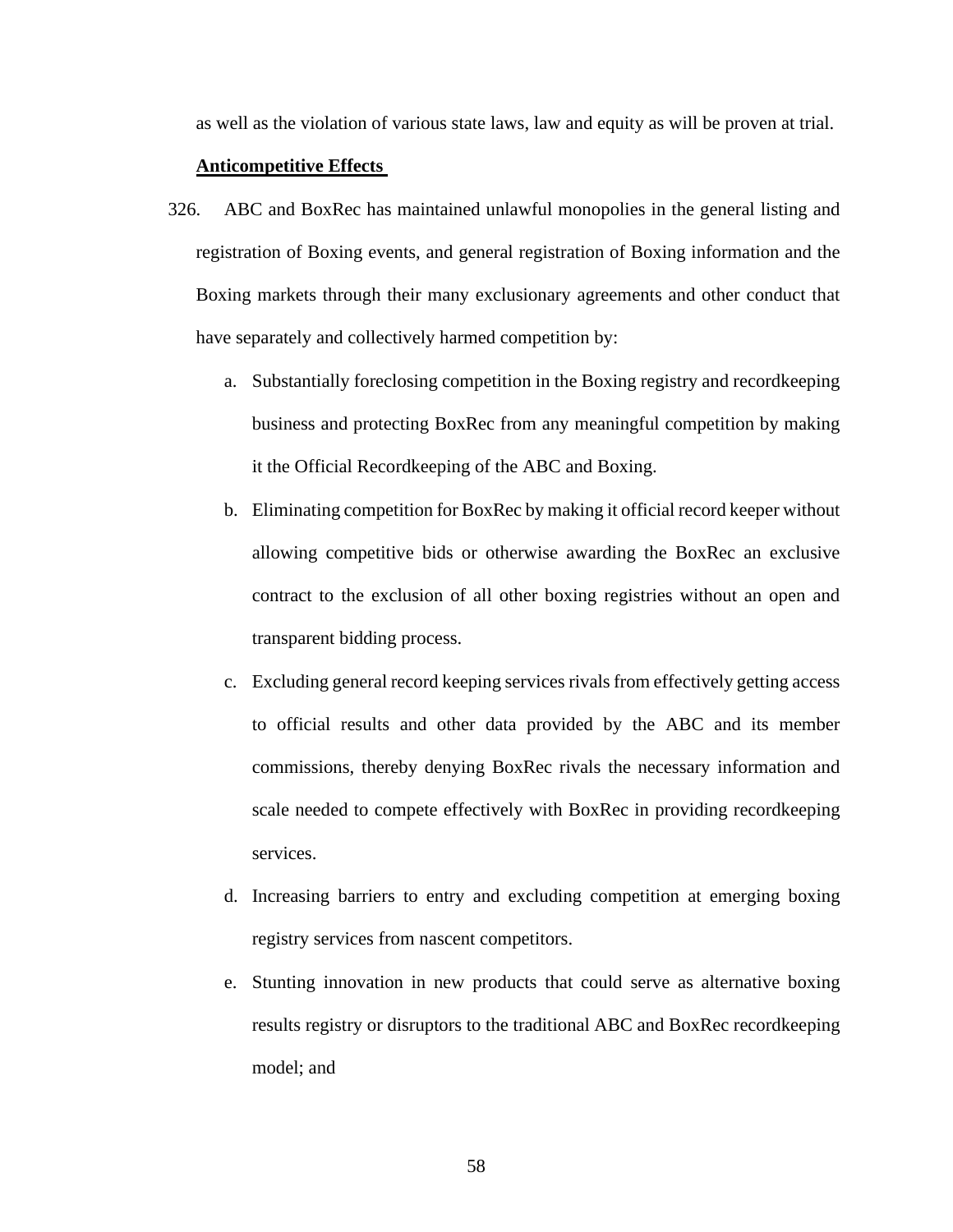- f. Insulating ABC and BoxRec from significant competitive pressure to improve their record keeping processes and BoxRec's monopoly as official registry and provider of boxing recordkeeping services.
- 327. In return for the special and monopolistic position that the ABC was able to put BoxRec in, BoxRec reciprocated by professing and implementing a policy that precluded all results from commissions and other entities that are not members of the ABC, even such results are from reliable sources.
- 328. Further, BoxRec has used its relationship with the ABC to twist the arms of promoters and boxing commissions worldwide, by implementing arbitrary exclusionary practices and demanding requirements that vary as it sees fit.
- 329. As a result, boxing commissions and professional organization involved with Boxing are forced to become members of the ABC or risk not having their events, fights and fighters registered with BoxRec unless otherwise favored by BoxRec using one of its many arbitrary exceptions to the stated official rule that only ABC member results should be reported in BoxRec.
- 330. By restricting competition in the recording of fights and limiting the BoxRec fight registry to only fights that are reported by ABC member commissions, ABC and BoxRec's conduct has harmed consumers by impeding the comprehensiveness of boxing record and otherwise reducing the quality of boxing data accessible to fighters, promoters, matchmakers and other boxing professionals (including dimensions such as suspensions, health records, and other useful boxing data), lessening choice in Boxing, and impeding innovation.
- 331. ABC and BoxRec's exclusionary conduct also substantially foreclose competition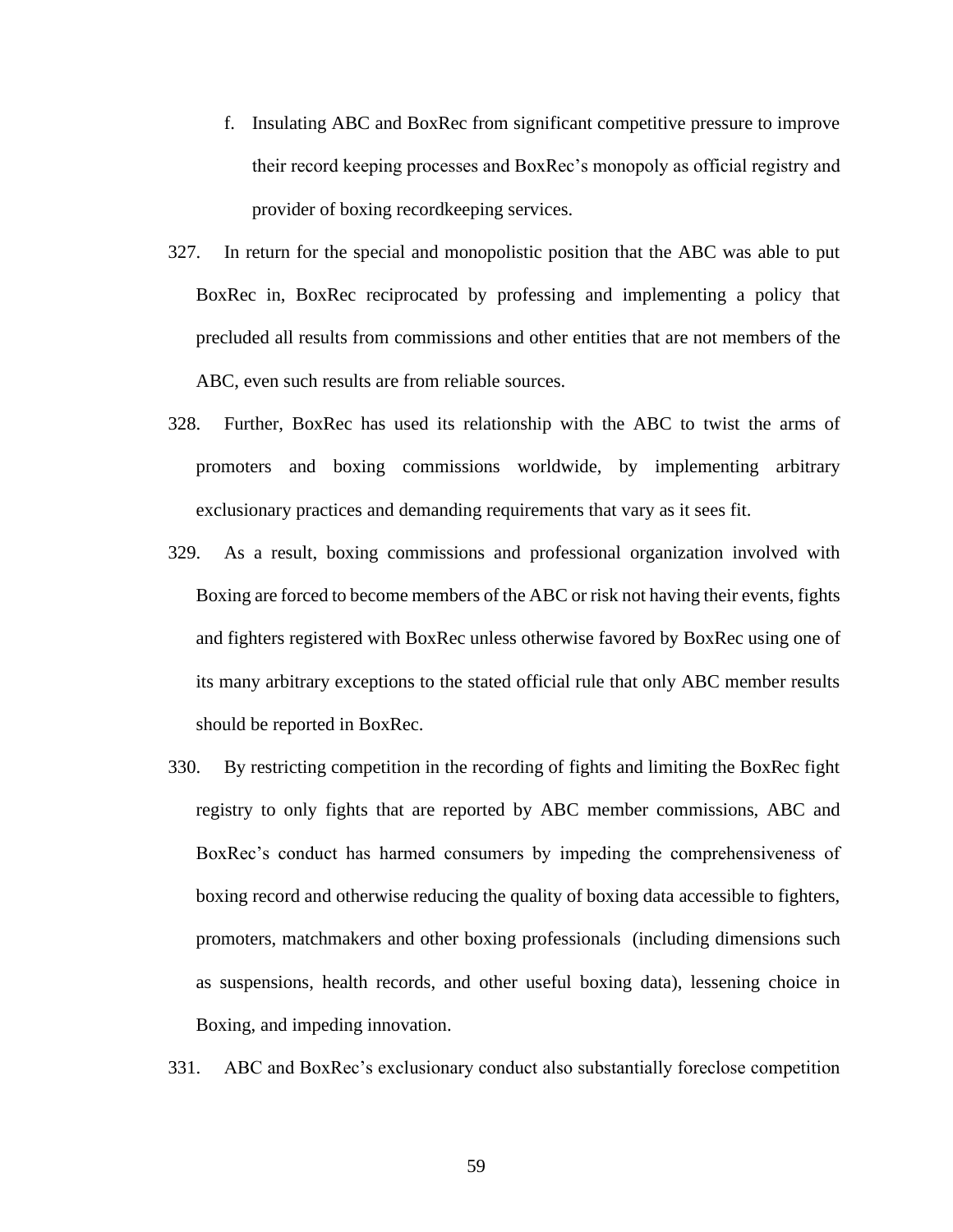in both the recording of boxing events and other registry of other pertinent as well as the options available to boxing regulators and commissions, limiting choice and harming boxing professional and the public by limiting choice.

- 332. By suppressing competition, ABC and BoxRec has given more power to manipulate its data registry and boxing record while the ABC has seen its membership mushroom as regulators and boxing organizations everywhere now must consider ABC membership in order to have any guarantee that their results would be included in BoxRec.
- 333. This suppression of competition in turn grants BoxRec more power to play God when it comes to inclusion of boxing data in the BoxRec registry, allowing both BoxRec and the ABC the ability to exert more influence in boxing than they otherwise would have in a competitive market.
- 334. As a result of their monopolies, ABC and BoxRec can reduce the quality of the services they provide the public and consumers, including by restricting the information included in the registry as well as charging more to advertisers for listing (manager and promoter listings) and other advertisement or by increasing ABC membership fees, ABC convention fees as well as ABC charges for other services.
- 335. ABC and BoxRec's conduct also has harmed competition by impeding the development and distribution of innovative apps that offer registry features that would otherwise challenge ABC and BoxRec.
- 336. ABC and BoxRec has also harmed competition by raising rivals' costs and foreclosing them from effective boxing results channels, such as the results of ABC members, preventing them from having enough data to meaningfully challenge ABC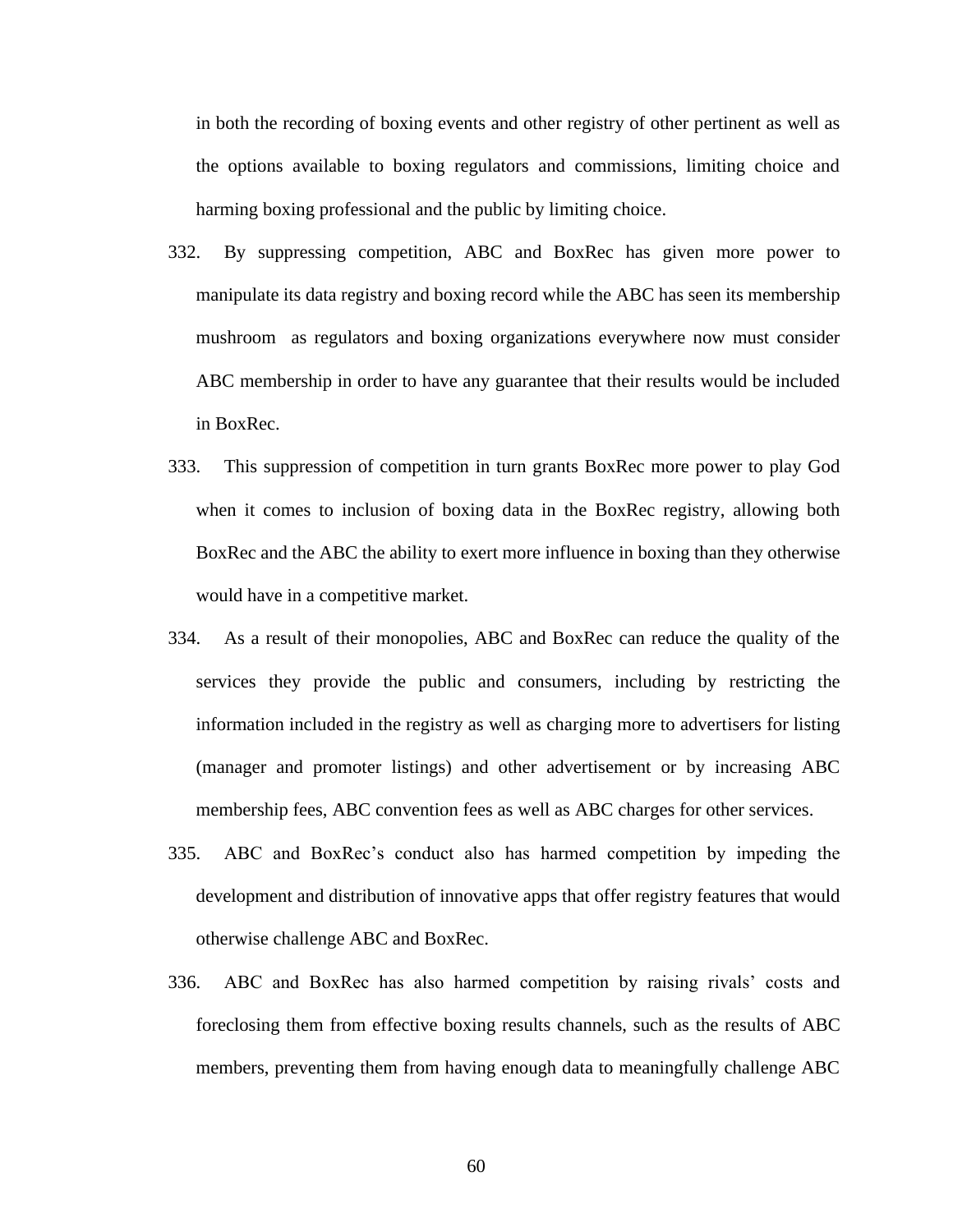and BoxRec's monopoly in Boxing.

- 337. ABC and BoxRec's monopoly in Boxing also have given BoxRec extraordinary power as the gateway to the official boxing record, which it uses to promote its own web content and increase its profits.
- 338. ABC and BoxRec's arrangement have demoted the recording keeping ability of FightFax and other boxing registries, pushing these to near irrelevance.
- 339. This raises their costs (as they must spend more time and money to acquire boxing results and other data), reduces their competitiveness, and limits their incentive and ability to invest in innovations that could be attractive to users.
- 340. Absent ABC and BoxRec's exclusionary agreements and other conduct, dynamic competition for box registries would have led to higher quality recordkeeping, increased consumer choice, and a more beneficial user experience.
- 341. In addition, more competitive recordkeeping in the markets would allow advertisers to purchase ads at more attractive terms, with better quality and service.
- 342. Finally, the incentives and abilities for companies to develop and distribute innovative recordkeeping sites and other products would be restored, resulting in more options, better products, and higher consumer welfare overall.
- 343. The anticompetitive effects flowing from ABC and BoxRec's agreements, particularly when considered collectively, have allowed ABC and BoxRec to develop and maintain monopolies in the markets for Boxing as a boxing registry in the case of BoxRec and as trade association in the case of ABC.
- 344. These anticompetitive effects outweigh any benefits from those agreements, or those benefits could be accomplished by less restrictive means.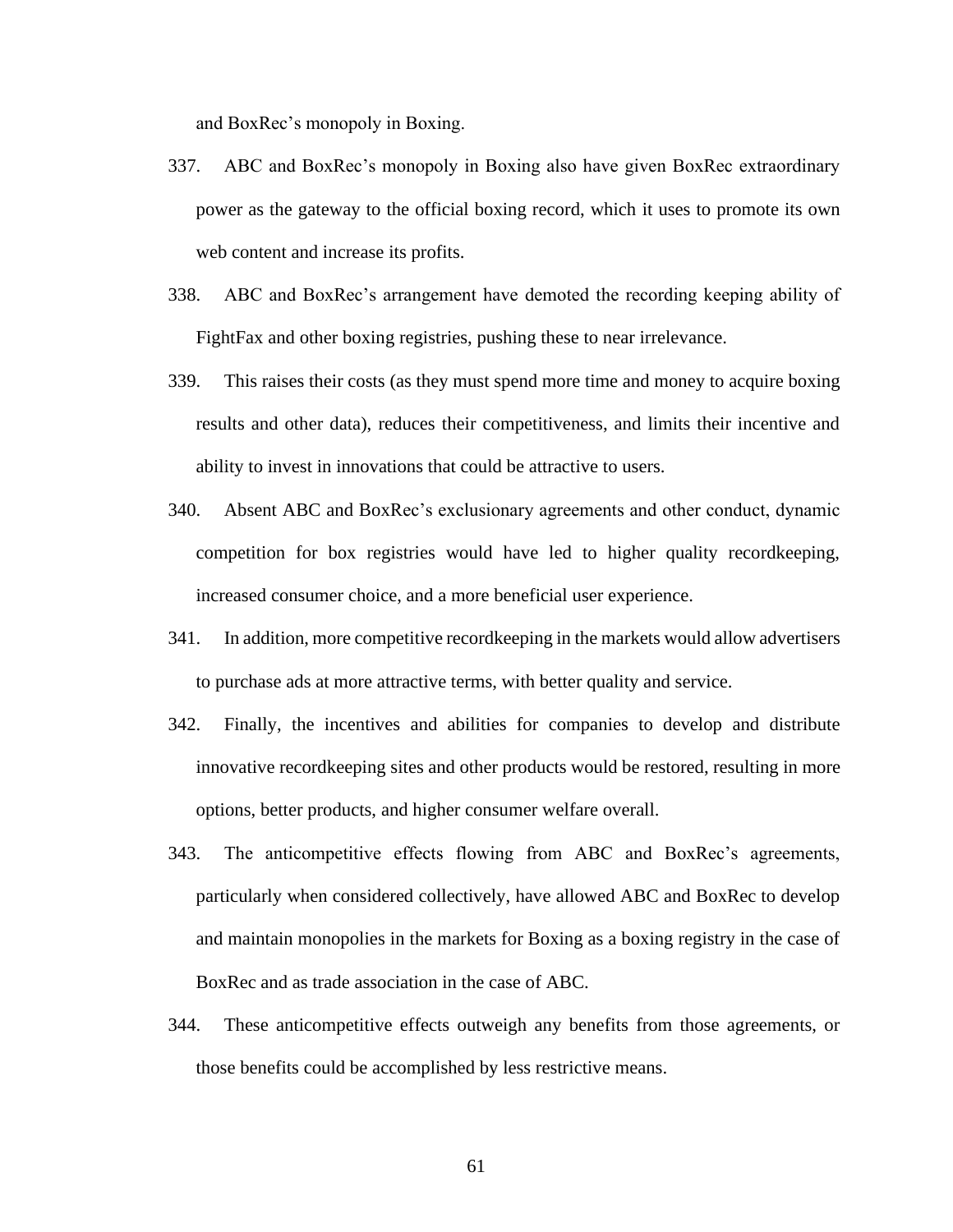#### **Specific Antitrust Allegations.**

- 345. Boxing, Boxing recordkeeping and registry services in the United States constitutes a relevant antitrust market and ABC and BoxRec has monopoly power in that market.
- 346. ABC and BoxRec have willfully maintained and abused their monopoly power in Boxing through anticompetitive and exclusionary agreements that lock up their positions in Boxing, enabling BoxRec to serve as official recordkeeper of the ABC and by extension all of Boxing and become the predominant boxing registry for Boxing and maintaining the top position in the searches of boxing professional whether on browsers, mobile devices, computers, and other devices.
- 347. Further, this arrangement has worked to ABC's advantage enabling it to otherwise recruit and onboard members it otherwise would not have had.
- 348. The exclusive agreement between the ABC and BoxRec is at the expense of boxing registry rivals such as Fight Fax.
- 349. This exclusive agreement is also at the expenses of promoters, managers, fighters and other boxing professionals such as Plaintiffs as BoxRec is placed in a position of absolute power to decide whose results it should accept in its database as opposed to being a record keeper that simply includes records that can be verified as accurate regardless of the membership of the provider in the ABC or whether the provider is otherwise in BoxRec's good graces or has not crossed a BoxRec employee, Manager, Owner, affiliate or co-Conspirator as was the case in of the Events and Plaintiffs.
- 350. ABC and BoxRec's exclusionary conduct have foreclosed a substantial share of the boxing registry market and enabled BoxRec to acquire a larger share of Boxing records search and the ABC to increase its membership.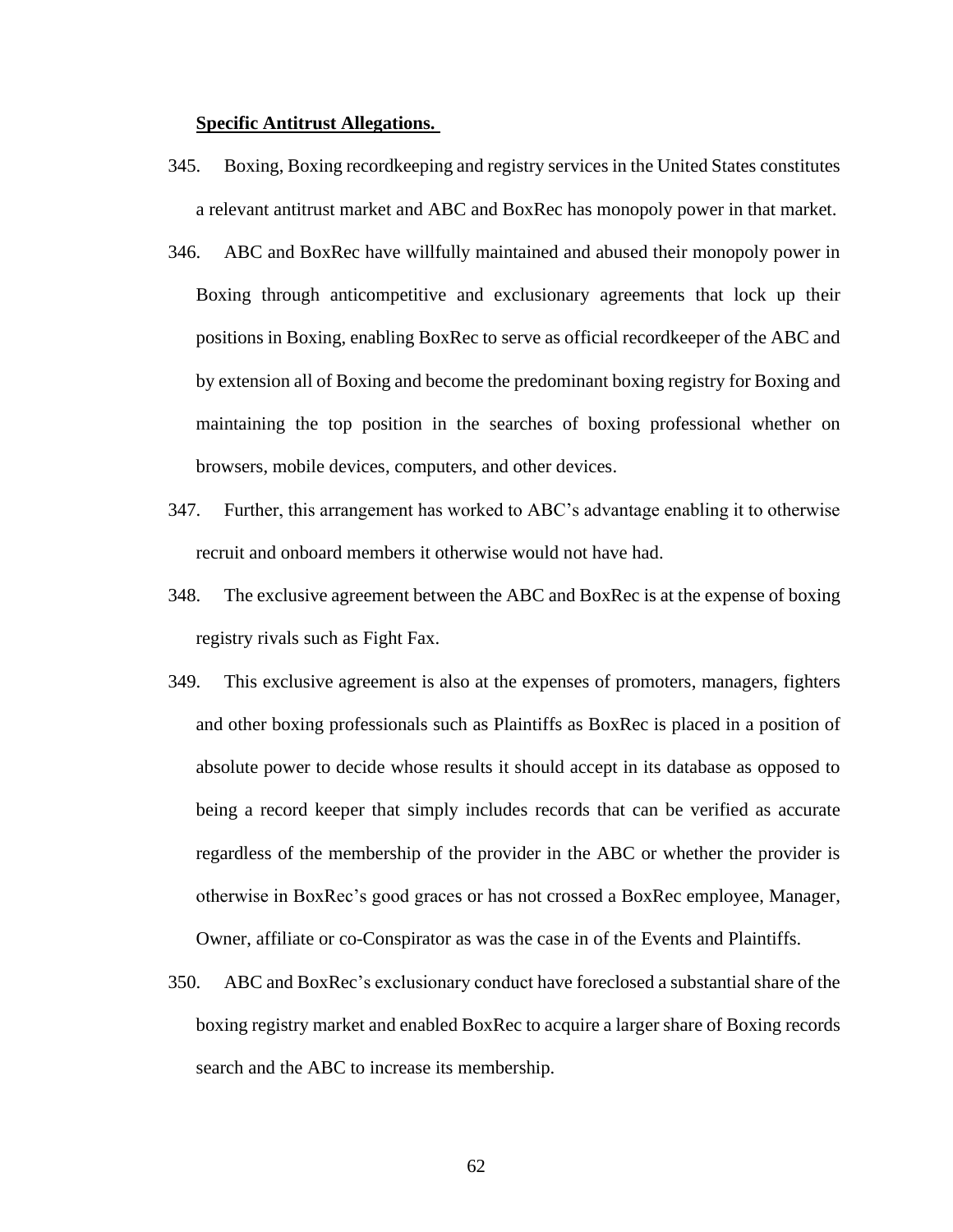- 351. ABC and BoxRec's anticompetitive acts have had harmful effects on competition and consumers.
- 352. The anticompetitive effects of ABC and BoxRec's exclusionary agreements outweigh any pro-competitive benefits in the boxing market or can be achieved through less restrictive means.
- 353. ABC and BoxRec's anticompetitive and exclusionary practices violate Section 2 of the Sherman Act, 15 U.S.C. § 2.
- 354. ABC and BoxRec's anticompetitive and exclusionary practices have caused the d Plaintiffs harm.
- 355. As a result of ABC and BoxRec's anticompetitive and exclusionary practices and the harm it has caused, Plaintiffs are entitled to damages in an amount currently unascertainable but on belief and information is in excess of \$1,000,000.00.
- 356. Further, the Plaintiffs are entitled to cost of this litigation as well as attorney fees, when hired or quantum meruit if no attorneys are hired.
- 357. The Plaintiffs are also entitled to remedies this court may find suitable after trial of the matter.

### **FOURTH CLAIM FOR RELIEF: MAINTAINING A MONOPOLY IN BOXING REPORTING IN VIOLATION OF SHERMAN ACT § 2**

- 358. Plaintiffs incorporate the allegations of paragraphs 1 through 358 above.
- 359. Boxing Reporting in the United States is an integral part of the Boxing Acts and a relevant antitrust market.
- 360. ABC and BoxRec has monopoly power in that market.
- 361. On belief and information, at least as professed by Sheppard and ABC's officials, the ABC and BoxRec entered into an agreement that provides BoxRec would only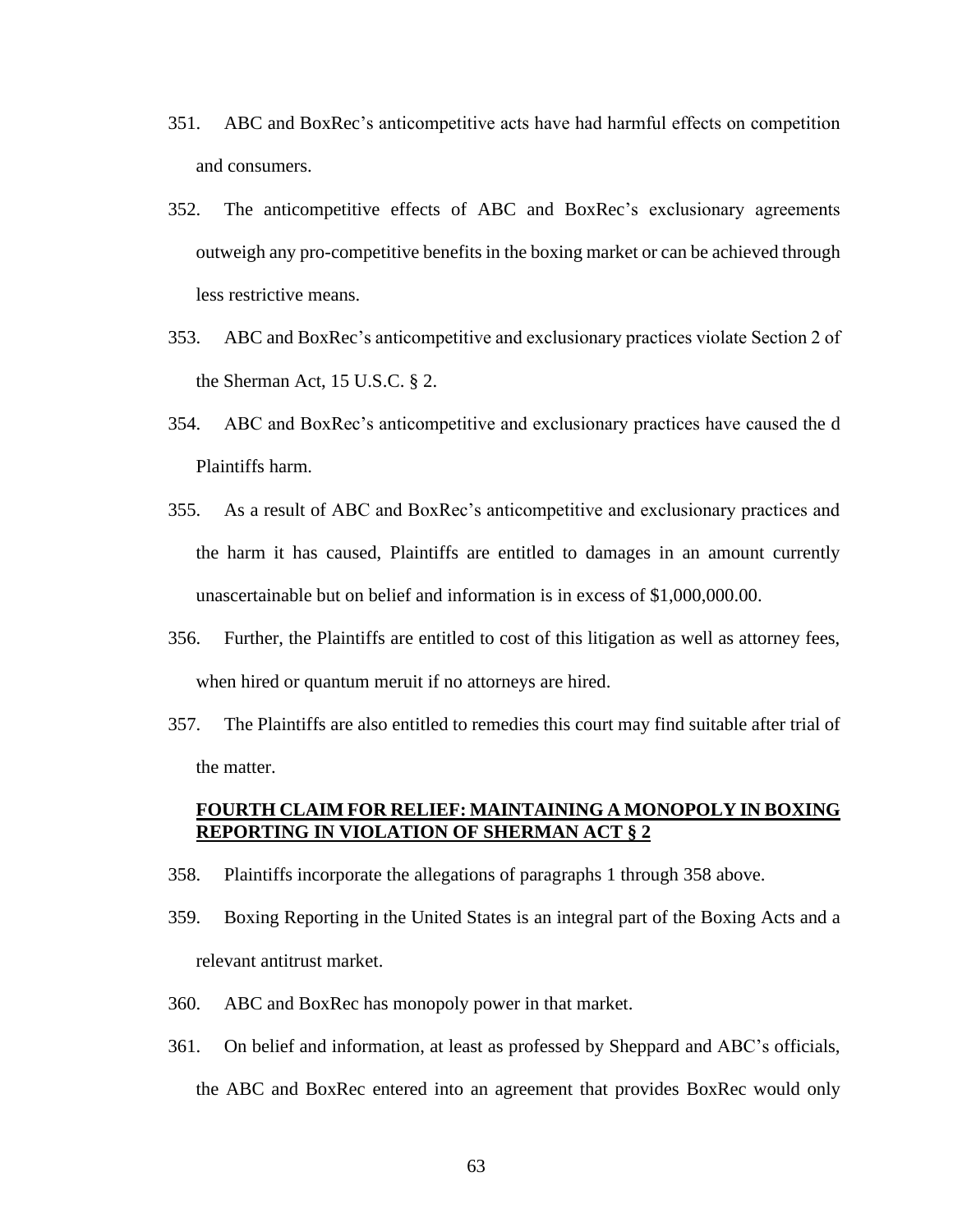report fight results by member organizations of the ABC or that are otherwise approved by BoxRec and/or the ABC.

- 362. In so doing, BoxRec and the ABC that have willfully maintained and abused their monopoly power in the reporting of fight results and other relevant data pertinent to the maintenance of an accurate record of Boxing activities, and they did this through anticompetitive and exclusionary agreements that lock up their positions in the Boxing Industry as leading boxing registry (BoxRec) and Membership Associations (ABC).
- 363. Promoters wishing to have their results in BoxRec have to use supervision by an ABC approved commission per BoxRec.
- 364. Commissions wishing to be direct reporting commissions of BoxRec have to be members of ABC, also per BoxRec.
- 365. The artificial restrictions placed benefit ABC and BoxRec at the expense of their rivals. ABC's membership and power are bolstered while BoxRec power continues to expand.
- 366. ABC and BoxRec's exclusionary conduct have foreclosed a substantial share of the both the boxing registry market as well as the results of entities that are not members of the ABC.
- 367. ABC and BoxRec's anticompetitive acts have had harmful effects on competition, advertisers, boxing professionals (including promoters, managers, fighters, and other professionals such as the Plaintiff) and consumers.
- 368. The anticompetitive effects of ABC and BoxRec's agreements outweigh any procompetitive benefits in this market or can be achieved through less restrictive means.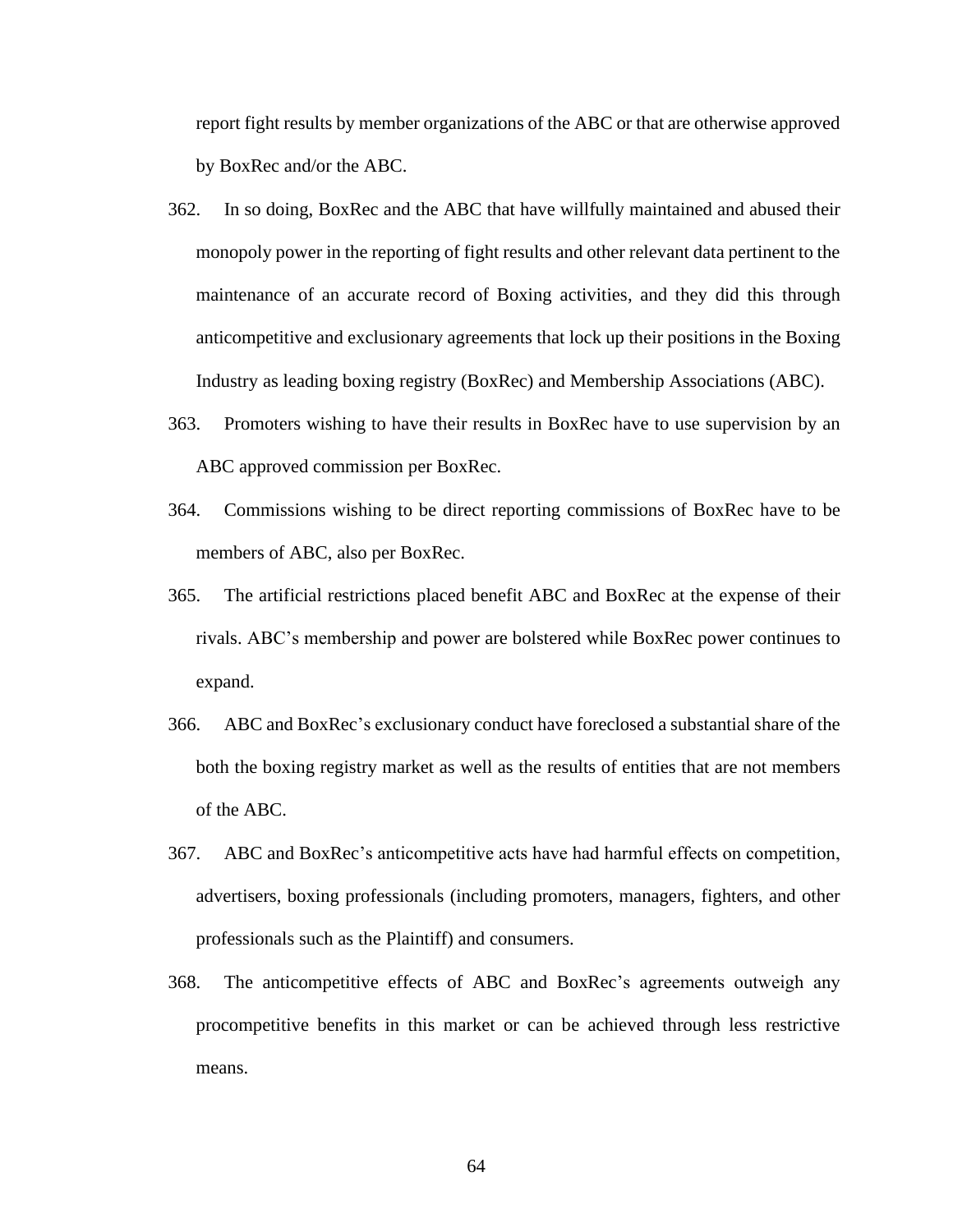369. ABC and BoxRec's anticompetitive and exclusionary practices violate Section 2 of the Sherman Act, 15 U.S.C. § 2.

## **FIFTH CLAIM FOR RELIEF: CONSPIRING TO MAINTAIN A MONOPOLY IN BOXING AND RECORD KEEPING TO THE DETRIMENT OF PLAINTIFFS IN VIOLATION OF SHERMAN ACT § 2**

- 370. Plaintiffs incorporate the allegations of paragraphs 1 through 369 above.
- 371. Boxing and the reporting of accurate results in the United States are part of a relevant antitrust market, and ABC and BoxRec has monopoly power in that market.
- 372. ABC and BoxRec have willfully maintained and abused their monopoly power by conspiring with each other and with Sheppard, M.Sheppard, Lu, Seddiqi, Mohan, Round 10, DBC, MTK, Kinahan and Does 1 through 20 to keep out the results of events that Promoter Mendy has an interest as well as the interest of promoters and commissions that are not favored.
- 373. This conspiracy was to benefit Round 10, DBC, MTK, Seddiqi, Mohan, and Does 1 through 20 and at the expense of their promoter rivals, including Plaintiff Mendy and his extant partners in the Event.
- 374. The action of each conspirator should be imputed to the other as if done by each of them.
- 375. ABC and BoxRec's exclusionary conduct and the actions of those acting in concert with them foreclosed the inclusion of the results of various events and resulted in a smear campaign against Plaintiff Mendy, Muniz, and their associates.
- 376. By the losses suffered by Plaintiff Mendy, the absence of wins on the record of fighters, the absence of a title on the record of Habazin, the placement of Habazin and others to inactive status, and the difficulty Plaintiff Mendy now experiences in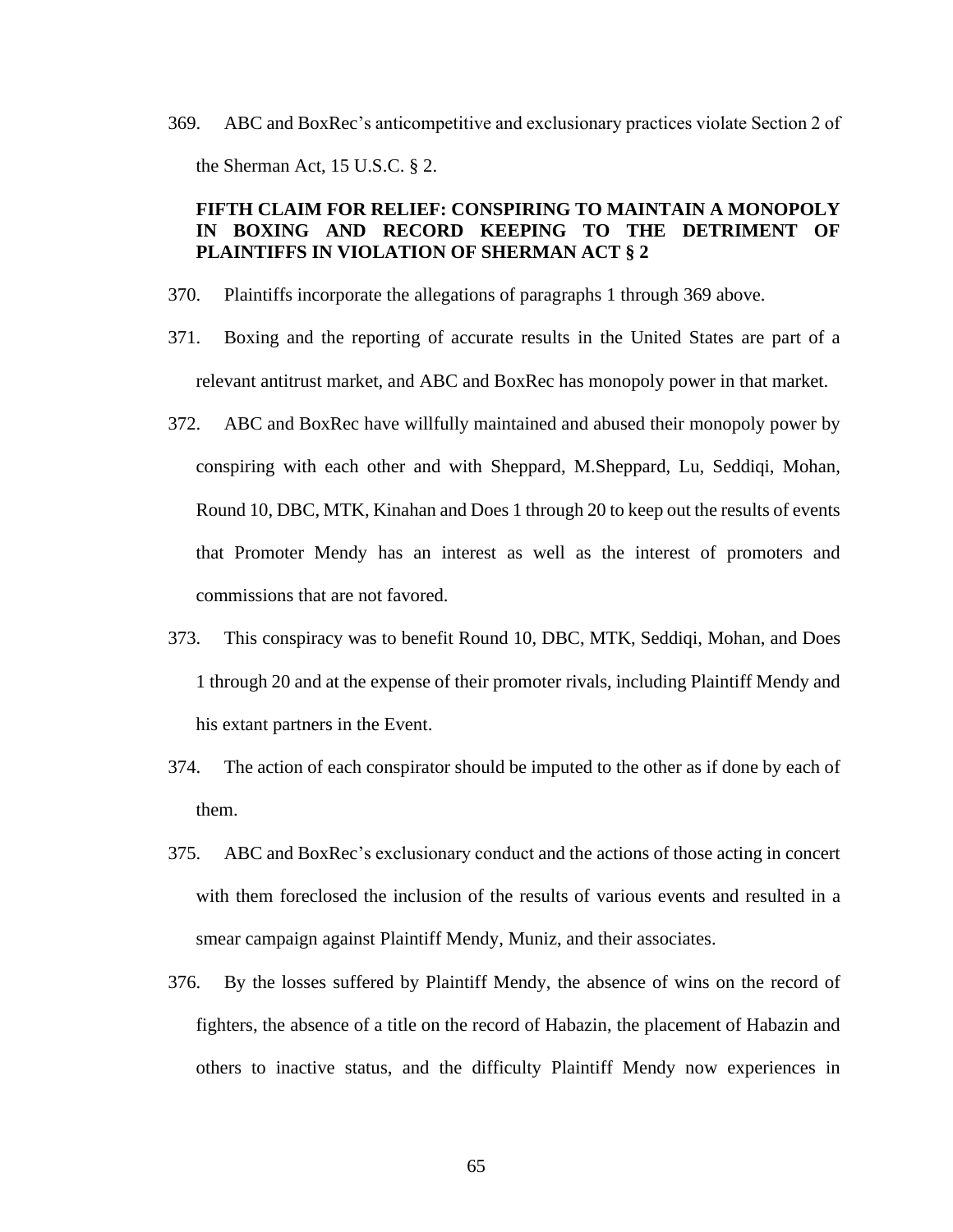recruiting fighters or otherwise fighting the smears spread by the ABC and/or BoxRec, and their co-conspirators, it is clear that the anticompetitive acts related to this conspiracy have had harmful effects on competition, Boxing Professionals such as Plaintiffs, and consumers.

- 377. The anticompetitive effects of ABC and BoxRec's conspiracy to violate the Sherman Act and to keep out the results of the Event and otherwise to suppress Plaintiff Mendy, the other plaintiffs and other non-parties outweigh any procompetitive benefits in this market or can be achieved through less restrictive means.
- 378. ABC and BoxRec's conspiracy and related anticompetitive and exclusionary practices violate Section 2 of the Sherman Act, 15 U.S.C. § 2.
- 379. ABC and BoxRec's anticompetitive and exclusionary practices violate Section 2 of the Sherman Act, 15 U.S.C. § 2.
- 380. ABC and BoxRec's anticompetitive and exclusionary practices have caused the Plaintiffs harm.
- 381. As a result of ABC and BoxRec's anticompetitive and exclusionary practices and the harm it has caused, Plaintiffs are entitled to damages in an amount currently unascertainable but on belief and information is in excess of \$1,000,000.00.
- 382. Further, the Plaintiffs are entitled to cost of this litigation as well as attorney fees, when hired or quantum meruit if no attorneys are hired.
- 383. The Plaintiffs are also entitled to remedies this court may find suitable after trial of the matter.

## **SIXTH CLAIM FOR RELIEF: REQUEST FOR ANTITRUST RELIEF (Against ABC and BoxRec Only)**

384. To remedy these illegal acts in violation of the Sherman Act, Plaintiffs request that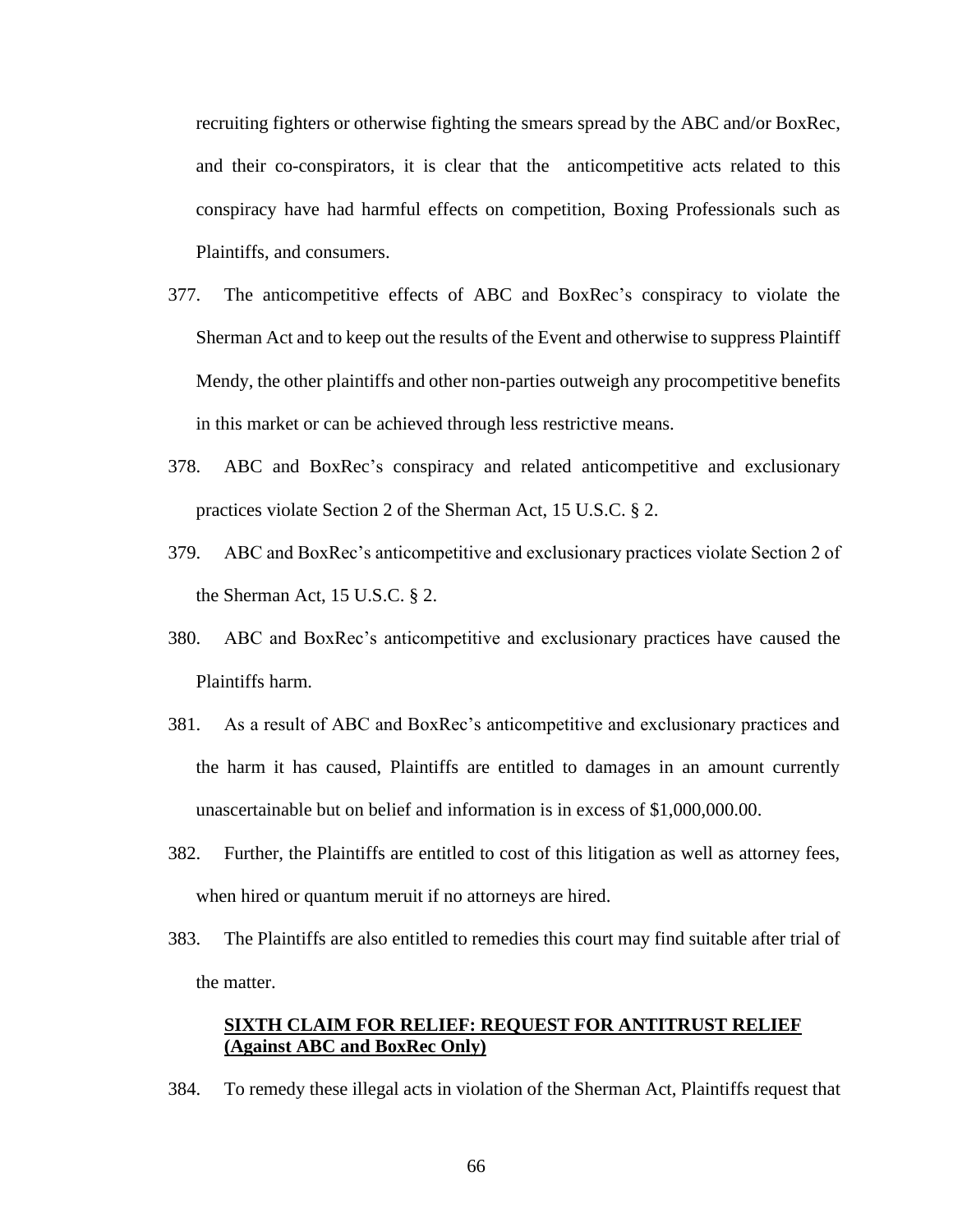the Court:

- a. Adjudge and decree that ABC and BoxRec acted unlawfully to award BoxRec the sole position of official recordkeeper of the ABC and boxing in violation of Section 2 of the Sherman Act, 15 U.S.C. § 2.
- b. Adjudge and decree that ABC and BoxRec acted unlawfully to make BoxRec the sole boxing register under the Boxing Acts (the Professional Boxing Safety Act and the Muhammad Ali Act) in violation of Section 2 of the Sherman Act, 15 U.S.C. § 2.
- c. Enter structural relief as needed to cure any anticompetitive harm.
- d. Enjoin ABC and BoxRec from continuing to engage in the anticompetitive practices described herein and from engaging in any other practices with the same purpose and effect as the challenged practices.
- e. Enter any other preliminary or permanent relief necessary and appropriate to restore competitive conditions in the markets affected by ABC and BoxRec's unlawful conduct.
- f. Enter any additional relief the Court finds just and proper; and
- g. Award each Plaintiffs an amount equal to its costs incurred in bringing this action on his/her behalf.

## **SEVENTH CLAIM FOR RELIEF: LIBEL AND SLANDER (Against BoxRec, Sheppard, M.Sheppard, Lu, Seddiqi, Round 10, DBC, MTK, Kinahan, Does 1 through 20)**

385. Plaintiffs hereby incorporate by reference all the paragraphs of all prior allegations

as though fully set forth herein.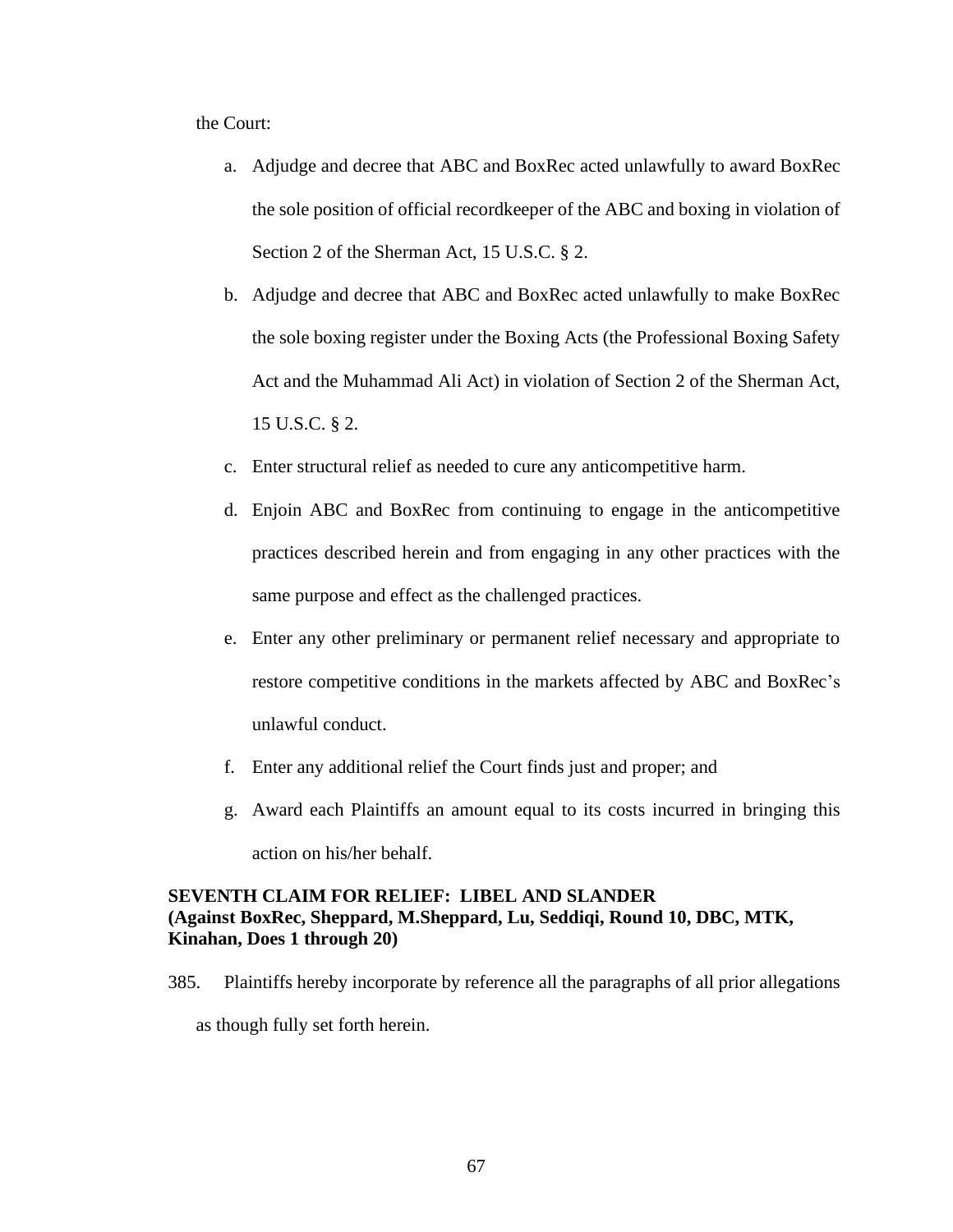- 386. Plaintiffs are informed and believe, and thereon allege that during and at all times relevant herein, Defendants BOXREC, Sheppard, M.Sheppard, Lu, Round 10, DBC, Seddiqi, Mohan, MTK, Kinahan and Does 1 to Does 10 uttered and published false and defamatory statements concerning Plaintiffs, which were reasonably understood by those who hearing same as referring to Plaintiffs Mendy and the Habazin.
- 387. Among other things, Defendants falsely represented that Plaintiff Mendy's Promotion license was subject to discipline and that Mendy was barred from promoting in United States when he was not.
- 388. Defendants also falsely represented that Mendy was not a professional boxing promoter, did not pay fighters, does not promote competitive fights, and otherwise engages in the unprofessional acts as has been outlined hereinabove and that such misconduct was the basis for refusing to include the results of the Event in BoxRec.
- 389. Defendants also falsely represented that Plaintiff Mendy was incompetent and in breach of contractual obligations to boxers by not paying them or otherwise engaging in other unethical acts.
- 390. Plaintiff Mendy informed and believe, and thereon allege that this and similar false and defamatory statements were made by Defendants with the intent of conveying the false and defamatory idea that Plaintiffs were delinquent in their contractual obligations, persons who could not be trusted to perform their obligations, persons who breached their obligations to fighters, and propagating a deliberate falsehood when they represented that Plaintiffs were not in compliance with boxing rules and regulations.
- 391. The words uttered by Defendants were slanderous *per se* because they made false statements regarding Plaintiffs' reputation, and by innuendo by impliedly accused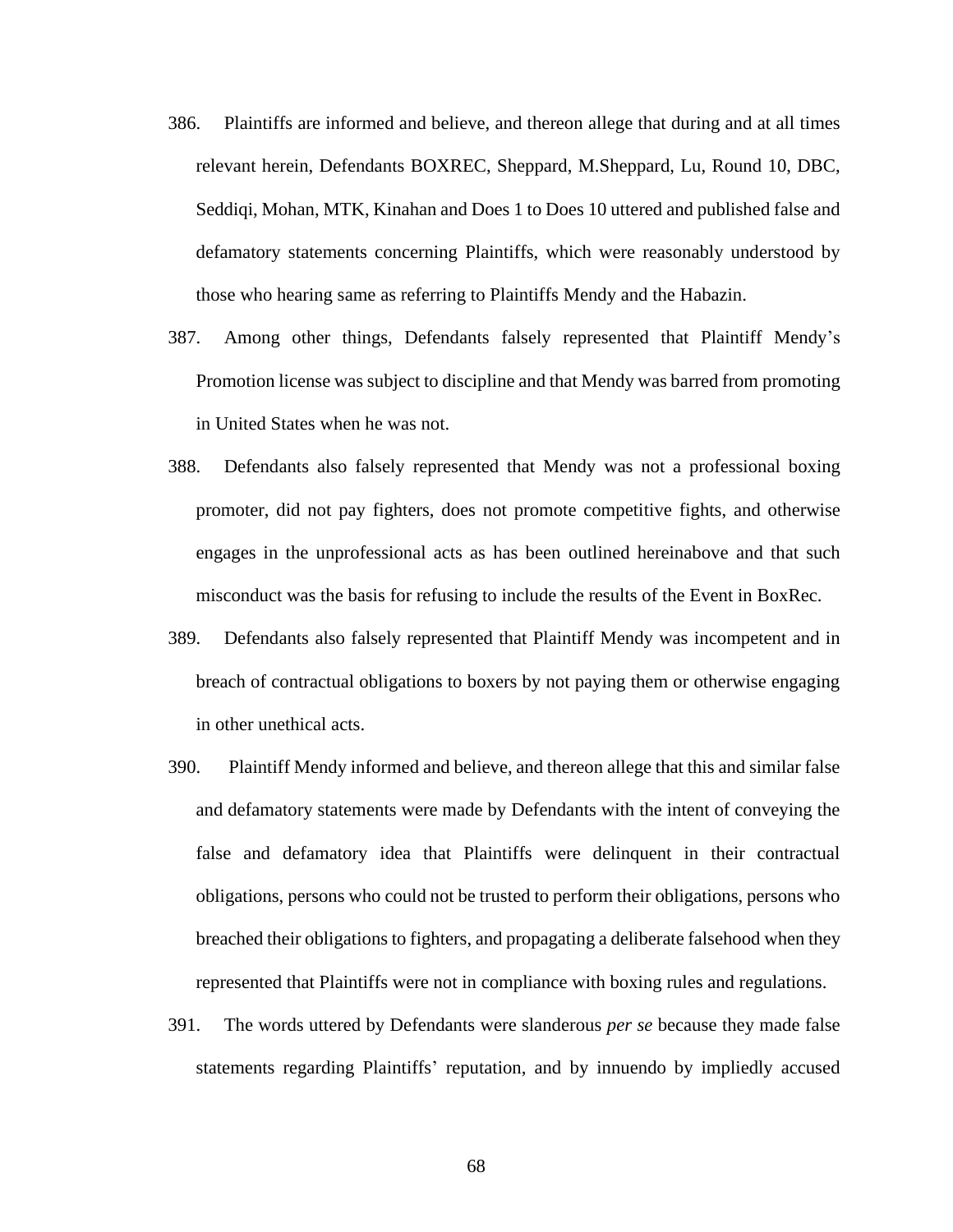Plaintiffs of lying, committing the crime of fraud, lying, breaching their agreements and other immoral acts.

- 392. The words were understood by those who heard them in a way which defamed Plaintiffs because the words were intended to slander Plaintiffs' reputation in an attempt to make the public to believe that Plaintiffs' words cannot be relied on as Plaintiffs were unsavory characters.
- 393. Defendants caused Plaintiffs to suffer substantial damages as set forth herein.
- 394. As a direct proximate result of the above-described words, Plaintiffs have suffered damages.
- 395. Plaintiffs have suffered loss of their reputation, shame, mortification, emotional distress, and injury to their feelings, while suffering and continuing to suffer general and special damages as set forth herein.
- 396. The above-described words were spoken by Defendants because of their feelings of hatred and ill will toward the Plaintiffs and with a desire to oppress and silence Plaintiffs, as well as suppress the results of the Event and Plaintiff Mendy's ability to host events in the UAE and thus entitling Plaintiffs to an award of exemplary and punitive damages in an amount according to law.
- 397. As more fully set forth above, Defendants made defamatory statements about Plaintiffs which were untrue, and disparaged, and therefore damaged the reputation of Plaintiffs and caused them other damages. The defamatory language was clear and reasonably capable of only one meaning. The defamatory language was for no purpose other than to injure Defendants' reputation, expose them to public hatred, contempt, or ridicule, impeach their honesty, integrity, virtue, or reputation and to cause them harm.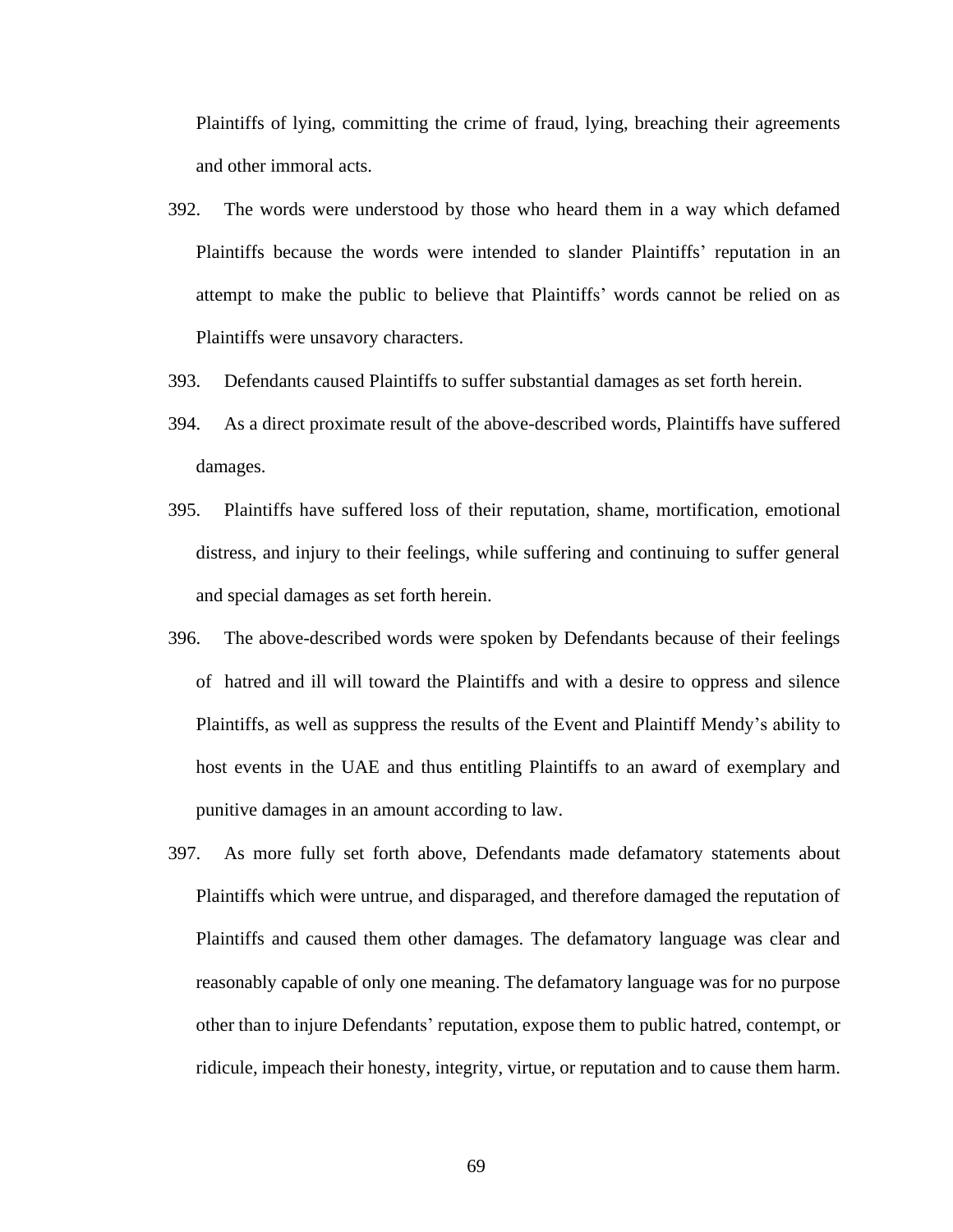- 398. In reaction to the defamatory statements by Defendants, and the individual Plaintiffs have been emotionally devastated and suffered anxiety, worry, sleeplessness and other physical manifestations of emotional distress.
- 399. Defendants' statements were not privileged in any way.
- 400. As a direct and proximate result of Defendants' defamatory statements, Plaintiffs have been damaged and such damages were proximately caused by Defendants' libel.
- 401. Further, Defendants' malicious and intentional acts against Plaintiffs impose liability for punitive damages as they were performed with malice and with knowledge of the actual truth.
- 402. As a direct and proximate result of Defendants' acts, and the conduct alleged above, Plaintiffs have suffered, and continues to suffer general and special damages in an amount to be determined according to proof at time of trial, which Plaintiffs are informed, believe, and thereon alleges is in excess of the sum of \$1,000,000.00.
- 403. As a further direct and proximate result of Defendants, and each of their conduct alleged above, Plaintiffs are required to expend their time and energy to gather facts, seeking and conferring with legal counsel, and filing a legal action to redress said Defendants' conduct, all to Plaintiffs' detriment in a sum to be proved at the time of trial.
- 404. As a direct and proximate result of the conduct of Defendants, Plaintiffs may be required to retain legal counsel and incur legal costs and reasonable attorneys' fees, all to Plaintiffs' detriment, in a sum to be proved at the time of trial.
- 405. As a proximate result of the negligence of Defendants, and the Defendants' defamation of Plaintiffs, Plaintiffs have suffered loss of their reputation, shame,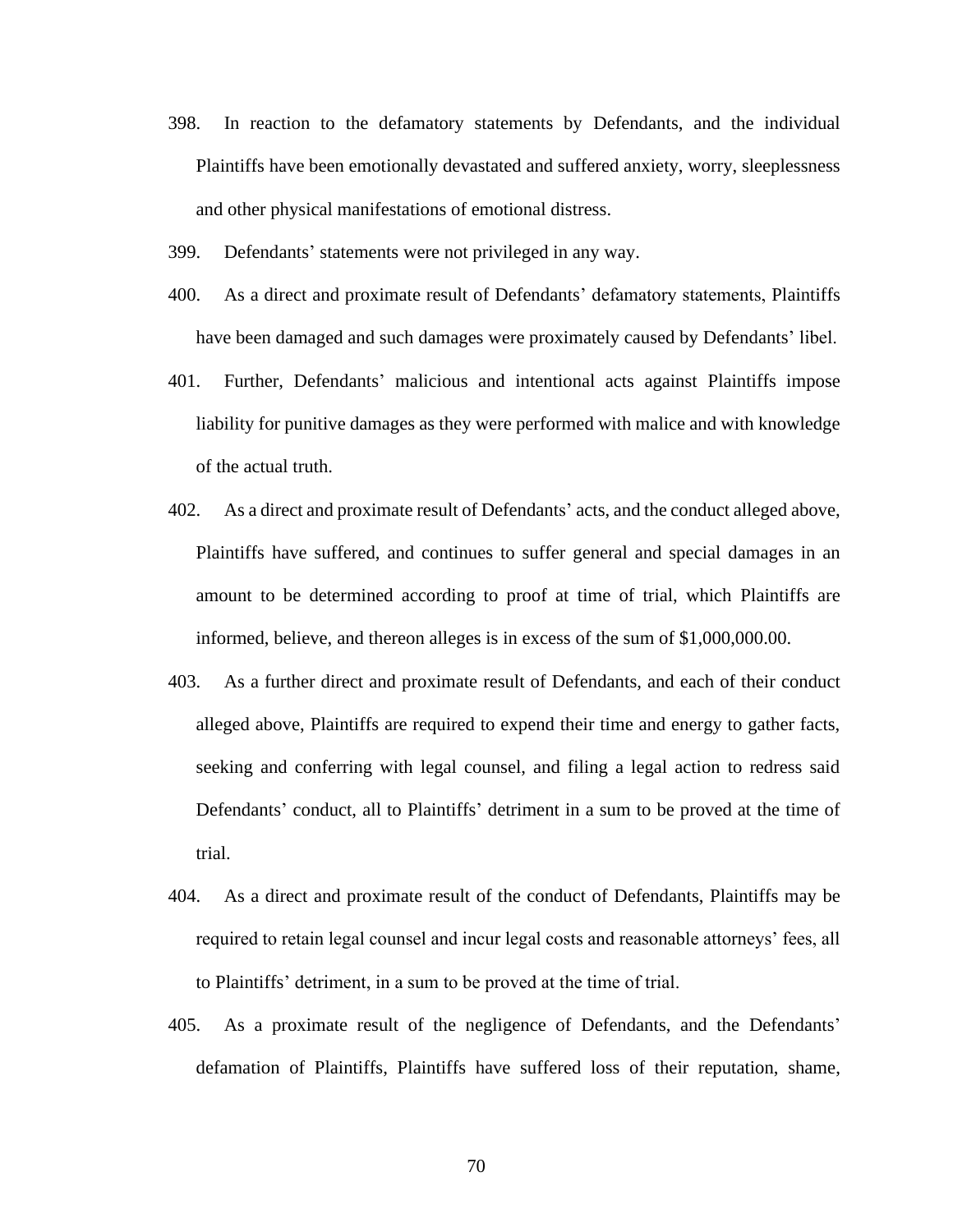mortification, emotional distress, and injury to his feelings, in a sum according to proof at the time of trial.

406. In doing the acts herein alleged, Defendants has acted with fraud, malice, and oppression, entitling Plaintiffs to punitive damages in an amount according to law.

## **EIGHTH CLAIM FOR RELIEF: TORTIOUS CONDUCT (Against All Defendants)**

- 407. Plaintiffs hereby incorporate by reference all paragraphs of the allegations of all prior Causes of Action, as though fully set forth herein.
- 408. Defendants, and each of them, had a duty of due care to Plaintiff, as set forth herein.
- 409. In committing the acts herein alleged, the aforesaid Defendants, and each of them did so negligently, carelessly, and recklessly perform their duties, and should have known that Defendants would breach their fiduciary duties to Plaintiffs.
- 410. On belief and information, this conduct is intentionally done for Defendants' benefit .
- 411. On belief and information all of these intentional acts and the other intentional acts, whether acts discrimination, breach of duty of good faith and fair dealing, breach of fiduciary duties, and/or other intentional acts of defendants that cause plaintiffs harm, are tortious conduct.
- 412. As a direct and proximate result of Defendants tortious acts, and each of their conduct alleged above, Plaintiffs have suffered, and continue to suffer general and special damages in an amount to be determined according to proof at time of trial, which Plaintiffs are informed and believe and thereon allege is in excess of the sum of \$1,000,000.00.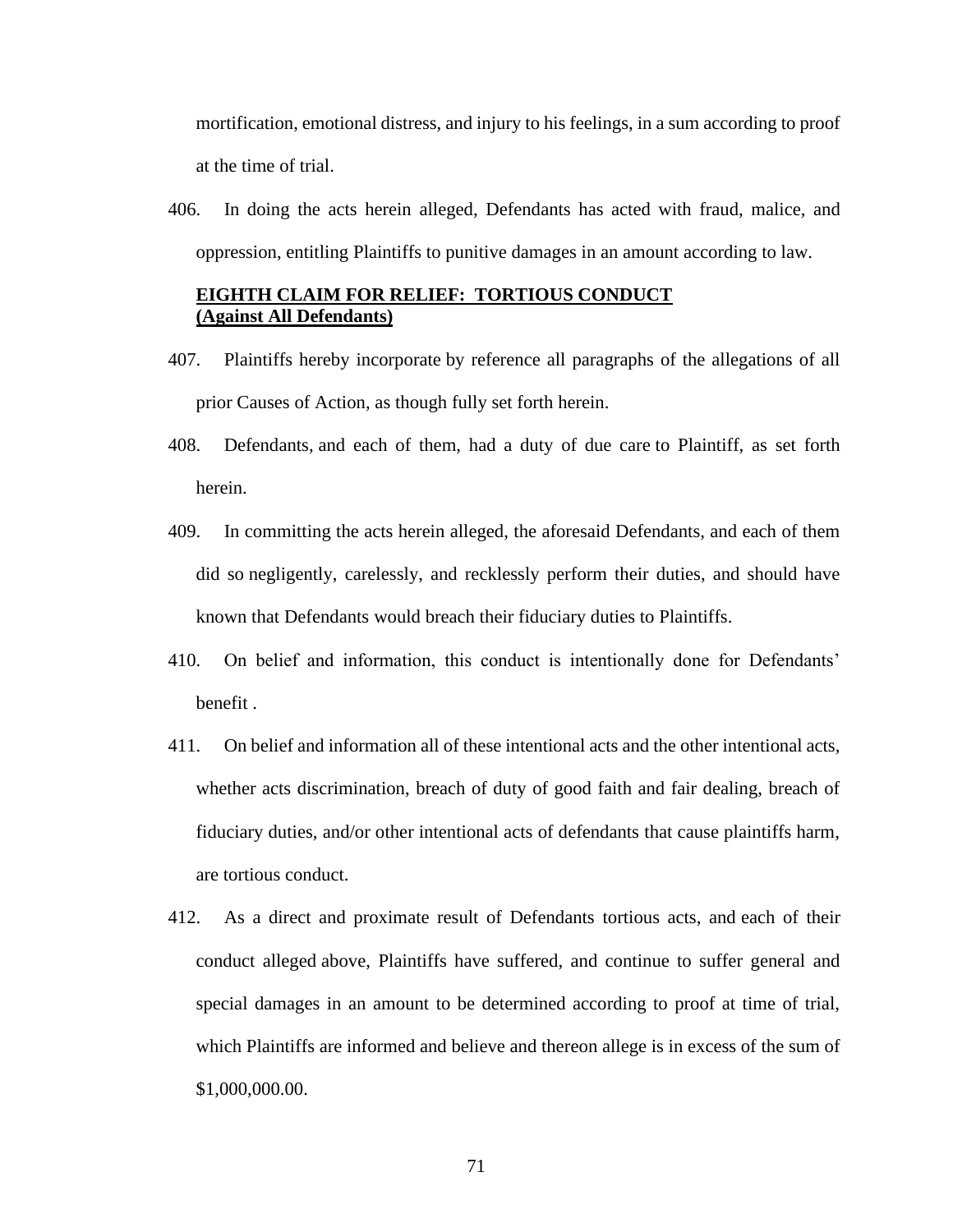- 413. As a further direct and proximate result of Defendants, and each of their conduct alleged above, Plaintiffs were required to expend their time and energy to gather facts, seeking and conferring with legal counsel, and filing a legal action to redress said Defendants' Breach of Fiduciary Duty, all to Plaintiffs' detriment in a sum to be proved at the time of trial.
- 414. As a direct and proximate result of the tortious conduct of Defendants, Plaintiffs may be required to retain legal counsel and incur legal costs and reasonable attorneys' fees, all to Plaintiffs' detriment, in a sum to be proved at the time of trial.
- 415. As a proximate result of the tortious conduct of Defendants, and the Defendants' Breach of Fiduciary Duty, Plaintiff Habazin suffered loss of reputation, shame, mortification, emotional distress, and injury to her feelings, in a sum according to proof at the time of trial.
- 416. In doing the acts herein alleged, Defendants acted with bad intention, malice, and oppression, entitling Plaintiffs to punitive damages in an amount according to law.

# **NINETH CLAIM FOR RELIEF**: **UNFAIR BUSINESS PRACTICES (Against BoxRec, MTK, Round 10, and DBC)**

- 417. Plaintiffs adopt, allege, and affirm all allegations and averments contained in the above and forgoing paragraphs of this Complaint, especially the allegations contained in paragraphs 1through 172, as if fully restated herein.
- 418. Defendants committed unfair competition and deceptive trade practices in violation of state and federal law which proximately caused harm and damage to Plaintiffs.
- 419. As a result of Defendants' conduct, Plaintiffs have suffered damages in an amount to be proven at trial.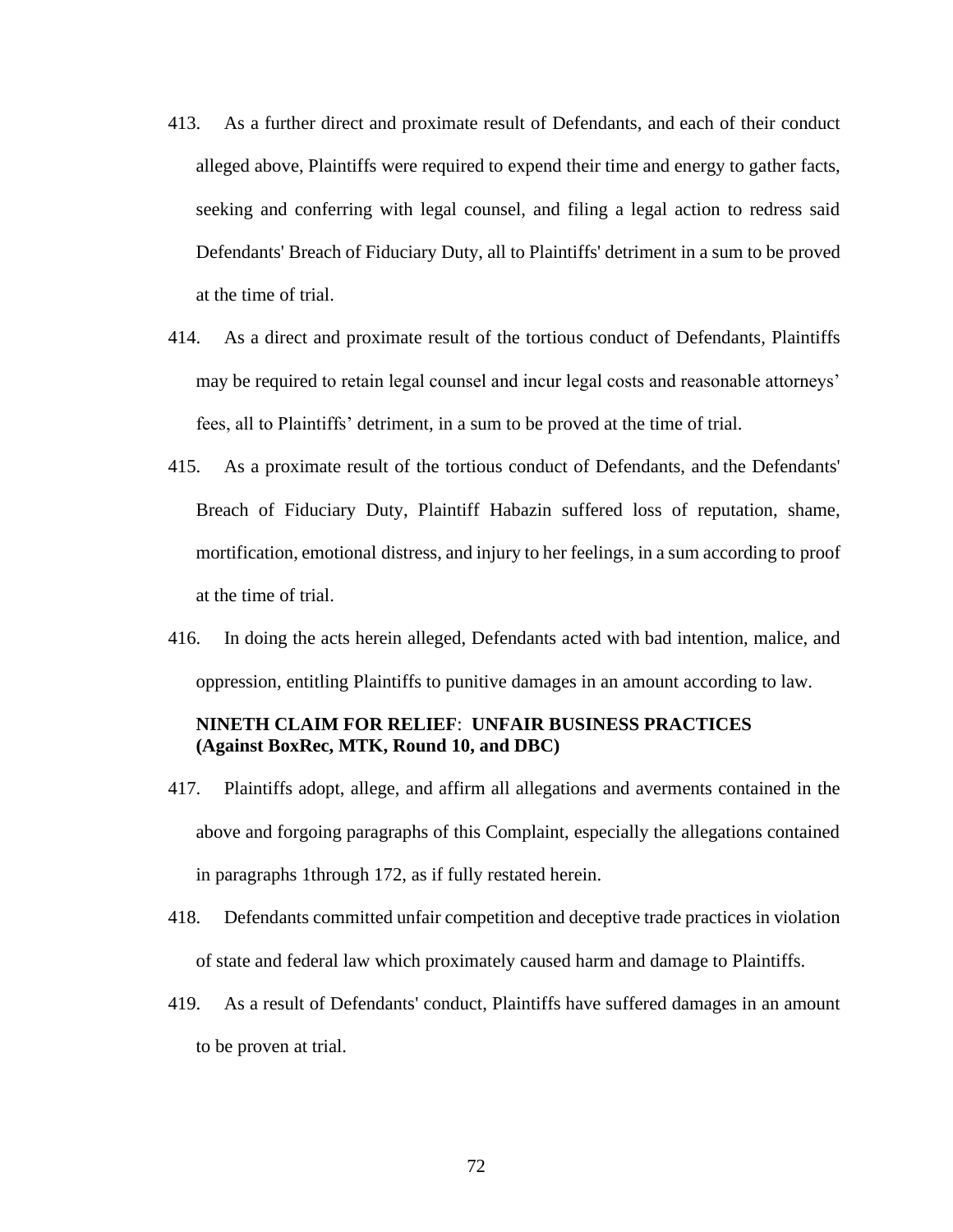- 420. Defendants' conduct was undertaken in bad faith, was malicious and manifested a wanton disregard of and reckless indifference toward the rights of Plaintiffs thereby entitling Plaintiffs to punitive or exemplary damages.
- 421. The wrongful conduct alleged above constitutes unfair business practices in violation of Plaintiffs' rights under New Jersey and California law.
- 422. Plaintiffs are entitled to all relief, including monetary relief against Defendants as may be authorized by law.

## **TENTH CLAIM FOR RELIEF: CIVIL CONSPIRACY (Against all Defendants)**

- 423. Plaintiffs adopt, allege, and affirm all allegations and averments contained in the above and forgoing paragraphs of this Complaint.
- 424. Defendants named and their associates conspired and continue to conspire with each other and others against Plaintiffs as alleged herein and above including, but not limited to depriving Plaintiffs of their civil rights, contractual rights, and other rights.
- 425. As a result of Defendants' conduct, Plaintiffs suffered and continue to suffer general, special, actual, and compensatory damages, in an amount to be proven at trial for which all Defendants are jointly and severally liable.

## **ELEVENTH CLAIM FOR RELIEF: DISCRIMINATION (Against ABC and BoxRec)**

- 426. Plaintiffs adopt, allege, and affirm all allegations and averments contained in the above and forgoing paragraphs of this Complaint.
- 427. The actions of Defendants herein constitute discrimination.
- 428. Mendy is black and of African origin.
- 429. Dene also is black and of African origin.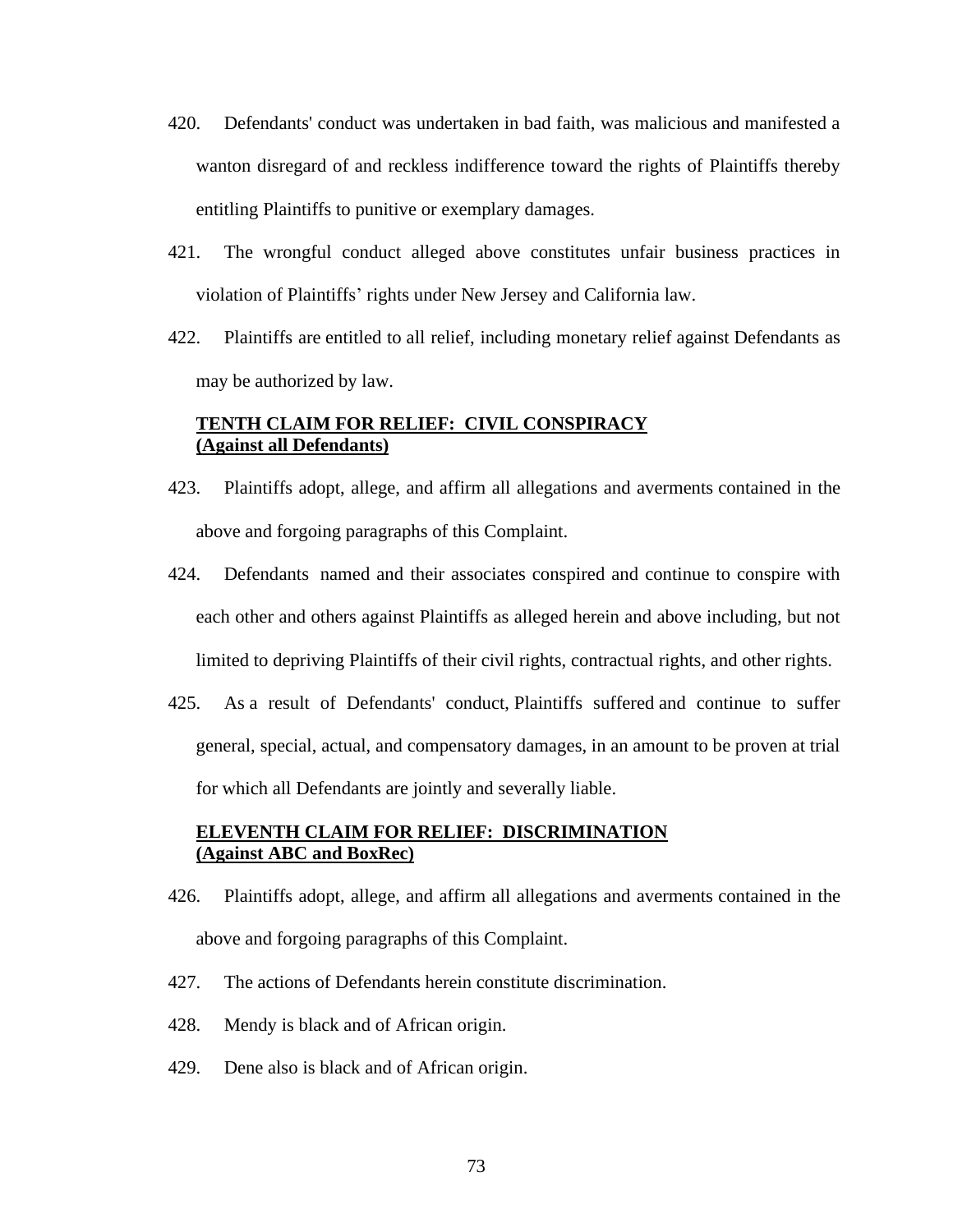- 430. There is no other explanation for several of the Entity Defendants' action other than race and national origin discrimination.
- 431. For example, the ABC's own guidelines mandate the reporting of results for all fighters except Africans.
- 432. On belief and information, the African continent have more unreported events in BoxRec's registry than any other continent on information and belief.
- 433. Further, on information and belief, the conditions for reporting imposed by BoxRec and condoned by the ABC, are not uniform and are more restrictive for African countries such as Zimbabwe than for any other region.
- 434. On a micro level, on information and belief, the requirements for events in sub-Sub Saharan (majority Black) countries are even more stringent even when comparing African continent results.
- 435. Defendants' actions have caused Plaintiffs Mendy and Denes harm.
- 436. As a result of Defendants' conduct, Plaintiffs Mendy and Denes suffered and continue to suffer general, special, actual, and compensatory damages, in an amount to be proven at trial for which the Entity Defendants are jointly and severally liable.

## **TWELVETH CLAIM FOR RELIEF: CIVIL RICO (Against all Defendants)**

437. Plaintiffs adopt, allege, and affirm all allegations and averments contained in the above and forgoing paragraphs of this Complaint.

#### **RICO Overview**

438. This complex civil action for RICO remedies is authorized by the federal statutes at [18 U.S.C. 1961](http://www.law.cornell.edu/uscode/18/1961.html) *et seq.*; for declaratory and injunctive relief; for actual, consequential and exemplary damages; and for all other relief which this honorable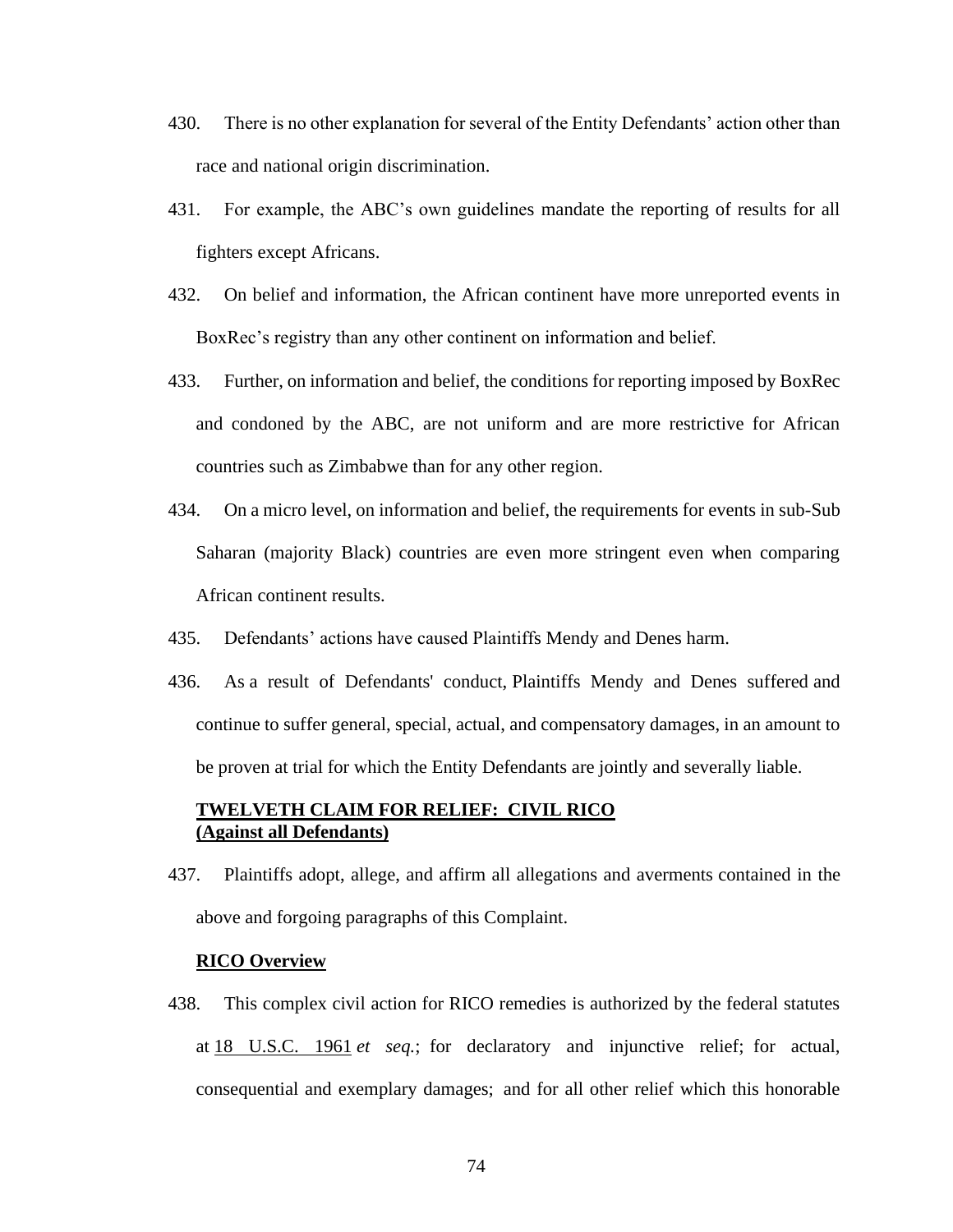Court deems just and proper under all circumstances pleaded above, all of which have occasioned this Initial Complaint. See 18 U.S.C. §§ [1964\(](http://www.law.cornell.edu/uscode/18/1964.html)a) and (c) ("Civil RICO").

- 439. The root cause of this action is BoxRec's refusal to list the April 10, 2021 Event and to record its results at the command of a widespread criminal *enterprise* engaged in a *pattern of racketeering activity* across State lines, a conspiracy to suppress Plaintiff Mendy and his company Lion Heart Boxing Productions as well as events he and his fighters are involved in, and a conspiracy to engage in *racketeering activity* involving numerous RICO predicate acts during the past ten (10) calendar years.
- 440. The predicate acts alleged here cluster around not only the criminal acts of MTK Global and Kinahan, but also the criminal acts of ABC and various of its officers and directors.
- 441. Other RICO predicate acts, although *appearing* to be isolated events, were actually part of the overall conspiracy and *pattern of racketeering activity* alleged herein, *e.g.*, money laundering, mail and wire fraud, and bank fraud. See 18 U.S.C. §§ [1341](http://www.law.cornell.edu/uscode/18/1341.html) and [1344,](http://www.law.cornell.edu/uscode/18/1344.html) respectively.
- 442. The primary objective of the racketeering *enterprise* has been to punish Mendy and his Event partners for promoting the Event without the enterprise's approval and for disrespecting MTK local partner Ahmed Seddiqi by preventing the listing and recording of the Event, inflicting severe and sustained economic hardship upon Plaintiffs, impairing, obstructing, preventing and discouraging Plaintiff Mendy from promoting events within and outside the UAE, and otherwise being involved in boxing.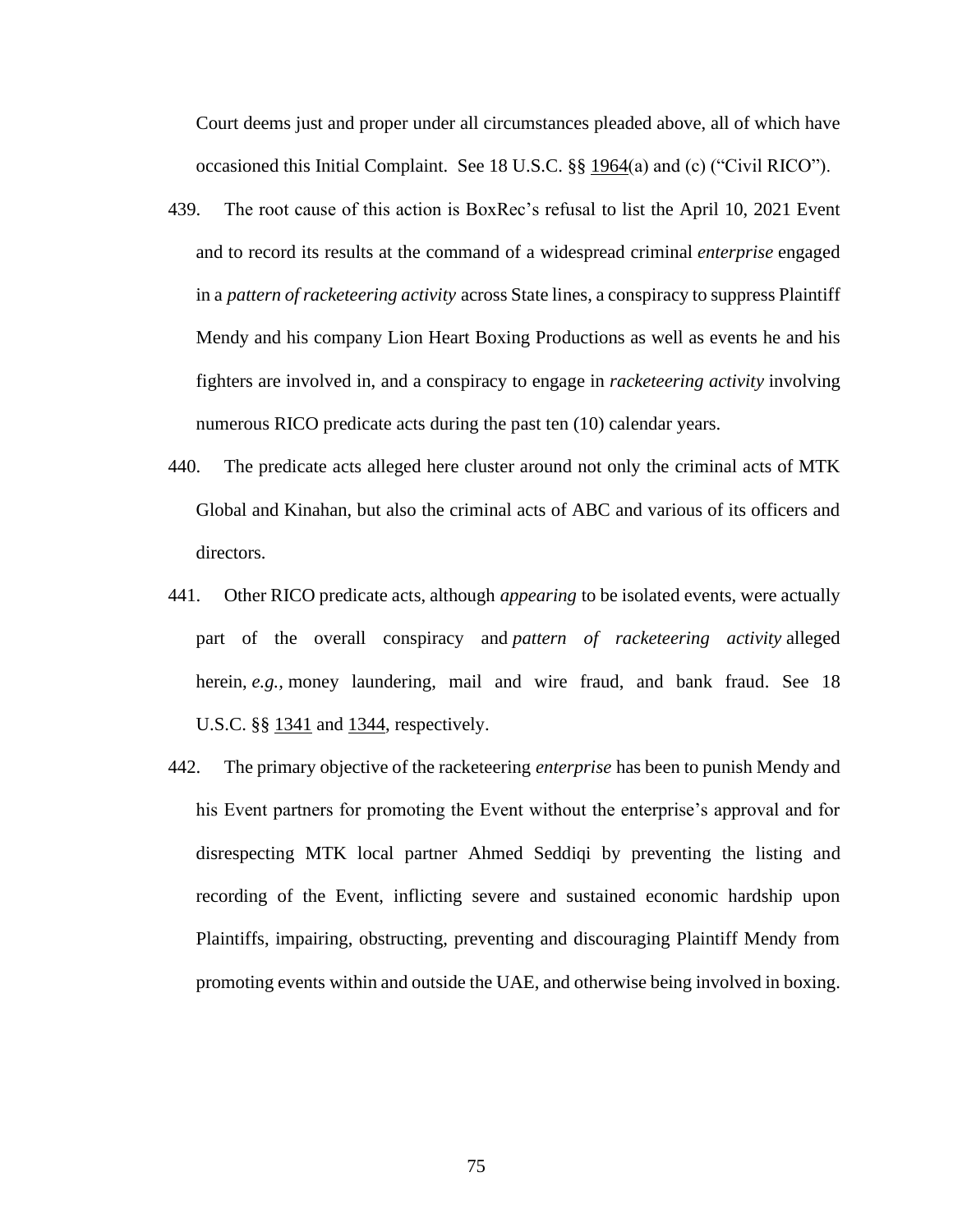- 443. On belief and information, the partial list of acts and events now documented in herein constitutes probable cause for granting all relief requested *infra* in the instant COMPLAINT.
- 444. Moreover, further acts and events occurred after April 10, 2021 which also qualify as RICO predicate acts that constitute *further* probable causes for all the relief requested *infra*.
- 445. For example, Plaintiffs herein allege that obstruction of justice did in fact occur *whenever* MTK Global, KOCG and Kinahan were involved in racketeering activity, *whenever* the conspirators acted against Plaintiffs, and/or *whenever* the Defendants violated the Boxing Acts.
- 446. The actions of Defendants herein constitute Civil RICO
- 447. Defendants' RICO actions have caused Plaintiffs harm.
- 448. As a result of Defendants' RICO conduct, Plaintiffs have suffered and continue to suffer general, special, actual, and compensatory damages, in an amount to be proven at trial for which the Defendants are jointly and severally liable.

#### **RICO FACTUAL BACKGROUND**

#### **Preliminary Statement**

449. This dispute arises from Defendant's (1) violation of the Racketeering Influenced and Corrupt Organization (RICO) Act 18 U.S.C. § 1962(a) – Acquiring an Interest in an Enterprise by Use of Income; (2) violation of RICO 18 U.S.C. §1962(b) – Acquiring or Maintaining an Interest in or Control of an Enterprise; (3) violation of RICO 18 U.S.C. § 1962(c) – Conducting the Affairs of an Enterprise;(4) violation of RICO 18 U.S.C. § 1962(d) – Conspiracy to Conduct the Affairs of an Enterprise.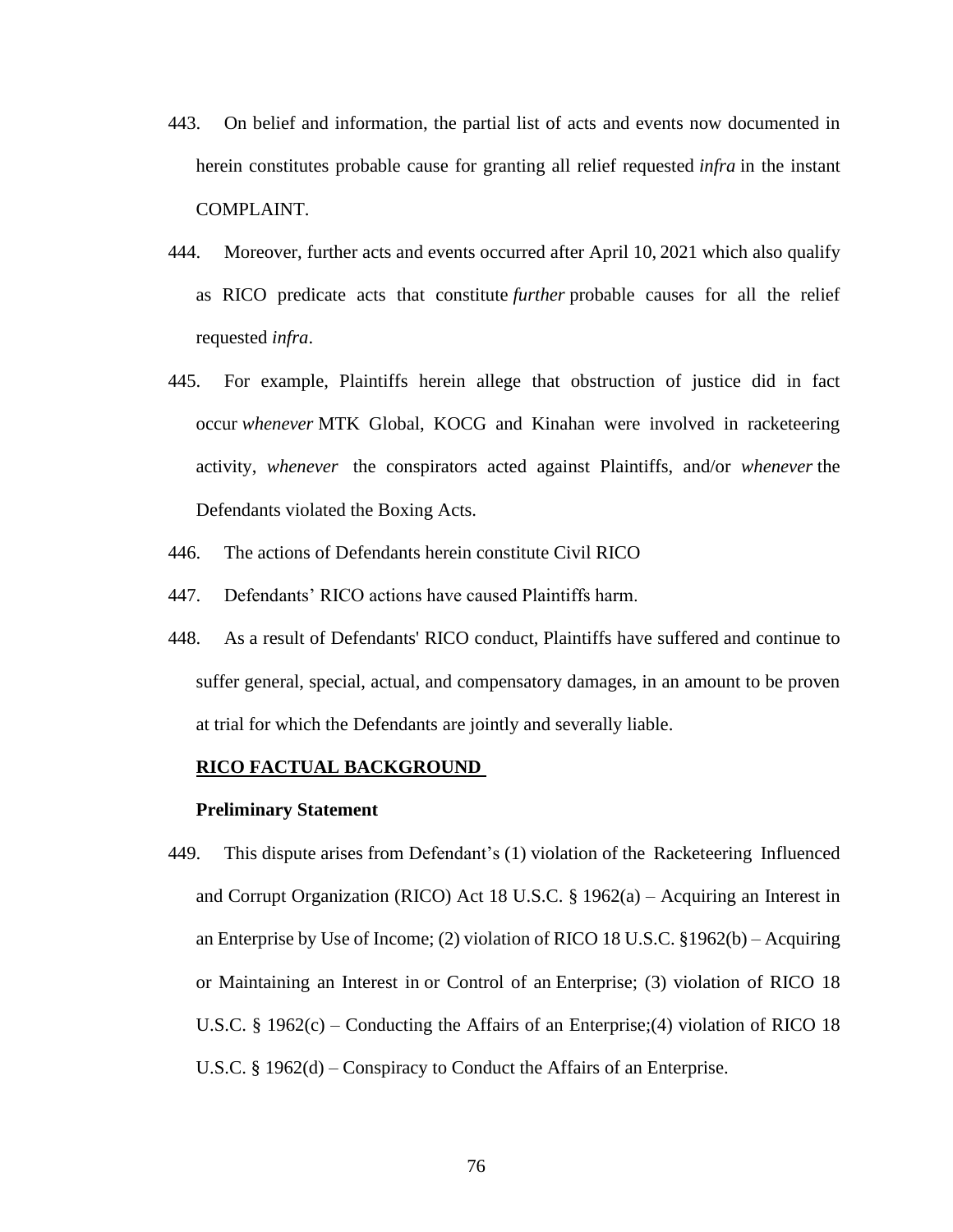- 450. At the center of and the driver of the conspiracy is Mr. Daniel Kinahan, Mr. Kinahan's company MTK, and his UAE partner Ahmed Seddiqi, and their associates.
- 451. MTK, a Dubai, UAE, and British based company, holds itself out as the "biggest force in business of boxing" in its capacity as a boxing management and promotional company.
- 452. MTK was co-founded and is in part owned and controlled by Mr. Daniel Kinahan, a noted member of Ireland's notorious Kinahan Cartel, also known as the Kinahan Organized Crime Group ("KOCG") by law enforcement officials.
- 453. Seddiqi is the founder and owner of Round 10 Boxing and the Dubai Boxing Commission.
- 454. On April 10, 2021, Mendy and his associates Murd Hamed and Vladimir Burdun promoted a boxing event (the Event) that had plaintiffs Denes (as boxer), Habazin (as boxer) and Muniz (as manager of Habazin) as participants.
- 455. The promotion of this Event without DBC sanctioning, without the 'blessing' and approval of Defendants Kinahan, MTK, Seddiqi, Round 10 and DBC, as well the supposed otherwise "insulting" and/or "disrespecting" of Defendants Kinahan, MTK, Seddiqi, Round 10 and DBC is the root cause of and the genesis of the creation of a conspiracy to exact revenge and/or teach a lesson to the Event's organizers, including Plaintiff Mendy.
- 456. This perceived slight was unbeknownst the Plaintiffs. Plaintiffs only became aware of the problem and the suppression of the Event through the boxing rumor mill as well as the actions of Defendants, including Seddiqi, Mohan, DBC, MTK, Kinahan and various BoxRec actors, namely John Sheppard, Marina Sheppard, and Samson Lu.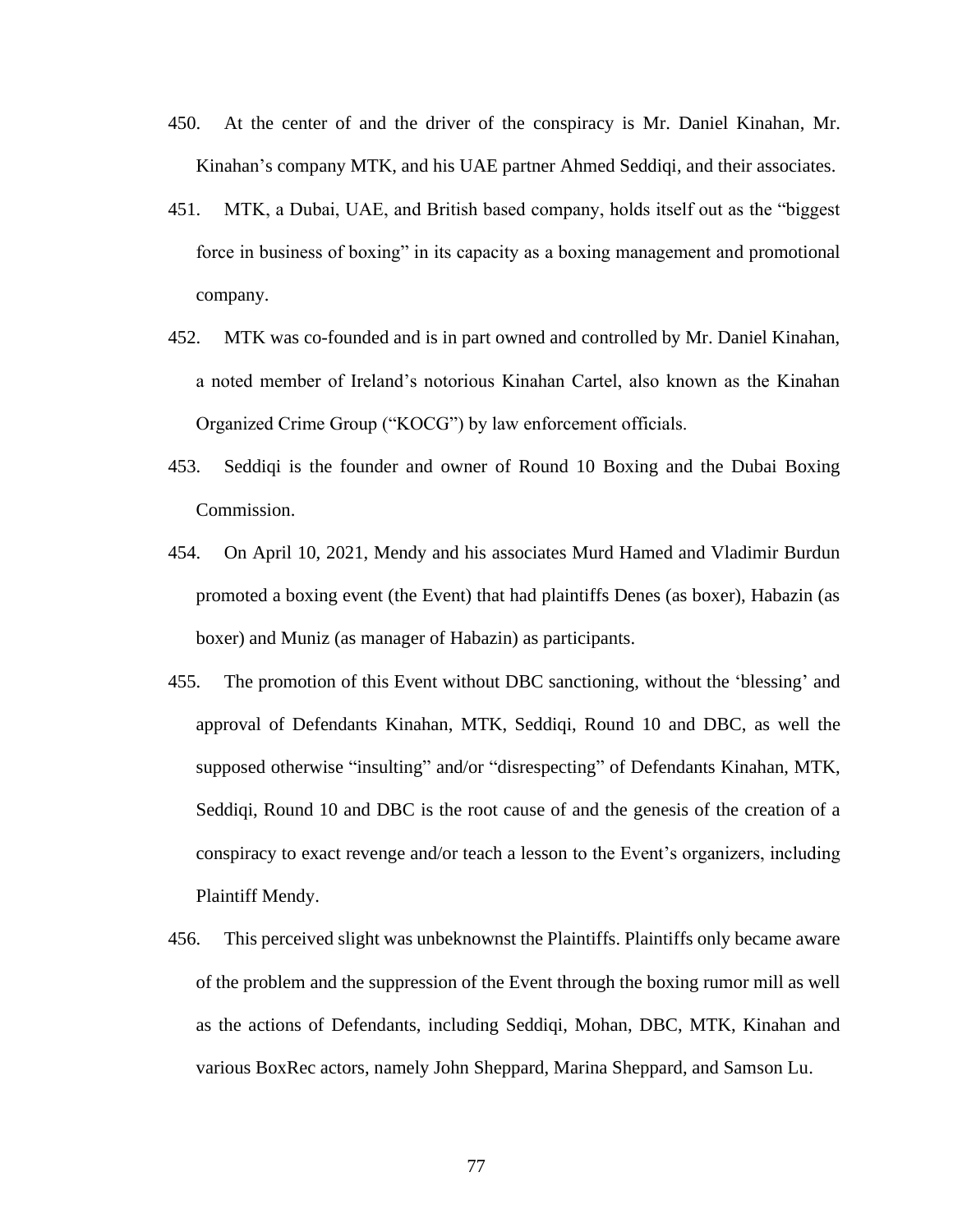- 457. On belief and information, the lesson being thought to Plaintiffs is aimed at not only Mendy and his partners but also to everyone involved in Boxing, in the UAE and otherwise.
- 458. In furtherance of the conspiracy, Kinahan called BoxRec and commanded it to suppress the entry of the Event and its results from BoxRec's database, the Boxing Register, in violation of the Boxing Acts.
- 459. This call has not only resulted in the suppression of the entry of the results of Event but also caused an effective blackballing of Mendy as a promoter and a conspiracy to suppress the results of the other events he promoted or is known to be involved.
- 460. All of the Plaintiffs have been harmed by the actions of the conspiracy.
- 461. The conspiracy to suppress was entered into in violation of UAE law, United Kingdom law, federal law, and in complete disregard for the safety of boxers, the guidelines for boxing registers established by the ABC, and other tenets of the Boxing Acts.
- 462. All attempts to resolve this matter with Defendants mostly have been met with outright hostility or simply have been ignored.
- 463. RICO Defendant MTK Global Sports Management, LLC, is a Dubai, UAE business entity with license number 785135 and having its registered office at PO Box 454833, Al Barsha Post Office, Dubai, United Arab Emirates. MTK Global Sports Management, LTD, is a wholly owned subsidiary of MTK Global Sports Management, LLC operating out of the United Kingdom with its principal place of business at 20-22 Wenlock Road, London, United Kingdom, N1 7GU. MTK stands for "Mack the Knife." MTK recently changed its name to Global Promotion Management LTD in the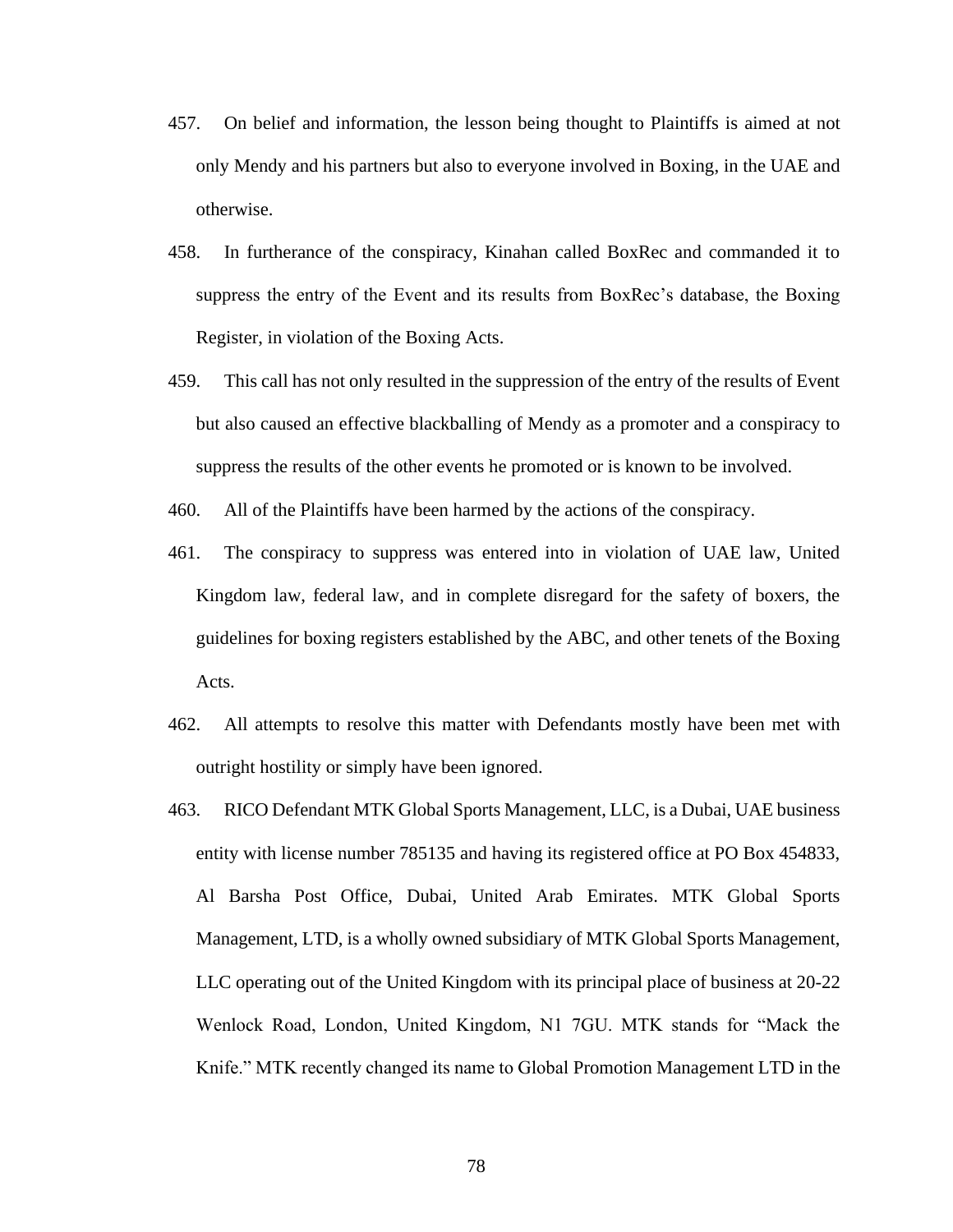United Kingdom. However, MTK still is operating and doing business as "MTK Global." See https://mtkglobal.com/.

- 464. On belief and information, Defendant MTK operates in part through many corporate entities and individuals, including VGC, LLP is a New York limited liability partnership with a principal place of business at 1515 7th St, No 106, Santa Monica, CA 90401- 2605. VGC, LLP also has a principal place of business at 396 Degraw Street, Suite 1, Brooklyn, New York 11231. On information and belief, Principals of VGC, LLP involved with MTK include Mr. James L. Greeley who resides in Los Angeles County, California, Mr. Alexander R. Safyan is a litigation partner residing in Los Angeles County, California and other members of VGC, LLP domiciled in either Napa County, California or Kings County, New York.
- 465. On information and belief, Paul D. Gibson is MTK's Chief Strategy Officer and an individual residing in Alicante, Valencian Community, Spain is an integral part of MTK and its enterprise activities.
- 466. Defendant Daniel Kinahan is a co-founder and on belief and information continues to own and control MTK. On belief and information, Kinahan not only is the founder of MTK, but he continues to control MTK indirectly, through proxies, despite publicly severing ties with it. As a result, Kinahan is at the matrix of the conspiracy.
- 467. Defendant Round 10 Boxing also is Dubai, UAE business entity and has its registered office in Al Quoz, Dubai, United Arab Emirates, 364/8 Street, Al Quoz First, Capitol Warehouse 42, Dubai 128281. On belief and information, Round 10 Boxing was set up and is owned by Seddiqi and a partner.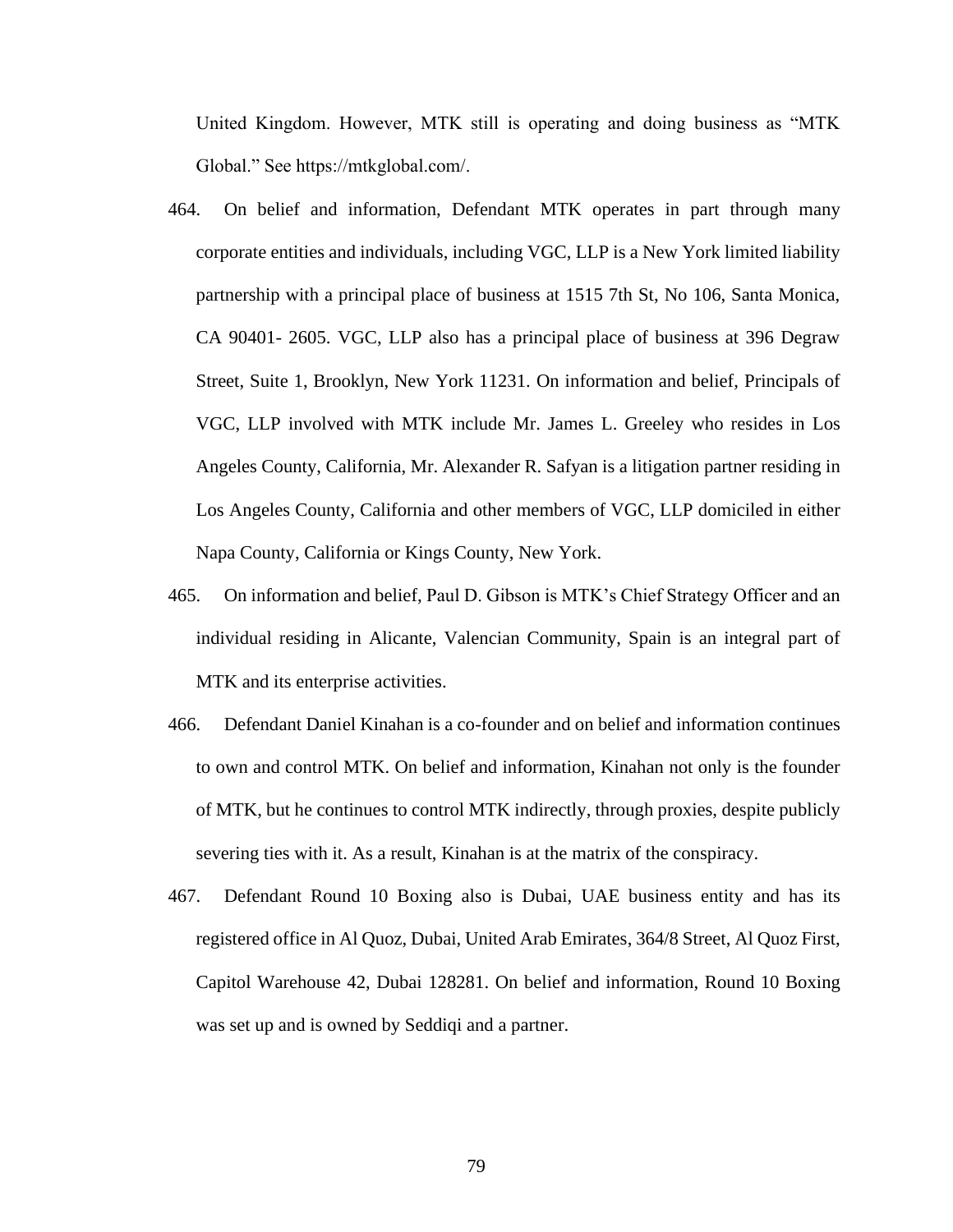- 468. On belief and information Seddiqi also founded, owns and/or controls DBC, a boxing commission that has usurped the powers of the UAEBF and represents itself as the only entity authorized to regulate and sanction professional boxing events in Dubai. On belief and information, Defendant Seddiqi's ego and the fact that same was hurt by Plaintiff Mendy's event partner Murad Hamed is the origin of the conspiracy to punish Mendy and his associates.
- 469. On belief and information, the conspiracy's actions against Defendants Denes, Habazin and Charles are effectively collateral damage, causing them suffering primarily because of their involvement with Mendy and Murad Hamed.
- 470. Defendant Association of Boxing Commissions is a Pennsylvania corporation with its principal place of business in Harrisburg, Pennsylvania. The ABC was authorized by the Professional Boxing Safety Act (the Boxing Act), as amended by the Muhammad Ali Boxing Reform Act (the Muhammad Ali Act), to implement the recordkeeping and safety mandates of the said Acts (collectively the Boxing Acts). In furtherance of its mandate under the Boxing Acts, the ABC established guidelines for the selection and supervision of Boxing Registers under the Boxing Acts and purportedly selected BoxRec as the sole and exclusive Boxing Register under the purview of Boxing Acts.
- 471. Defendants BoxRec was started by Defendants John Sheppard and at all times relevant is managed by him and his wife, Marina Sheppard. Both of the Sheppard Defendants are integral part of the RICO conspiracy herein.
- 472. Defendant Samson Lu is the UAE representative of BoxRec and an integral part of the RICO conspiracy herein.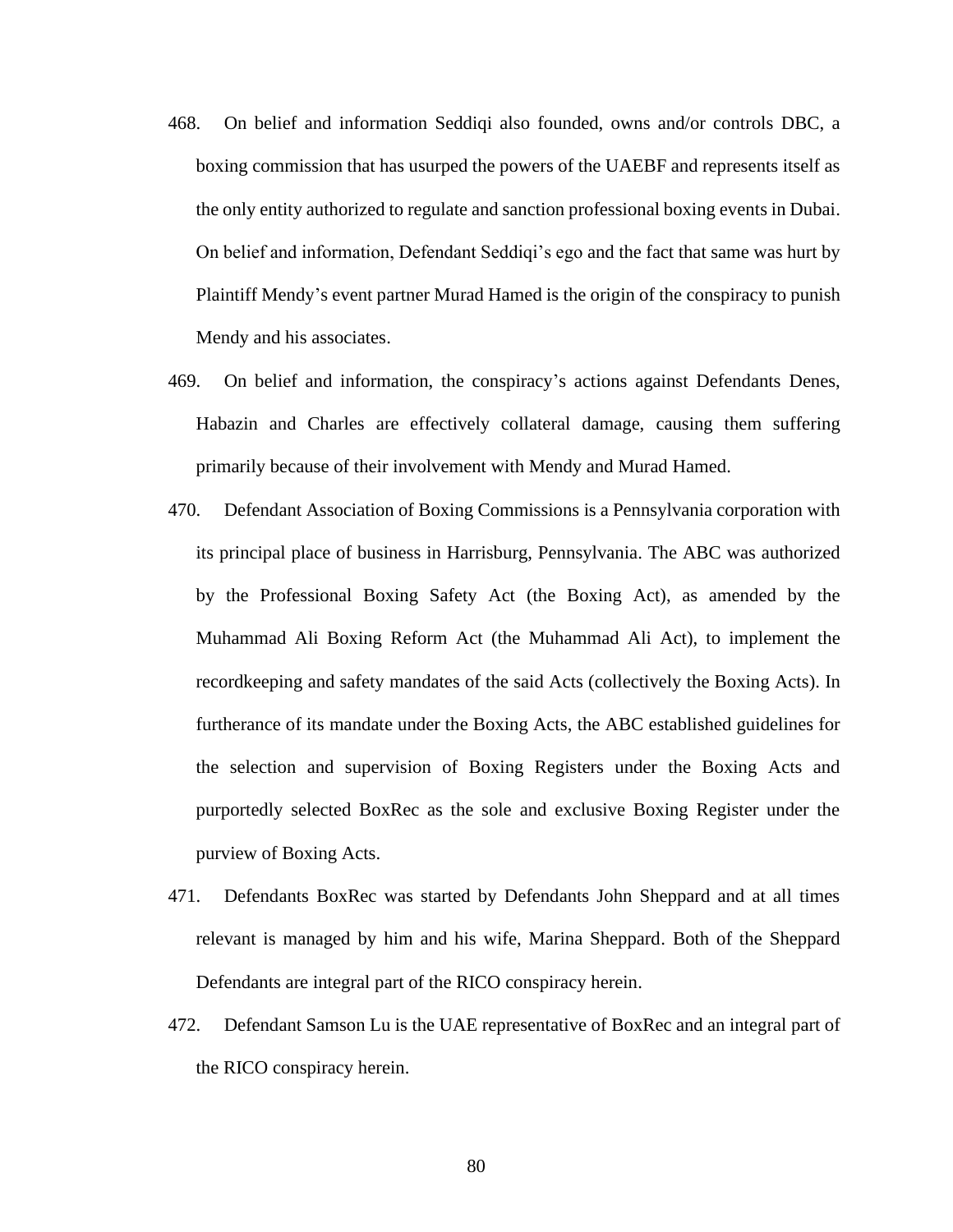- 473. Each and every Defendant was the agent, servant, employee, joint venture, partner, subsidiary, and/or co-conspirator of each other Defendant, and in performing or failing to perform the acts alleged herein each Defendant was acting individually as well as through and in the foregoing alleged capacity within the course and scope of such agency, employment, joint venture, partnership, subsidiary, and/or conspiracy.
- 474. Violations of the Professional Boxing Safety Act of 1996 (PBSA or Boxing Act), as amended by the Muhammad Ali Boxing Reform Act of 2000 ("Muhammad Ali Act") carry with it civil and criminal penalties. See generally 15 U.S.C. § 6309.

#### **MTK, Mr. Kinahan, and the Conspiracy**

- 475. MTK is a management and promotional company. MTK is part owned and operated by Mr. Daniel Kinahan who is a member of criminal organization known to law enforcement officials as the KOCG.
- 476. On belief and information MTK and Mr. Kinahan do not possess a proper license or authority to perform either management or promotional services in the UAE or United States.
- 477. MTK is not licensed in the UAE and the United States as a boxing manager or a boxing promoter. MTK, however, provides both manager services and promotion services in the UAE and the USA through proxies, which are prohibited under the Ali Act firewall provisions. See 15 U.S.C. § 6308.
- 478. By way of example, on belief and information, MTK and Kinahan use Seddiqi, Round 10 and others to promote fights in Dubai and uses the VGC law firm to operate and perform boxing functions in the United States in violation of the Boxing Acts. See generally 15 U.S.C. §§ 6301-6313.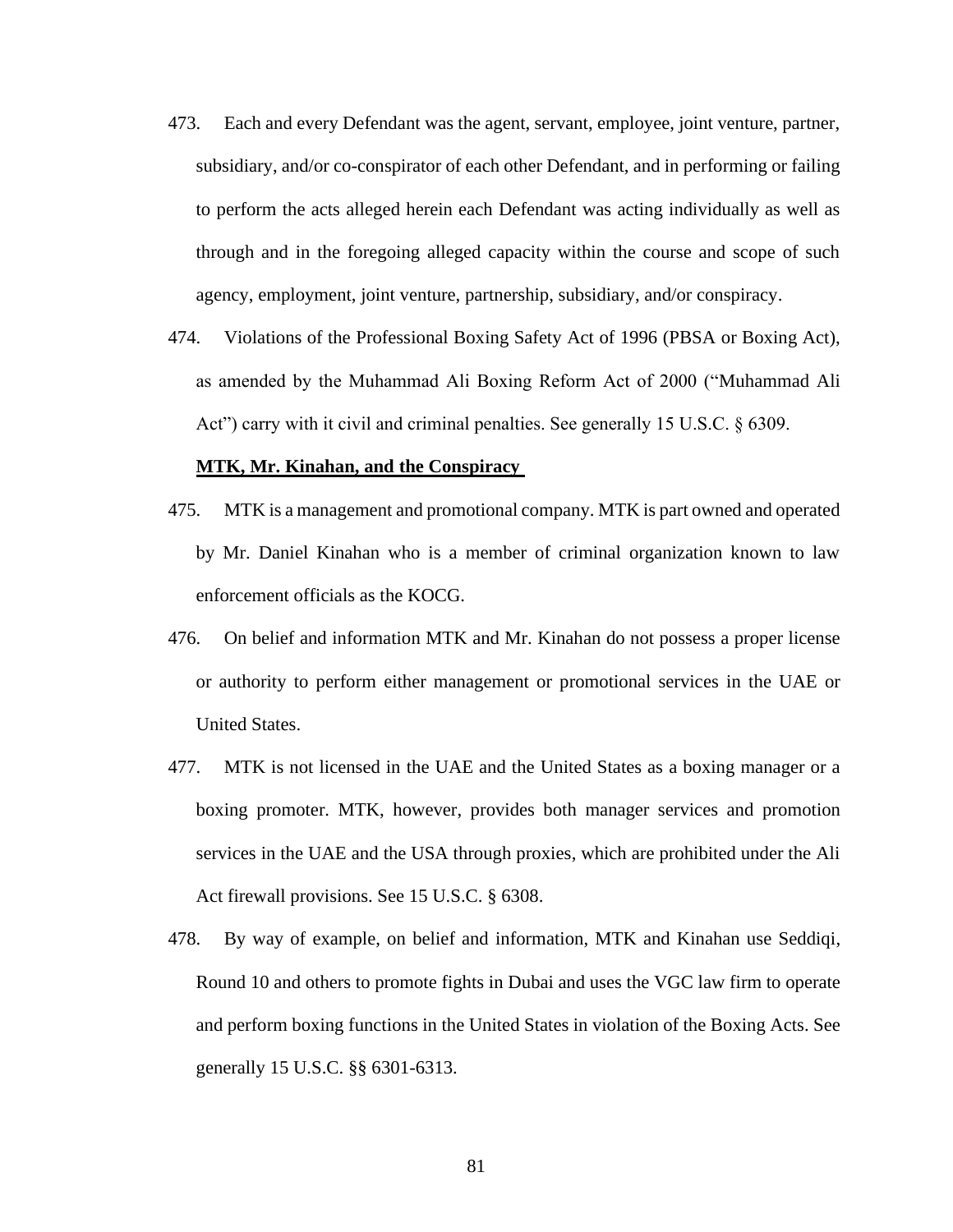479. On belief and information VGC, on behalf of MTK and at their direction, has conspired with others to serve as managers of fighters, to negotiate and secure a title defense for fighters with full knowledge and disregard for contractual obligations and without compliance with any of the laws or regulations, which provide the authority to do so and collectively remain subject to both criminal and civil consequences for these alleged violations.

#### **MTK and Organized Crime**

- 480. MTK runs an operation out of the Dubai Economic Zone, as discussed below, and is overseen by Mr. Daniel Kinahan who also resides in Dubai, UAE.
- 481. MTK was co-founded by Mr. Daniel Kinahan. Mr. Daniel Kinahan is known as the head of Kinahan Organized Crime Group ("KOCG") in Ireland. The KOCG is allegedly responsible for several murders, drug trafficking, and money laundering. The KOCG is one of Europe's biggest drug cartels. Law enforcement experts believe that Mr. Daniel Kinahan started MTK to launder ill-gotten gains from drug trafficking. Mr. Daniel Kinahan is wanted for question by several law enforcement agencies due to the murderous activities of the KOCG. On or about September 16, 2018, the United States Customs and Border Protection (CBP) banned Mr. Kinahan and roughly twenty-six other members of the KOCG from entering America due to narco-terrorism concerns. See e.g., https://www.thetimes.co.uk/article/america-bans-the-kinahan-crimefamilyr7bbbntll; [https://www.thesun.ie/news/5456085/cartel-boss-daniel](https://www.thesun.ie/news/5456085/cartel-boss-daniel-kinahanbanned-us-placed-on-list-narco-terrorists/)[kinahanbanned-us-placed-on-list-narco-terrorists/.](https://www.thesun.ie/news/5456085/cartel-boss-daniel-kinahanbanned-us-placed-on-list-narco-terrorists/)
- 482. In 2016, Mr. Kinahan fled Ireland to Dubai, UAE after a boxing match he promoted ended in violence at the Regency Hotel in Dublin, Ireland. During that boxing match,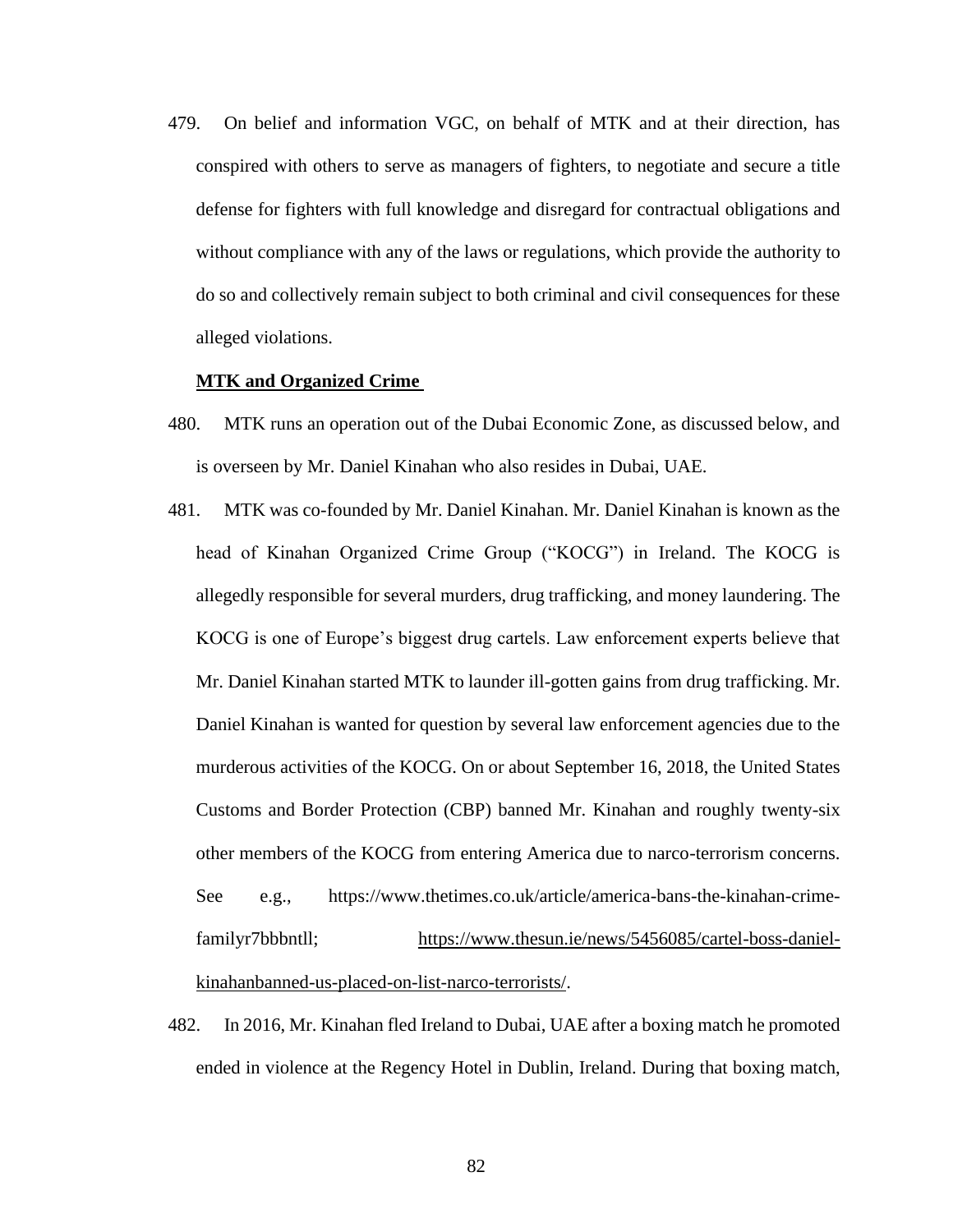several masked shooters fired AK-47s into the crowd, killed one person, and injured several more. This shooting is alleged to be a plot to kill Mr. Kinahan by a rival crime family. See e.g., https://www.ringtv.com/603461- buzz-and-scrutiny-build-regardingmtk-global-and-daniel-kinahan/.

483. Mr. Daniel Kinahan is currently living in Dubai, UAE where he continues to arrange boxing matches and act in a management capacity to MTK. See e.g. https://www.insider.com/tyson-fury-splits-from-reputed-drugs-bossdaniel-kinahan-

2020-6; [https://www.sportscasting.com/what-we-know-abouttyson-furys-advisor](https://www.sportscasting.com/what-we-know-abouttyson-furys-advisor-daniel-kinahan-a-suspected-1-1-billion-drug-lord/)[daniel-kinahan-a-suspected-1-1-billion-drug-lord/.](https://www.sportscasting.com/what-we-know-abouttyson-furys-advisor-daniel-kinahan-a-suspected-1-1-billion-drug-lord/)

- 484. On belief and information, as already reduced to judgment, MTK, through VGC, interfered with Heredia Boxing Management's promotion contract with Golden Boy Promotions (GBP). VGC allegedly as Mr. Diaz's boxing manager by arranging the next fight between Mr. Diaz and a mandatory contender, Shavratdzhon Rakhimov with GBP. This fight just got scheduled for February 13, 2021 without input from or communication with Heredia Plaintiffs, actions directed and funded by MTK.
- 485. On belief and information, MTK has been flooding and continues to flood the U.S. marketplace with illegal funds, not respecting US law through their interference with contract, violating the Boxing Acts firewall provisions, and not obtaining the required licensure. MTK has in the past signed numerous US boxers and several dozen across the globe in violation of the Boxing Acts.
- 486. While MTK states it is a global management and promotion company, on belief and information both MTK and Kinahan also boxers sign management agreements using the title "advisory" in an unguarded attempt to avoid legal scrutiny without basis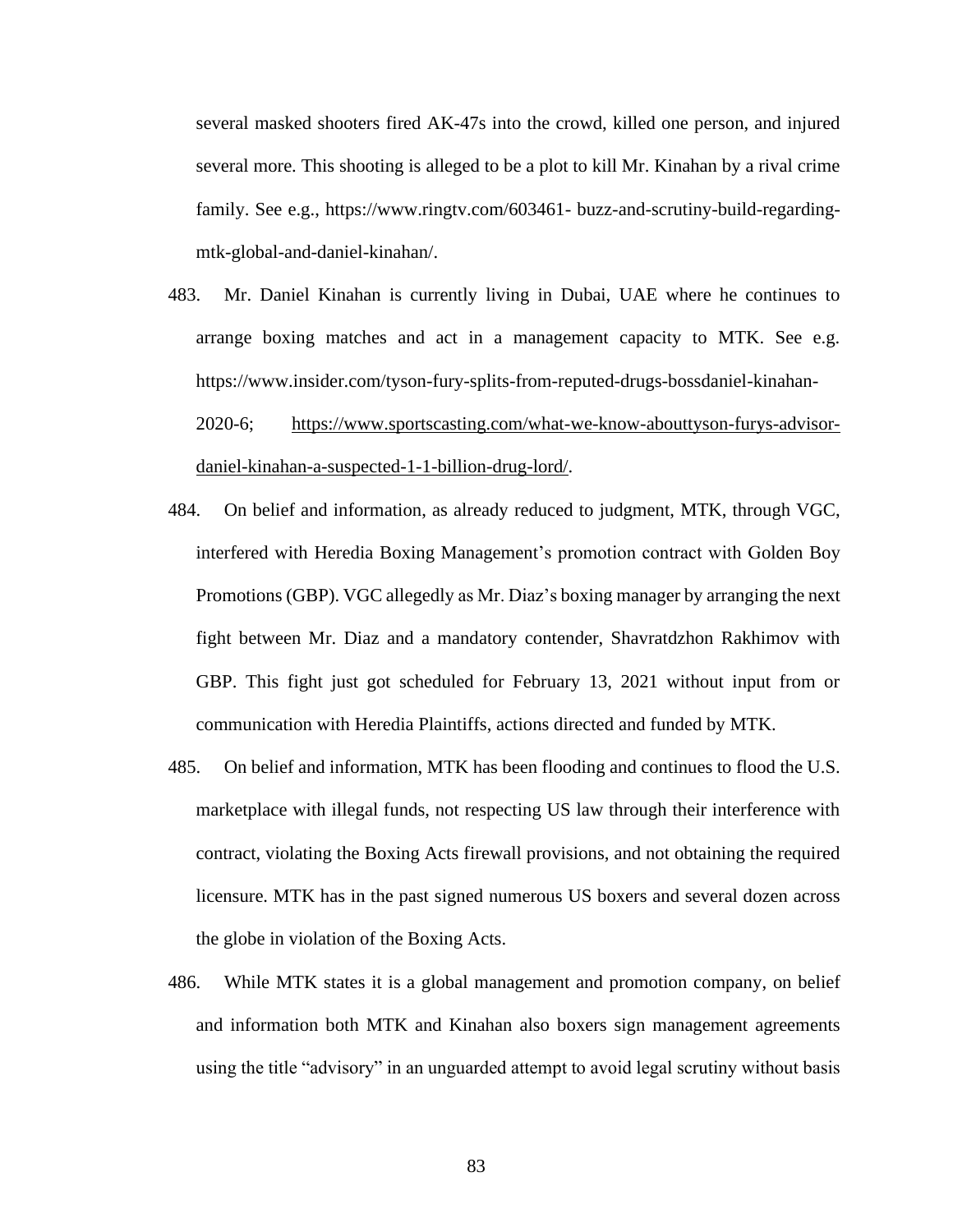in statutory law. However, in reality, MTK's agreements are management or promotion agreements based on the applicable definitions and MTK's and Kinahan's conduct.

- 487. On belief and information and a predicate act, MTK provided financial inducement and advance of \$100,000 as advance on Mr. Diaz's purse. This advance caused Mr. Diaz to Breach his obligation to the Heredia Plaintiffs, a primary target of the Boxing Acts. *See* George Foreman Associates, Ltd. v. Foreman, 389 F.Supp 1308, 1314 (1974) ("The statutes and regulations indicate a clear purpose to safeguard boxers against the temptation to mortgage their futures in exchange for relatively meager present consideration.").
- 488. On belief and information, MTK and Kinahan operate in the United States and this district through VGC and other proxies.

#### **FACTUAL ALLEGATIONS COMMON TO ALL RICO COUNTS**

- 489. The Racketeering Influenced and Corrupt Organizations (RICO) Act allows for a wronged plaintiff to sue in civil court for damages. See 18 U.S.C. § 1964.
- 490. At all relevant times MTK, Round 10, DBC and Seddiqi received or obtained money, either directly or indirectly from a pattern of racketeering activity. MTK is associated with Mr. Daniel Kinahan and the Kinahan Organized Crime Group ("KOCG"). The KOCG is an association-in-fact that operates one of Europe's largest drug trafficking and money laundering networks according to several law enforcement agencies. Mr. Kinahan co-founded MTK with Matthew "Mack The Knife" Macklin. Mr. Kinahan co-founded MTK in an attempt to launder illicit proceeds from drug trafficking through a seemingly lawful business. However, this attempt failed in 2016 when during a boxing match promoted by Mr. Kinahan ended in violence as a rival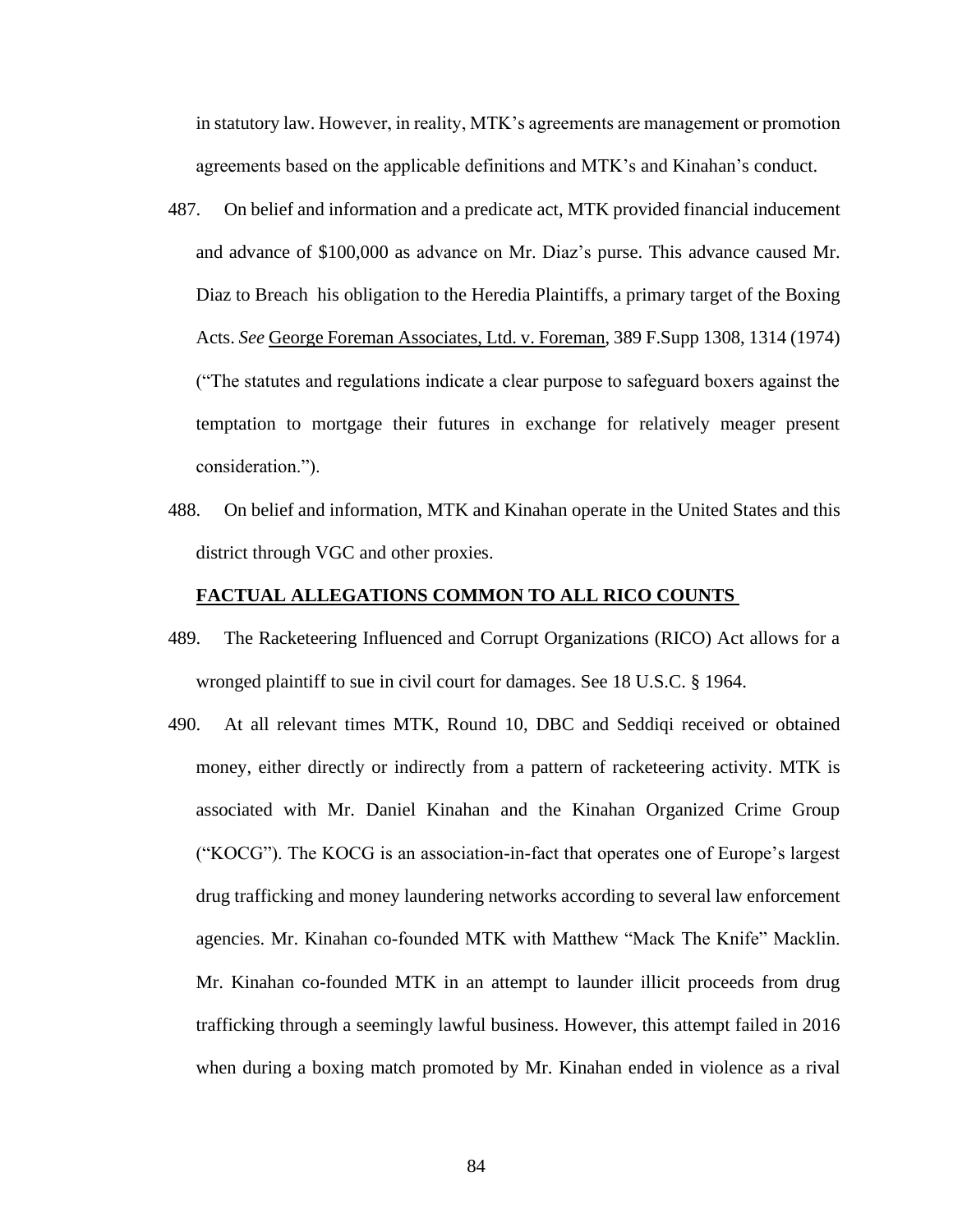crime family, believed to be the Hutch Family, began shooting the crowd. In the aftermath of that shooting and feeling the pressure from several law enforcement agencies, Mr. Kinahan fled from Ireland to Dubai, UAE and continued to operate MTK by creating the Dubai, UAE wing of MTK. In 2017, MTK made attempts on paper to sever the ties between MTK and Mr. Kinahan. However, recent reports—as recent as November 2020—still indicate that Mr. Kinahan is running MTK from Dubai, UAE. See e.g. [https://www.belfasttelegraph.co.uk/news/northern-ireland/barry-mcguigan](https://www.belfasttelegraph.co.uk/news/northern-ireland/barry-mcguigan-inwarning-to-boxing-over-kinahan-grip-after-frampton-case-39750316.html)[inwarning-to-boxing-over-kinahan-grip-after-frampton-case-39750316.html.](https://www.belfasttelegraph.co.uk/news/northern-ireland/barry-mcguigan-inwarning-to-boxing-over-kinahan-grip-after-frampton-case-39750316.html)

- 491. On belief and information, Seddiqi was natural partner for MTK and Kinahan because of his love for boxing as well as his family's established business as jewelry dealers and businessmen, which on makes it possible to funnel KOCG funds into the UAE.
- 492. "Racketeering activity" is an act that violates certain statutes enumerated in 18 U.S.C. § 1961. An act of "racketeering activity" is also called a "predicate act." See Living Designs, Inc. v. E.I. Dupont de Nemours & Co.,  $431$  F.3d 353, 361 (9th Cir. 2005). Drug trafficking and money laundering are both listed in 18 U.S.C. § 1961. Here, MTK received or obtained money, either directly or indirectly, from drug trafficking and money laundering through its association with Mr. Kinahan. Mr. Kinahan continues to arrange boxing matches that involve MTK fighters. These matches are steeped in money obtained from drug trafficking and money laundering. MTK then uses this money to attempt to bring in more fighters and arrange more fights so that more drug trafficking proceeds can be laundered through what appears to be a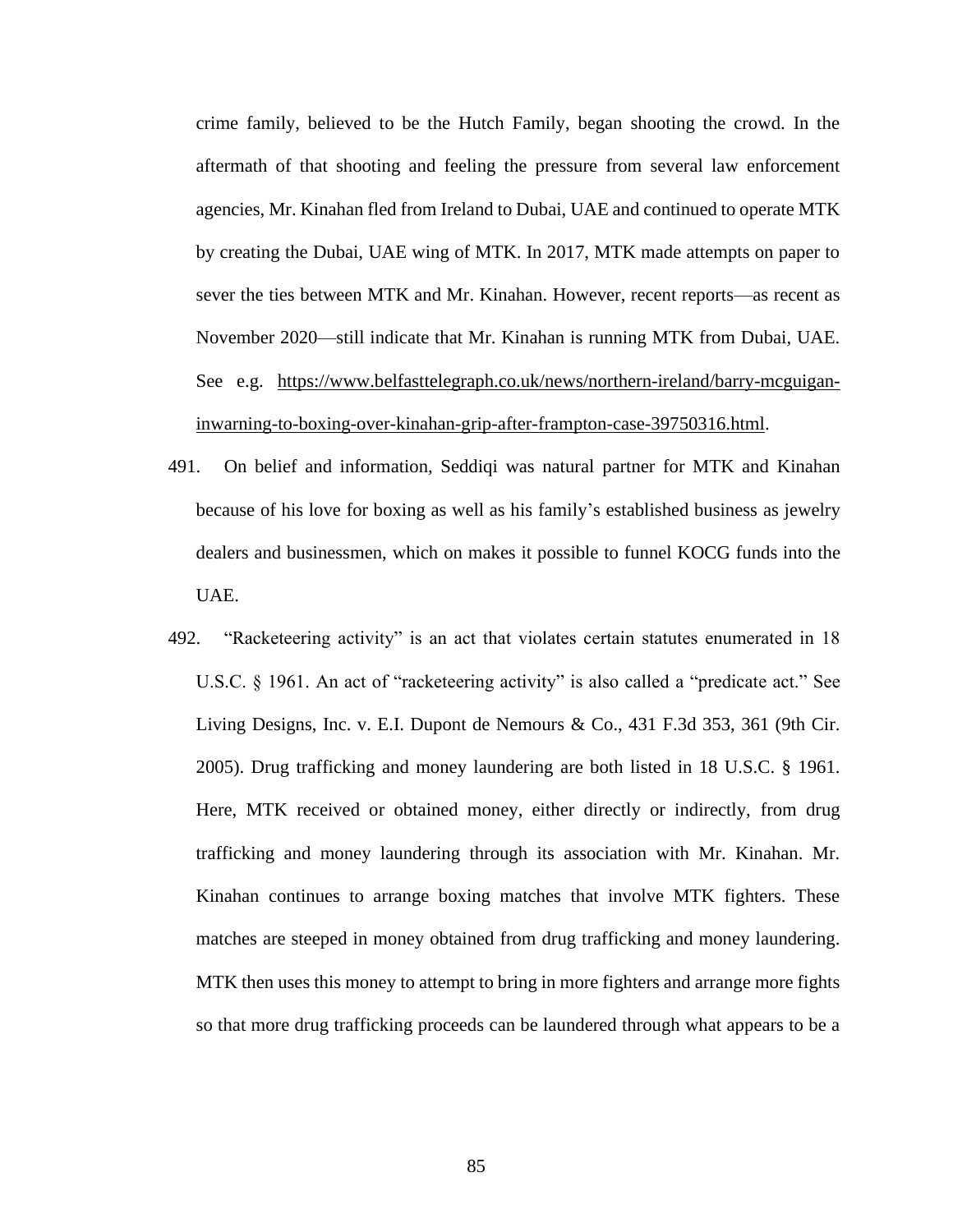legitimate business. MTK's thirst for new boxers supports the KOCG's money laundering needs to MTK to the UAE market and brought MTK to the US market.

- 493. A "pattern of racketeering activity" means that a defendant, such as MTK, committed at least two distinct predicate acts. Distinct does not have to mean different types of predicate acts. A pattern of racketeering activity must include related predicate acts. Predicate acts are "related" to one another if they have the same or similar purposes, results, participants, victims, or methods. Here, MTK has approached several US fighters and offered similar "marketing advisor" arrangements. MTK sometimes does this with the knowledge and consent of the fighters boxing manager. On other occasions, such as this current dispute, it is a hostile attempt to peel a boxer or sport fighter away from his or her managers.
- 494. For example, MTK holds Mr. Diaz out on its website as one of its boxers and has publicly tweeted about an upcoming mandatory-title defense bout. This bout was arranged between VGC and GBP, both of whom have not included Mr. Diaz's manager, Mr. M. Heredia and HBM in the conversation.
- 495. A pattern of racketeering activity also requires predicate acts showing "continuity." Continuity can be demonstrated in two ways. The first is "close-ended" continuity where the related predicate acts extend over a substantial period of time. The second is "open-ended" continuity where the related predicate acts do not occur over a substantial period of time but are likely to be repeated in the future. Here, MTK continues to involve itself in drug trafficking and money laundering through its associate with Mr. Kinahan. These acts are likely to be repeated in the future. MTK advertises on its website that it is one of the biggest forces in boxing and is encouraging children as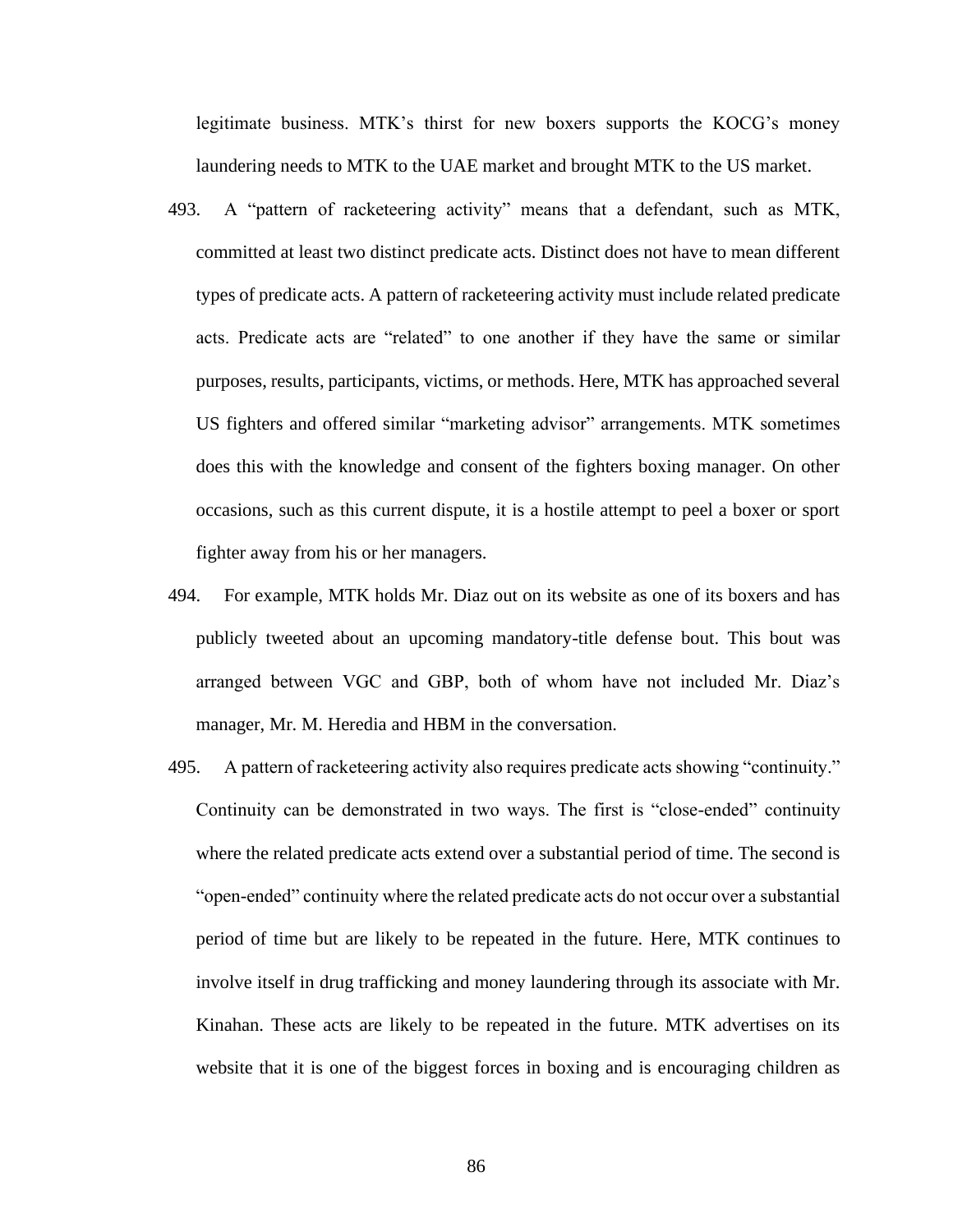young as fifteen to sign up with them to get more boxers in their grasps to continue the money laundering operation. This also includes a drive to become a dominant player in the United States as MTK continues its expansion into the United States.

- 496. MTK has participated as a principal in the pattern of racketeering activity. MTK either committed or aided, abetted, counseled, commanded, induced, or procured the commission of several predicate acts that form a pattern of racketeering activity. MTK also willfully caused the commission of two or more alleged predicate acts that make up the pattern of racketeering activity. MTK committed these predicate acts with intent or knowledge. MTK knows that Mr. Kinahan is involved in drug trafficking and money laundering and yet MTK still associates with Mr. Kinahan and does business regularly with Mr. Kinahan. Further, MTK itself is engaged in predicate acts when it proved these illicit funds to VGC to file a lawsuit on behalf of Mr. Diaz and send threatening letters to GBP demanding they declare the 2017 promotion agreement canceled in a matter of hours.
- 497. MTK uses the income or proceeds derived from the racketeering activity to acquire, maintain, or operate an enterprise. An "enterprise" may consist of an individual, partnership, corporation, association, or other legal entity. Here, MTK has attempted to acquire an interest in Mr. Joseph Diaz, as a professional boxer. MTK provided Mr. Diaz \$100,000 in an attempt to fraudulently induce him without proper licensure, contractual, or lawful authority. These funds are directly or indirectly derived from racketeering activity as described above. MTK receives funds directly or indirectly from Mr. Kinahan which are derived from racketeering activity such as drug trafficking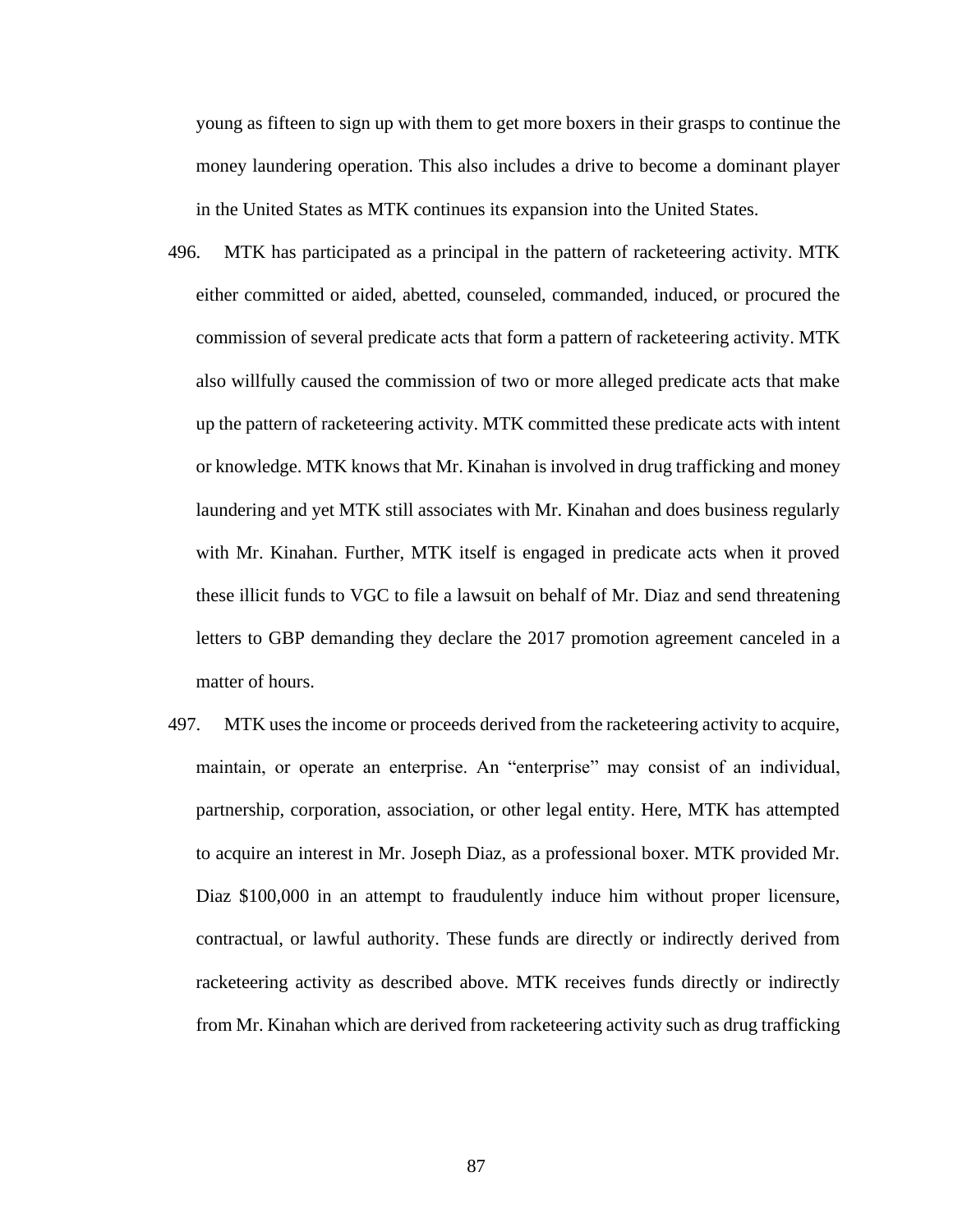and money laundering. MTK itself is laundering the illicit proceeds of the KOCG drug trafficking enterprise.

- 498. MTK is engaged in interstate and foreign commence. They are a foreign business entity operating in the United States. MTK is using and abusing US law in an attempt to gain a foothold in a lucrative market to continue their money laundering operation.
- 499. The acts of MTK have caused damage to Plaintiffs.
- 500. MTK used racketeering income to injure Plaintiffs.
- 501. To establish standing for a civil RICO claim, four factors must be satisfied: the Plaintiff must be (1) a "person" (2) who sustains injury (3) to his or her "business or property" (4) "by reason of" defendant's violation of 18 U.S.C. § 1962. Standing depends on injury from the "conduct constituting the violation," and each section of RICO has a different injury requirement. Injury under § 1962(a) must stem from the investment of racketeering income; injury under § 1962(b) must stem from the acquisition of an interest on or control over an enterprise; injury under § 1962(c) must stem from the predicate acts; and injury under § 1962(d) generally stems from the overt acts committed in furtherance of the conspiracy.
- 502. Plaintiffs have standing under all four sections of RICO as they are considered a "person" who has sustained an injury to his business by reason of the injuries described below.

#### **ABC and BoxRec**

503. Under Federal law, the term ["boxer registry"](https://www.law.cornell.edu/definitions/uscode.php?width=840&height=800&iframe=true&def_id=15-USC-1666546597-711953909&term_occur=999&term_src=title:15:chapter:89:section:6301) means any entity certified by the Association of [Boxing Commissions](https://www.law.cornell.edu/definitions/uscode.php?width=840&height=800&iframe=true&def_id=15-USC-534390156-711953910&term_occur=999&term_src=title:15:chapter:89:section:6301) for the purposes of maintaining records and identification of <u>boxers.</u>" See 15 U.S.C. § 6301.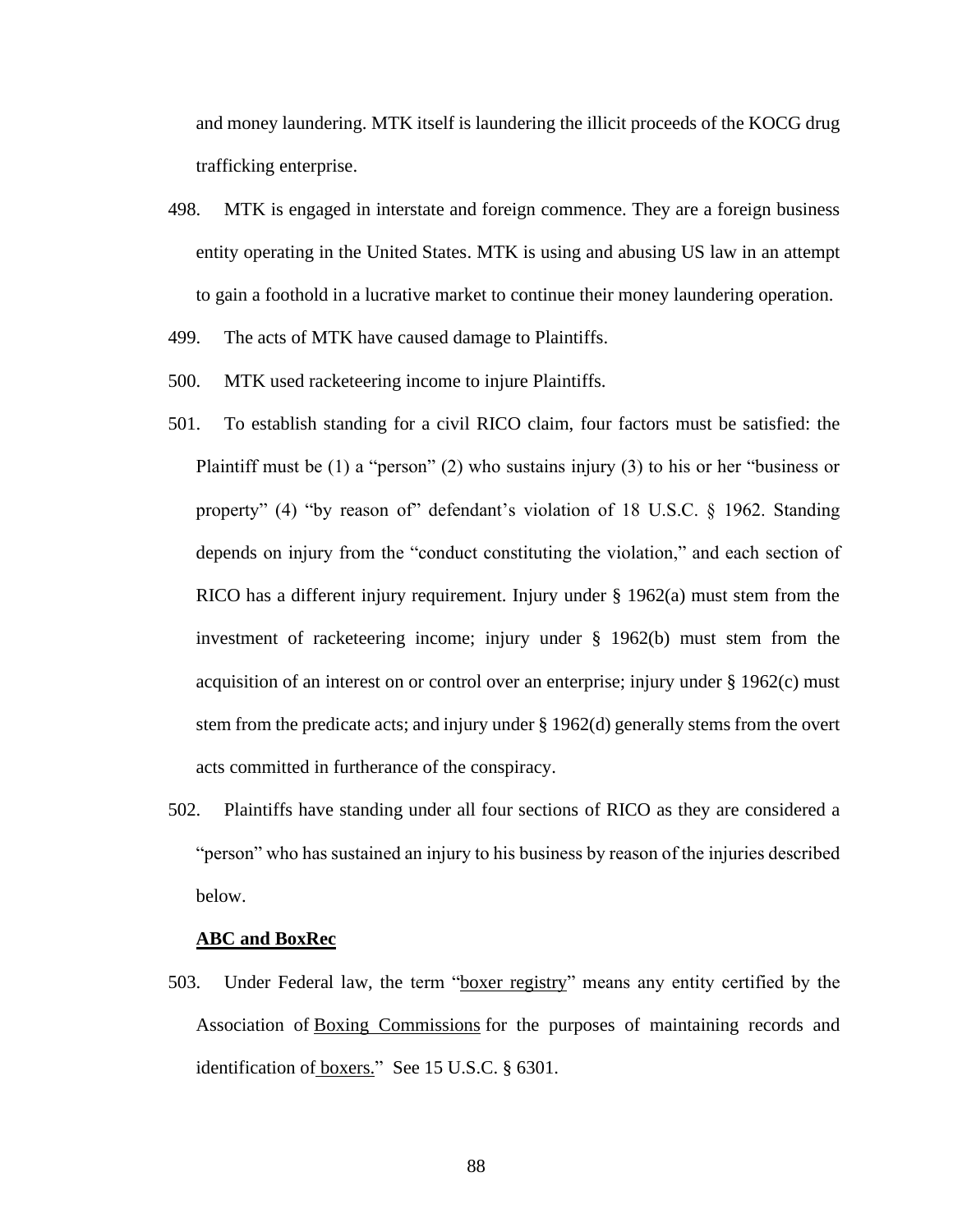- 504. Violations of the Professional Boxing Safety Act of 1996 (PBSA), as amended by the Muhammad Ali Boxing Reform Act of 2000 ("Ali Act") carry with it civil and criminal penalties. See generally 15 U.S.C. § 6309.
- 505. The purposes of the Boxing Acts are—**(1)** to improve and expand the system of safety precautions that protects the welfare of professional [boxers;](https://www.law.cornell.edu/definitions/uscode.php?width=840&height=800&iframe=true&def_id=15-USC-93930424-711953911&term_occur=999&term_src=title:15:chapter:89:section:6302) and **(2)** to assist [State](https://www.law.cornell.edu/definitions/uscode.php?width=840&height=800&iframe=true&def_id=15-USC-80204913-595734713&term_occur=999&term_src=title:15:chapter:89:section:6302) [boxing commissions](https://www.law.cornell.edu/definitions/uscode.php?width=840&height=800&iframe=true&def_id=15-USC-534390156-711953910&term_occur=999&term_src=title:15:chapter:89:section:6302) to provide proper oversight for the professional boxing industry in the United [States.](https://www.law.cornell.edu/definitions/uscode.php?width=840&height=800&iframe=true&def_id=15-USC-80204913-595734713&term_occur=999&term_src=title:15:chapter:89:section:6302)
- 506. The Boxing Acts also prohibited conflict of interest as follows "No member or employee of a [boxing commission,](https://www.law.cornell.edu/definitions/uscode.php?width=840&height=800&iframe=true&def_id=15-USC-534390156-711953910&term_occur=999&term_src=title:15:chapter:89:section:6308) no person who administers or enforces [State](https://www.law.cornell.edu/definitions/uscode.php?width=840&height=800&iframe=true&def_id=15-USC-80204913-595734713&term_occur=999&term_src=title:15:chapter:89:section:6308) boxing laws, and no member of the Association of [Boxing Commissions](https://www.law.cornell.edu/definitions/uscode.php?width=840&height=800&iframe=true&def_id=15-USC-534390156-711953910&term_occur=999&term_src=title:15:chapter:89:section:6308) may belong to, contract with, or receive any compensation from, any person who sanctions, arranges, or promotes [professional boxing matches](https://www.law.cornell.edu/definitions/uscode.php?width=840&height=800&iframe=true&def_id=15-USC-465038347-711953904&term_occur=999&term_src=title:15:chapter:89:section:6308) or who otherwise has a financial interest in an active [boxer](https://www.law.cornell.edu/definitions/uscode.php?width=840&height=800&iframe=true&def_id=15-USC-93930424-711953911&term_occur=999&term_src=title:15:chapter:89:section:6308) currently registered with a [boxer registry."](https://www.law.cornell.edu/definitions/uscode.php?width=840&height=800&iframe=true&def_id=15-USC-1666546597-711953909&term_occur=999&term_src=title:15:chapter:89:section:6308)
- 507. The Act further prohibited the promotion of boxing events without ABC guidelines. It mandated as follows: "No person may arrange, promote, organize, produce, or fight in a [professional boxing match](https://www.law.cornell.edu/definitions/uscode.php?width=840&height=800&iframe=true&def_id=15-USC-465038347-711953904&term_occur=999&term_src=title:15:chapter:89:section:6303) held in a [State](https://www.law.cornell.edu/definitions/uscode.php?width=840&height=800&iframe=true&def_id=15-USC-80204913-595734713&term_occur=999&term_src=title:15:chapter:89:section:6303) that does not have a [boxing](https://www.law.cornell.edu/definitions/uscode.php?width=840&height=800&iframe=true&def_id=15-USC-534390156-711953910&term_occur=999&term_src=title:15:chapter:89:section:6303)  [commission](https://www.law.cornell.edu/definitions/uscode.php?width=840&height=800&iframe=true&def_id=15-USC-534390156-711953910&term_occur=999&term_src=title:15:chapter:89:section:6303) unless the match is supervised by a [boxing commission](https://www.law.cornell.edu/definitions/uscode.php?width=840&height=800&iframe=true&def_id=15-USC-534390156-711953910&term_occur=999&term_src=title:15:chapter:89:section:6303) from another [State](https://www.law.cornell.edu/definitions/uscode.php?width=840&height=800&iframe=true&def_id=15-USC-80204913-595734713&term_occur=999&term_src=title:15:chapter:89:section:6303) and subject to the most recent version of the recommended regulatory guidelines certified and published by the Association of [Boxing Commissions](https://www.law.cornell.edu/definitions/uscode.php?width=840&height=800&iframe=true&def_id=15-USC-534390156-711953910&term_occur=999&term_src=title:15:chapter:89:section:6303) as well as any additional relevant professional boxing regulations and requirements of such other [State.](https://www.law.cornell.edu/definitions/uscode.php?width=840&height=800&iframe=true&def_id=15-USC-80204913-595734713&term_occur=999&term_src=title:15:chapter:89:section:6303)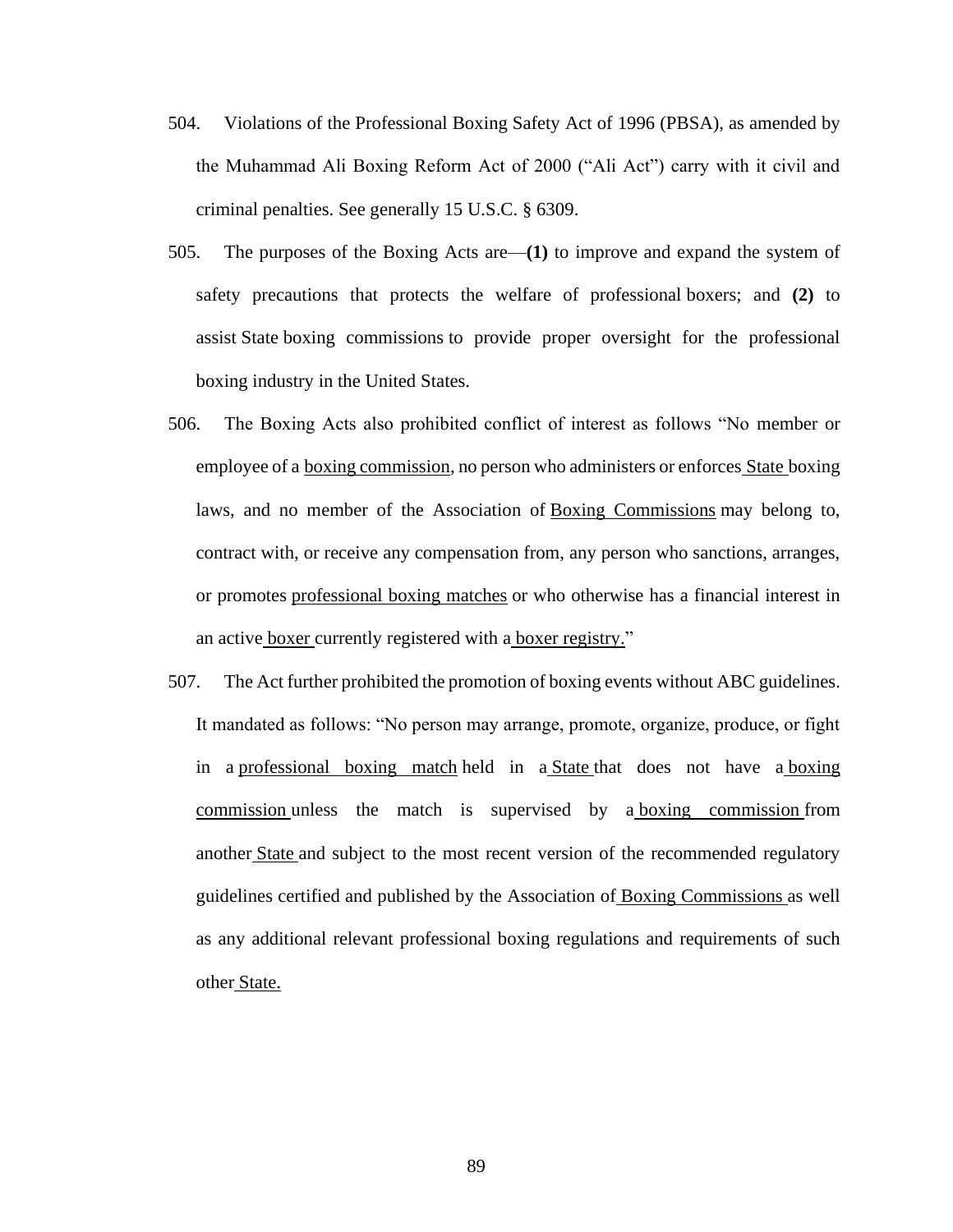- 508. The ABC was tasked with the promulgation of guidelines and enforcement of the safety provisions of the Boxing Acts, and on belief and information generally has done a respectable job of same through its guidelines and member organizations.
- 509. The ABC, however, has a dark side that involves corruption of members and the organization itself.
- 510. On belief and information, the ABC never fully complied with the transparency and accountability rules and regulations required of non-profit organizations.
- 511. For example, minutes of meeting are not religiously prepared or kept. Further, the ABC's non-profit status application was not even made until well after the entity was in operations.
- 512. Further, the company has a history of shoddy and/or opaque bookkeeping that enable various members of the ABC to skim money and/or otherwise steal from the company without checks and balances to prevent same.
- 513. The ABC established guidelines for the selection and supervision Boxing Registers. However, without worthy cause, the ABC selected BoxRec as the sole Boxing Register.
- 514. On belief and information, the selection may have been motived by corruption and various conflicts of interests that involved extant ABC leadership at the time of award. The selection of BoxRec as boxing register was clear surprise to both pundits and event ABC board member.
- 515. The actions of ABC board members and officers in running the ABC as their personal fiefdoms, skimming money from it, selecting BoxRec as exclusive Boxing Register to the exclusion of Fight Fax and others more qualified boxing registers,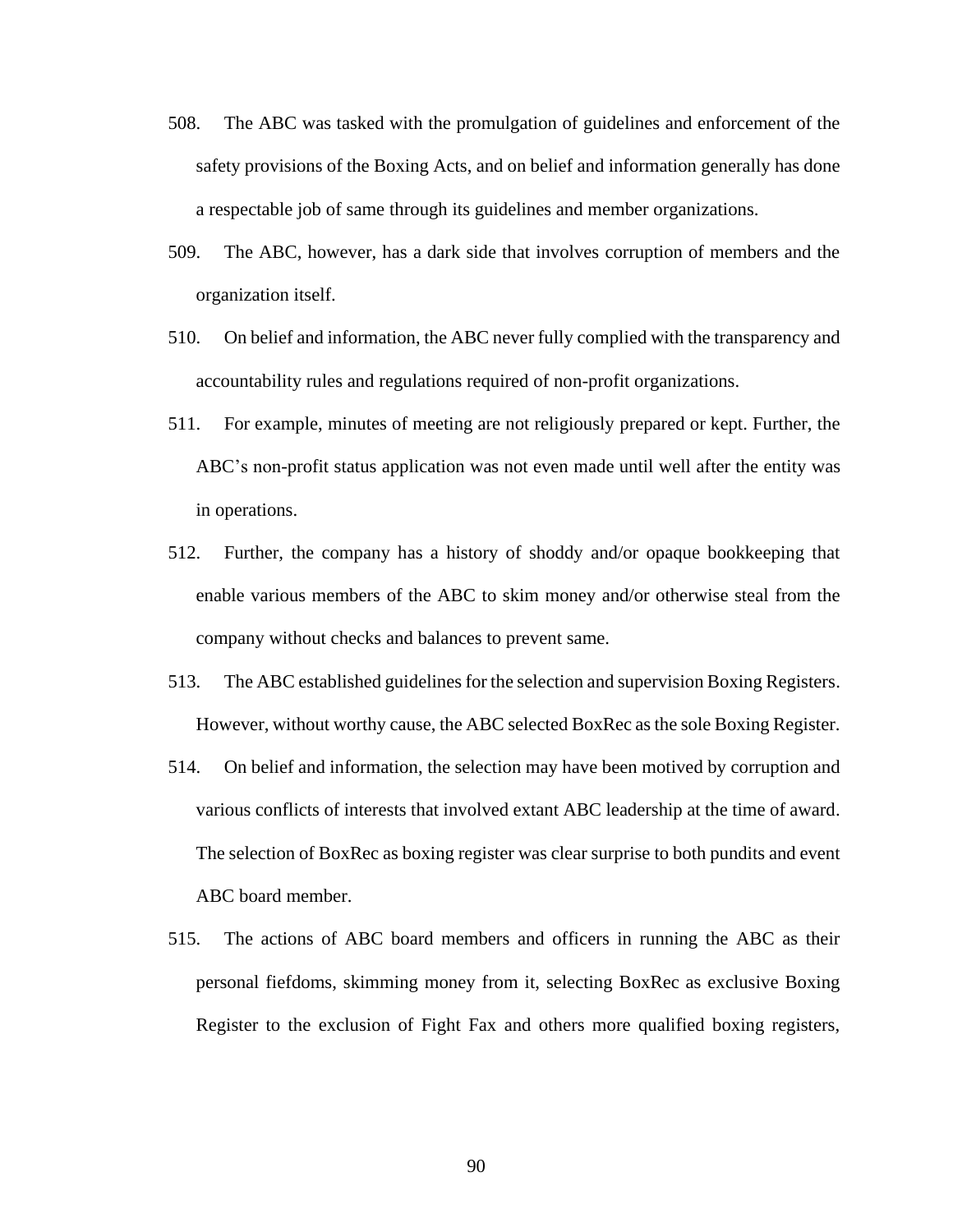constitute predicate acts and on belief and information otherwise qualify the ABC as an *enterprise* under the RICO Act.

## **Acquisition and Maintenance of an Interest in and Control of an** *Enterprise* **Engaged in a** *Pattern of Racketeering Activity***: 18 U.S.C. §§ [1961\(](http://www.law.cornell.edu/uscode/18/1961.html)5), [1962\(](http://www.law.cornell.edu/uscode/18/1962.html)b)**

- 516. Plaintiffs now re-allege each and every allegation as set forth above, and hereby incorporate same by reference, as if all were set forth fully herein, with substance to prevail over form.
- 517. All Defendants did acquire and/or maintain, directly or indirectly, an interest in or control of a RICO *enterprise* of individuals who were associated in fact and who did engage in, and whose activities did affect, interstate and foreign commerce, all in violation of 18 U.S.C.  $\S\S 1961(4)$  $\S\S 1961(4)$  $\S\S 1961(4)$ , (5), (9), and  $1962(b)$  $1962(b)$ .
- 518. During the ten (10) calendar years preceding the date of filing, all Defendants did cooperate jointly and severally in the commission of two (2) or more RICO predicate acts that are itemized in the RICO laws at 18 U.S.C.  $\S\S 1961(1)(A)$  $\S\S 1961(1)(A)$  $\S\S 1961(1)(A)$  and (B), and did so in violation of the RICO law at [18 U.S.C. 1962\(](http://www.law.cornell.edu/uscode/18/1962.html)b) (Prohibited activities).
- 519. Defendants did commit two (2) or more of the offenses itemized above in a manner which they calculated and premeditated intentionally to threaten continuity, *i.e.* a continuing threat of their respective *racketeering activities*, also in violation of the RICO law at [18 U.S.C. 1962\(](http://www.law.cornell.edu/uscode/18/1962.html)b) *supra*.
- 520. Pursuant to the original Statutes at Large, the RICO laws itemized above are to be *liberally* construed by this honorable Court though never codified in [Title 18](http://www.law.cornell.edu/uscode/18/) of the United States Code. See 84 Stat. 947, Sec. 904, Oct. 15, 1970.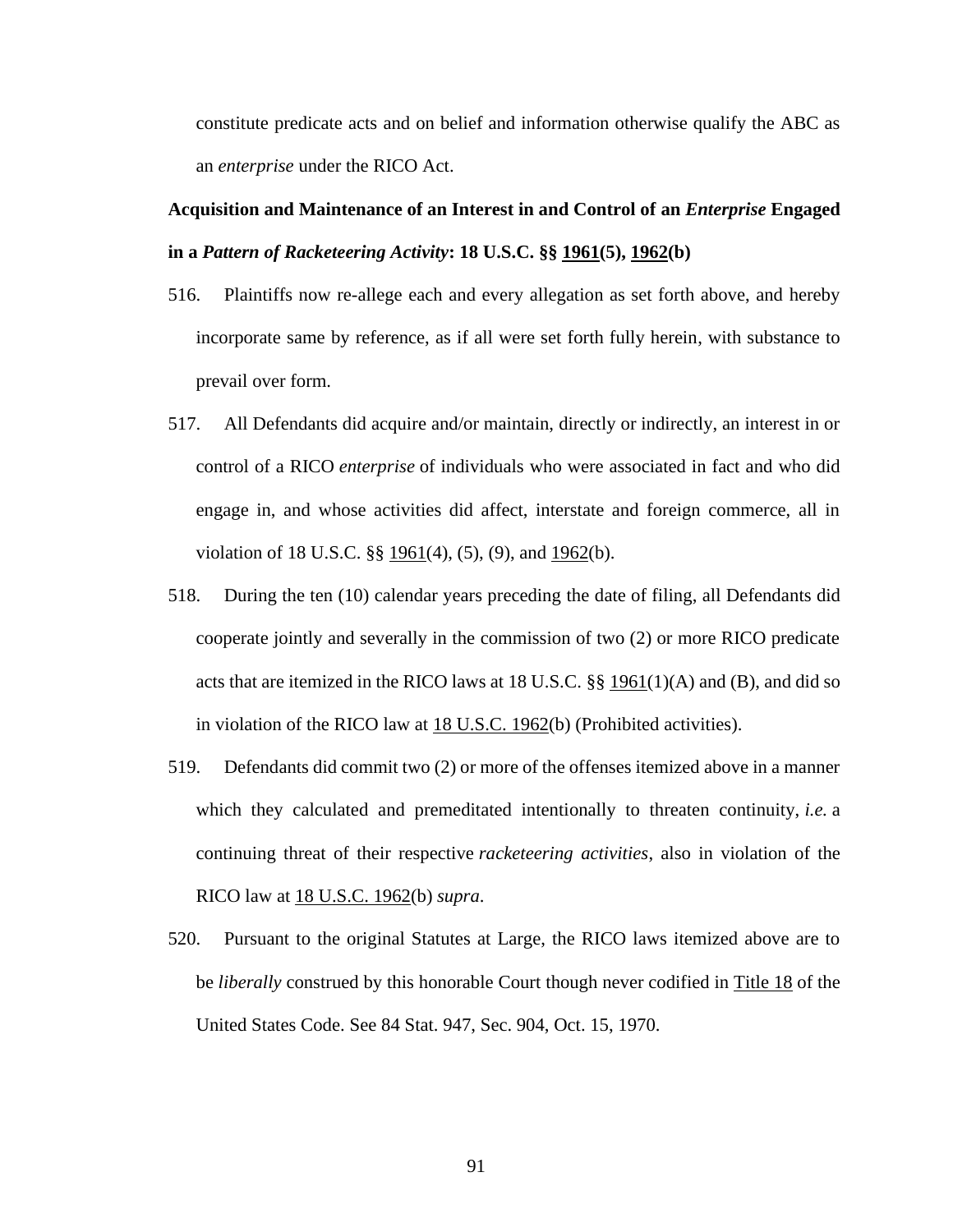- 521. Each of the Entity Defendants (ABC, BoxRec, Round 10, DBC and MTK Global) are responsible for the actions of their respective officers, employees and agents under the theory of *Respondeat superior* (principal is liable for agents' misconduct, knowledge of, participation in, and benefit from a RICO enterprise).
- 522. Each of the defendants also is responsible for the action of the others are coconspirators as a result of their conspiracy

# **[COUNT TWO:](http://www.supremelaw.org/cc/aol2/initial.complaint.htm#contents) Conduct and Participation in a RICO** *Enterprise* **through a** *Pattern of Racketeering Activity***: 18 U.S.C. §§ [1961\(](http://www.law.cornell.edu/uscode/18/1961.html)5), [1962\(](http://www.law.cornell.edu/uscode/18/1962.html)c)**

- 523. Plaintiffs now re-allege each and every allegation as set forth above, and hereby incorporate same by reference, as if all were set forth fully herein. Substance to prevail over form.
- 524. Defendants did associate with a RICO *enterprise* of individuals who were associated in fact and who engaged in, and whose activities did affect, interstate and foreign commerce.
- 525. Likewise, all Defendants did conduct and/or participate, either directly or indirectly, in the conduct of the affairs of said RICO *enterprise* through a *pattern of racketeering activity*, all in violation of 18 U.S.C. §§ <u>1961</u>(4), (5), (9), and <u>1962</u>(c).
- 526. During the ten (10) calendar years preceding the date of filing, all Defendants did cooperate jointly and severally in the commission of two (2) or more of the RICO predicate acts that are itemized in the RICO laws at 18 U.S.C.  $\S$  [1961\(](http://www.law.cornell.edu/uscode/18/1961.html)1)(A) and (B), and did so in violation of the RICO law at [18 U.S.C. 1962\(](http://www.law.cornell.edu/uscode/18/1962.html)c) (Prohibited activities).
- 527. Plaintiffs further allege that all Defendants did commit two (2) or more of the offenses itemized above in a manner which they calculated and premeditated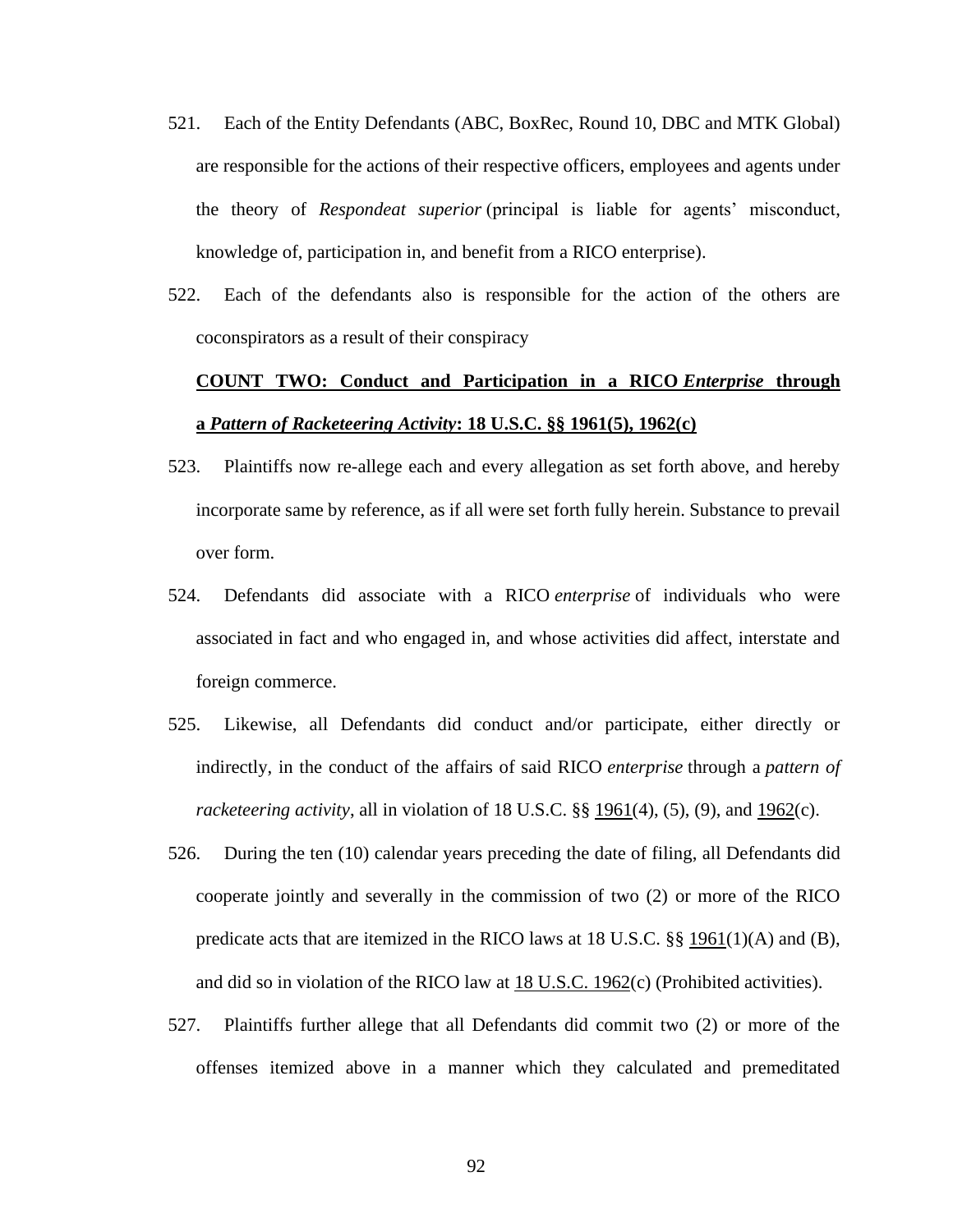intentionally to threaten continuity, *i.e.* a continuing threat of their respective *racketeering activities*, also in violation of the RICO law at [18 U.S.C.](http://www.law.cornell.edu/uscode/18/1962.html)  [1962\(](http://www.law.cornell.edu/uscode/18/1962.html)c) *supra*.

- 528. Each defendant is jointly and severally liable for the actions of its co-conspirators.
- 529. Each defendant also liable for the actions of its officers, employees and agents under the theory of *Respondeat superior* (as explained above).
- 530. **[COUNT THREE:](http://www.supremelaw.org/cc/aol2/initial.complaint.htm#contents)** Conspiracy to Engage in a *Pattern of Racketeering Activity*: 18 U.S.C. §§ [1961\(](http://www.law.cornell.edu/uscode/18/1961.html)5), [1962\(](http://www.law.cornell.edu/uscode/18/1962.html)d)
- 531. Plaintiffs now re-allege each and every allegation as set forth above, and hereby incorporates same by reference, as if all were set forth fully herein, praying that substance prevail over form.
- 532. At various times and places partially enumerated above, all Defendants did conspire to acquire and maintain an interest in a RICO *enterprise* engaged in a *pattern of racketeering activity*, in violation of 18 U.S.C. §§ [1962\(](http://www.law.cornell.edu/uscode/18/1962.html)b) and (d).
- 533. At various times and places partially enumerated above, all Defendants did also conspire to conduct and participate in said RICO *enterprise* through a *pattern of racketeering activity*, in violation of 18 U.S.C. §§ [1962\(](http://www.law.cornell.edu/uscode/18/1962.html)c) and (d). See also 18 U.S.C. §§ [1961\(](http://www.law.cornell.edu/uscode/18/1961.html)4), (5) and (9).
- 534. During the ten (10) calendar years preceding filing, Defendants did cooperate jointly and severally in the commission of two (2) or more of the predicate acts that are itemized at 18 U.S.C.  $\S$   $\S$   $\frac{1961(1)}{A}$  $\frac{1961(1)}{A}$  $\frac{1961(1)}{A}$  and (B), in violation of [18 U.S.C. 1962\(](http://www.law.cornell.edu/uscode/18/1962.html)d).
- 535. Plaintiffs further allege that Defendants did commit two (2) or more of the offenses itemized above in a manner which they calculated and premeditated intentionally to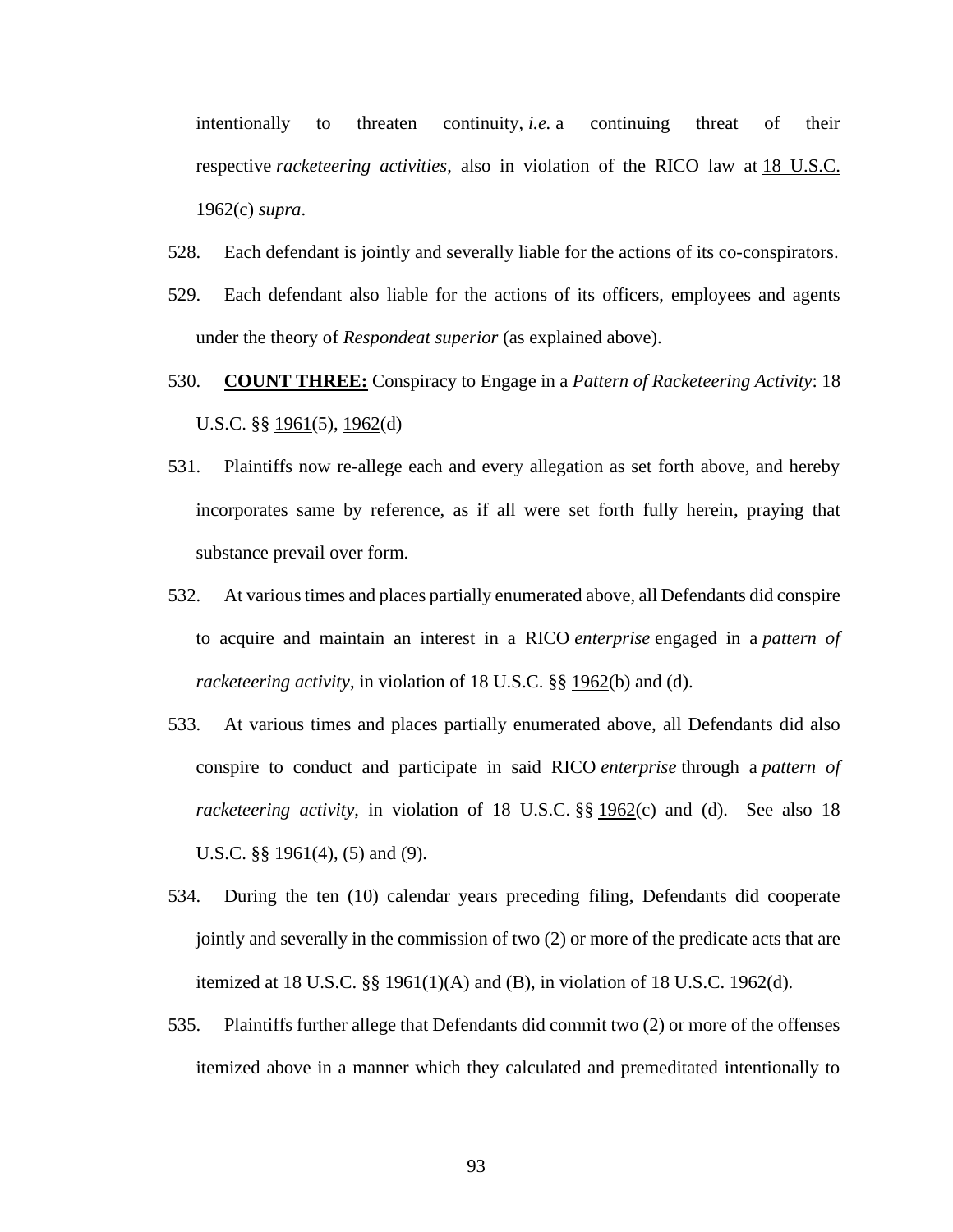threaten continuity, *i.e.* a continuing threat of their respective *racketeering activities*, also in violation of [18 U.S.C. 1962\(](http://www.law.cornell.edu/uscode/18/1962.html)d) (Prohibited activities *supra*).

- 536. Each defendant is jointly and severally liable for the actions of its co-conspirators.
- 537. Each defendant also liable for the actions of its officers, employees and agents under the theory of *Respondeat superior* (as explained above).

#### **[RELIEF REQUESTED](http://www.supremelaw.org/cc/aol2/initial.complaint.htm#contents)**

538. *Wherefore*, pursuant to the statutes at [18 U.S.C. 1964\(](http://www.law.cornell.edu/uscode/18/1964.html)a) and (c), Plaintiffs request judgment against all named Defendants as follows:

#### **[ON COUNT ONE:](http://www.supremelaw.org/cc/aol2/initial.complaint.htm#contents)**

- a. That this Court liberally construe the RICO laws and thereby find that all Defendants, both jointly and severally, have acquired and maintained, both directly and indirectly, an interest in and/or control of a RICO *enterprise* of *persons* and of other individuals who were associated in fact, all of whom engaged in, and whose activities did affect, interstate and foreign commerce in violation of [18 U.S.C. 1962\(](http://www.law.cornell.edu/uscode/18/1962.html)b) (Prohibited activities).
- b. That all Defendants and all their directors, officers, employees, agents, servants and all other *persons* in active concert or in participation with them, be enjoined *temporarily* during pendency of this action, and *permanently* thereafter, from acquiring or maintaining, whether directly or indirectly, any interest in or control of any RICO *enterprise* of *persons*, or of other individuals associated in fact, who are engaged in, or whose activities do affect, interstate or foreign commerce.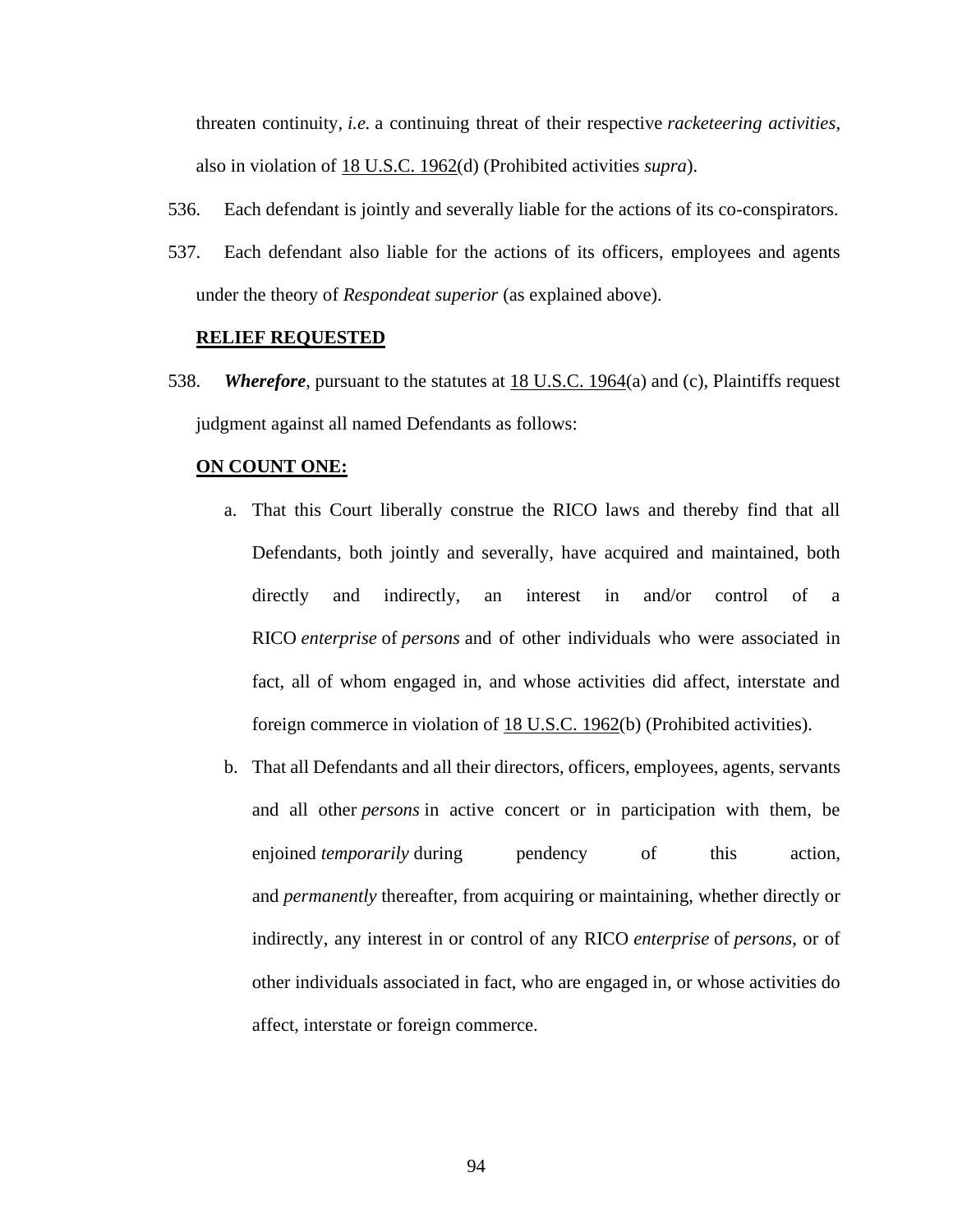- c. That all Defendants and all of their directors, officers, employees, agents, servants and all other *persons* in active concert or in participation with them, be enjoined *temporarily* during pendency of this action, and *permanently* thereafter, from committing any more predicate acts in furtherance of the RICO *enterprise* alleged in [COUNT ONE](http://www.supremelaw.org/cc/aol2/initial.complaint.htm#one) *supra*.
- d. That all Defendants be required to account for all gains, profits, and advantages derived from their several acts of *racketeering activity* in violation of [18 U.S.C.](http://www.law.cornell.edu/uscode/18/1962.html)  [1962\(](http://www.law.cornell.edu/uscode/18/1962.html)b) and from all other violation(s) of applicable State and federal law(s).
- e. That judgment be entered for Plaintiffs and against all Defendants for Plaintiffs' actual damages, and for any gains, profits, or advantages attributable to all violations of [18 U.S.C. 1962\(](http://www.law.cornell.edu/uscode/18/1962.html)b), according to the best available proof.
- f. That all Defendants pay to Plaintiffs treble (triple) damages, under authority of [18 U.S.C. 1964\(](http://www.law.cornell.edu/uscode/18/1964.html)c), for any gains, profits, or advantages attributable to all violations of [18 U.S.C. 1962\(](http://www.law.cornell.edu/uscode/18/1962.html)b), according to the best available proof.
- g. That all Defendants pay to Plaintiffs all damages sustained by Plaintiffs in consequence of Defendants' several violations of [18 U.S.C. 1962\(](http://www.law.cornell.edu/uscode/18/1962.html)b), according to the best available proof.
- h. That all Defendants pay to Plaintiffs the costs of the lawsuit incurred herein including, but not limited to, all necessary research, all non-judicial enforcement and all reasonable counsel's fees, at a minimum of \$150.00 per hour worked (a reasonable rate and a third of Mendy's standard professional rate if he were to be practicing as an attorney in the Commonwealth).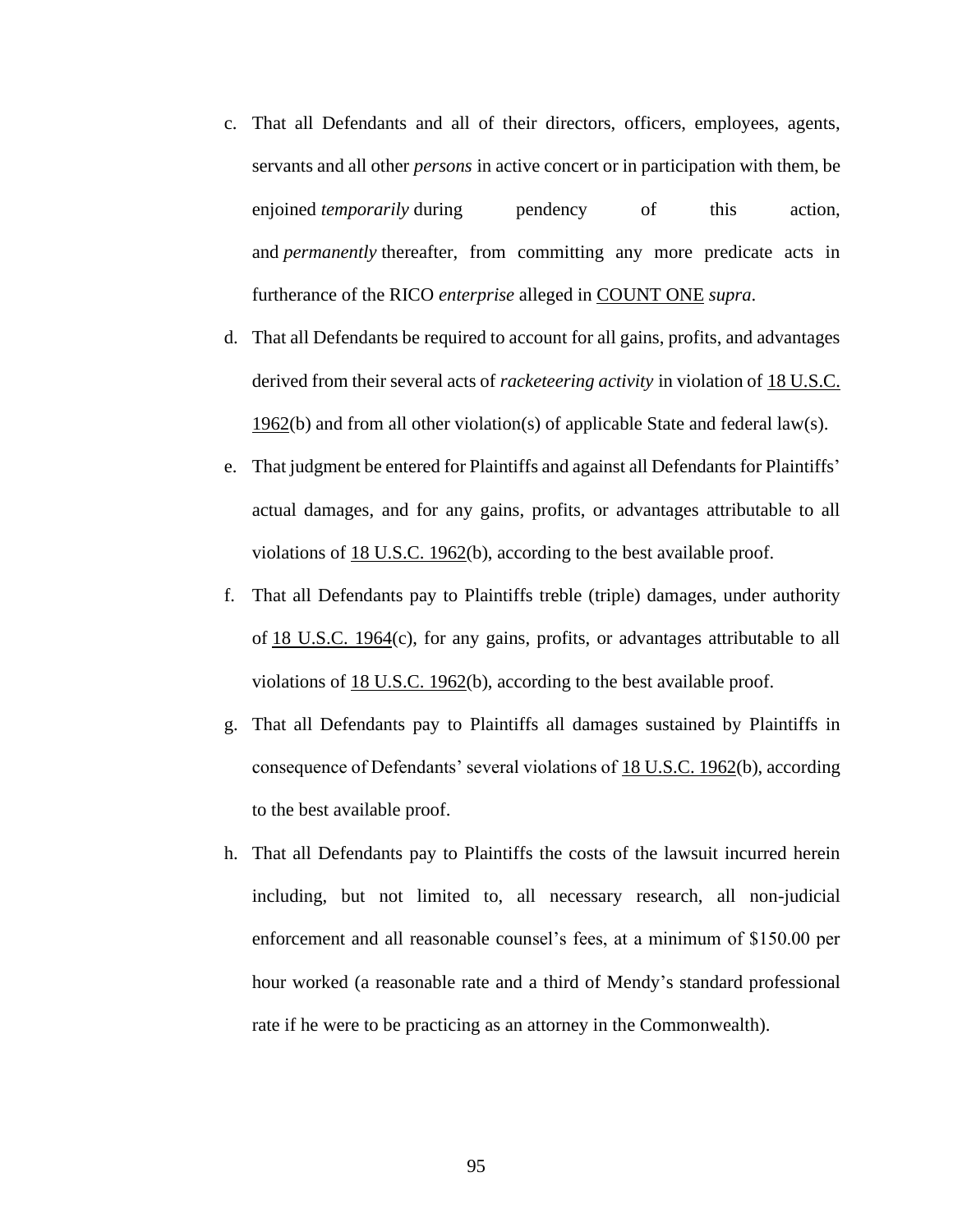- i. That all damages caused by all Defendants, and all gains, profits, and advantages derived by all Defendants, from their several acts of racketeering in violation of [18 U.S.C. 1962\(](http://www.law.cornell.edu/uscode/18/1962.html)b) and from all other violation(s) of applicable State and federal law(s), be deemed to be held in constructive trust, legally foreign with respect to the federal zone [*sic*], for the benefit of Plaintiff, His heirs and assigns.
- j. That Plaintiffs have such other and further relief as this Court deems just and proper, under the circumstances of this action.

## 539. **[ON COUNT TWO:](http://www.supremelaw.org/cc/aol2/initial.complaint.htm#contents)**

- a. That this Court liberally construe the RICO laws and thereby find that all Defendants have associated with a RICO *enterprise* of *persons* and of other individuals who were associated in fact, all of whom did engage in, and whose activities did affect, interstate and foreign commerce in violation of the RICO law at [18 U.S.C. 1962\(](http://www.law.cornell.edu/uscode/18/1962.html)c) (Prohibited activities).
- b. That this Court liberally construe the RICO laws and thereby find that all Defendants have conducted and/or participated, directly or indirectly, in the affairs of said RICO *enterprise* through a *pattern of racketeering activity* in violation of the RICO laws at 18 U.S.C.  $\S\S 1961(5)$  $\S\S 1961(5)$  $\S\S 1961(5)$  ("pattern" defined) and [1962\(](http://www.law.cornell.edu/uscode/18/1962.html)c) *supra*.
- c. That all Defendants and all of their directors, officers, employees, agents, servants and all other *persons* in active concert or in participation with them, be enjoined *temporarily* during pendency of this action, and *permanently* thereafter, from associating with any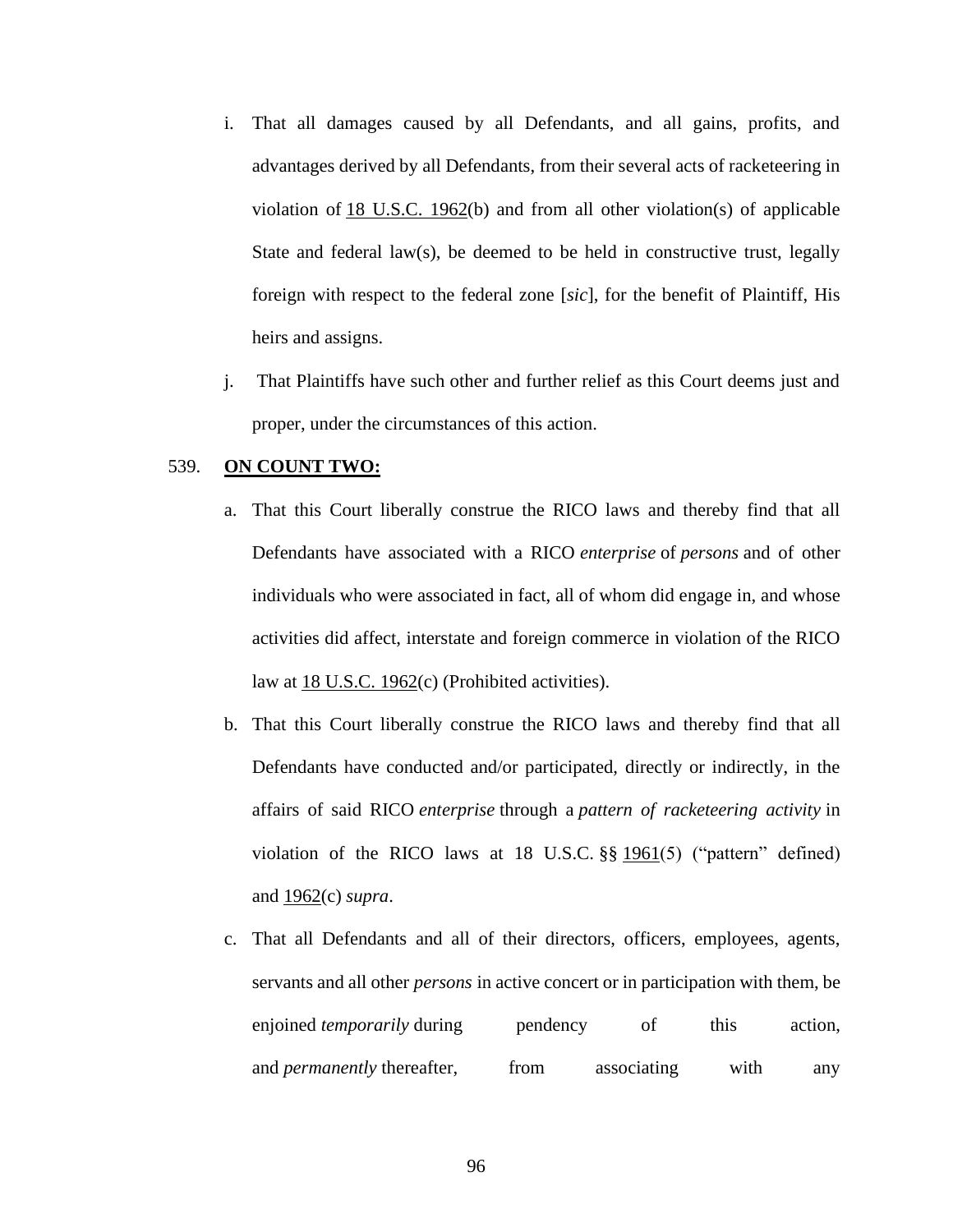RICO *enterprise* of *persons*, or of other individuals associated in fact, who do engage in, or whose activities do affect, interstate and foreign commerce.

- d. That all Defendants and all of their directors, officers, employees, agents, servants and all other *persons* in active concert or in participation with them, be enjoined *temporarily* during pendency of this action, and *permanently* thereafter, from conducting or participating, either directly or indirectly, in the conduct of the affairs of any RICO *enterprise* through a *pattern of racketeering activity* in violation of the RICO laws at 18 U.S.C. §§ [1961\(](http://www.law.cornell.edu/uscode/18/1961.html)5) and [1962\(](http://www.law.cornell.edu/uscode/18/1962.html)c) *supra*.
- e. That all Defendants and all of their directors, officers, employees, agents, servants and all other *persons* in active concert or in participation with them, be enjoined *temporarily* during pendency of this action, and *permanently* thereafter, from committing any more predicate acts in furtherance of the RICO *enterprise* alleged in [COUNT TWO](http://www.supremelaw.org/cc/aol2/initial.complaint.htm#two) *supra*.
- f. That all Defendants be required to account for all gains, profits, and advantages derived from their several acts of racketeering in violation of [18 U.S.C.](http://www.law.cornell.edu/uscode/18/1962.html)  [1962\(](http://www.law.cornell.edu/uscode/18/1962.html)c) *supra* and from all other violation(s) of applicable State and federal  $law(s)$ .
- g. That judgment be entered for Plaintiffs and against all Defendants for Plaintiffs' actual damages, and for any gains, profits, or advantages attributable to all violations of [18 U.S.C. 1962\(](http://www.law.cornell.edu/uscode/18/1962.html)c) *supra*, according to the best available proof.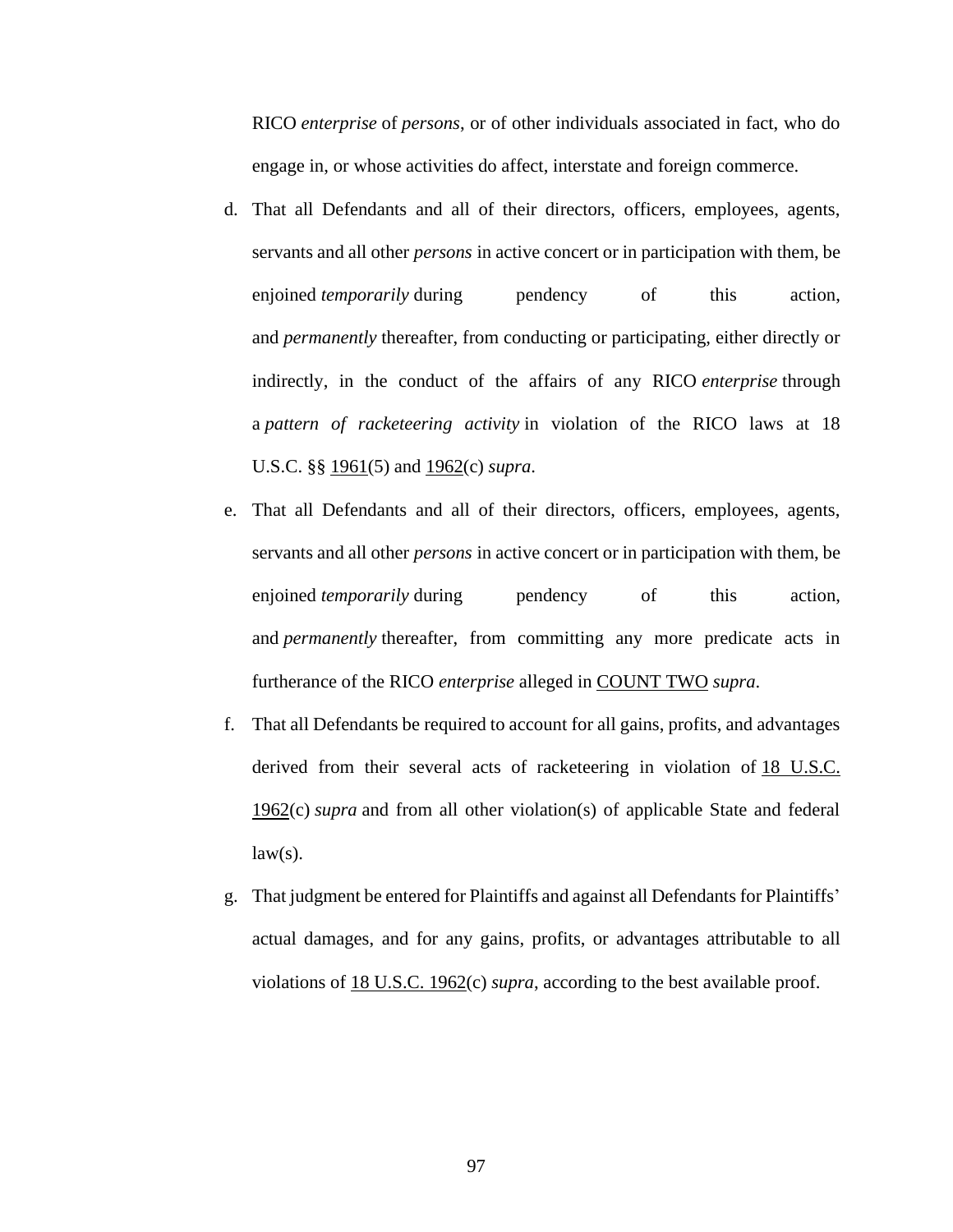- h. That all Defendants pay to Plaintiffs treble (triple) damages, under authority of [18 U.S.C. 1964\(](http://www.law.cornell.edu/uscode/18/1964.html)c), for any gains, profits, or advantages attributable to all violations of [18 U.S.C. 1962\(](http://www.law.cornell.edu/uscode/18/1962.html)c) *supra*, according to the best available proof.
- i. That all Defendants pay to Plaintiffs all damages sustained by Plaintiffs in consequence of Defendants' several violations of [18 U.S.C. 1962\(](http://www.law.cornell.edu/uscode/18/1962.html)c) *supra*, according to the best available proof.
- j. That all Defendants pay to Plaintiffs the costs of the lawsuit incurred herein including, but not limited to, all necessary research, all non-judicial enforcement and all reasonable counsel's fees, at a minimum of \$150.00 per hour worked (a reasonable rate and a fraction of any professional rate for anyone competent enough to handle this action).
- k. That all damages caused by all Defendants, and all gains, profits, and advantages derived by all Defendants, from their several acts of racketeering in violation of [18 U.S.C. 1962\(](http://www.law.cornell.edu/uscode/18/1962.html)c) *supra* and from all other violation(s) of applicable State and federal law(s), be deemed to be held in constructive trust, legally foreign with respect to the federal zone [*sic*], for the benefit of Plaintiffs, Plaintiffs' heirs and assigns.
- l. That Plaintiffs have such other and further relief as this Court deems just and proper, under the full range of relevant circumstances which have occasioned the instant action.

#### 540. **[ON COUNT THREE:](http://www.supremelaw.org/cc/aol2/initial.complaint.htm#contents)**

a. That this Court liberally construe the RICO laws and thereby find that all Defendants have conspired to acquire and maintain an interest in, and/or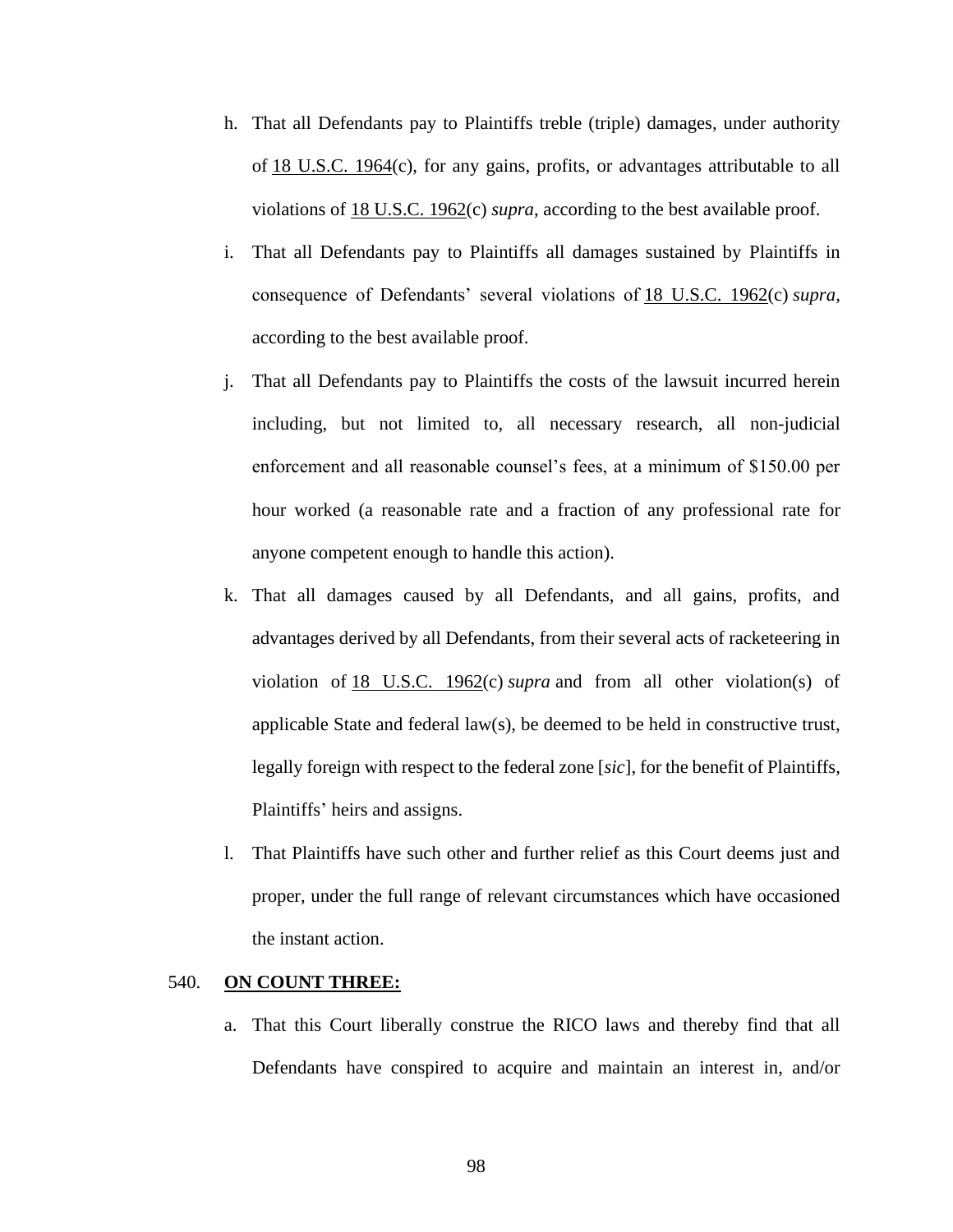conspired to acquire and maintain control of, a RICO *enterprise* engaged in a *pattern of racketeering activity* in violation of 18 U.S.C. §§ [1961\(](http://www.law.cornell.edu/uscode/18/1961.html)5), [1962\(](http://www.law.cornell.edu/uscode/18/1962.html)b) and (d) *supra*.

- b. That this Court liberally construe the RICO laws and thereby find that all Defendants have conspired to conduct and participate in said RICO *enterprise* through a *pattern of racketeering activity* in violation of 18 U.S.C. §§ [1961\(](http://www.law.cornell.edu/uscode/18/1961.html)5), [1962\(](http://www.law.cornell.edu/uscode/18/1962.html)c) and (d) *supra*.
- c. That all Defendants and all their directors, officers, employees, agents, servants and all other *persons* in active concert or in participation with them, be enjoined *temporarily* during pendency of this action, and *permanently* thereafter, from conspiring to acquire or maintain an interest in, or control of, any RICO *enterprise* that engages in a *pattern of racketeering activity* in violation of 18 U.S.C. §§ [1961\(](http://www.law.cornell.edu/uscode/18/1961.html)5), [1962\(](http://www.law.cornell.edu/uscode/18/1962.html)b) and (d) *supra*.
- d. That all Defendants and all their directors, officers, employees, agents, servants and all other *persons* in active concert or in participation with them, be enjoined *temporarily* during pendency of this action, and *permanently* thereafter, from conspiring to conduct, participate in, or benefit in any manner from any RICO *enterprise* through a *pattern of racketeering activity* in violation of 18 U.S.C. §§ [1961\(](http://www.law.cornell.edu/uscode/18/1961.html)5), [1962\(](http://www.law.cornell.edu/uscode/18/1962.html)c) and (d) *supra*.
- e. That all Defendants and all their directors, officers, employees, agents, servants and all other *persons* in active concert or in participation with them, be enjoined *temporarily* during pendency of this action,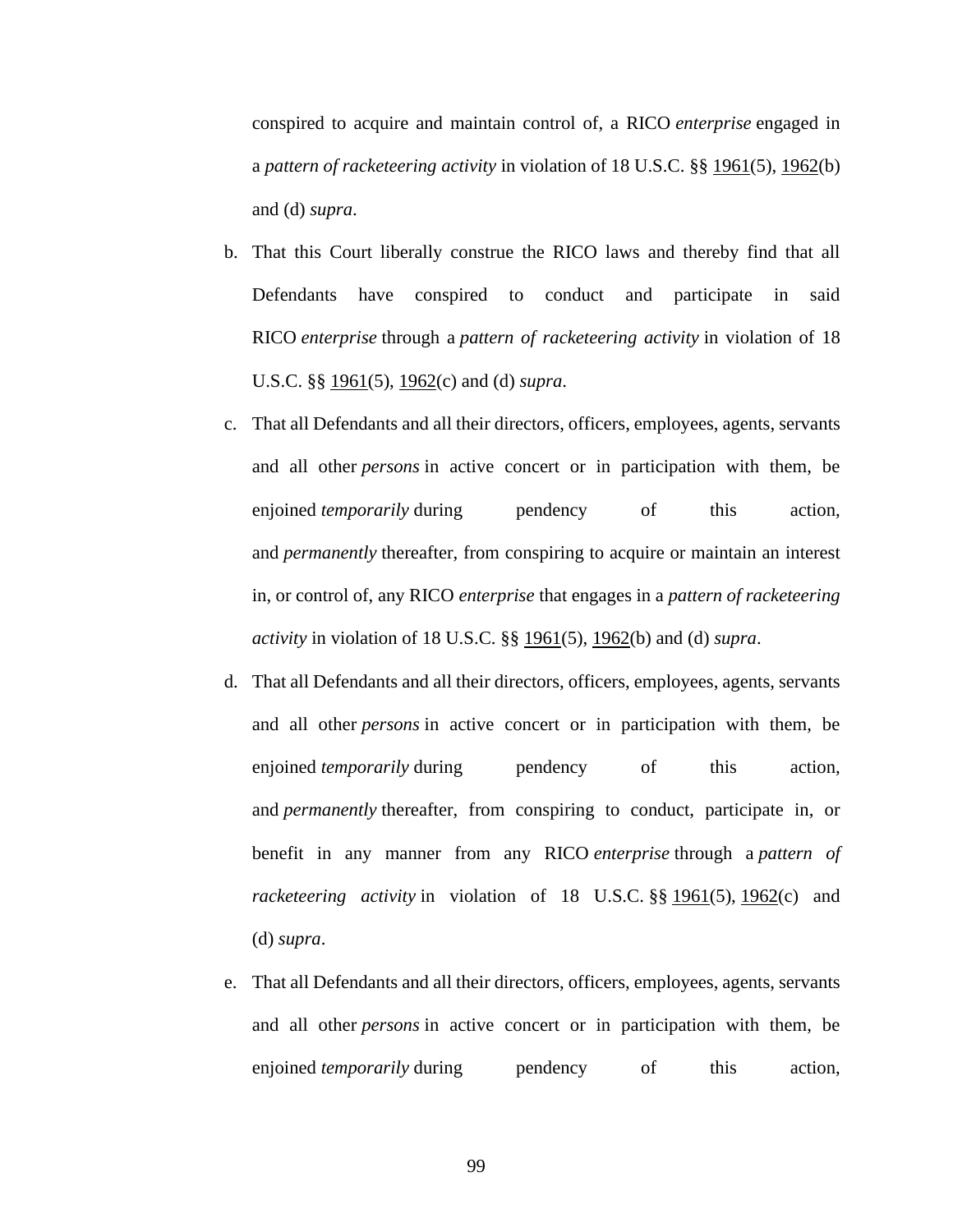and *permanently* thereafter, from committing any more predicate acts in furtherance of the RICO *enterprise* alleged in [COUNT THREE](http://www.supremelaw.org/cc/aol2/initial.complaint.htm#three) *supra*.

- f. That all Defendants be required to account for all gains, profits, and advantages derived from their several acts of racketeering in violation of [18 U.S.C.](http://www.law.cornell.edu/uscode/18/1962.html)  [1962\(](http://www.law.cornell.edu/uscode/18/1962.html)d) *supra* and from all other violation(s) of applicable State and federal  $law(s)$ .
- g. That judgment be entered for Plaintiffs and against all Defendants for Plaintiffs' actual damages, and for any gains, profits, or advantages attributable to all violations of [18 U.S.C. 1962\(](http://www.law.cornell.edu/uscode/18/1962.html)d) *supra*, according to the best available proof.
- h. That all Defendants pay to Plaintiffs treble (triple) damages, under authority of [18 U.S.C. 1964\(](http://www.law.cornell.edu/uscode/18/1964.html)c), for any gains, profits, or advantages attributable to all violations of [18 U.S.C. 1962\(](http://www.law.cornell.edu/uscode/18/1962.html)d) *supra*, according to the best available proof.
- i. That all Defendants pay to Plaintiffs all damages sustained by Plaintiffs in consequence of Defendants' several violations of [18 U.S.C. 1962\(](http://www.law.cornell.edu/uscode/18/1962.html)d) *supra*, according to the best available proof.
- j. That all Defendants pay to Plaintiffs the costs of the lawsuit incurred herein including, but not limited to, all necessary research, all non-judicial enforcement, and all reasonable counsel's fees, as well as quantum meruit for work done by Plaintiffs themselves at a minimum of \$150.00 per hour worked.
- k. That all damages caused by all Defendants, and all gains, profits, and advantages derived by all Defendants, from their several acts of racketeering in violation of [18 U.S.C. 1962\(](http://www.law.cornell.edu/uscode/18/1962.html)d) *supra* and from all other violation(s) of applicable State and federal law(s), be deemed to be held in constructive trust,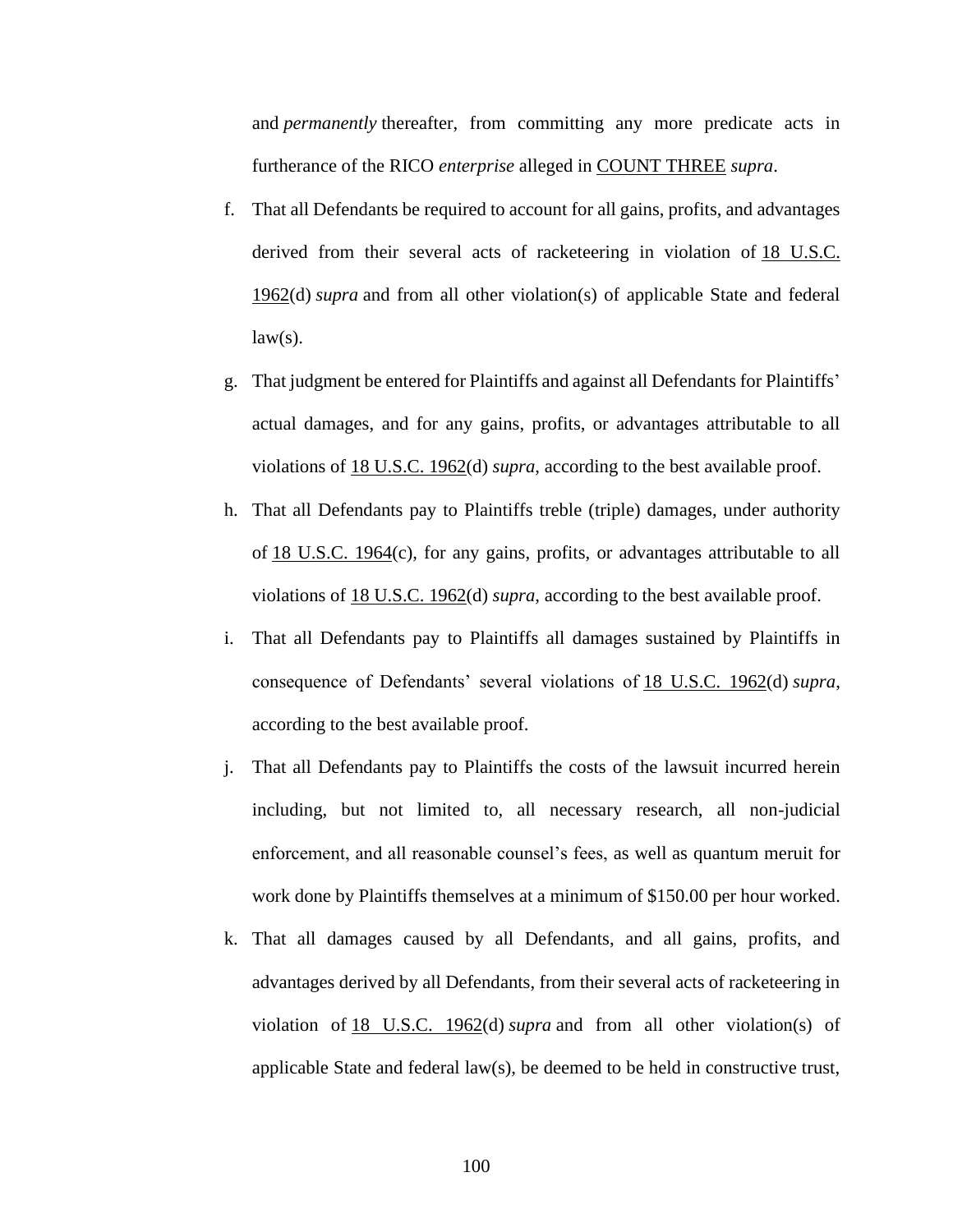legally foreign with respect to the federal zone [*sic*], for the benefit of Plaintiff, His heirs and assigns.

l. That Plaintiffs have such other and further relief as this Court deems just and proper, under the full range of relevant circumstances which have occasioned the instant action.

## **REQUEST FOR JURY TRIAL**

541. Plaintiffs hereby request trial by jury.

**WHEREFORE,** Plaintiffs pray that Defendants be cited and served with a copy of this petition and that, after all legal delays and due proceedings are had, there be judgment rendered in favor of the Plaintiffs, and against Defendants, individually and jointly and severally.

Plaintiffs pray that Defendants be served with a copy of this petition and be duly cited to appear and answer same, and that after due proceeds had, there be judgment herein in favor of Plaintiffs, Edward Bissau Mendy, Brendon Denes, Ivana Habazin and Charles Muniz, and against Defendants, and their insurers, for damages that are reasonable in the premises, together with interest thereon from the date of judicial demand until paid, and for all costs of these proceedings.

PETITIONERS ALSO PRAY for all attorney's fees and court costs that can be afforded them by law, from the causes of action herein, and under state laws and the laws of the United States.

PETITIONERS ALSO PRAY for an award of *quantum meruit* for work done by them as *pro se* litigants before the hiring of legal counsel as can be afforded them by law, from the causes of action herein, and under state laws and the laws of the United States.

PETITIONERS FURTHER PRAY for all general and equitable relief that can be afforded them under state laws and Federal law.